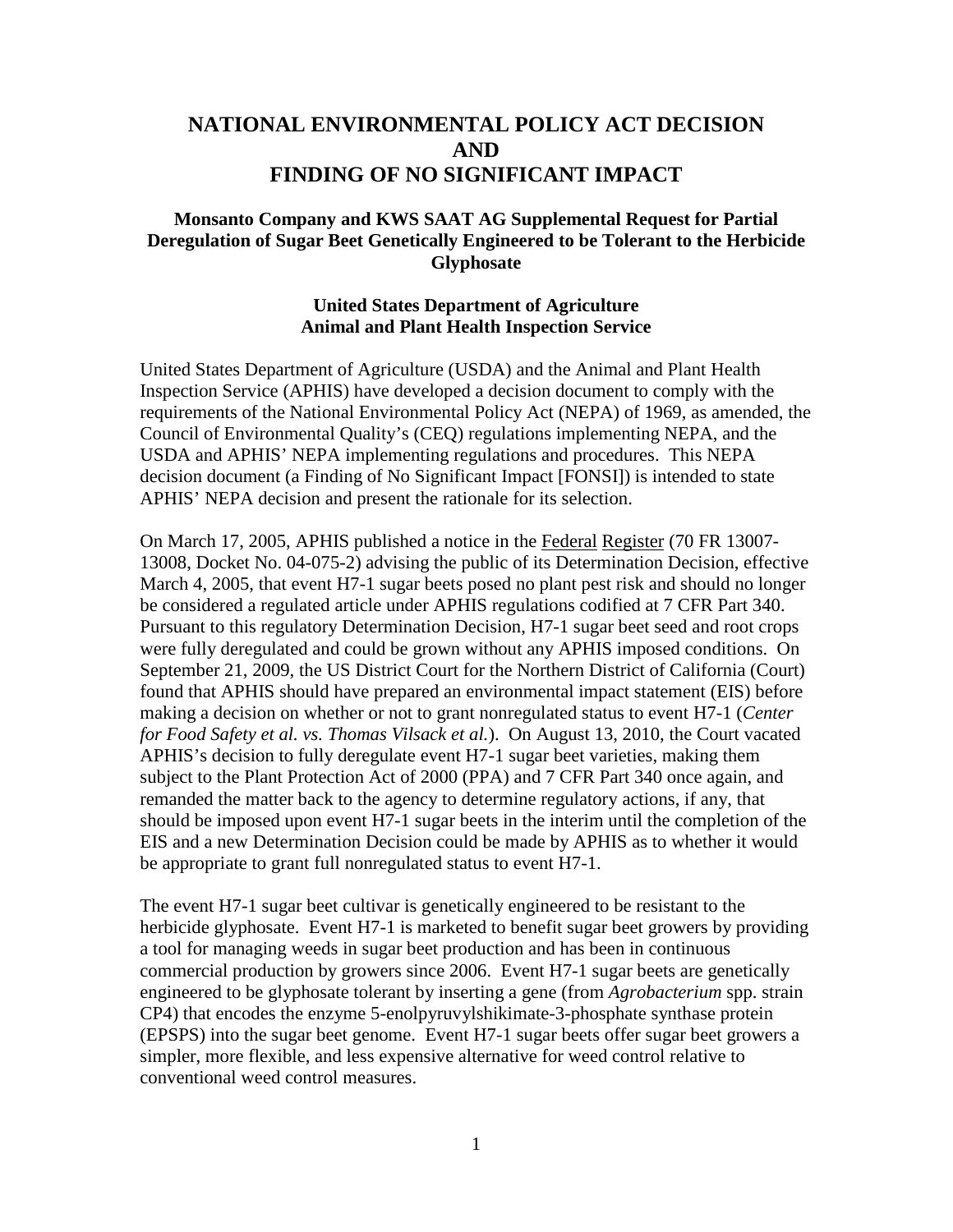APHIS has received a supplemental request from Monsanto/KWS to amend the petition for non-regulated status submitted in 2003 (Petition 03-323-01) pursuant to the regulatory scheme of 7 CFR Part 340. On October 8, 20[1](#page-1-0)0, APHIS published a notice<sup>1</sup> in the Federal Register (75 FR 62365-62366, Docket No. APHIS-2010-0047) announcing receipt of a supplemental Petition from the Monsanto Company (Monsanto) and KWS SAAT AG (KWS) requesting "Partial Deregulation" or some similar administrative action under 7 CFR Part 340 for sugar beets (*Beta vulgaris* ssp. *vulgaris*) designated as event H7-1 to authorize its continued cultivation subject to carefully tailored interim measures and conditions. The safeguarding measures set forth in the supplemental request were similar to interim measures that APHIS proposed to United States District Court during the remedies phase of the litigation challenging full deregulation of H7-1 sugar beet. The supplemental Petition is for a Partial Deregulation; it does not request a Full Deregulation of H7-1 sugar beet. Any decision on Full Deregulation of H7-1 sugar beet will not and cannot be made until an EIS is completed in reference to a request for a Full Deregulation of H7-1 sugar beet.

In accordance with APHIS procedures implementing the NEPA Regulations (7 CFR part 372), APHIS prepared a draft Environmental Assessment (draft EA) before making a determination on the supplemental petition. The draft EA analyzed the alternatives available to APHIS for its decision regarding this supplemental request for "partial deregulation" or for similar administrative action to authorize the cultivation of event H7- 1 sugar beets subject to carefully tailored interim measures. The supplemental petition by Monsanto/KWS seeks only a partial deregulation of H7-1 sugar beets (both the root and seed production activities) that would allow it to be grown in the primary sugar beet root or seed production states of Arizona, Colorado, Idaho, Michigan, Minnesota, Montana, Nebraska, North Dakota, Oregon, Washington, and Wyoming, if grown under specific mandatory conditions as proposed by the petitioners and the interstate movement and importation of event H7-1 sugar beets within and into the US.

In a notice published in the Federal Register (75 FR 67945-67946, Docket No. APHIS-2010-0047) on November 4, 2010, APHIS announced the availability of the draft EA for public review and comment as part of its decision making process to address a supplemental request for partial deregulation of sugar beets genetically engineered for tolerance to the herbicide glyphosate, or for similar administrative action to authorize the continued cultivation of the GE sugar beets subject to carefully tailored interim measures proposed by APHIS. Comments on the EA were required to be received on or before December 6, 2010.

Based on the scope of the Final EA, the specific decisions to be made are:

• Should APHIS grant the supplemental Monsanto/KWS Petition request for "partial deregulation" or similar administrative action to authorize the continued

<span id="page-1-0"></span> $<sup>1</sup>$  To review the notice and the supplemental petition, go to</sup>

http://www.regulations.gov/fdmspublic/component/main?main=DocketDetail&d=APHIS-2010-0047.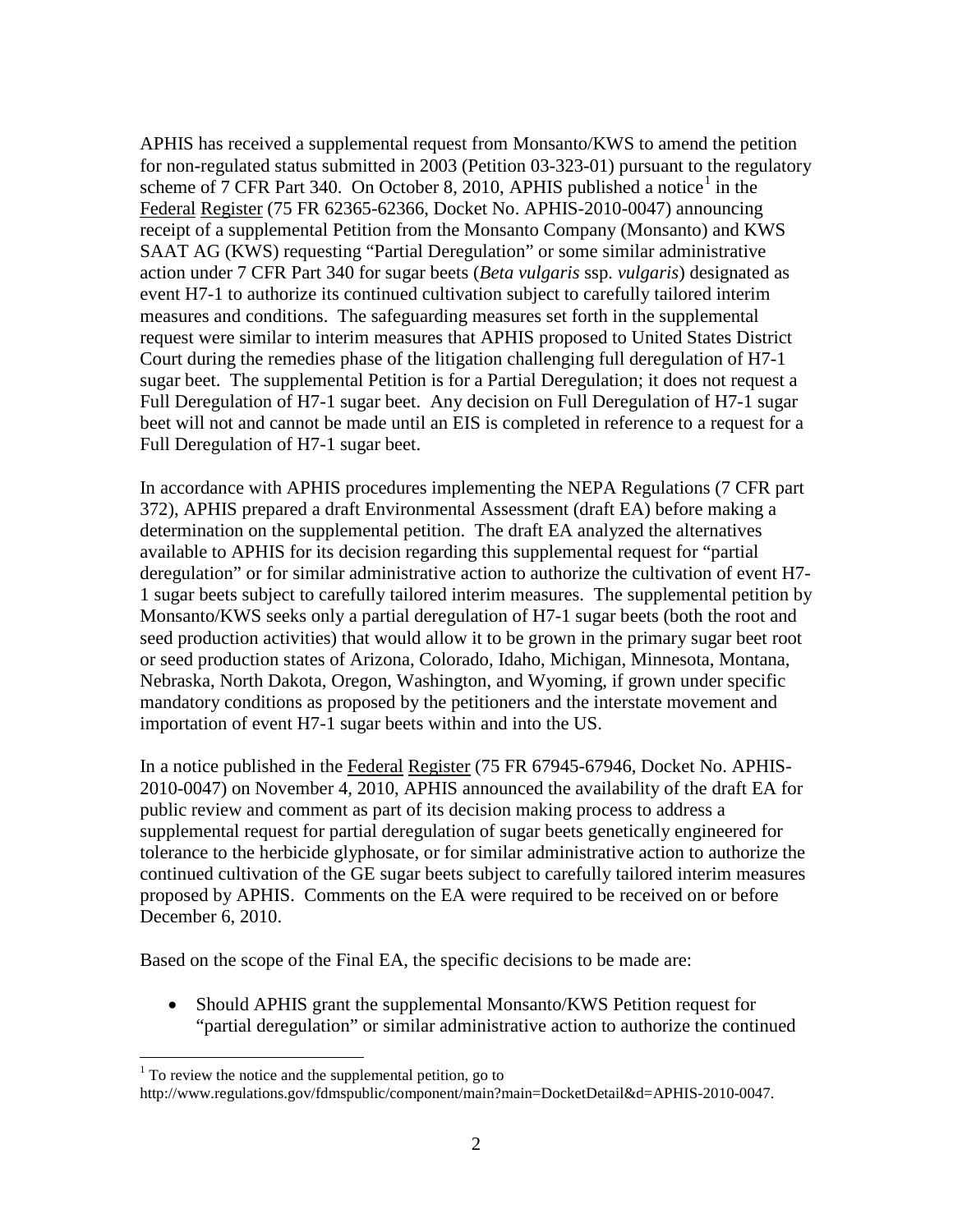cultivation of event H7-1 sugar beets subject to the interim measures proposed by APHIS to the Court?

- Should APHIS continue to regulate the release into the environment and movement of event H7-1 sugar beets (both all root and seed production activities) under 7 CFR Part 340?
- What conditions (interim regulatory measures) should be imposed to prevent any potential plant pest risk from planted event H7-1 sugar beets that are partially deregulated and thus removed from Part 340 regulation, to minimize disruptions to U.S. sugar beet production, and to minimize the likelihood of impacts noted by the Court until APHIS can complete an EIS before making a determination decision on whether or not to grant Full nonregulated status to event H7-1 sugar beets?
- Would the preferred alternative, if selected, have significant impacts on the quality of the human environment requiring preparation of an EIS?

APHIS' preferred action is "Partial Deregulation – Combination of Alternatives 2 and 3 (Preferred Alternative). APHIS has determined that it is appropriate to partially deregulate H7-1 sugar beets by combining Alternative 2 (for seed production activities) and a modification of Alternative 3 (for root production activities). Under this partial deregulation alternative, APHIS would *deny* the supplemental request for partial deregulation with regard to H7-1 sugar beet seed production activities meaning that seed production activities would remain regulated pursuant to 7 CFR Part 340. However, pursuant to and in compliance with 7 CFR 340.6, APHIS would grant the supplemental request with regard to H7-1 root production activities and partially deregulate those activities for the duration of the interim action, as long as certain specific mandatory conditions are complied with by anyone desiring to conduct H7-1 sugar beet root production activities. APHIS has evaluated the supplemental petition and has concluded that H7-1 sugar beet root production activities, when conducted under specific mandatory conditions required and enforced by APHIS, are unlikely to pose a plant pest risk (USDA-APHIS 2011). Therefore, APHIS has determined that H7-1 sugar beet root production activities, if conducted under these mandatory conditions, should not be subject to the procedural and substantive requirements of 7 CFR Part 340 for the duration of this interim action. If, however, commercial root production activities are not conducted pursuant to these mandatory conditions, the APHIS Administrator has the regulatory authority and discretion to return such root production activities to regulation under 7 CFR Part 340.

These mandatory conditions under the Preferred Alternative would be enforced and required pursuant to written APHIS compliance agreements authorized under the PPA. Similar to a permit, the compliance agreements would be used to authorize the movement and release into the environment of H7-1 root crop and would impose certain mandatory conditions on the movement and environmental release of the H7-1 sugar beet root crop and root production activities. These legally binding and enforceable compliance agreements would specify the mandatory conditions for partial deregulation of the root production activities and would formalize and impose the mandatory conditions under which the root crop and root production activities would be considered partially deregulated; i.e., not subject to the procedural and substantive requirements of the Part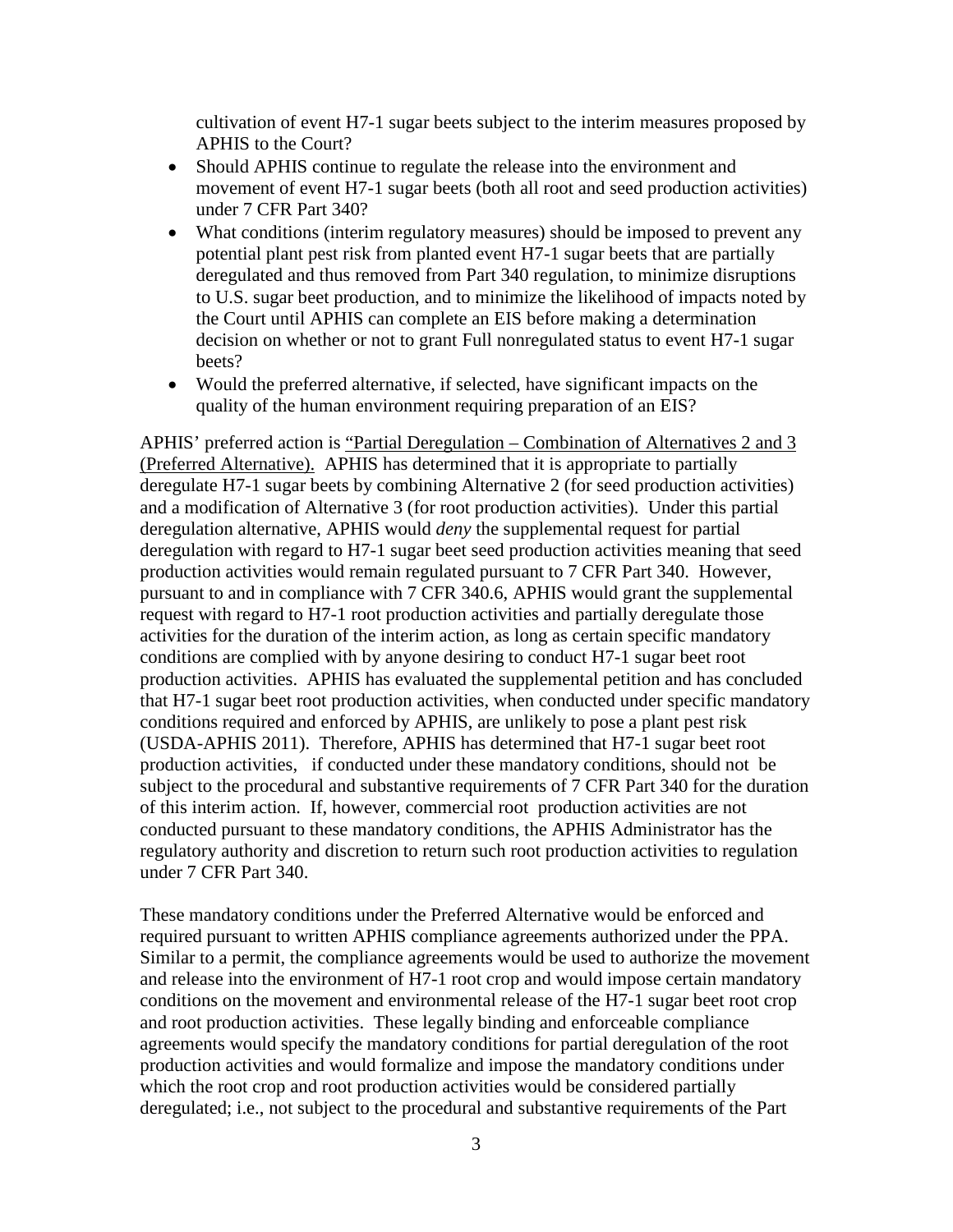340 regulation for the duration of the interim action. APHIS would employ these required compliance agreements to authorize movement and release of H7-1 sugar beets and to impose and enforce the mandatory conditions on the import, movement or environmental release of the root crop and root production activities and the compliance agreements would be a formal, written, and signed agreement between APHIS and a person who wants to import, move, and/or do an environmental release in conjunction with the H7-1 sugar beet root crop production activities [The movement and the environmental release includes the entire production cycle of H7-1 sugar beet root crop – referred to collectively as all the "root production activities"; and the terms person, import, or move have the meanings as they are so defined in the Plant Protection Act (PPA), as amended]. For the environmental release of H7-1 sugar beets associated with the root crop production activities, required information for the compliance agreement will include: identifying the responsible party, contact information, location of the environmental release(s), and total number of acres to be planted. For the movement and/or importation of H7-1 sugar beets associated with the root crop production activities, required information for the compliance agreement includes: identifying the responsible party, contact information, and point of origin and final destination(s).

Under the Preferred Alternative, the compliance agreements would be enforced under the authority of the PPA and 7 CFR Part 340. If APHIS determines that any of the mandatory conditions of the partial deregulation set forth in the compliance agreements are not complied with, APHIS may revoke, withdraw or otherwise cancel the conditional partial deregulation for the commercial root crop production activities. Further, APHIS may use the full range of PPA authorities to seek, as appropriate and necessary, criminal and/or civil penalties, and to take remedial measures including seizure, quarantine, and /or destruction of any root crop or root production activity in violation of the mandatory conditions of the partial deregulation. APHIS inspections and/or third party inspections/audits will be required to ensure that persons importing, moving, and/or doing an environmental release (planting) in conjunction with the H7-1 sugar beet root crop comply with all conditions and restrictions identified in the compliance agreements.

Actions taken by APHIS under this Preferred Alternative would be interim in nature, meaning that they will be limited in scope and duration, and would neither result in significant impacts to the human environment nor prejudice any future decision to be analyzed in the forthcoming EIS for a determination decision in response to a petition for a full deregulation of H7-1 sugar beets.

 APHIS is aiming to complete the EIS by May 28, 2012, but unforeseen conditions may affect the specific completion date. This interim, conditional, and partial deregulation of the H7-1 sugar beet root crop and root production activities along with the interim Part 340 permitting of the H7-1 seed crop, which would not be partially deregulated, will remain in effect through December 31, 2012, to allow the harvesting and processing of the 2012 commercial root crop and seed crop unless APHIS issues a Final EIS, Record of Decision, and Determination decision for a Full Deregulation of H7-1 sugar beets before those harvests are completed in 2012. If APHIS makes a determination decision, after completion of the EIS, to fully deregulate H7-1 sugar beet, the Record of Decision for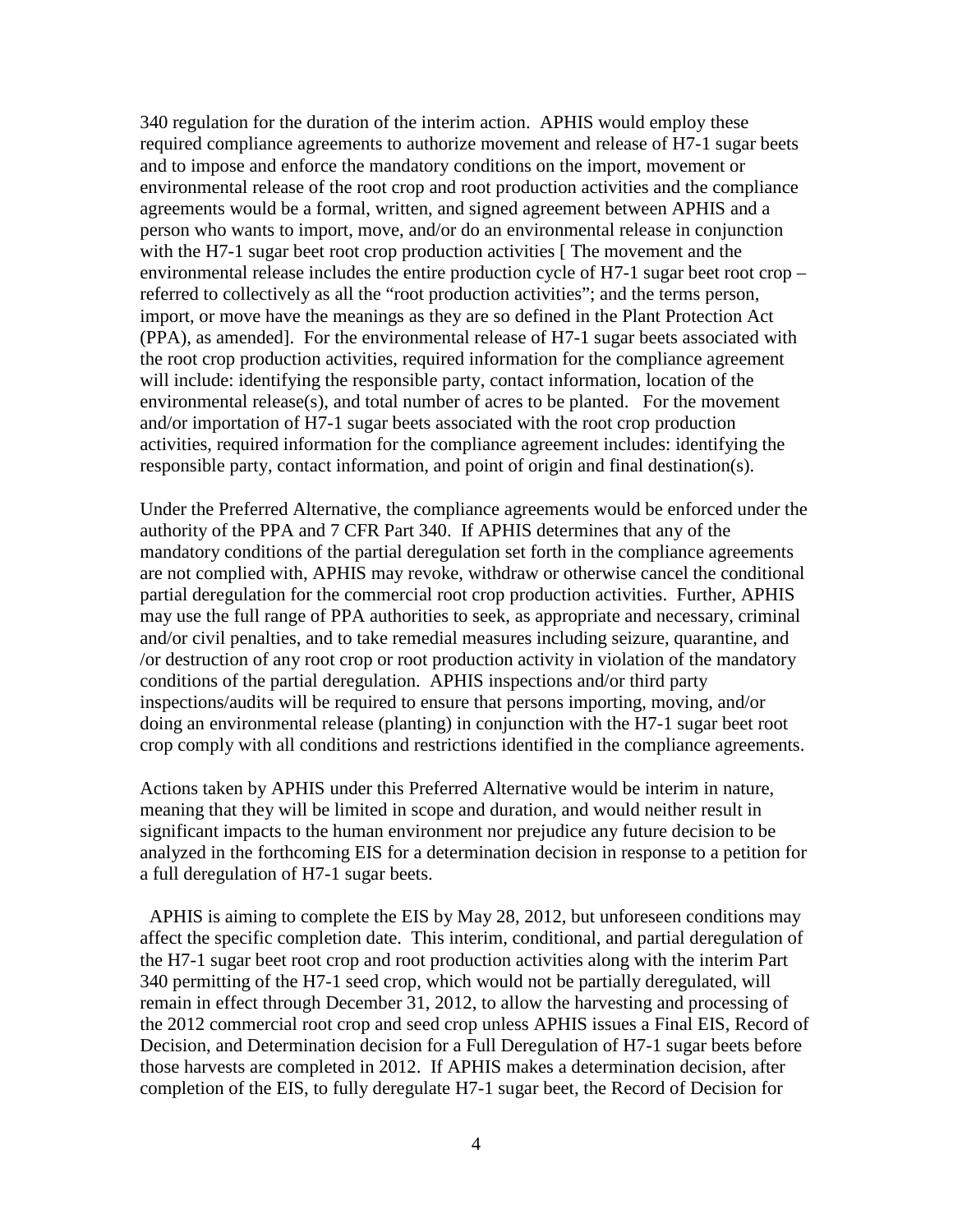that EIS for full deregulation will supersede and replace this partial deregulation FONSI, if it occurs prior to termination date of the interim action, which is December 31, 2012.

It is important to note that APHIS' preparation of an EIS as well as an EA and this FONSI does not indicate or dictate how APHIS will decide its response to Petitioners' request for a full deregulation of event H7-1 sugar beets. APHIS will not make a decision in response to Petitioners' request for a full deregulation of H7-1 sugar beets until the EIS process is complete and a full and complete PPRA is prepared and completed. Only then will APHIS issue a Determination Decision regarding whether or not to grant a full deregulation to H7-1 sugar beets.

# **Regulatory Authority**

In 1986, the Federal Government's Office of Science and Technology Policy (OSTP) published a policy document known as the Coordinated Framework for the Regulation of Biotechnology. This document specifies three Federal agencies that are responsible for regulating biotechnology in the United States: USDA APHIS, the US Department of Health and Human Services' Food and Drug Administration (FDA), and the Environmental Protection Agency (EPA). Products are regulated according to their intended use and some products are regulated by more than one agency. USDA, EPA, and FDA enforce agency-specific regulations for products of biotechnology that are based on the specific nature of each GE organism. Together, these agencies ensure that the products of modern biotechnology are safe to grow, safe to eat, and safe for the environment.

APHIS regulates genetically engineered (GE) organisms under the Plant Protection Act of 2000. APHIS regulations at 7 CFR part 340, which were promulgated pursuant to authority granted by the Plant Protection Act, as amended (7 United States Code (U.S.C.) 7701–7772), regulate the introduction (importation, interstate movement, or release into the environment) of certain GE organisms and products. A GE organism is considered a regulated article if the donor organism, recipient organism, vector, or vector agent used in engineering the organism belongs to one of the taxa listed in the regulation (7 CFR § 340.2) and the APHIS determines is a plant pest or has reason to believe is a plant pest. FDA regulates GE organisms under the authority of the Federal Food, Drug, and Cosmetic Act. The FDA policy statement concerning regulation of products derived from new plant varieties, including those genetically engineered, was published in the *Federal Register* on May 29, 1992 (57 FR 22984-23005). Under this policy, FDA uses what is termed a consultation process to ensure that human food and animal feed safety issues or other regulatory issues (e.g., labeling) are resolved prior to commercial distribution of bioengineered food. The EPA regulates plant-incorporated protectants under the Federal Insecticide, Fungicide, and Rodenticide Act (FIFRA) and certain biological control organisms under the Toxic Substances Control Act (TSCA).

# **Public Involvement**

In a notice published in the Federal Register (75 FR 67945-67946, Docket No. APHIS-2010-0047) on November 4, 2010, APHIS announced the availability of a draft EA for public review and comment as part of its decision making process to address a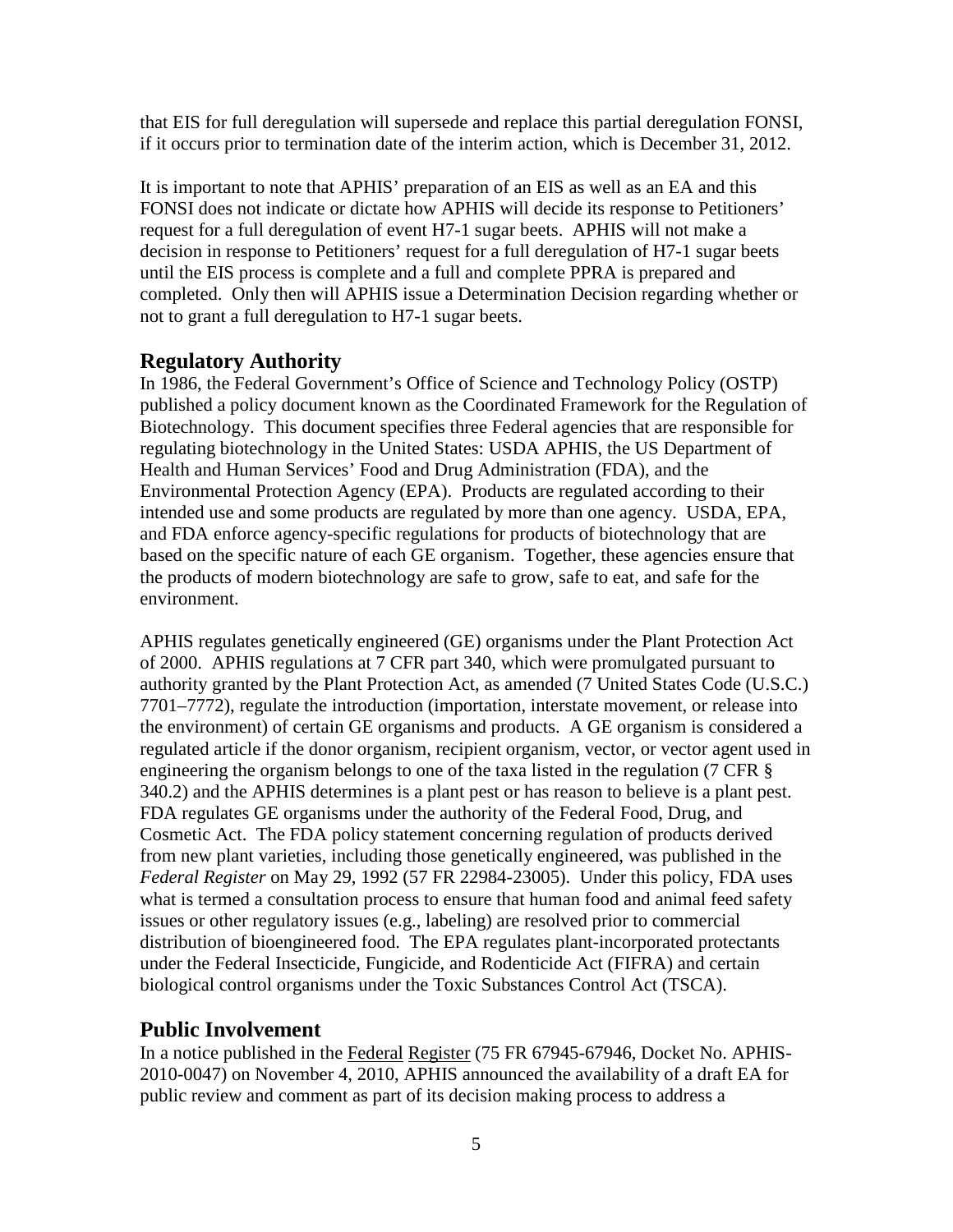supplemental request for partial deregulation of sugar beets genetically engineered for tolerance to the herbicide glyphosate, or for similar administrative action to authorize the continued cultivation of the GE sugar beets subject to carefully tailored interim measures proposed by APHIS. Comments on the draft environmental assessment were required to be received on or before December 6, 2010. A total of 3,722 comments were received during the 30 day comment period, with 3,058 commenters providing support of the EA's preferred alternative; and 633 commenters expressing opposition. An additional 37,159 form letters were submitted as attachments to three of the opposing comment documents. All comments were analyzed to identify new issues, alternatives, or information. Responses to the substantive comments are included as an attachment to this Finding of No Significant Impact.

In response to APHIS' above comments and interpretations regarding the Petition for Partial Deregulation of event H7-1 sugar beets, the petitioner, Monsanto/KWS, sent APHIS a four page explanation response on November 18, 2010. In their November 18, 2010 response to APHIS Monsanto/KWS explained:

We submit this initial comment to address an apparent misimpression by APHIS that, under a "partial deregulation" (deregulation in part with conditions), APHIS would rely for enforcement on the terms of existing agreements between Monsanto/KWS and growers or seed companies. To the contrary, we contemplate (and have previously proposed) that APHIS would have direct authority over growers of Roundup Ready® sugar beets (RRSB) under partial deregulation, as set forth below. This is consistent with the Supreme Court's 2010 opinion in *Monsanto Co. v. Geertson Seed Farms* and would allow APHIS to exercise its statutory authority to require and enforce the types of cultivation requirements discussed in its Draft Environmental Assessment (EA). We continue to believe that a partial deregulation is the best and most practical option for addressing the continued cultivation and use of Roundup Ready sugar beets, which will be critical to ensure a sufficient supply of domestic sugar.

## **Major Issues Addressed in the EA**

The EA describes the alternatives considered and evaluated using the identified issues. Issues considered in the EA were developed based upon possible impacts raised by the Court and possible impacts identified in the Notice of Intent to prepare an Environmental Impact Statement which APHIS published in the Federal Register on May 28, 2010. APHIS sought input on issues and alternatives the Agency should consider in preparation of an EIS related to granting nonregulated status for event H7-1 sugar beets. In its ruling, the Court identified certain specific issues as requiring additional analysis by APHIS.

The following issues were identified as important to the scope of the analysis (40 CFR 1508.25):

- Biological Resources
	- o Gene flow
	- o Weed management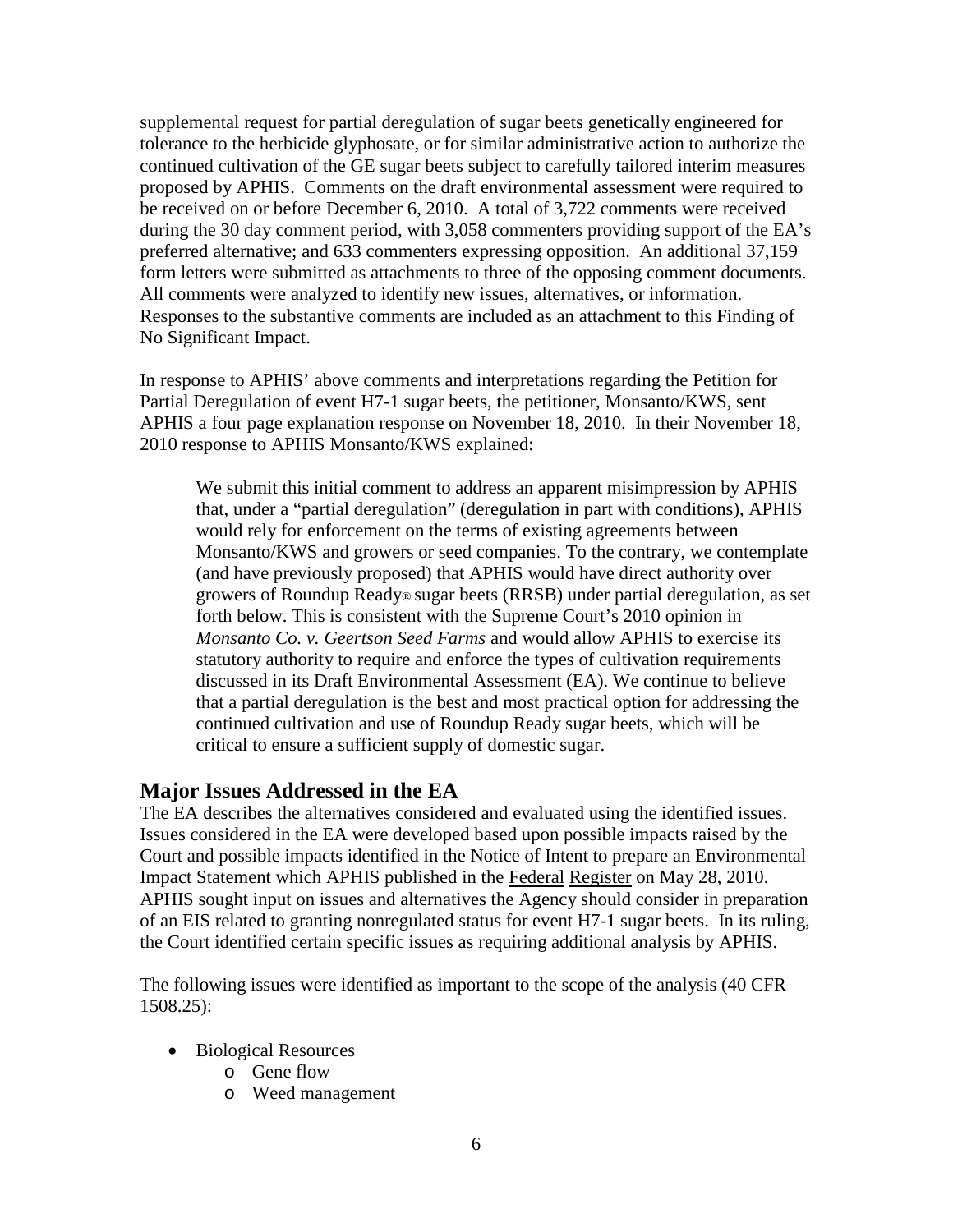- o Animals
- o Microorganisms
- o Plants
- Socioeconomic Impacts
	- o Sugar production in the US: contribution of beets to sugar market
	- o Principle companies and cooperatives
	- o Regional production of seed and roots
	- o Choice of varieties available to sugar beet growers
	- o Coexistence of GE and conventional crops
	- o Applicant costs
	- o Availability of alternative herbicides
	- o Consumer preference for non GE sugar and other non GE foods
	- o Restrictions/labeling requirements by some countries on GE products
- Physical Environment
	- o Land use
	- o Air quality and climate change
	- o Surface and ground water quality
- Human Health
	- o Consumer health and safety
	- o Worker safety

# **Affected Environment**

The areas of the proposed environmental release of event H7-1 sugar beets include agricultural lands located within the primary sugar beet root or seed production states of Arizona, Colorado, Idaho, Michigan, Minnesota, Montana, Nebraska, North Dakota, Oregon, Washington, and Wyoming and the interstate movement and importation of event H7-1 sugar beets within and into the US.

# **Alternatives that were analyzed in detail**

On August 13, 2010, the Court vacated APHIS's decision to grant nonregulated status to event H7-1 sugar beet varieties, making them subject to the PPA and APHIS biotechnology regulations. The Court also remanded to the agency any regulatory oversight of producers of event H7-1 sugar beets until the completion of an EIS. Under all the alternatives under consideration, consistent with the Court's Order, event H7-1 sugar beets planted *before* August 13, 2010, are *not* treated as regulated articles and are not subject to the PPA and 7 CFR Part 340 for the duration of those plantings. Thus, event H7-1 sugar beets planted for root production before August 13, 2010, may remain in the ground, be harvested, transported, processed and sold as sugar. Event H7-1 sugar beets planted for seed production before August 13, 2010, may continue until harvested, transported and stored. Based on the Court's Order, event H7-1 sugar beets planted for seed production before August 13, 2010, may continue until the seeds or seed stecklings are harvested, transported and stored. Sugar beet seed producers that used direct seeding (seed plants raised directly from seeds in the field rather than from stecklings) before August 13, 2010, may allow their event H7-1 sugar beets plants to flower and set seed.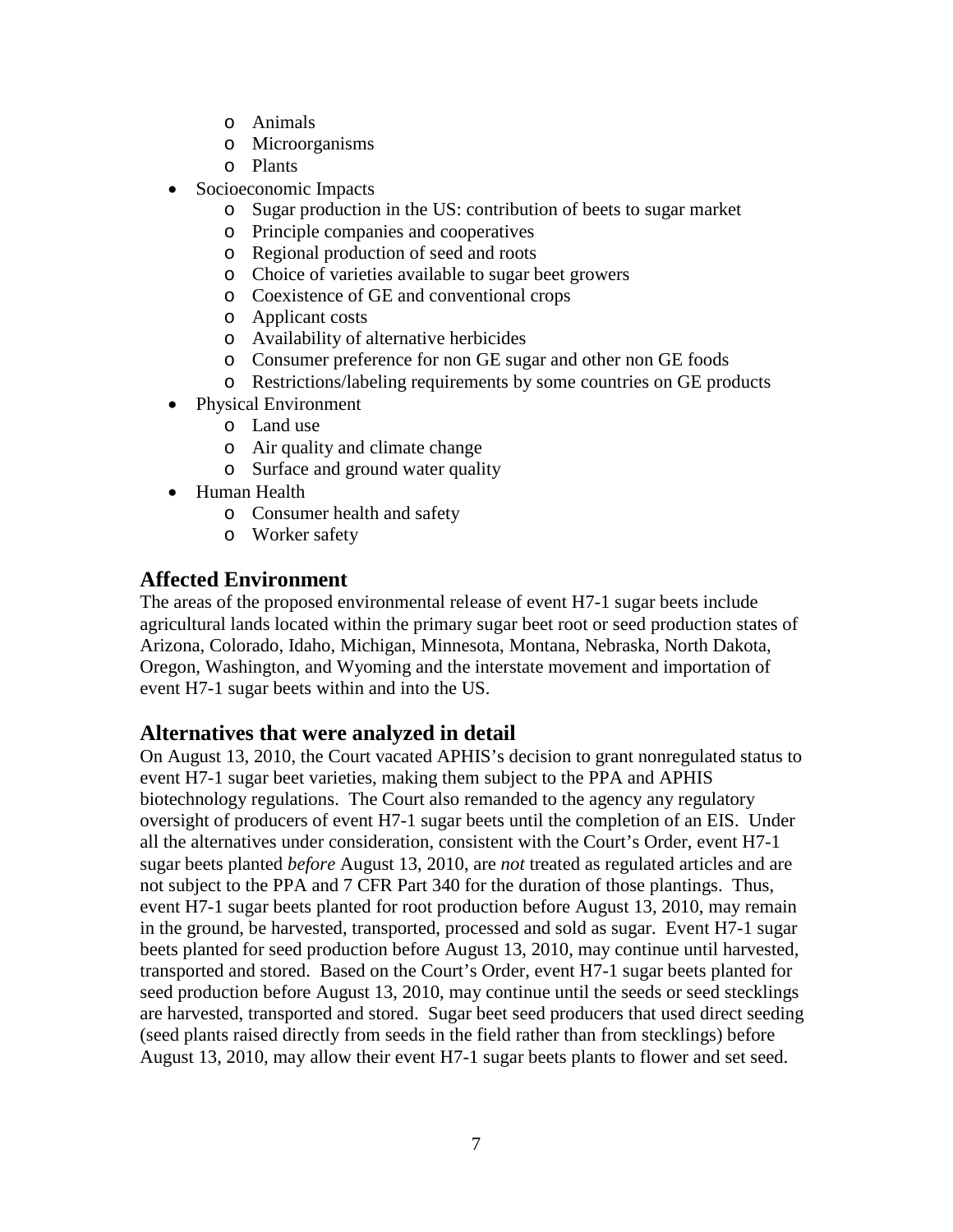Actions that APHIS may take in response to requests for environmental release or movement of event H7-1 sugar beets, including partial deregulation, must provide sufficient protection to the human environment and address the concerns of the Court while APHIS completes its EIS before making a final decision on the petition to grant nonregulated status to event H7-1 sugar beets. The preparation of an EIS and subsequent ROD is an independent NEPA process to assist in making an informed decision on a petition request to grant full nonregulated status to event H7-1 sugar beets. Any action that APHIS may take in response to the request for partial deregulation would be an interim action, which is limited in scope and duration, and would neither result in significant impacts to the human environment nor prejudice any decision to be analyzed in the forthcoming EIS. Many of the issues brought forward by the Court requiring preparation of an EIS are centered on the potential impacts of gene transmission (pollen flow) of event H7-1 sugar beets. The conditions identified for each of the alternatives were developed to provide protection to the human environment and ensure that the concerns of the Court are satisfied until the EIS is completed.

Four Alternatives were examined in the EA: (1) APHIS Denies Petition Request for Partial Deregulation/No Further Actions to Authorize Cultivation of Event H7-1 Sugar Beets (No Action)<sup>[2](#page-7-0)</sup>; (2) Event H7-1 Sugar Beet Production Regulated Under 7 CFR Part 340; (3) Partial Deregulation of Event H7-1 Sugar Beets (Seed/Root); and (4) Partial Deregulation – Combination of Alternatives 2 and 3 (Preferred Alternative).

#### **Alternative 1 - APHIS Denies Petition Request for Partial Deregulation/ No Further Actions to Authorize Cultivation of Event H7-1 Sugar Beets (No Action)**

When the Court vacated APHIS' decision to grant nonregulated status to event H7-1 sugar beets, beet seeds and roots not planted before August 13, 2010, became once again subject to regulations under the Plant Protection Act of 2000, including APHIS regulations in 7 CFR 340. As a result, all importation, interstate movements, and environmental releases (i.e. plantings) of event H7-1 sugar beets for seed or root production activities after August 13, 2010, are prohibited without prior authorization from APHIS. Under the No Action Alternative, APHIS would deny the petition request for partial deregulation and take no further actions to authorize the movement or environmental release of event H7-1 sugar beets. As a result, all importation, interstate movements, and environmental releases of event H7-1 sugar beets would be prohibited. Conventional (non-GE) sugar beets could be planted and made available for commercial use, including processing and sale of sugar. On those agricultural lands that would no longer be allowed to grow event H7-1 sugar beets, farmers could plant conventional sugar beets, other agricultural crops, allow the land to become fallow, or used for other purposes. Additionally, since APHIS does not regulate the use of glyphosate, the herbicide would continue to be used to control weeds in agricultural and non-agricultural settings, consistent with the restrictions of the EPA label.

<span id="page-7-0"></span> $2$  The No Action alternative is a procedural NEPA requirement (40 CFR 1502), is a viable and reasonable alternative that could be selected, and serves as a baseline for comparison with the other alternatives. The No Action alternative, as defined here, is consistent with the Council on Environmental Quality's (CEQ's) definition (CEQ, 1981).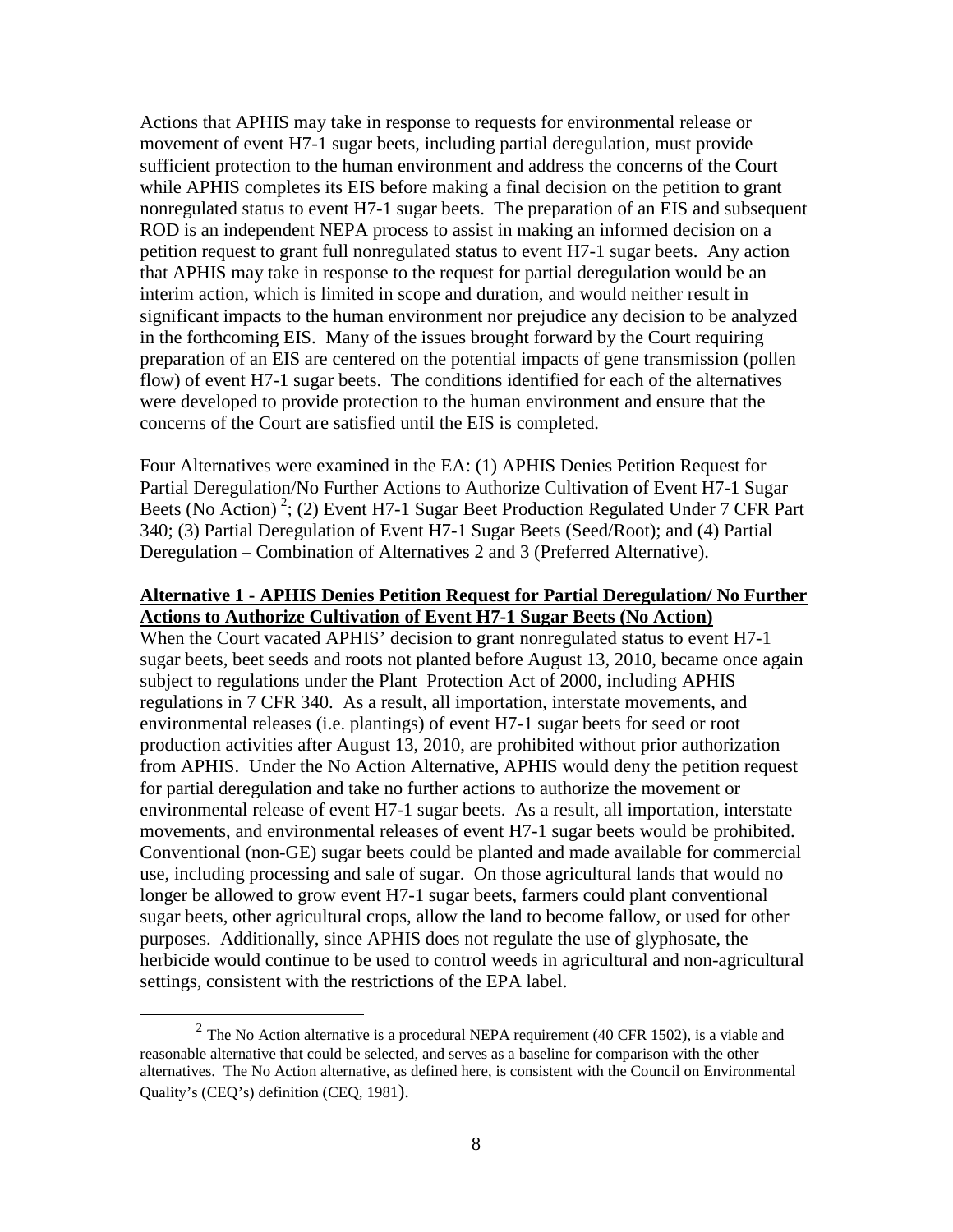## **Alternative 2 - Event H7-1 Sugar Beet Production (Seed/Root) Regulated Under 7 CFR Part 340**

Under this Alternative, APHIS would authorize the environmental release and movement of event H7-1 sugar beets under APHIS permits or notifications in accordance with 7 CFR Part 340. As a result, importation and interstate movements of event H7-1 sugar beets would be authorized under notifications that meet performance standards or under APHIS permits in accordance with conditions imposed by APHIS, and the environmental release (planting) of event H7-1 sugar beets would be authorized under APHIS permits in accordance with conditions imposed by APHIS. APHIS would impose conditions consistent with interim conditions that APHIS proposed to the Court. Event H7-1 sugar beets could be harvested, processed, stored, transported, processed and sold in commerce, subject to these conditions. Permits issued or notifications acknowledged under this alternative would be an interim action that is limited in scope and duration, and would neither result in significant impacts to the human environment nor prejudice any decision to be analyzed in the forthcoming EIS.

#### **Alternative 3 - Partial Deregulation of Event H7-1 Sugar Beets (Seed/Root)**

The petitioners requested APHIS to grant "partial deregulation" or similar administrative action to authorize the continued cultivation of H7-1 sugar beets subject to the conditions proposed by APHIS to the Court in the lawsuit challenging its determination of nonregulated status of H7-1 sugar beets. The supplemental request that APHIS received from Monsanto/KWS to amend the petition for non-regulated status submitted in 2003 (75 FR 62365-62366, Docket No. APHIS-2010-0047), pursuant to the regulatory scheme of 7 CFR Part 340, did not clearly explain what the petitioners mean or envisioned by a "partial deregulation." The petitioner did not identify any specific mechanism(s) that would be used to impose the conditions, which parties would be subject to the conditions, or how compliance with the conditions would be ensured.

Prior to the comment period, APHIS interpreted the supplemental petition to mean that Monsanto/KWS was requesting that H7-1 sugar beets would no longer be regulated under 7 CFR Part 340 provided that they are cultivated under the conditions that APHIS proposed to the Court. APHIS further interpreted the request to mean that Monsanto/KWS would be the responsible party for overseeing implementation and monitoring of conditions for cultivation of H7-1 sugar beets. Under this alternative, APHIS would grant the petition for partial deregulation, APHIS would no longer regulate H7-1sugar beets under 7 CFR Part 340, and the cultivation of H7-1 sugar beets would be allowed under conditions imposed by Monsanto/KWS through technology stewardship agreements, contracts or other legal instruments. These instruments would be established between Monsanto/KWS and each seed company, cooperative or any other entity that wished to cultivate H7-1 sugar beets. Monsanto/KWS would be responsible for overseeing compliance of contractual agreements. Event H7-1 sugar beet seeds (including stecklings) could be harvested, processed, stored, transported and sold in commerce; and event H7-1 sugar beet roots could be harvested, stored, processed, transported and sold as sugar, so long as the Monsanto-imposed conditions were followed.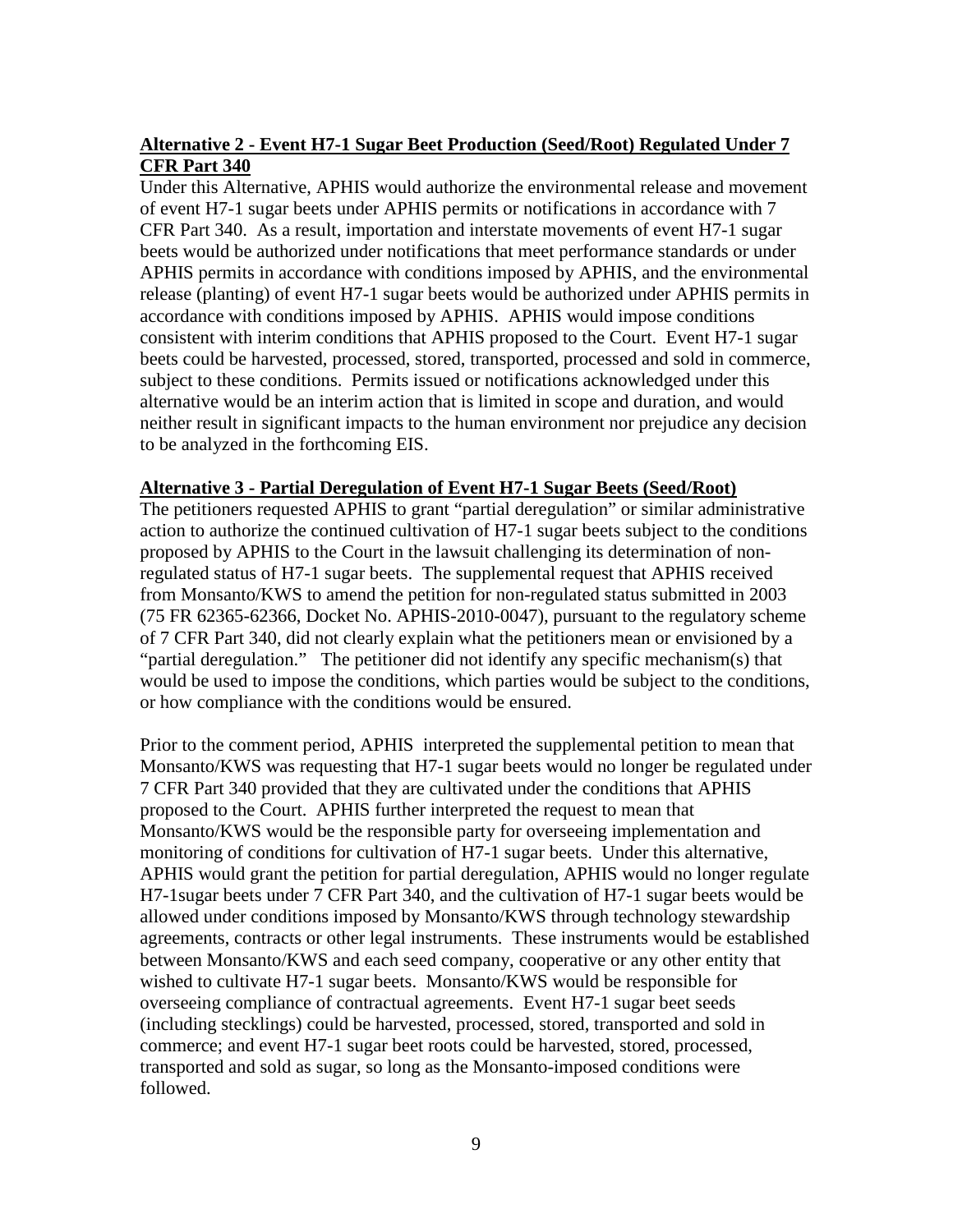#### **Preferred Alternative –Partial Deregulation – Combination of Alternatives 2 and 3**

The petitioners requested APHIS to grant partial deregulation or similar administrative action to authorize the continued cultivation of H7-1 sugar beets subject to the conditions proposed by APHIS to the Court in the lawsuit challenging its determination of nonregulated status of H7-1 sugar beets. The supplemental request that APHIS received from Monsanto/KWS to amend the petition for non-regulated status submitted in 2003 (75 FR 62365-62366, Docket No. APHIS-2010-0047), pursuant to the regulatory scheme of 7 CFR Part 340, did not clearly explain what the petitioners meant or envisioned by a partial deregulation. The petitioners did not identify any specific mechanism(s) that would be used to impose the conditions, which parties would be subject to the conditions, or how compliance with the conditions would be ensured.

However, in response to APHIS' request for comments on its draft EA (Docket No. APHIS–2010–0047), the public (i.e., beet sugar cooperative, financial institution, employee of a sugar company) expressed interest and support for a partial deregulation alternative that included mandatory conditions imposed by APHIS. These conditions were clearly outlined and described under alternatives 2 and 3 and formed the basis for the conditions that would be imposed on the movement and environmental release of H7- 1 sugar beets under the preferred alternative. Furthermore, Monsanto/KWS submitted additional information during the public comment period that expanded upon what the petitioners meant by partial deregulation and re-asserted that a deregulation in part with conditions could be implemented using the same type of conditions already discussed in the draft EA. Specifically, petitioners clarified that the conditions required for cultivating and handling H7-1 sugar beets under the deregulation in part with conditions would be articulated in that deregulation in part decision; implemented by seed companies, grower cooperatives and growers; and enforced through seed companies and grower cooperatives, respectively, under the direct oversight of APHIS. Furthermore, the petitioners clarified that the regulatory mechanism for imposing such conditions under the partial deregulation could be carried out through APHIS administered compliance agreements similar to APHIS' oversight of permits. The petitioners also identified that they will, for education and emphasis, place all of the APHIS-imposed conditions in its Technology Use Guide (TUG), which is implemented through Monsanto Technology Stewardship Agreements (grower agreements), to reinforce the measures imposed by APHIS as conditions of the partial deregulation.

APHIS reviewed this additional information as well as the other public comments regarding a partial deregulation of H7-1 sugar beets. Based on APHIS' analysis and evaluation of all of the proposed partial deregulation approaches, APHIS has determined that it is appropriate to have a preferred alternative that partially deregulates H7-1 sugar beets by combining Alternative 2 (for seed production activities) and a modification of Alternative 3 (for root production activities). Under this Preferred Alternative, APHIS would *deny* the supplemental request for partial deregulation with regard to H7-1 sugar beet seed production activities and such seed production activities would remain regulated pursuant to Part 340; however, pursuant to and in compliance with 7 CFR 340.6, APHIS would grant the supplemental request with regard to partially deregulating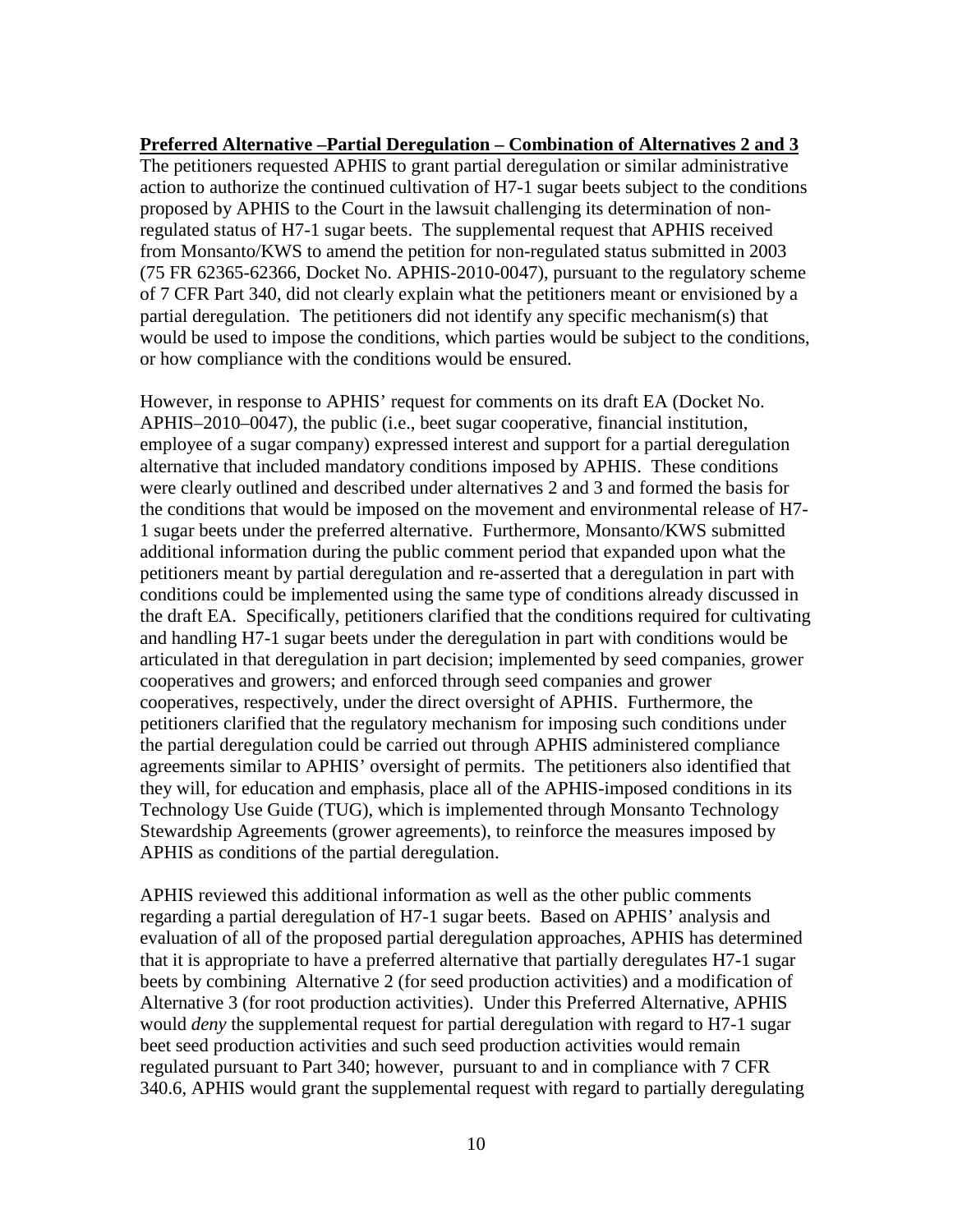the H7-1 root production activities as long as certain specific mandatory conditions are complied with by anyone desiring to conduct H7-1 sugar beet root production activities. Under the Preferred Alternative, the H7-1 sugar beet seed production activities would remain subject to all of the procedural and substantive requirements of 7 CFR 340. Under the Preferred Alternative, APHIS would partially grant the supplemental request by partially deregulating the H7-1 sugar beet root production activities but with enforceable mandatory conditions that must be followed in order to be granted a partial deregulation. APHIS has evaluated the supplemental petition and has concluded that H7- 1 sugar beet root production activities, when conducted under specific mandatory conditions required and enforced by APHIS, is unlikely to pose a plant pest risk (USDA-APHIS 2011). Therefore, APHIS has determined that H7-1 sugar beet root production activities carried out under this interim action, if conducted under these mandatory conditions, should not be subject to the procedural and substantive requirements of 7 CFR Part 340 for the duration of the interim action. If, however, commercial root production activities are not conducted pursuant to these mandatory conditions, the APHIS Administrator has the regulatory authority and discretion to once again make such root production activities subject to regulation under 7 CFR Part 340.

The administrative action that APHIS would take on seed production activities under the Preferred Alternative largely adopts the regulatory scheme as described in alternative 2 of the draft and final EA. That is, APHIS would authorize the environmental release and movement of H7-1 sugar beet seed crops and seed production activities under APHIS permits or notifications in accordance with 7 CFR Part 340. As a result, importation and interstate movements of H7-1 sugar beet seed crops would be authorized under notifications that meet performance standards or under APHIS permits in accordance with conditions imposed by APHIS; and the environmental release (planting) of H7-1 sugar beet seed crops would be authorized under APHIS permits in accordance with conditions imposed by APHIS.

The administrative action that APHIS would take on root production activities largely adopts the partial deregulation process as described in alternative 3 of the draft and final EA. That is, APHIS would partially deregulate H7-1 sugar beet root crop for the duration of the interim action, if grown under specific conditions. In alternative 3, APHIS would grant the petition for partial deregulation and H7-1 sugar beets would no longer be subject to the procedural and substantive requirements of 7 CFR Part 340, and the cultivation of H7-1 sugar beets would be allowed under conditions imposed by Monsanto/KWS through technology stewardship agreements, contracts or other legal instruments. Under the Preferred Alternative, APHIS would also partially deregulate root production if grown under specific conditions, consistent with the conditions described in Alternative 3. In the Preferred Alternative, however, APHIS would authorize root production activities and impose those conditions directly through compliance agreements. Additionally, Monsanto/KWS will also be enforcing these conditions through their technology stewardship agreements, contracts or other legal instruments.

Since publishing the draft EA, APHIS has completed a Plant Pest Risk Assessment and has determined that H7-1 sugar beet root production activities carried out under this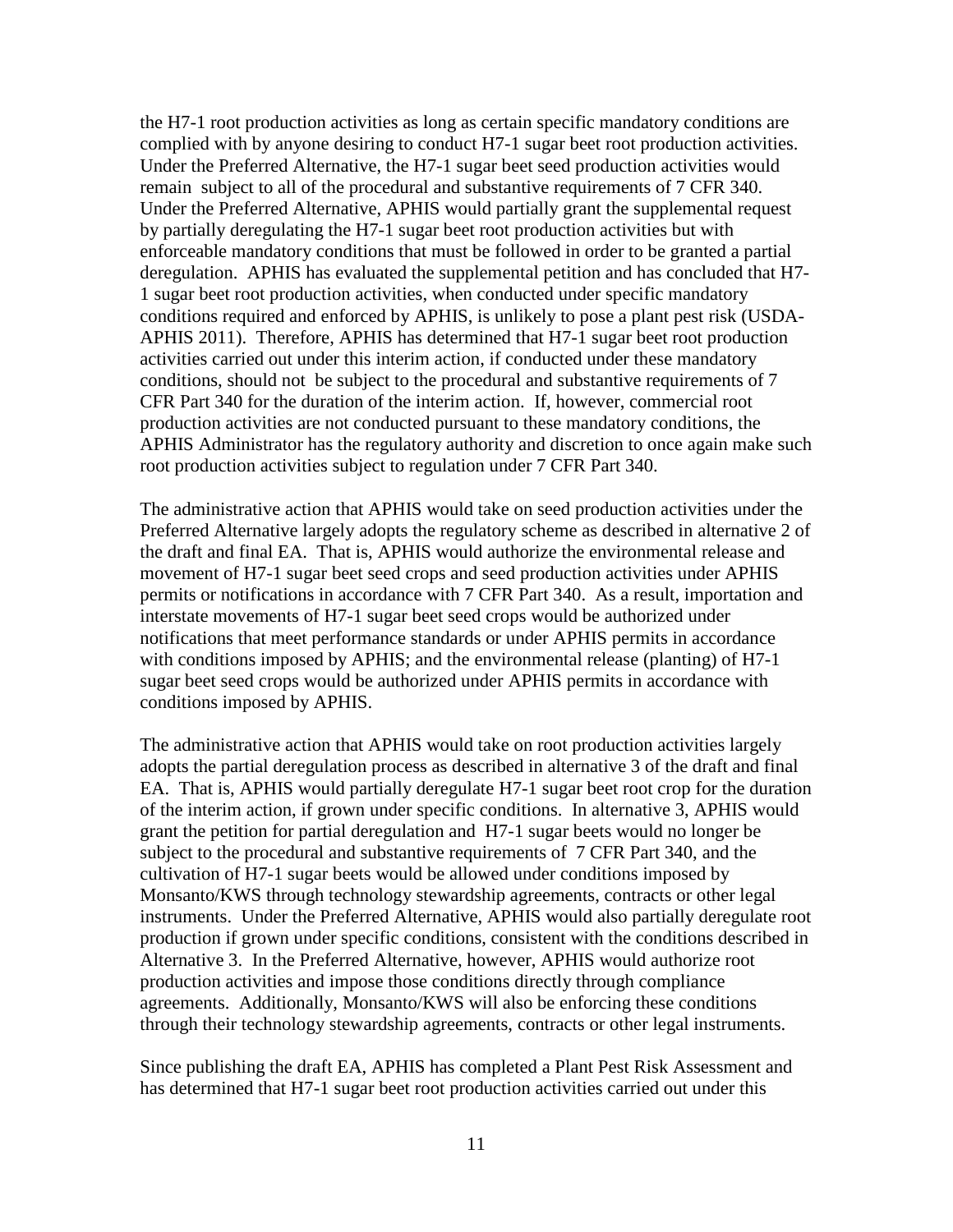interim action, if conducted under mandatory conditions, do not pose a plant pest risk and, therefore, should not be subject to the procedural and substantive requirements of 7 CFR Part 340 for the duration of the interim action. A compliance agreement is a regulatory mechanism to authorize actions under the PPA. The compliance agreements would authorize root production activities under the PPA and impose the conditions that must be followed for the partial deregulation. Compliance agreements are well established in APHIS as an effective and efficient regulatory mechanism to authorize activity under the PPA and maintain regulatory oversight of those activities.

The Preferred Alternative is similar to the "Event H7-1 Sugar Beet Seed Production under APHIS Permit/Partial Deregulation for Root Production" alternative that was rejected from further consideration by APHIS in the draft EA. As specified in the draft EA, APHIS determined that this alternative was not appropriate because APHIS had not completed an assessment of potential plant pest risks to support the deregulation of H7-1 sugar beet. This alternative has now been considered in detail in the final EA for the following reasons:

- 1. Since releasing the draft EA for public comment, APHIS has completed a Plant Pest Risk Assessment (PPRA) of the H7-1 sugar beet root crop grown under specific mandatory conditions and APHIS has concluded that H7-1 sugar beet root crop, when grown for commercial root crop production and under specific mandatory conditions, does not pose a plant pest risk. As identified above, the public has expressed interest and support for a partial deregulation alternative that included conditions imposed by APHIS. APHIS received comments specifically requesting APHIS to allow production of sugar beets under compliance agreements. Based in part on this request, APHIS decided to consider in detail and fully analyze an alternative that includes APHIS using compliance agreements as an administrative mechanism to impose conditions on H7-1 sugar beet root crop and root production activities.
- 2. As identified above, Monsanto has submitted information that expanded upon what the petitioner meant by partial deregulation. This information clarified that petitioners intended APHIS deregulating H7-1 sugar beets in part with conditions. The petitioners provided a description of methodology for implementing partial deregulation that articulated the use of compliance agreements for overseeing the production of H7-1 sugar beets. Based in part on this additional information provided by the petitioners, APHIS has decided to consider in detail and fully analyze an alternative that includes APHIS using compliance agreements as an administrative mechanism to impose conditions on H7-1 sugar beet root crop and root production activities.

The Preferred Alternative incorporates and adopts the key components of Alternatives 2 and 3 and represents a sensible step that was suggested by commenters. The Preferred Alternative is a logical outgrowth of Alternatives 2 and 3, and is not a substantive change in the EA that affects the analysis of environmental effects in the EA. All of the specific aspects of Alternatives 2 and 3 were fully evaluated and analyzed for any potential environmental impacts that might result from their possible implementation in the draft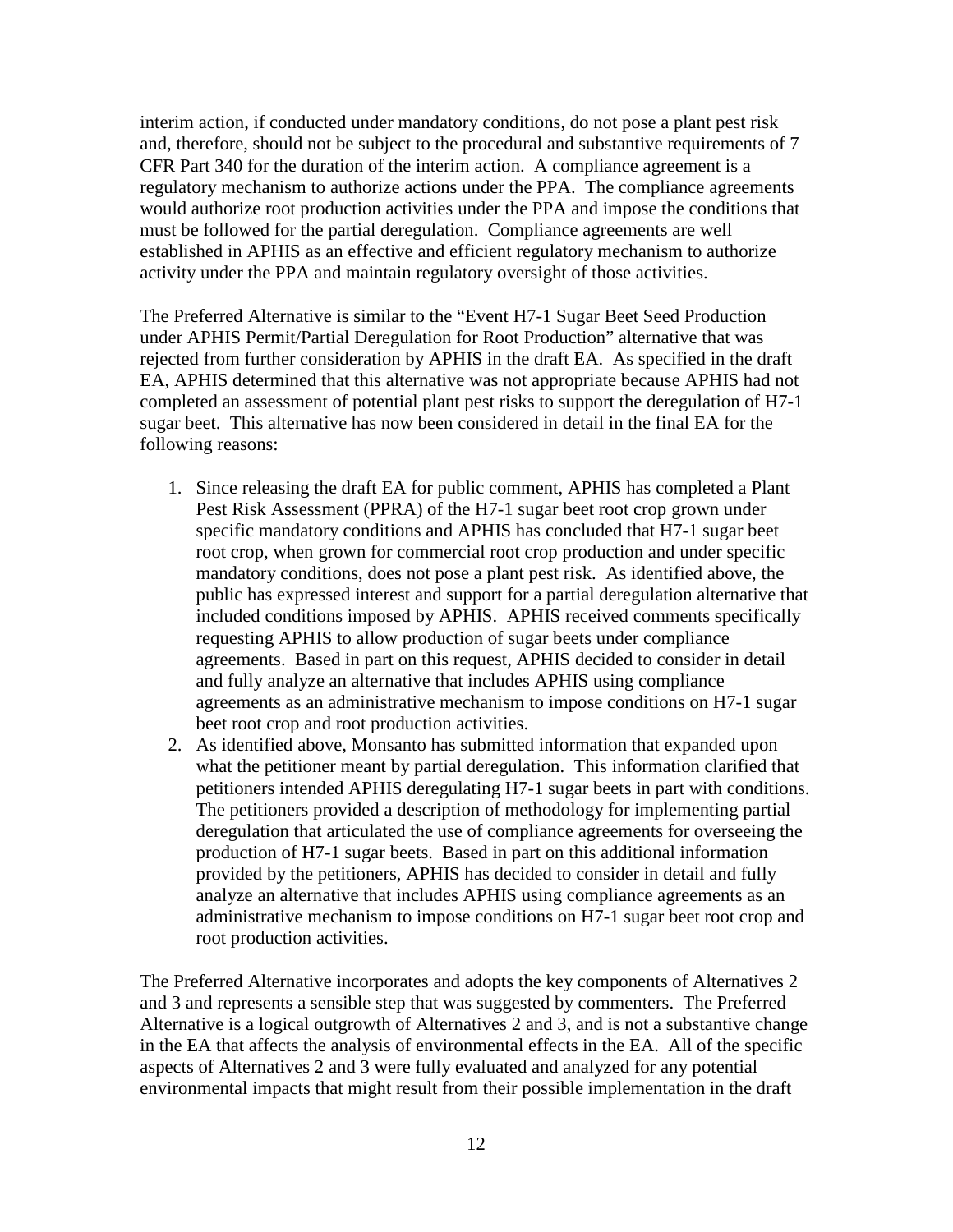EA. The environmental analyses for Alternatives 2 and 3 in the draft EA are fully and completely applicable to those same aspects now incorporated into the Preferred Alternative.

These mandatory conditions*,* that must be followed and complied with in order for the root production activities to be considered partially deregulated under the Preferred Alternative, would be enforced pursuant to written APHIS compliance agreements authorized under the PPA which would impose conditions on the movement and environmental release of the H7-1 sugar beet root crop and root production activities. These legally binding compliance agreements would formalize and impose the conditions under which the root crop and root production activities would be considered partially deregulated – not subject to the procedural and substantive requirements of 7 C.F.R. Part 340 for the duration of the interim action. APHIS would employ these compliance agreements to impose and enforce the conditions on the import, movement or environmental release of the root crop and root production activities and the compliance agreements would be a formal, written, and signed agreement between APHIS and a person who wants to import, move, and/or do an environmental release in conjunction with the H7-1 sugar beet root crop production activities (Movement and the environmental release includes the entire production cycle of H7-1 sugar beet root crop – referred to collectively as all the "root production activities"; and the terms person, import, or move have the meanings as they are so defined in the Plant Protection Act (PPA), as amended).

Under the Preferred Alternative, the compliance agreements would be enforced under the authority of the PPA and 7 CFR Part 340. If APHIS determines that any of the mandatory conditions of the partial deregulation set forth in the compliance agreements are not complied with, APHIS may revoke, withdraw or otherwise cancel the conditional partial deregulation for the commercial root crop production activities. Further, APHIS may use the full range of PPA authorities to seek, as appropriate and necessary, criminal and/or civil penalties, and to take remedial measures including seizure, quarantine, and /or destruction of any root crop or root production activity in violation of the mandatory conditions of the partial deregulation.

APHIS has determined that the mandatory conditions associated with the partial deregulation of the H7-1 sugar beet root crop and root production activities, which will be formalized in compliance agreements, will ensure that the implementation of this interim regulatory action (The Preferred Alternative) will not result in any environmental impacts which may significantly affect the quality of the human environment. Moreover, APHIS has likewise determined that the implementation of this preferred alternative with imposed conditions will help ensure that no potentially harmful economic or marketing impacts noted by the Court will occur during the interim until APHIS can complete its Environmental Impact Statement and make a determination on whether or not to grant full nonregulated status to H7-1 sugar beets. Under this preferred alternative, the mandatory conditions and restrictions would be consistent with the conditions that APHIS had previously proposed to the Court in litigation challenging the 2004 deregulation of H7-1 sugar beets. H7-1 sugar beets could be harvested, processed,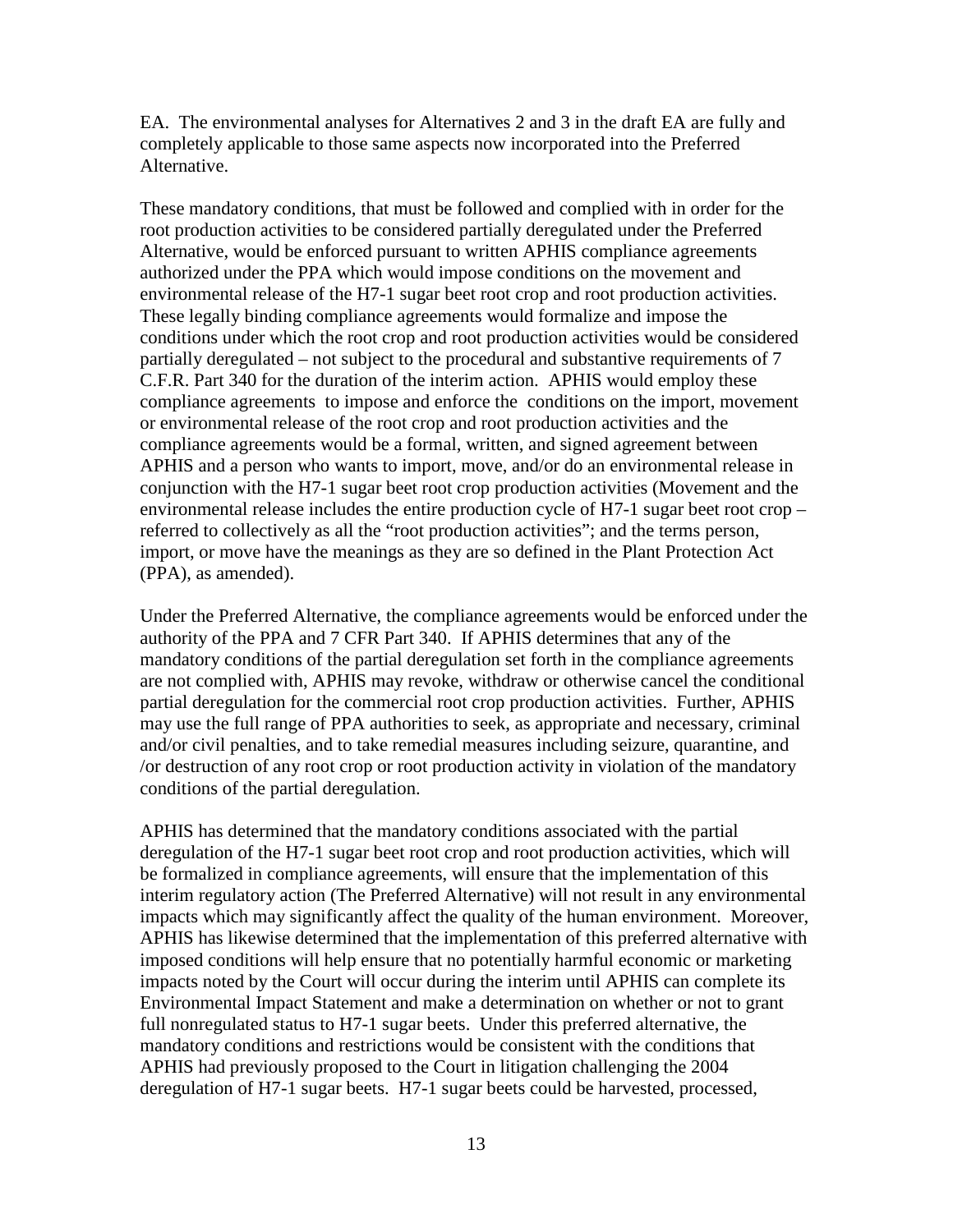stored, transported, processed and sold in commerce, subject to these conditions. Actions taken by APHIS under this preferred alternative would be an interim action only that is limited in scope and duration, and would neither result in significant impacts to the human environment nor prejudice any decision to be analyzed in the forthcoming EIS for a determination decision for a Petition for a full deregulation of H7-1 sugar beets.

APHIS is aiming to complete the EIS by May 28, 2012, but unforeseen conditions may affect the specific completion date. This interim, conditional, and partial deregulation of the H7-1 sugar beet root crop and root production activities along with the interim Part 340 permitting of the H7-1 seed crop, which would not be partially deregulated, will remain in effect through December 31, 2012, to allow the harvesting and processing of the 2012 commercial root crop and seed crop unless APHIS issues a Final EIS, Record of Decision, and Determination decision for a Full Deregulation of H7-1 sugar beets before those harvests are completed in 2012. If APHIS makes a determination decision, after completion of the EIS, to fully deregulate H7-1 sugar beet, the Record of Decision for that EIS for full deregulation will supersede and replace this partial deregulation FONSI, if it occurs prior to termination date of partial deregulation, which is December 31, 2012.

APHIS is making sure that any action it may take in response to the request for partial deregulation of H7-1 sugar beets is an interim action, which is limited in scope and duration, and would neither result in significant impacts to the human environment nor prejudice any decision to be analyzed in the forthcoming EIS.

## **Seed Production Activities - APHIS Permits and Notifications**

The environmental release (planting), interstate movement and importation of H7-1 sugar beets associated with seed production activities would be authorized under APHIS permits in accordance with conditions imposed by APHIS. APHIS would authorize the environmental release and movement of H7-1 sugar beet seeds and stecklings under APHIS permits and notifications in accordance with 7 CFR Part 340. APHIS would impose conditions consistent with conditions proposed to the Court and those requested by the supplemental petition. Permits issued and notifications acknowledged under this alternative would be an interim action that is limited in scope and duration, and would neither result in significant impacts to the human environment nor prejudice any decision to be analyzed in the forthcoming EIS.

*Permit Program.* APHIS' permitting and notification process for the environmental release and movement of H7-1 sugar beets associated with seed production activities would be carried out in accordance with 7 CFR Part 340. As specified in 7 CFR Part 340.4, applicants must request permits for a field release (planting) in advance of the proposed planting date. Required data for the permit would include the responsible person, description of the regulated article and differences between it and the nonmodified parental crop, locations and distribution of the regulated article, size of the field release site(s), confinement procedures and safeguards employed, and methods to dispose of residues or reproductive materials. For movement of sugar beet seeds or stecklings, quantity of the regulated H7-1 article would be identified in the applications. APHIS will provide States and Tribes, where the release is planned as appropriate, copies of its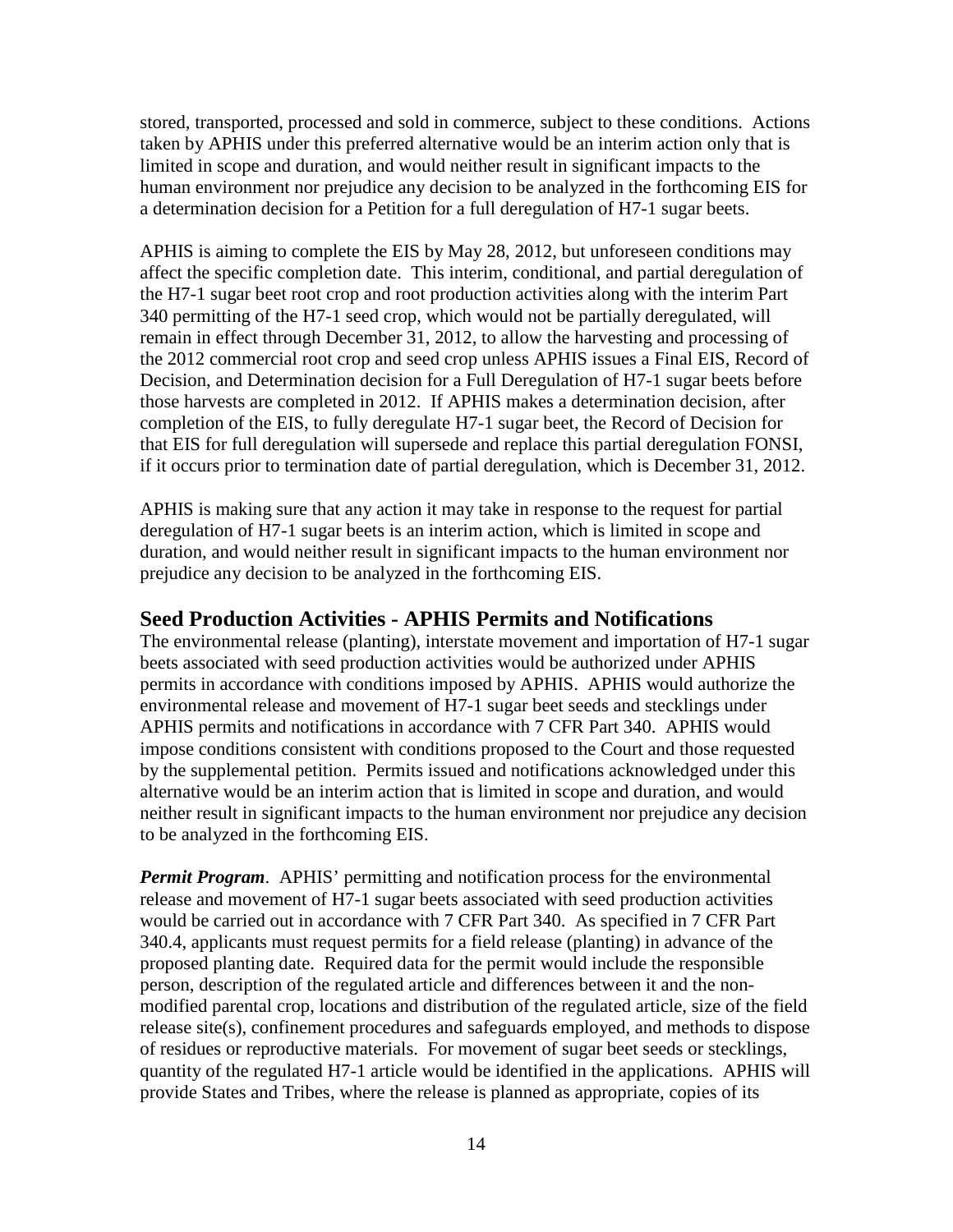review of permit applications. AHPIS will review these applications for permit and specific permit conditions assigned by APHIS to each permit would prevent the escape, dissemination and persistence of the regulated article and greatly limit the risk of any potential for inappropriately introducing or disseminating H7-1 sugar beets into the environment.

Importation or interstate movement of H7-1 sugar beet seed or stecklings would occur under an APHIS permit or acknowledged notification. H7-1 sugar beets seed or stecklings could be imported or moved interstate under notifications acknowledged by APHIS-BRS as long as they meet the requirements found in §340.3 "Notification for the introduction of certain regulated articles." These include §340.3 (c)(1) "Performance standards for introductions under the notification procedure" which require shipment in such a way that the viable plant material is unlikely to be disseminated while in transit and must be maintained at the destination facility in such a way that there is no release into the environment. Permits for importation and interstate movement would meet the requirements identified in 7 CFR 340.4, 340.7 and 340.8, including specific permit conditions assigned by APHIS that would prevent inadvertent release of H7-1 sugar beets into the environment.

APHIS maintains a website, [http://www.aphis.usda.gov/biotechnology/status.shtml,](http://www.aphis.usda.gov/biotechnology/status.shtml) which automatically updates information about the status of a permit application on the next weekday morning after such information is inputted into the system. Information about APHIS's receipt of a permit can be obtained by anyone accessing the APHIS website and searching for information about the status of a permit. APHIS will use this website to inform the public in a timely manner on the status of all permit applications for H7-1 sugar beets. In addition, due to the anticipated public interest in these permits, APHIS will post a CBI redacted version of each permit application upon receipt and permit upon issuance to the APHIS e-FOIA Reading Room: [http://www.aphis.usda.gov/foia/foia\\_reading\\_room.shtml.](http://www.aphis.usda.gov/foia/foia_reading_room.shtml)

*Scope.* Permits with specific permit conditions could be issued for each of the following sugar beet production systems in the states of Arizona, Colorado, Idaho, Michigan, Minnesota, Montana, Nebraska, North Dakota, Oregon, Washington, and Wyoming: nonflowering steckling production and seed production from flowering stecklings or directly from seed. The environmental release of H7-1 sugar beets would be limited to sites that have been in agricultural production for a minimum of 3 years. In addition, importation and interstate movement of seed and steckling shipments within and into the US would require a notification acknowledged by APHIS. For each type of sugar beet production system for which APHIS receives an application, APHIS could issue a permit to any organization, association, corporation, institution or any other entity that is in the business of growing and/or producing H7-1 sugar beets. This includes, but is not limited to seed companies producing H7-1-derived sugar beet seed. These entities then would allow farmers/transport drivers to plant and/or move H7-1 sugar beets under their APHIS issued permit or acknowledged notification. Because of the logistical impossibilities of dealing with the huge number of potential individuals involved in growing and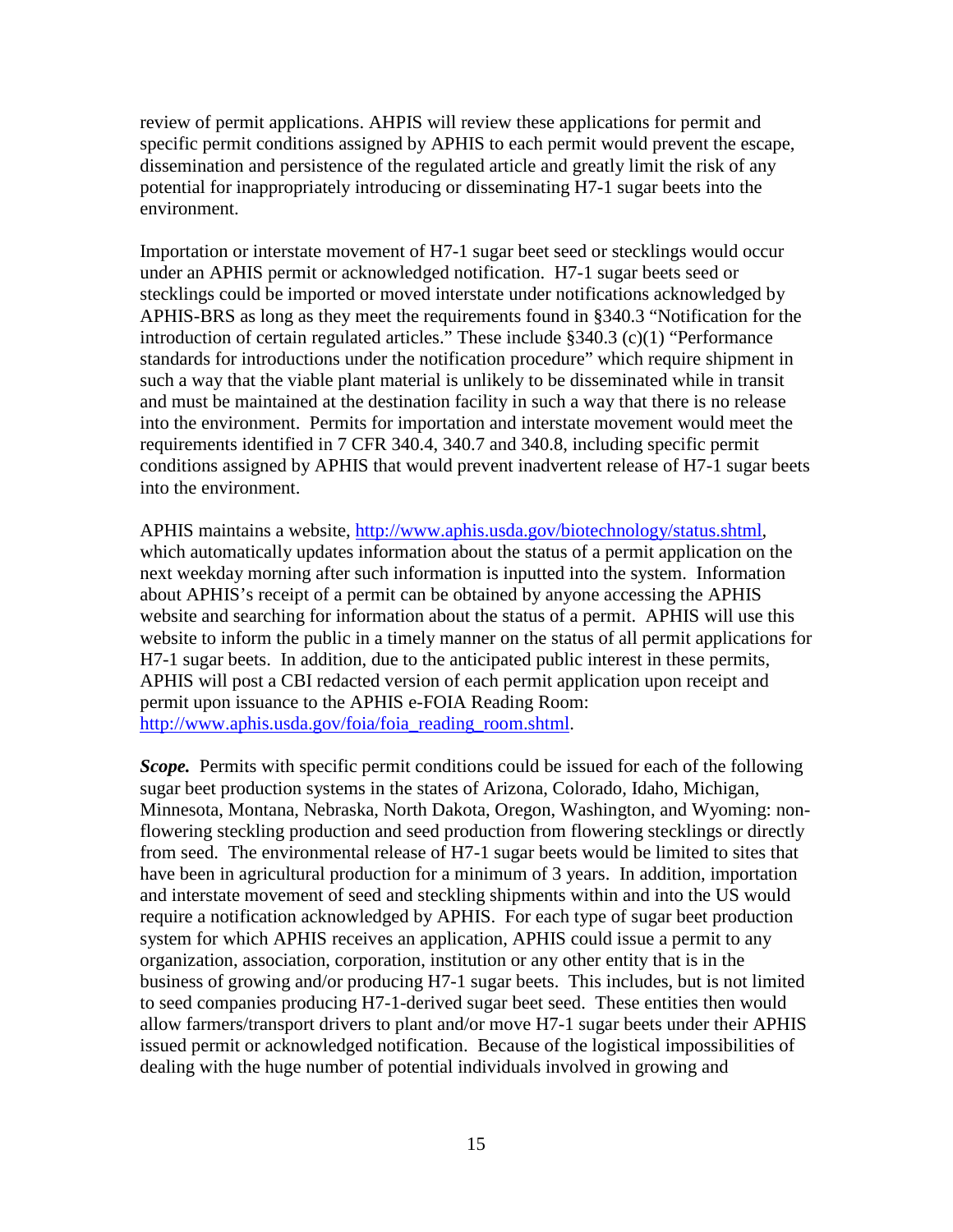transporting H7-1 sugar beets, APHIS does not envision issuing permits to individual farmers or transport drivers.

APHIS has knowledge of four seed companies (American Crystal Sugar Company, Betaseed, Inc., SESVanderhave Sugar Beet Seeds, and Syngenta Seeds, Inc.) that produce H7-1 sugar beet seed, either directly or through a seed production cooperative (West Coast Beet Seed). APHIS could issue permits to any of these four seed companies for steckling and direct seed production activities upon receipt and review of a completed permit application. All growers and the locations of their H7-1 sugar beets would be identified in the permits issued to the seed company.

*Chronology of Permitting*. Upon receipt of a complete permit application and after a thorough evaluation and review, APHIS will make a decision on whether or not to authorize the planting of flowering stecklings in seed production fields in late winter/early spring; planting of seeds for direct seeding (flowering) for seed production in seed production fields in late summer/early fall; and the planting of non-flowering stecklings in seed production fields in late summer/early fall. Exact planting dates would vary dependent upon geographic location and local conditions. Subsequent seasons would follow a similar permitting scheme for the duration of the interim action.

*Enforcing Permit Conditions*. An applicant's compliance with APHIS permit conditions would be carried out using the following approaches.

## *Seed Production*

- 1. H7-1 beet seed producers (permit holders) would assign a responsible person pursuant to 7 CFR 340 to oversee the permit for beet seed production; this individual would oversee the performance of the sugar beet seed growers under the permits. The responsible person, likely an agronomist, would oversee the standard procedures of seed production and would monitor and assess compliance with the conditions assigned by the APHIS permit. Total acreage for all seed production permits is estimated to cover approximately 3000-5000 acres.
- 2. APHIS will directly inspect the seed production fields to ensure compliance with all mandatory permit conditions and such inspection(s) will be completed prior to any possible pollen shed. APHIS' will use the standard inspection process that it uses for inspecting permits under 7 CFR Part 340.

## *Import and Movement under Notification*

Site visits by APHIS inspectors will also involve monitoring and assessing compliance with regulations for seed and steckling movement, such as secure storage sites, allowable containers and vehicle containment devices when used in the movements.

*Uniformity of Assigned Conditions*. All mandatory permit conditions identified under this Alternative would be required and applicable to all permit applications that APHIS may receive for H7-1 sugar beet associated with seed production activities. Details of the respective assigned permit conditions for each of the specific production systems (non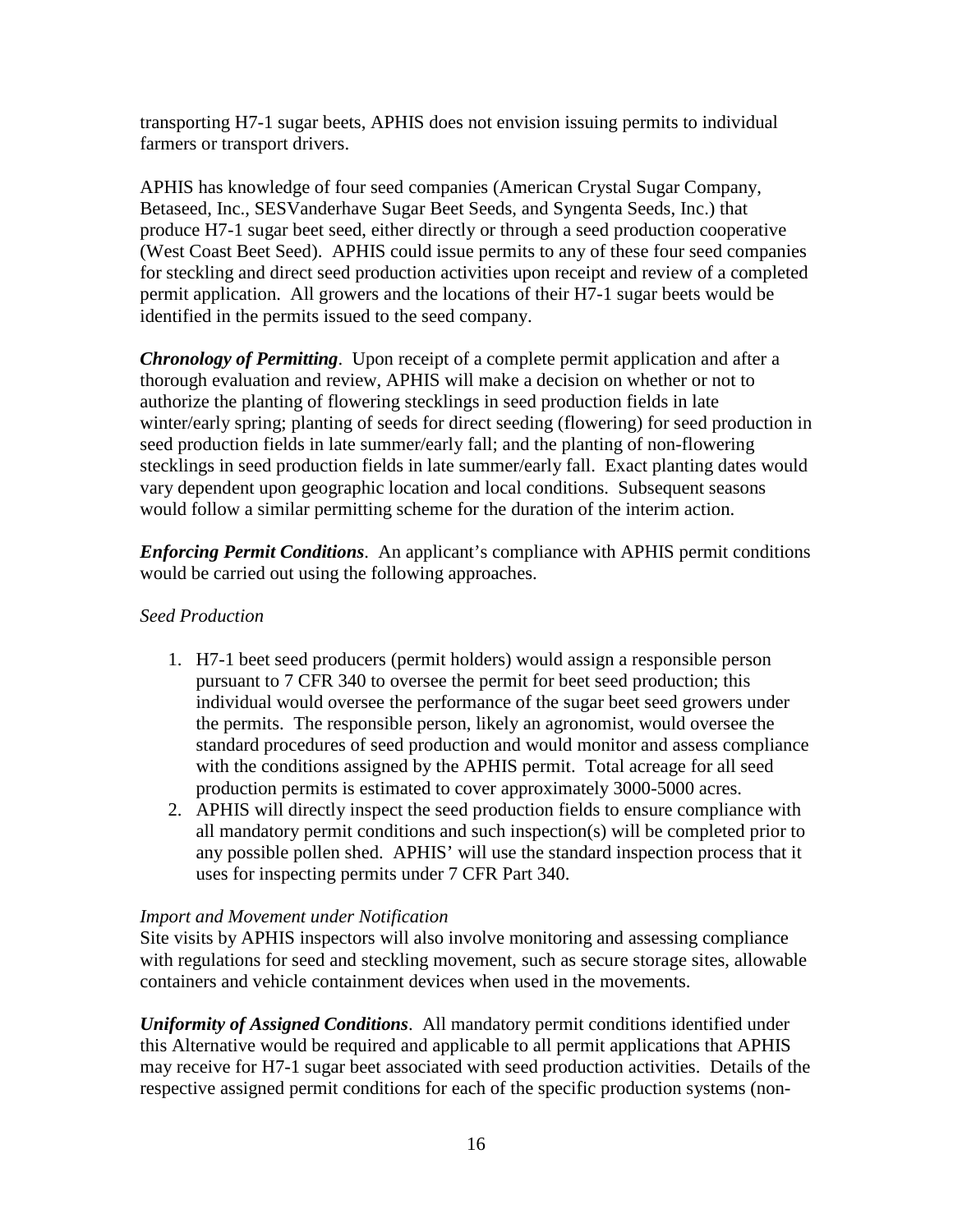flowering steckling production, seed production from flowering stecklings or directly from seed) are described below. As indentified above, APHIS will post a CBI redacted version of each permit upon issuance to the APHIS e-FOIA Reading Room: [http://www.aphis.usda.gov/foia/foia\\_reading\\_room.shtml.](http://www.aphis.usda.gov/foia/foia_reading_room.shtml)

#### *Evaluation of Permit Application for Consistency with the Environmental Assessment.*

Upon receipt of a complete permit application or notification, and prior to issuing the permit or acknowledging the notification, APHIS will evaluate and make a determination about whether the permit application or notification corresponds with all of the required conditions and provisions as described in the final EA and, if so decided, in any subsequent final decision and FONSI. In addition, APHIS will review the applicant's SOP for adhering to the requirements set forth in 7 CFR Part 340. As part of this evaluation and review process, APHIS will prepare a separate decision document for each permit application which is approved to document that the approval and issuance of the permit is consistent with all of the required conditions and provisions and within the scope of the final EA. This decision document will be made available to the public upon issuance in the APHIS e-FOIA Reading Room:

[http://www.aphis.usda.gov/foia/foia\\_reading\\_room.shtml.](http://www.aphis.usda.gov/foia/foia_reading_room.shtml) If APHIS determines that approving the permit is not consistent with any final EA (for example, if there are environmental impacts resulting from the permit which were not considered in the final EA), then APHIS will supplement or revise the final EA, prepare an additional EA, or prepare an EIS, as appropriate, before approving such permit, or will deny the permit.

#### *Information for Non-GE Beta Seed Producers Regarding Male Fertile H7-1 Seed Production Locations*.

7 CFR § 340.4 for "release into the environment" permits provides, among other things, that "[i]f there are portions of the application deemed to contain trade secret or confidential business information (CBI)" then applicants may label said information as CBI and, if APHIS concurs, it will treat it as such. Under Part 340's regulatory and commercial practices, most permit applicants consider the particular location of the field releases to be confidential business information (CBI) and expect that APHIS, under applicable federal laws, will treat them as such.

APHIS has a record of the location of each field release. APHIS is provided an address, GPS coordinates, and a diagram of the site. On March 9, 2000, APHIS formally announced the APHIS policy to allow GE crop field trial location as CBI. For each permit application, companies need to justify their confidentiality claims by means of a justification letter. APHIS considers that the precise location of environmental releases can be validly claimed as CBI and may be excluded from public review for several important reasons. Many biotechnology producers expend millions of dollars on research and development to develop a commercially viable genetically modified plant product. Any disclosure of a biotech company's research (whether from a direct disclosure, industrial espionage or through reverse engineering of the product) would allow competitors and others to profit from a producer's expensive, laborious research. Revelation of environmental release sites would provide the opportunity for competitors or others to pilfer the sites for, among other reasons, purposes of industrial espionage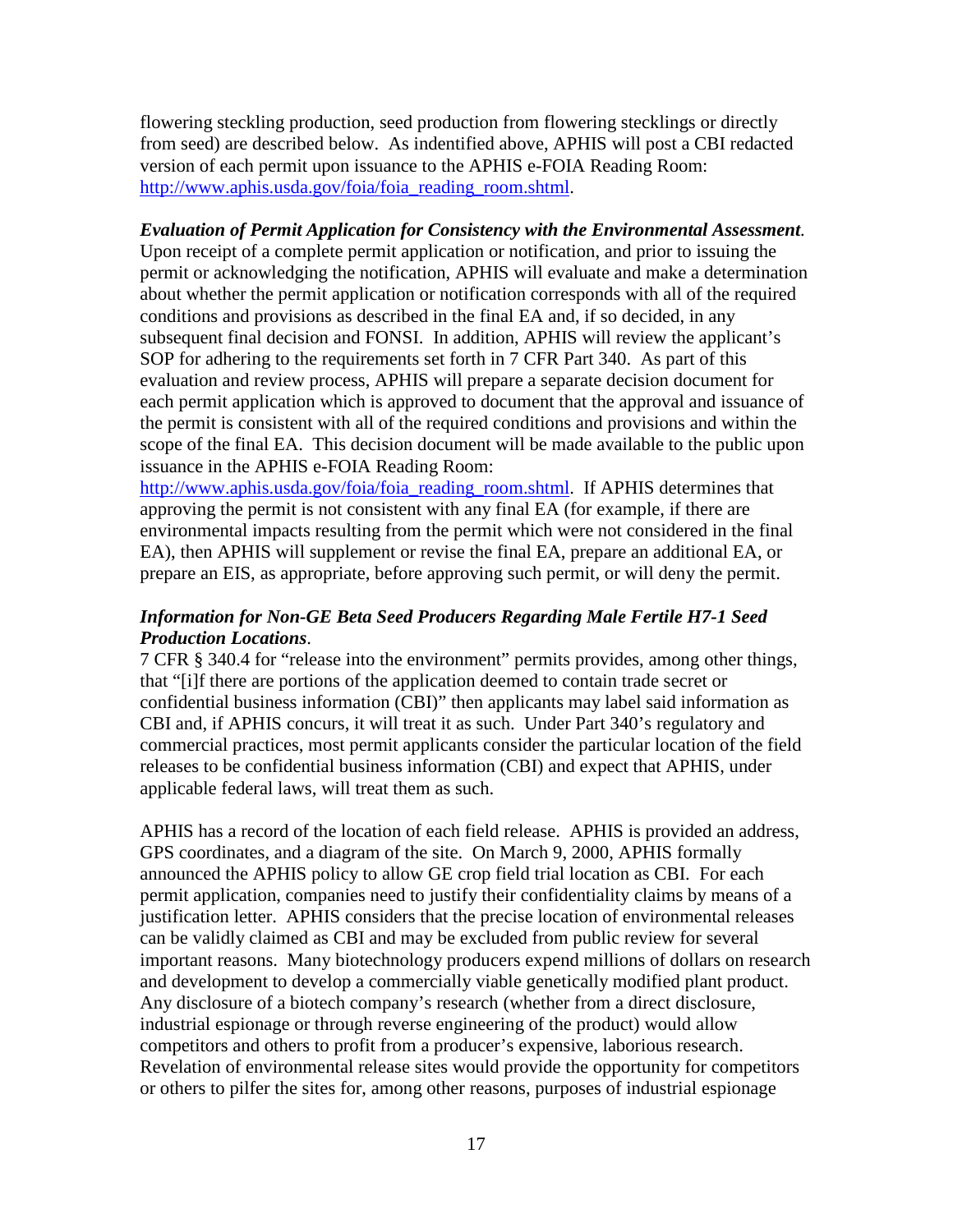and/or reverse engineering. Even the methods used by biotech producers to comply with APHIS regulatory requirements, such as confinement measures, may be proprietary, and revealing environmental release locations might reveal that CBI as well.

Additionally, field releases of some GE plant products represent an especially attractive target for commercial or personal theft. Stolen regulated GE seeds or plants can be propagated and grown by anyone with a rudimentary knowledge of farming practices. If such regulated products are stolen, they can be grown without regulatory oversight and used illegally. Such action could lead to the introduction of regulated traits not intended for food and feed to illegally enter into the food and feed supply. Additionally, in the past ten to fifteen years there have been violent attacks of universities, government laboratories, farms, and other private industry facilities involved with genetically modified organisms. As a result many individuals working in the field of biotechnology have fears about their personal safety. In certain instances, the names of responsible parties and the locations of field trials as claimed CBI have been accepted by APHIS to protect individuals from harassment, mitigate civil unrest, and facilitate voluntary corporate and business compliance with APHIS's regulatory program.

In order for APHIS to protect the CBI specific site locations of any seed production permits, APHIS has decided that in reference to any seed permits, APHIS will set up a toll-free number which growers of non-GE *Beta* seed crops may use to request from APHIS the approximate distances from the nearest male fertile H7-1 seed crop to their non-GE *Beta* seed crop. Upon calling this number, the caller shall certify to APHIS that the caller is a grower of non-GE *Beta* seed crops or intends to grow non-GE *Beta* seed crops. APHIS shall provide to the caller the approximate distance from the nearest male fertile H7-1 seed crop location to the caller's location of a non-GE *Beta* seed crop.

#### *Mandatory Permit Conditions*

Under this Alternative, the following mandatory permit conditions, which are additional conditions that APHIS is imposing beyond those required under 7 CFR § 340.4, would be imposed on plantings of H7-1 sugar beets intended for seed production activities via permit conditions where the seed producer (permit holders) will acknowledge and adhere to these mandatory conditions:

- 1. Planting of H7-1 sugar beets is not allowed in the state of California and the following counties in Washington State: Clallam, Clark, Cowlitz, Grays Harbor, Island, Jefferson, King, Kitsap, Lewis, Mason, Pacific, Pierce, San Juan, Skagit, Skamania, Snohomish, Thurston, Wahkiakum, and Whatcom.
- 2. A four-mile separation distance shall be maintained between male *fertile* H7-1 sugar beets and all other commercial *Beta* seed crops (i.e., table beets, Swiss chard) US wide.
- 3. An inventory of H7-1 male *fertile* planting locations shall be provided to APHIS within two weeks of planting.
- 4. A four-mile separation distance shall also be maintained between male *sterile* H7- 1 sugar beets and all other commercial *Beta* seed crops US wide. During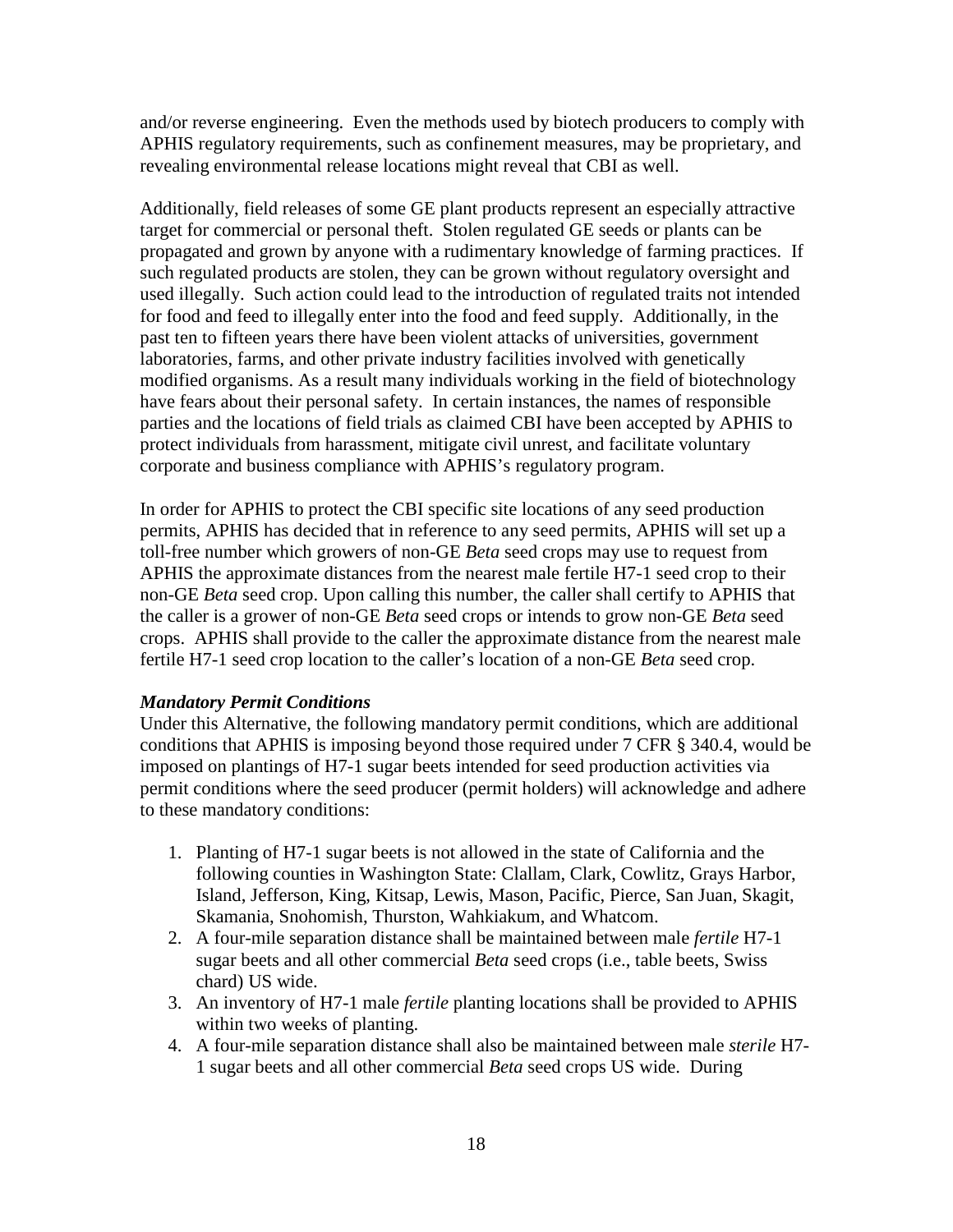flowering, fields shall be scouted for male sterile H7-1 plants that shed pollen and such plants shall be destroyed.

- 5. A visual identification system, such as labeling, that accompanies the regulated material (e.g. basic seed, stock seed, stecklings, and commercial seed) throughout the production system, is required.
- 6. A companion seed-lot based tracking and tracing system that is fully auditable shall be maintained. Records must be retained for five years.
- 7. Other than non-GE *Beta* seed material used in the production of hybrid-seed, all H7-1 material shall be physically separated from non-regulated material to prevent commingling at all points throughout the production process.
- 8. Planting, cultivation, and harvesting equipment shall be cleaned to prevent H7-1 stecklings or seed from being physically transferred out of production areas or mixed with non-GE *Beta* material by inadvertent means.
- 9. All unused H7-1 stecklings shall be treated as regulated articles until devitalized and discarded.
- 10. All H7-1 seed and steckling material shall be moved in contained transport systems to avoid inadvertent release into the environment. Vehicles or movement containers shall be thoroughly cleaned after transport and any regulated material recovered shall be devitalized.
- 11. Sexually compatible varieties (e.g. chard/red beet) cannot be planted or produced in the same location (the same field) as H7-1 in the same growing year.
- 12. Planting/cultivating/harvesting equipment that might be used in chard/red beet seed production shall not be used for regulated GE material in the same growing year.
- 13. Measures to force same year sprouting of H7-1 seed left in production fields are required. Any seed which sprout from such leftover seed shall be destroyed. Fields shall be monitored for three years and any volunteer beet plants shall be destroyed. If the same land is used for crop cultivation during the three-year volunteer monitoring period, that crop shall be visually distinct from sugar beets or the fields left fallow.
- 14. A management plan shall be submitted and followed. The management plan will set forth best practices for oversight of the movement, transportation, and confined field production of H7-1 seed. The management plan shall include, but not be limited to, required resources, training of relevant personnel, monitoring of growers, record keeping, and verifying compliance with the permit conditions. The applicant shall also provide the SOPs that will be utilized to conduct the field trials and comply with the permit and permit conditions.
- 15. No H7-1 seed shall be cleaned or processed in any processing facility that also cleans and processes red beet or Swiss chard seed.
- 16. Interstate movement of H7-1 sugar beet stecklings and seed may only be authorized with a movement notification or permit consistent with regulations described in 7 CFR 340.
- 17. The applicant shall ensure that all site cooperators/growers have received the permit conditions and are trained in all the processes and procedures.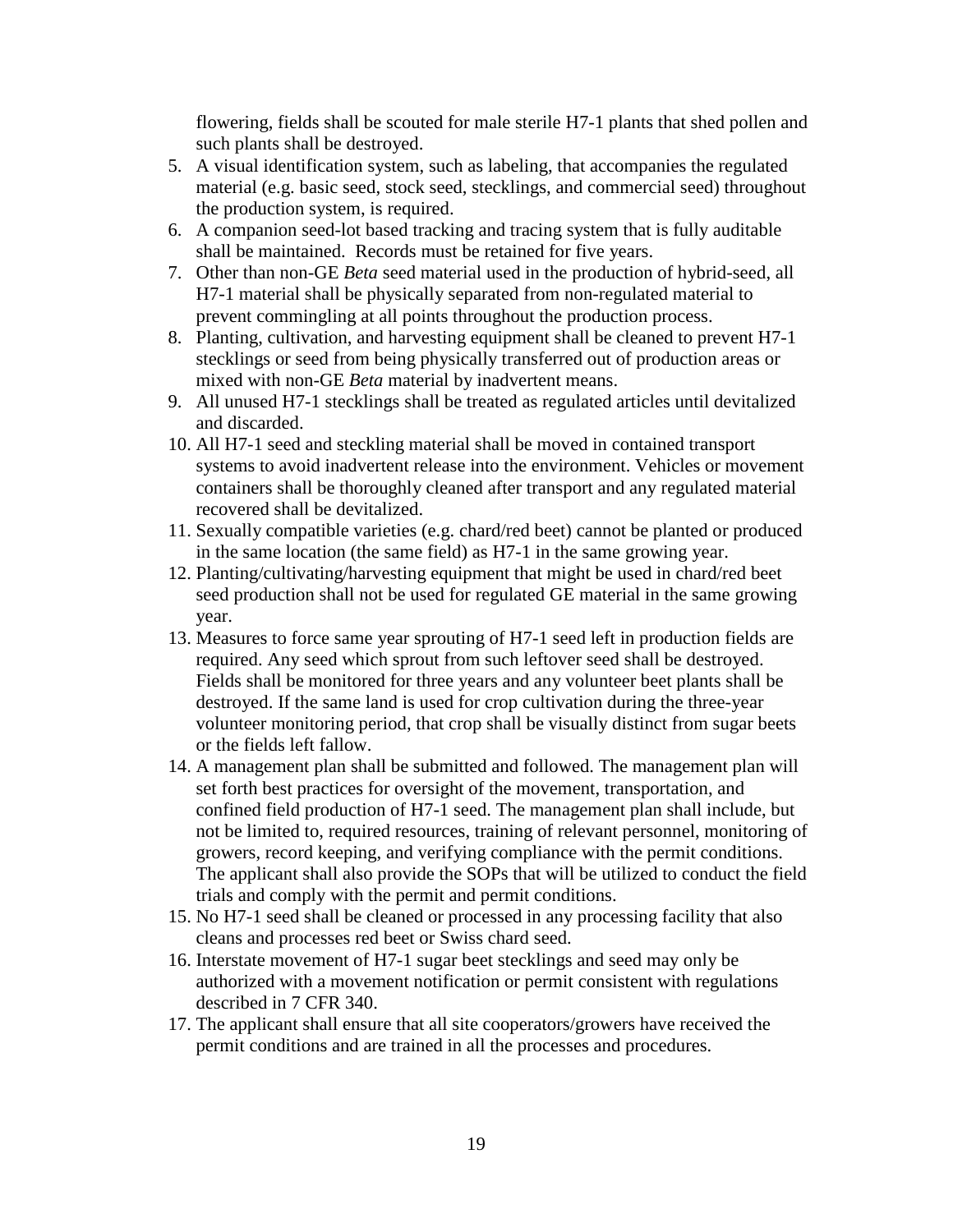18. The applicant shall maintain records of all the activities authorized under the permit to demonstrate adherence to 7 CFR 340, the permit, and the permit conditions. These records shall be made available to APHIS/BRS.

## **Root Production Activities – Not Considered a Regulated Article under 7 CFR 340 with Compliance Agreement Conditions/Restrictions**

Pursuant to and in compliance with 7 CFR § 340.6, H7-1 sugar beet root crop, when grown under specific mandatory conditions imposed by APHIS, would not be subject to the procedural and substantive requirements of 7 CFR 340 for the duration of the interim action. The H7-1 sugar beet root crop and root production activities would be considered partially deregulated provided that there is compliance with mandatory conditions on the environmental release and movement of the H7-1 sugar beet root crop. These mandatory conditions would be enforced and required pursuant to APHIS compliance agreements authorized under the PPA, and would restrict the movement and environmental release of the H7-1 sugar beet root crop and root production activities. The compliance agreement system, outlined below, for root crop production and root production activities is comparable in rigor and enforceability to the permitting scheme. Like the requirements imposed on permittees, the compliance agreement system requires the responsible parties to give APHIS notice of the locations of the crops, to agree to APHIS oversight, and to be subject to suspension, revocation, and possibly civil and/or criminal penalties in the event of noncompliance.

*Compliance Agreements*. Any person who wants to import, move, and/or do an environmental release in conjunction with the H7-1 sugar beet root crop (root production activities) must first contact APHIS-BRS at Regulatory Operations Programs in Riverdale, MD at (301) 734-5301 and enter into a compliance agreement in advance of the shipment (import/movement) and/or planting (environmental release) of H7-1 sugar beets (seeds and roots) associated with the H7-1 sugar beet root crop production activities. These required compliance agreements will be formal, written, and signed agreements between APHIS and a person who wants to import, move, and/or do an environmental release in conjunction with the H7-1 sugar beet root crop. For the environmental release of H7-1 sugar beets associated with the root crop production activities, any organization, association, corporation, institution or any other entity that is in the business of growing and/or producing H7-1 sugar beets [i.e. sugar beet cooperatives or processors] must first request and then enter into a signed compliance agreement in advance of the proposed planting date. APHIS expects that sugar beet cooperatives and processors (or other associations or entities that conduct Event H7-1 sugar beet root crop activities) will be the only entities that will enter into compliance agreements and will do so on behalf of their respective members/farmers. Required information for the compliance agreement will include: identifying the responsible party, contact information, location of the environmental release(s), and total number of acres to be planted. For the movement and/or importation of H7-1 sugar beets associated with the root crop production activities, any organization, association, corporation, institution or any other entity that is in the business of growing and/or producing H7-1 sugar beets [i.e. seed company, sugar beet cooperatives or processors] must first request and then enter into a signed compliance agreement in advance of the movement and/or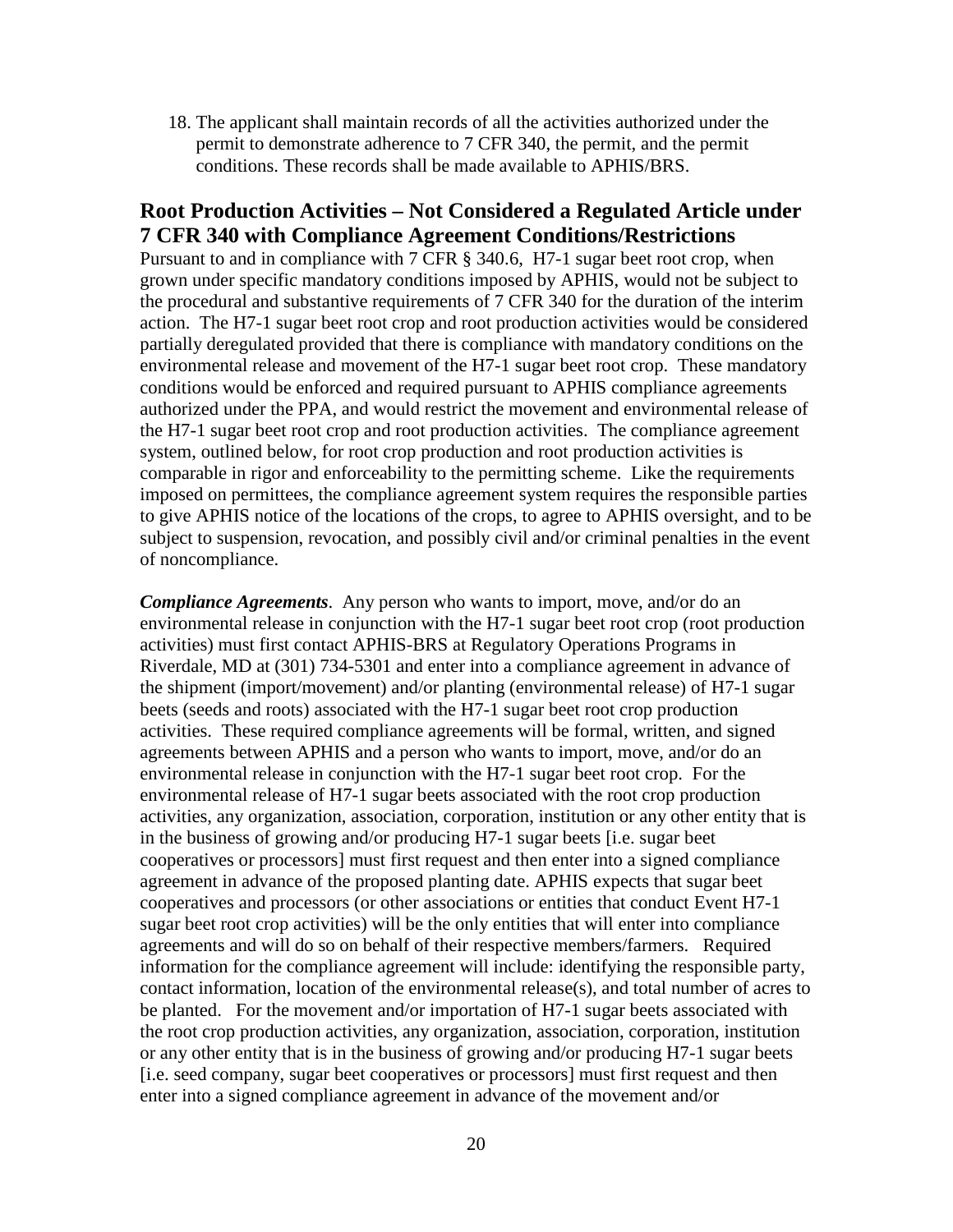importation. Required information for the compliance agreement includes: identifying the responsible party, contact information, and point of origin and final destination(s).

Due to the anticipated public interest in these compliance agreements, APHIS will post a CBI redacted version of each compliance agreement upon issuance to the APHIS e-FOIA Reading Room: [http://www.aphis.usda.gov/foia/foia\\_reading\\_room.shtml.](http://www.aphis.usda.gov/foia/foia_reading_room.shtml)

*Scope.* Compliance agreements with mandatory conditions and restrictions can be issued for the environmental release (planting) of H7-1 sugar beets associated with root production activities in the states of Arizona, Colorado, Idaho, Michigan, Minnesota, Montana, Nebraska, North Dakota, Oregon, Washington, and Wyoming; and for the importation and interstate movement of H7-1 sugar beets associated with root production activities (seeds and roots) within and into the US. The environmental release of H7-1 sugar beets will be limited to sites that have been in agricultural production for a minimum of 3 years. APHIS can issue a compliance agreement to any organization, association, corporation, institution or any other entity that is in the business of growing and/or producing H7-1 sugar beets. This includes, but is not limited to seed companies producing H7-1-derived sugar beet seed, and sugar beet cooperatives or processors. These entities will then enter into a compliance agreement with APHIS on behalf of all its members/farmers. Because of the logistical impossibilities of dealing with the huge number of potential individuals involved in growing and transporting H7-1 sugar beets, APHIS does not envision issuing compliance agreements to individual farmers or transport drivers.

APHIS has knowledge of four seed companies (American Crystal Sugar Company, Betaseed, Inc., SESVanderhave Sugar Beet Seeds, and Syngenta Seeds, Inc.) that produce H7-1 sugar beet seed, either directly or through a seed production cooperative (West Coast Beet Seed), and nine grower-owned processors, including American Crystal Sugar Company, Michigan Sugar, Minn-Dak Farmers Cooperative, Sidney Sugars Incorporated, Snake River Sugar Company, Southern Minnesota Beet Sugar, Spreckels Sugar Company, Western Sugar Cooperative, and Wyoming Sugar Company in the US, with a tenth, Rogers Sugar Company, located in Alberta, Canada. One company, Spreckels Sugar, is in California. As specified in the mandatory conditions and restrictions indentified below, H7-1 derived sugar beets cannot be grown in California and certain counties in Washington State.

*Chronology of Compliance Agreements*. Upon receipt of a request to enter into a signed compliance agreement in conjunction with the H7-1 sugar beet root crop and after a thorough evaluation and review, APHIS will make a decision on whether or not to authorize the planting of H7-1 sugar beet seed in root production fields in the spring. Exact planting dates would vary dependent upon geographic location and local conditions. Subsequent seasons would follow a similar compliance agreement system until APHIS completes the court-mandated EIS and makes a determination on whether or not to grant nonregulated status to H7-1 sugar beet or until the last date of the harvesting and processing of the 2012 commercial root crop. This interim action will in place no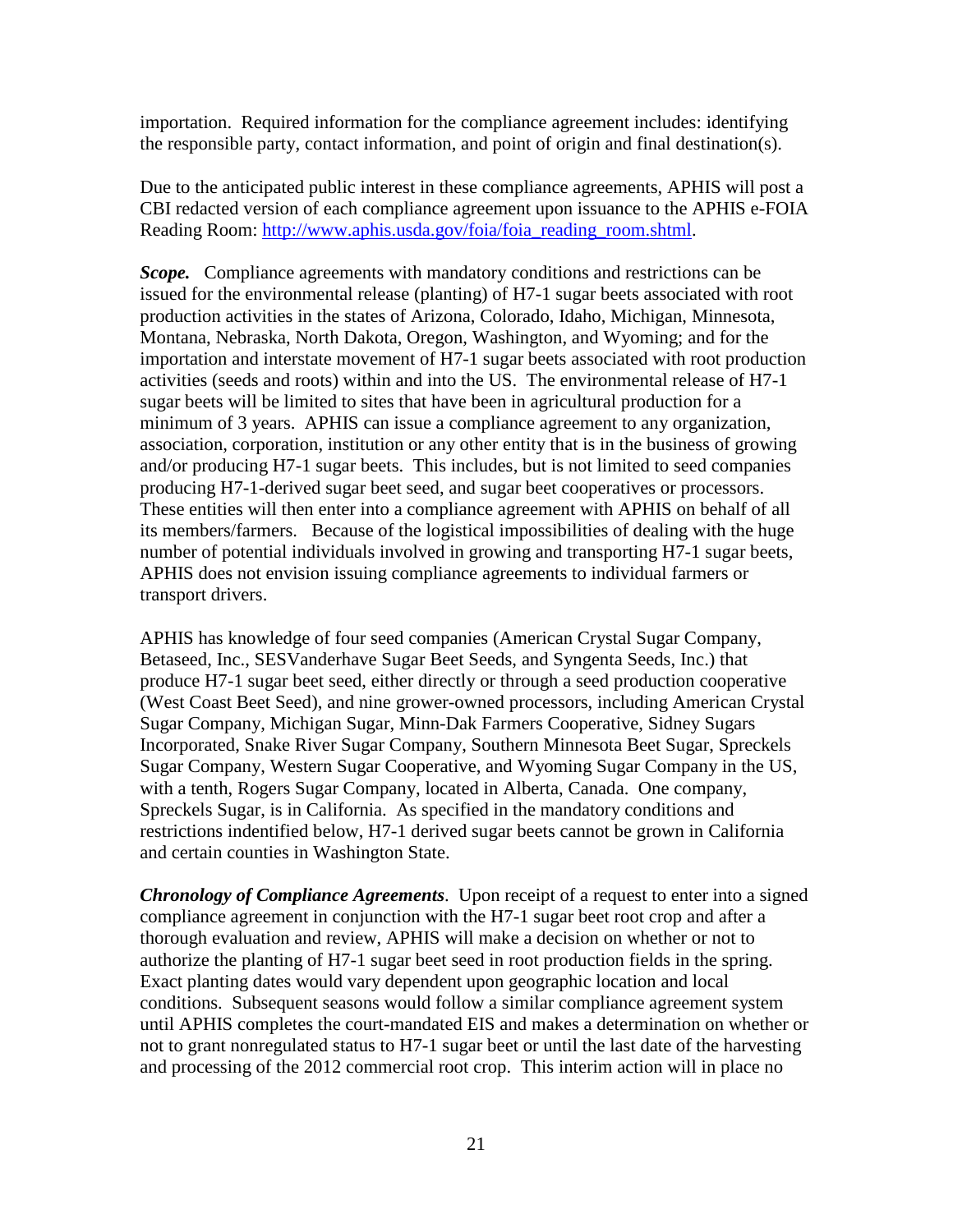longer than December 31, 2012. It is anticipated that the process for completing the EIS may take until the end of May, 2012 to complete.

*Enforcing Compliance Agreements*. The oversight of APHIS compliance agreements would be carried out using the following approaches.

- Prior to planting H7-1 sugar beets, any person who wants to do an environmental release in conjunction with the H7-1 sugar beet root crop shall have a signed compliance agreement in place that identifies the responsible party, contact information, location of the environmental release(s) (county/state), total number of acres to be planted and applicable restrictions that will be followed to ensure confinement.
- Prior to moving H7-1 sugar beets, any person who wants to import and /or move seed or roots in conjunction with the H7-1 sugar beet root crop shall have a signed compliance agreement in place that identifies the responsible party, contact information, point of origin and final destination(s), and applicable restrictions that will be followed to ensure confinement.
- Within 28 days after planting of H7-1 sugar beet root crops under the compliance agreement, the responsible person shall provide APHIS a report that includes at least one GPS coordinate for the release site and the actual acreage planted.
- APHIS will conduct direct inspections to ensure that persons importing, moving, and/or doing an environmental release (planting) in conjunction with the H7-1 sugar beet root crop comply with all conditions and restrictions identified in the compliance agreements.
- For the root crop production activities, APHIS will require third party inspections. Beet processors (usually a cooperative) will propose at least two third party inspectors to APHIS. After evaluating their credentials and suitability, APHIS will notify the cooperatives whether it believes those third party inspectors are qualified and approves them. The cooperatives will be responsible for procuring the third party inspectors. Upon the procurement of the third party inspectors, APHIS officials will train them. The third party inspectors will work on behalf of APHIS and will schedule inspections according to APHIS' instructions. They will submit inspection reports directly to APHIS and APHIS will work directly with the inspectors if the reports require more information. A large number of the root production fields will be inspected by the third party inspectors, sufficient to give statistically significant conclusions (p=0.05) on overall compliance. Total acreage for all root production is estimated to cover approximately  $1 - 1.4$  million acres.
- For the root crop production activities, APHIS will require third party audits to review grower records. Beet processors (usually a cooperative) will procure the third party auditors and, like the third party inspectors, they will be vetted by APHIS prior to their procurement. The third party auditors will be trained by APHIS officials and will work on APHIS' behalf including being responsible for submitting reports to APHIS. The third party auditors will review all grower records on file and submit field inspection reports to APHIS. Records of audits shall be made available to APHIS/BRS for review upon request. APHIS will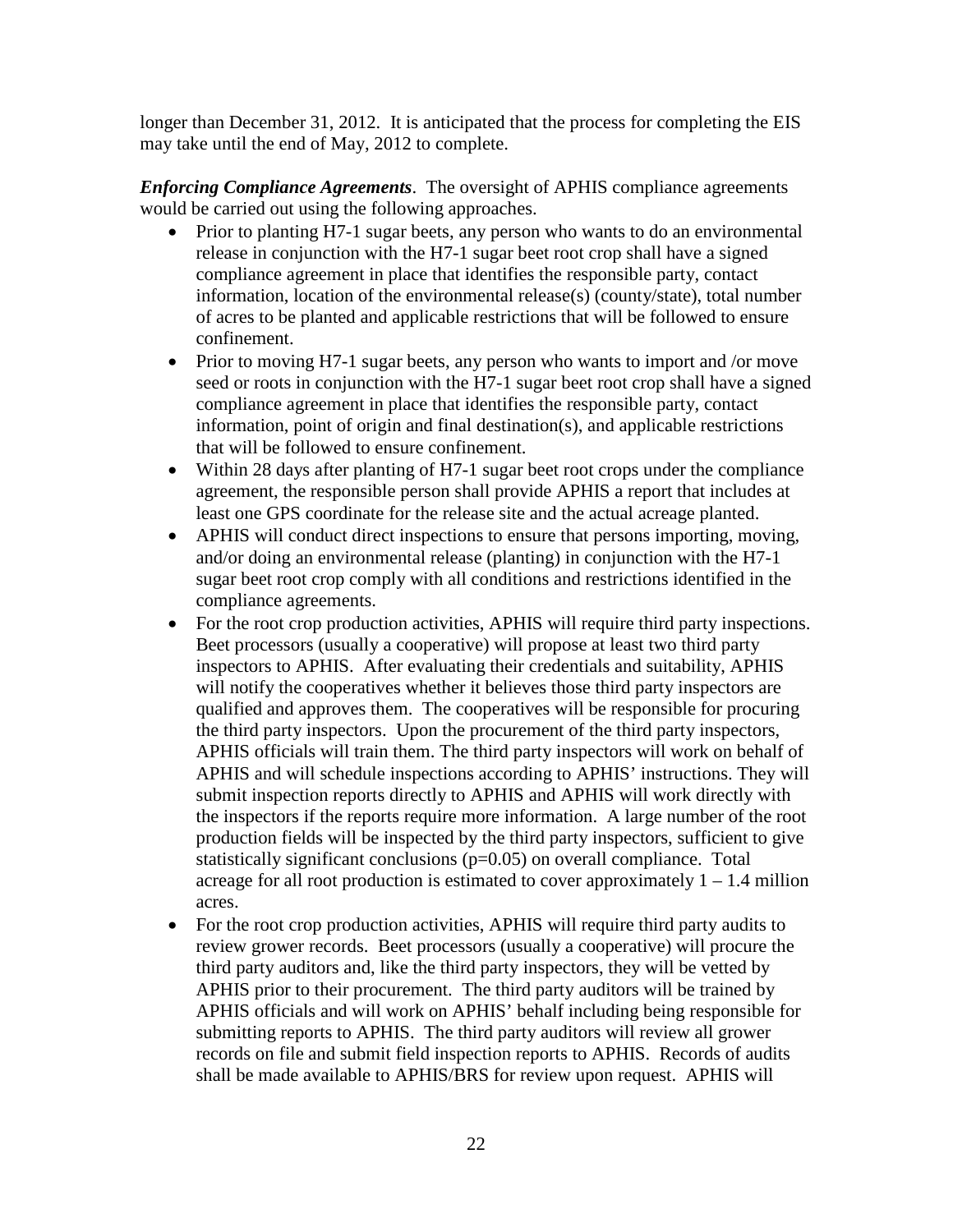carefully examine the field inspection reports to ensure compliance with all conditions and restrictions identified in the compliance agreement.

- Activities conducted by growers to comply with compliance agreement conditions and restrictions may be either audited or inspected by APHIS or third party auditors or both. APHIS will provide detailed inspection forms for the information to be supplied by processor/growers, and the subsequent records will be made available to APHIS/BRS for audit. Growers must keep records of these compliance activities and make them available to APHIS and/or third party auditors upon request. APHIS will carefully examine a representative sample of these records to ensure compliance with all conditions and restrictions identified in the compliance agreement.
- Responsible persons who are operating under a compliance agreement will be required to notify APHIS immediately of any instance of noncompliance with the conditions in the compliance agreement. The responsible person shall describe the incident, the date it occurred, the location and contact information of the grower and field personnel associated with the incident.
- For importation and interstate movement, APHIS inspections and/or third party inspections/audits will be required to ensure that persons importing and/or moving H7-1 sugar beet seeds or roots in conjunction with the H7-1 sugar beet root crop comply with all conditions and restrictions identified in the compliance agreements. APHIS will carefully examine these records to ensure compliance with all conditions and restrictions identified in the compliance agreement.
- In the event of a finding of noncompliance or violation of the terms of a compliance agreement, APHIS may revise, suspend, revoke, or otherwise withdraw the compliance agreement and/or the partial deregulation of any and all root crop grown under the compliance agreement. APHIS may also, at its discretion, use the full range of PPA authorities to seek, as appropriate, criminal and/or civil penalties, and to take remedial measures including seizure, quarantine, and/or destruction of any H7-1 sugar beet root crop production that is found to be in violation of the conditions set forth in the compliance agreements.

*Uniformity of Conditions and Restrictions*. Conditions and restrictions identified in the compliance agreement would be required and applicable to all persons utilizing this partial deregulation authority. These mandatory conditions imposed and required pursuant to the partial, conditional, deregulation of the root crop, would be enforced and required pursuant to APHIS compliance agreements authorized under the PPA. Details of the specific conditions and restrictions are described below.

#### *Evaluation of Compliance Agreement for Consistency with the Environmental*

*Assessment.* Prior to issuing the compliance agreement, APHIS will evaluate and make a determination about whether the compliance agreement corresponds with all of the required conditions and provisions as described in the final EA and, if so decided, in any subsequent final decision and FONSI. As part of this evaluation and review process, APHIS will prepare a separate decision document for each compliance agreement that is approved to document that the approval and issuance of the compliance agreement is consistent with all of the required conditions and provisions and within the scope of the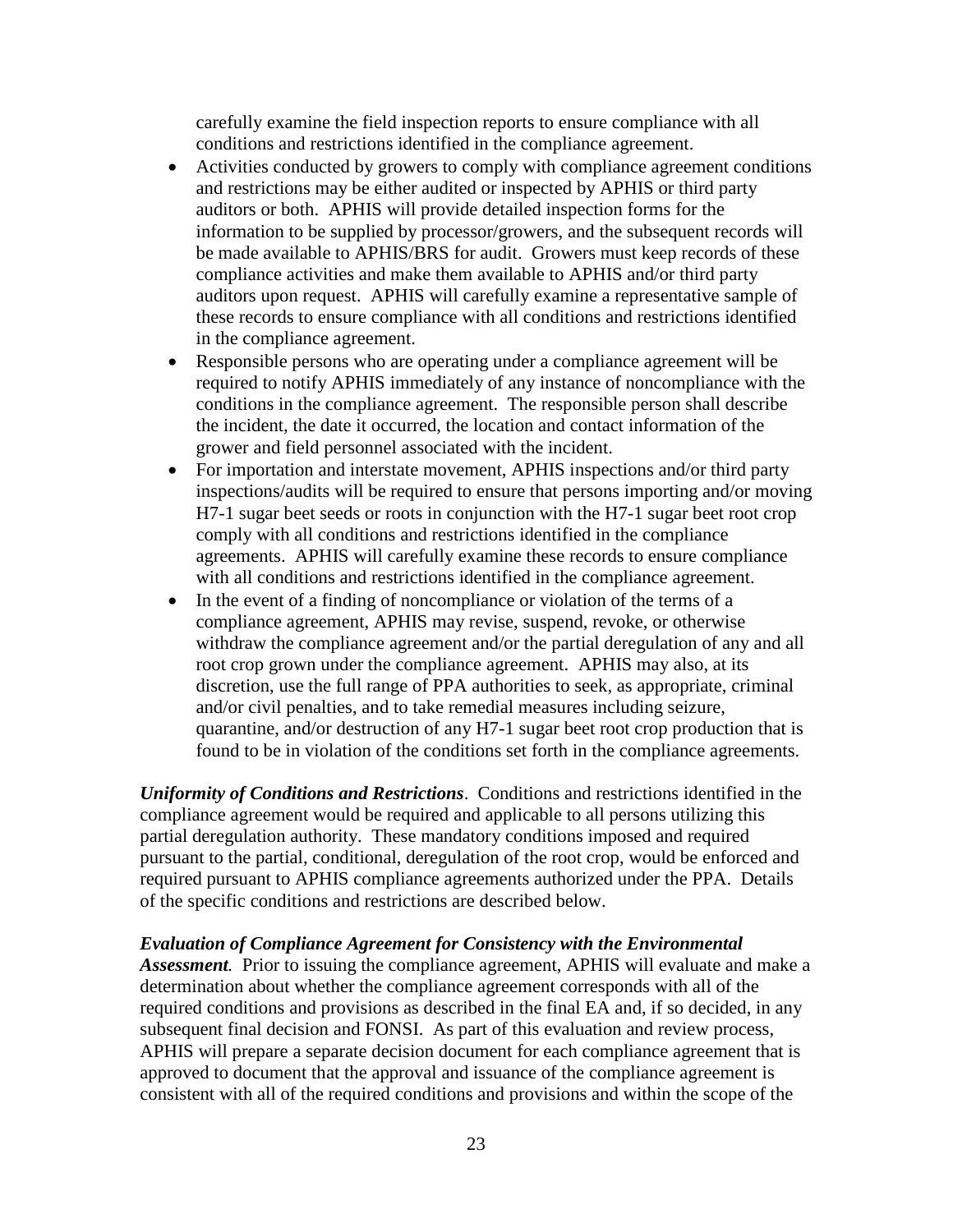final EA. This decision document will be made available to the public upon issuance in the APHIS e-FOIA Reading Room:

[http://www.aphis.usda.gov/foia/foia\\_reading\\_room.shtml.](http://www.aphis.usda.gov/foia/foia_reading_room.shtml) If APHIS determines that approving the compliance agreement is not consistent with any final EA (for example, there are some environmental impacts resulting from the compliance agreement which were not considered in the final EA), then APHIS will supplement or revise the final EA, prepare an additional EA, or prepare an EIS, as appropriate, before approving such compliance agreement, or will deny the compliance agreement request.

## **Mandatory Conditions/Restrictions Imposed on Root Production Activities**

Under the Preferred Alternative, the following mandatory conditions and restrictions will be imposed on H7-1 sugar beets intended for root production via compliance agreements:

- 1. Planting of H7-1 sugar beets is not allowed in the state of California, and the following counties in Washington State: Clallam, Clark, Cowlitz, Grays Harbor, Island, Jefferson, King, Kitsap, Lewis, Mason, Pacific, Pierce, San Juan, Skagit, Skamania, Snohomish, Thurston, Wahkiakum, and Whatcom.
- 2. Root growers shall ensure that root crop fields are surveyed to identify and eliminate any bolters before they produce pollen or set seed. Fields shall be surveyed every 3-4 weeks beginning April 1. Root growers shall ensure that field personnel maintain records of their field observations and removal of bolters. Reports where bolters are not observed must be maintained as well. Root growers shall notify APHIS/BRS within 48 hours after finding bolters, with the location and action taken by the field personnel. Root growers shall maintain all records of inspection and bolter removal and records must be made available to APHIS/BRS and/or to authorized third party inspectors upon request.
- 3. Third party inspectors procured by beet processors (usually a cooperative) shall randomly choose a statistically representative sample of fields and conduct inspection for bolters. If bolters are identified, field personnel shall be notified immediately and those bolters must be removed. APHIS will provide an inspection form to be used to capture this data.
- 4. Planting/cultivating/harvesting equipment that might be used in chard/red beet production shall not be used or shared for regulated GE material in the same growing year.
- 5. Root crop fields shall be monitored for three-year following harvest for volunteers and any volunteer plants must be destroyed. If the same land is used for crop cultivation during the volunteer monitoring period, that crop shall be visually distinct from sugar beets or the fields must be left fallow. Records of observations must be maintained and provided to APHIS/BRS or third party auditors upon request.
- 6. All root crop growers and field personnel must receive all conditions and restrictions identified in the compliance agreements and must be trained in the all processes and procedures necessary to comply with the terms of the agreement.
- 7. Root growers shall maintain records of all the activities being carried out under the compliance agreements to demonstrate adherence to the mandatory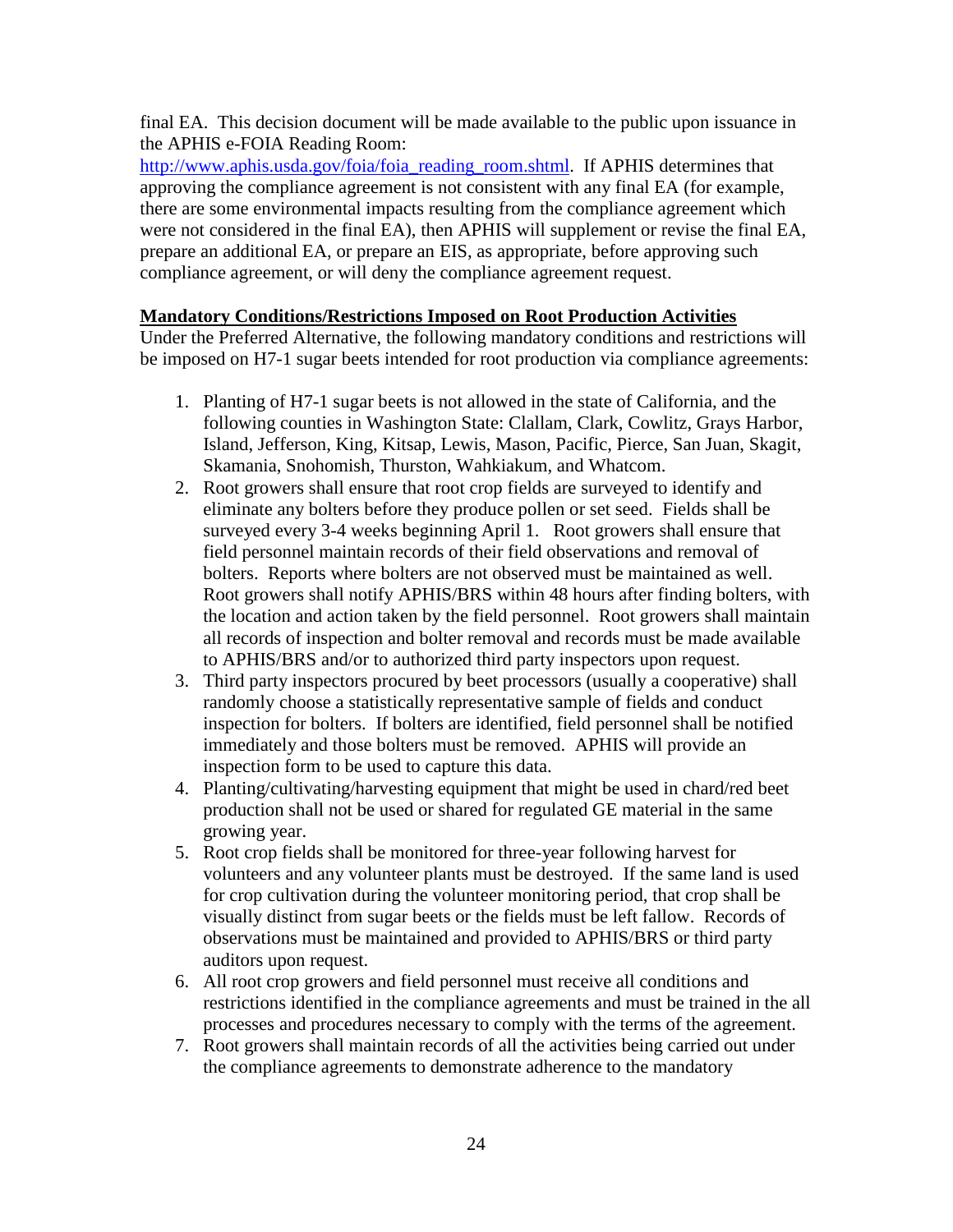conditions and restrictions. These records shall be made available to APHIS/BRS and/or to authorized third party inspectors/auditors upon request.

## **Mandatory Conditions/Restrictions Imposed on Importation and Interstate Movement**

Under the Preferred Alternative, the following mandatory conditions and restrictions would be imposed on the interstate movement and importation of H7-1 seeds and roots associated with root production activities via compliance agreements:

- 1. The Responsible party shall ensure that all personnel have received all conditions and restrictions identified in the compliance agreements and are trained in the all processes and procedures necessary to comply with the terms of the agreement.
- 2. The Responsible party shall maintain records of all the activities being carried out under the compliance agreements to demonstrate adherence to the mandatory conditions and restrictions. These records shall be made available to APHIS/BRS and/or to authorized third party inspectors/auditors upon request.
- 3. During transport, chain of custody and records shall be maintained. Records shall be made available to APHIS/BRS and/or to authorized third party inspectors/auditors upon request
- 4. Trucks used for the movement of root crop from field to storage/processing shall be loaded in a manner to minimize loss of beets during transport or equipped with a retaining device.
- 5. Sugarbeet seeds shall be transported in a sealed plastic bag, envelope, or other suitable container (primary container) to prevent seed loss.
- 6. The primary container for transporting seeds shall be placed inside a sealed secondary container that is independently capable of preventing spillage or loss of seed during transport.
- 7. Each set of containers (primary and secondary) for transporting seeds shall then be enclosed in a sturdy outer shipping container constructed of corrugated fiberboard, corrugated cardboard, wood, or other material of equivalent strength. Each container shall clearly identify that the seed contents within shall only be used for the planting of sugar beet root crop.
- 8. The shipping containers for transporting seeds shall be transported in enclosed trucks or trailers with closed sides.

# **Mitigation of Environmental Impacts**

While work on an EIS is in progress, APHIS will not undertake in the interim any major Federal action covered by the program which may significantly affect the quality of the human environment. Accordingly, APHIS is making sure that any action it may take in response to the request for partial deregulation of H7-1 sugar beets is an interim action, which is limited in scope and duration, and will neither result in significant impacts to the human environment nor prejudice any decision to be analyzed in the forthcoming EIS. Specifically, APHIS will mitigate any potential significant impacts through mandatory conditions and restrictions (*see* description of the Preferred Alternative above) imposed on H7-1 sugar beet producers through APHIS issued permits and compliance agreements. APHIS will ensure that these mandatory conditions and restrictions (in both the permits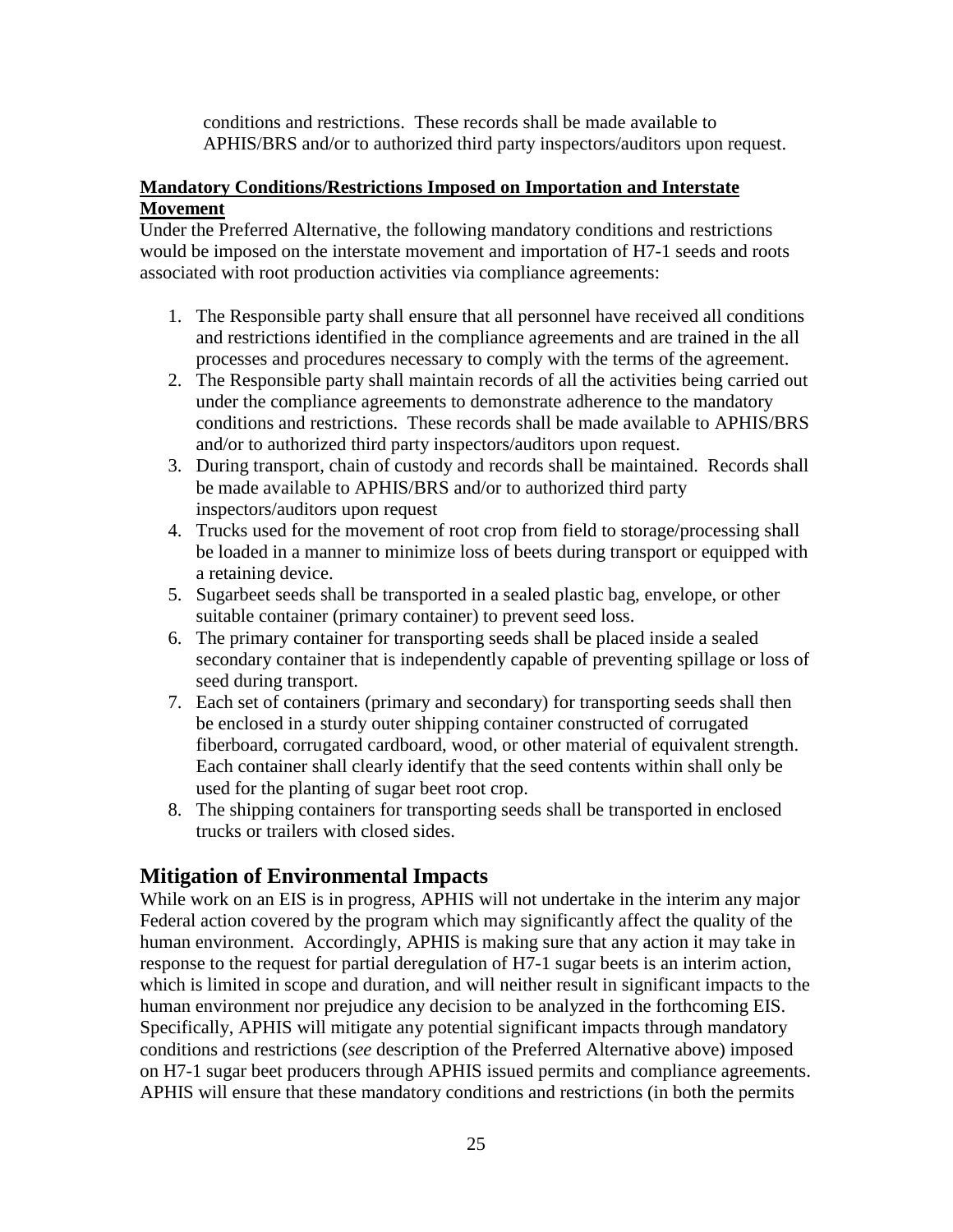and compliance agreements) are implemented by monitoring compliance and by remedying any instances of noncompliance. A description of APHIS's monitoring plans and remedial authorities appears above and in the preferred alternative section of the Final EA. In addition, through APHIS or third party inspections, as well as reports from responsible parties and audits, APHIS will monitor the compliance of the mandatory conditions and restrictions to ensure that they adequately mitigate any potential significant environmental impacts.

# **Environmental Consequences of APHIS' Selected Action**

The EA contains a full analysis of the alternatives to which we refer the reader for specific details. The following table briefly summarizes the results for each of the issues fully analyzed in the Environmental Consequences section of the EA. The degree of impact presented in this table and in the EA takes into consideration that under all the alternatives under consideration, consistent with the Court's Order, event H7-1 sugar beets planted *before* August 13, 2010, are *not* treated as regulated articles and are not subject to the PPA and 7 CFR Part 340 for the duration of those plantings. Thus, event H7-1 sugar beets planted for root production before August 13, 2010, may remain in the ground, be harvested, transported, processed and sold as sugar. Event H7-1 sugar beets planted for seed production before August 13, 2010, may continue until harvested, transported and stored. Therefore, the potential impacts take into consideration that the 2010 H7-1 sugar beet crop is currently being grown, transported, processed and sold as sugar.

| <b>Issue</b>                                                   | Alternative 1<br>(No Action)<br>Deny the<br><b>Petition</b><br><b>Request for</b><br><b>Partial</b><br><b>Deregulation</b> | <b>Alternative 2</b><br>H7-1 Sugar<br><b>Beet</b><br><b>Production</b><br>under 7 CFR<br><b>340</b> | <b>Alternative 3</b><br><b>Partial</b><br><b>Deregulation</b><br>of $H7-1$<br><b>Sugar Beet</b> | <b>Preferred</b><br><u>Alternative</u><br><b>Partial</b><br>Deregulation -<br><b>Combination</b><br>of Alternative<br>2 and 3 |
|----------------------------------------------------------------|----------------------------------------------------------------------------------------------------------------------------|-----------------------------------------------------------------------------------------------------|-------------------------------------------------------------------------------------------------|-------------------------------------------------------------------------------------------------------------------------------|
| <b>Biological Resources</b>                                    |                                                                                                                            |                                                                                                     |                                                                                                 |                                                                                                                               |
| Gene flow                                                      | No impact                                                                                                                  | No Impact                                                                                           | No Impact                                                                                       | No Impact                                                                                                                     |
| Weed management                                                | Minimal                                                                                                                    | No Impact                                                                                           | No Impact                                                                                       | No Impact                                                                                                                     |
| Animals                                                        | Minimal                                                                                                                    | No Impact                                                                                           | No Impact                                                                                       | No Impact                                                                                                                     |
| Microorganisms                                                 | Minimal                                                                                                                    | No Impact                                                                                           | No Impact                                                                                       | No Impact                                                                                                                     |
| Plants                                                         | No Impact                                                                                                                  | No Impact                                                                                           | No Impact                                                                                       | No Impact                                                                                                                     |
| <b>Socioeconomic Impacts</b>                                   |                                                                                                                            |                                                                                                     |                                                                                                 |                                                                                                                               |
| Sugar production in<br>the US: contribution to<br>sugar market | High                                                                                                                       | No Impact                                                                                           | No Impact                                                                                       | No Impact                                                                                                                     |
| Principle companies<br>and cooperatives                        | High                                                                                                                       | No Impact                                                                                           | No Impact                                                                                       | No Impact                                                                                                                     |
| Regional production of<br>seed and roots                       | High                                                                                                                       | No Impact                                                                                           | No Impact                                                                                       | No Impact                                                                                                                     |

**Table 1.**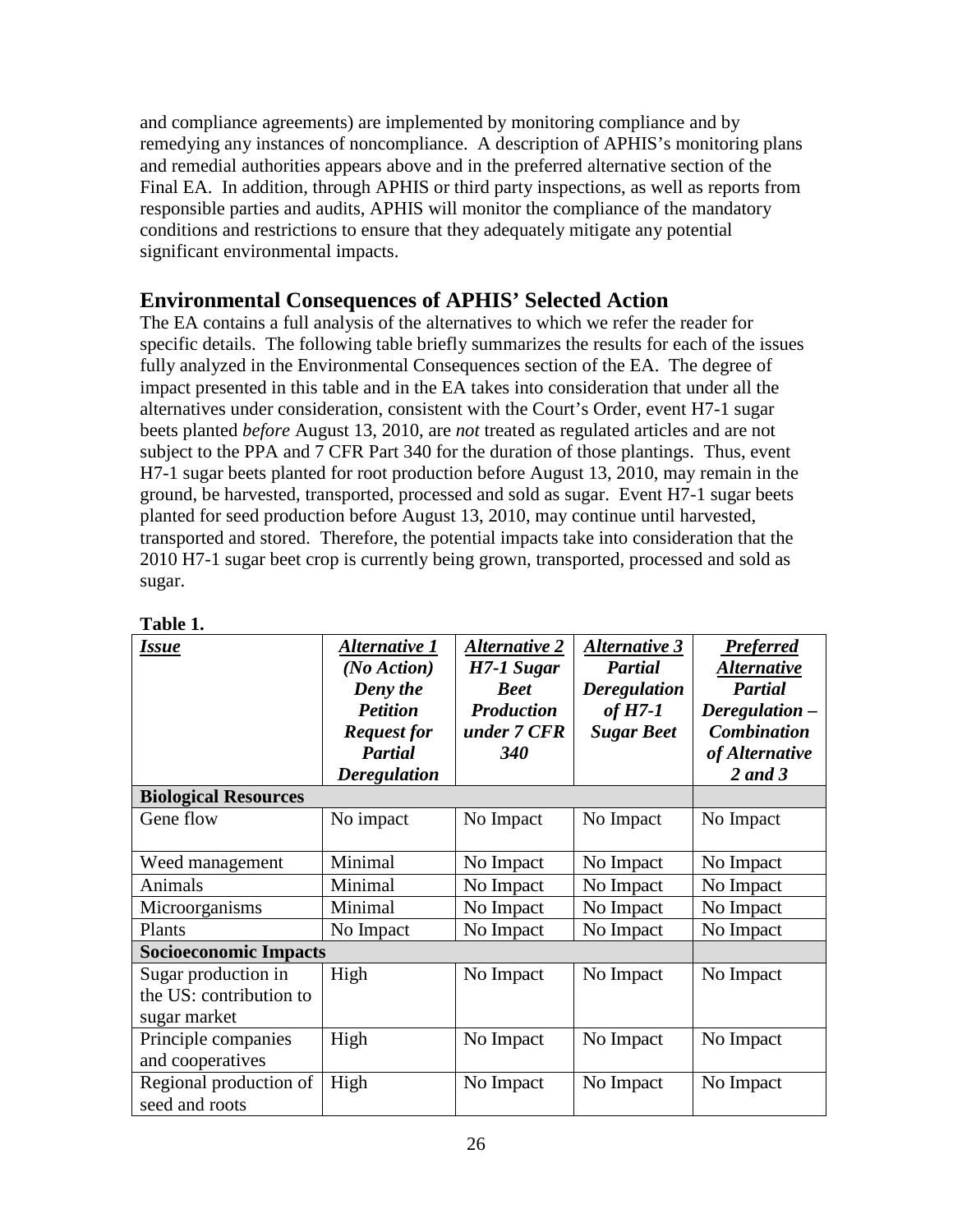| Choice of varieties         | High      | No Impact | No Impact | No Impact |
|-----------------------------|-----------|-----------|-----------|-----------|
| available to sugar beet     |           |           |           |           |
| growers                     |           |           |           |           |
| Coexistence of GE and       | High      | No Impact | No Impact | No Impact |
| conventional crops          |           |           |           |           |
| Cost of                     | No Impact | Minimal   | Minimal   | Minimal   |
| Maintaining/Producing       |           |           |           |           |
| <b>GE-free Vegetable</b>    |           |           |           |           |
| <b>Beet Seed</b>            |           |           |           |           |
| Applicant costs             | No impact | Minimal   | Minimal   | Minimal   |
| Availability of             | Moderate  | No Impact | No Impact | No Impact |
| alternative herbicides      |           |           |           |           |
| Consumer preference         | Moderate  | No Impact | No Impact | No Impact |
| for non GE sugar and        |           |           |           |           |
| other non GE foods          |           |           |           |           |
| Restrictions/labeling       | No Impact | No Impact | No Impact | No Impact |
| requirements by some        |           |           |           |           |
| countries on GE             |           |           |           |           |
| products                    |           |           |           |           |
| <b>Physical Environment</b> |           |           |           |           |
| Land use                    | No Impact | No Impact | No Impact | No Impact |
| Air quality and climate     | No Impact | No Impact | No Impact | No Impact |
| change                      |           |           |           |           |
| Surface and ground          | No Impact | No Impact | No Impact | No Impact |
| water quality               |           |           |           |           |
| <b>Human Health</b>         |           |           |           |           |
| Consumer health and         | No Impact | No Impact | No Impact | No Impact |
| safety                      |           |           |           |           |
| Worker safety               | No Impact | No Impact | No Impact | No Impact |

*Description of Impacts*:

*No Impact* - For the resource area, no environmental effects have been identified.

*Minimal* – For the resource area, environmental effects would not be detectable or would be so minor that they would be insignificant.

*Moderate* – For the resource area, environmental effects would be sufficient to alter noticeably, but not to significant level.

*High* – For the resource area, environmental effects would be clearly noticeable and would be sufficient to have significant impacts.

Moreover, the actions taken by APHIS under this Preferred Alternative are not new or novel. APHIS has a long history of issuing permits under its part 340 regulations and also of entering into compliance agreements similar to the ones that will be required under the Preferred Alternative. Compliance agreements are well established in APHIS as an effective and efficient compliance mechanism to authorize and allow activities governed by the PPA and maintain oversight and compliance with those authorized activities. Additionally, the Preferred Alternative is similar to other APHIS actions that do not normally require the preparation of an EIS. Similar to the permits issued under 7 CFR Part 340, including the permits that will be issued for this interim action allowing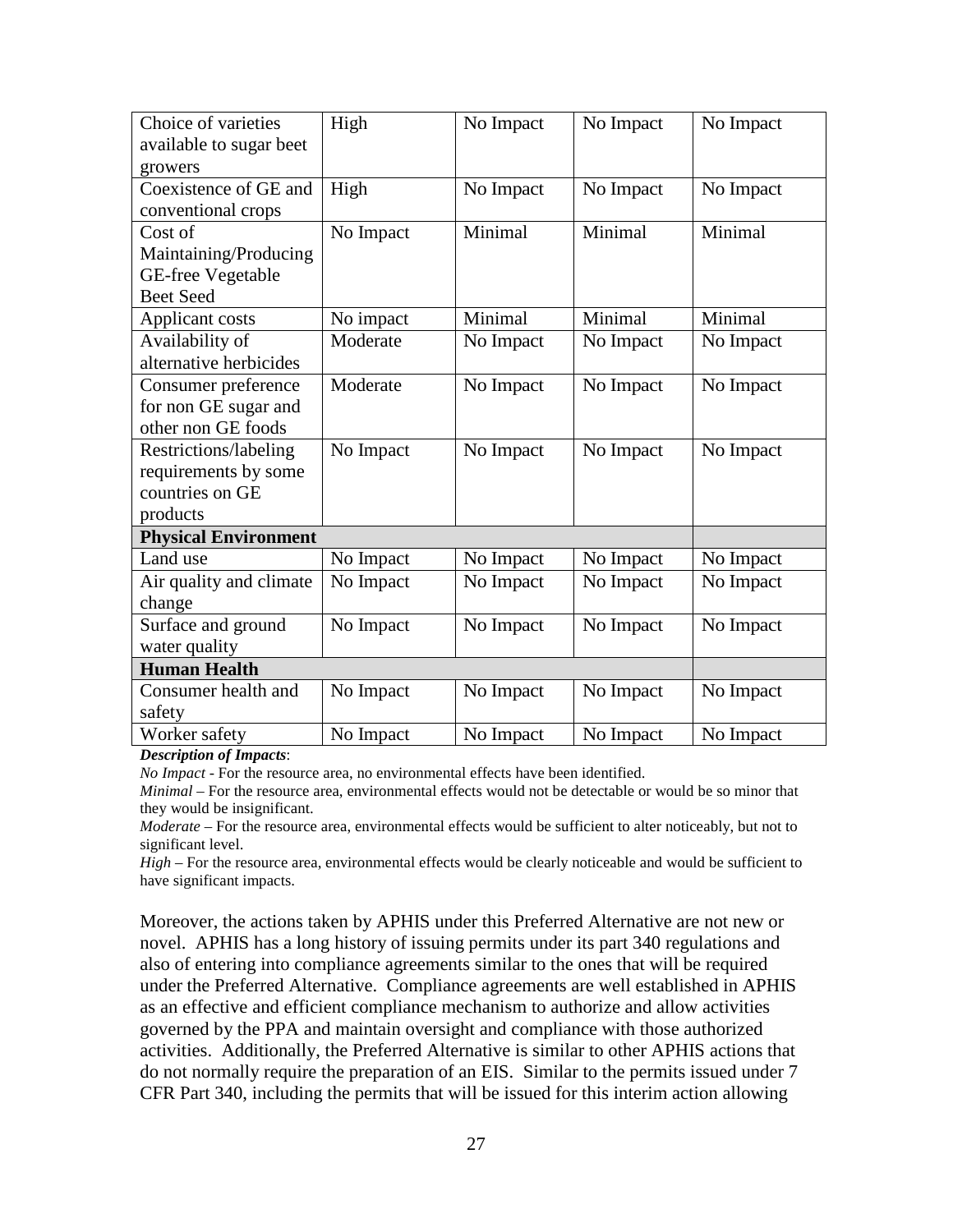seed crop production activities, the compliance agreements used for the conditional Partial Deregulation of root crop production activities will require responsible parties (for example, the root crop cooperatives and processors) to submit field location and acreage information to APHIS and to be subject to inspections and audits. The compliance agreements are legally binding and enforceable agreements between APHIS and entities involved in H7-1 sugar beets root crop production activities. The APHIS Administrator may, in her discretion, revoke, withdraw, or otherwise cancel the conditional partial deregulation for commercial root crop production activities when it is appropriate to do so because of noncompliance or other violation of the mandatory conditions of the Partial Deregulation. Further, APHIS may use the full range of its PPA authorities to seek, as appropriate and necessary, criminal and/or civil penalties, and to take appropriate remedial measures including seizure, quarantine, and /or destruction of any root crop or root crop production activity that is in noncompliance or other violation of the mandatory conditions of the Partial Deregulation. Moreover, APHIS has previously examined the potential impacts of deregulating H7-1 sugar beets in conjunction with its decision in response to an original 2003 Petition for nonregulated status and then an updated 2004 Petition. Based on this vast experience, the impacts that can be expected from implementing the Preferred Alternative are well understood and thoroughly evaluated in the EA.

#### **Finding of No Significant Impact**

Based upon the mitigation measures comprised of the mandatory conditions and restrictions incorporated into APHIS issued permits and compliance agreements, and APHIS' authority to enforce these mitigation measures, the analysis in the EA indicates that there will not be a significant impact, individually or cumulatively, on the quality of the human environment as a result of this proposed action. I agree with this conclusion and therefore find that an EIS need not be prepared for this interim action. This NEPA determination is based on the following context and intensity factors (40 CFR 1508.27):

*Context –* The term "context" recognizes potentially affected resources, as well as the location and setting in which the environmental impact would occur. This action would be limited to agricultural lands located within the primary sugar beet root or seed production states of Arizona, Colorado, Idaho, Michigan, Minnesota, Montana, Nebraska, North Dakota, Oregon, Washington, and Wyoming and the interstate movement and importation of H7-1 sugar beets within and into the United States. The environmental release of H7-1 sugar beets would be limited to sites that have been in agricultural production for a minimum of 3 years. Standard agricultural practices for land preparation, planting, irrigation, and harvesting of seeds, stecklings and roots would be used by producers for growing H7-1 sugar beets associated with this action including the use of the EPA registered herbicide glyphosate as well as other pesticides as needed.

This interim, conditional, and partial deregulation of the H7-1 sugar beet root crop and root production activities along with the interim Part 340 permitting of the H7-1 seed crop, which would not be partially deregulated, will remain in effect through December 31, 2012, to allow the harvesting and processing of the 2012 commercial root crop and seed crop unless APHIS issues a Final EIS, Record of Decision, and Determination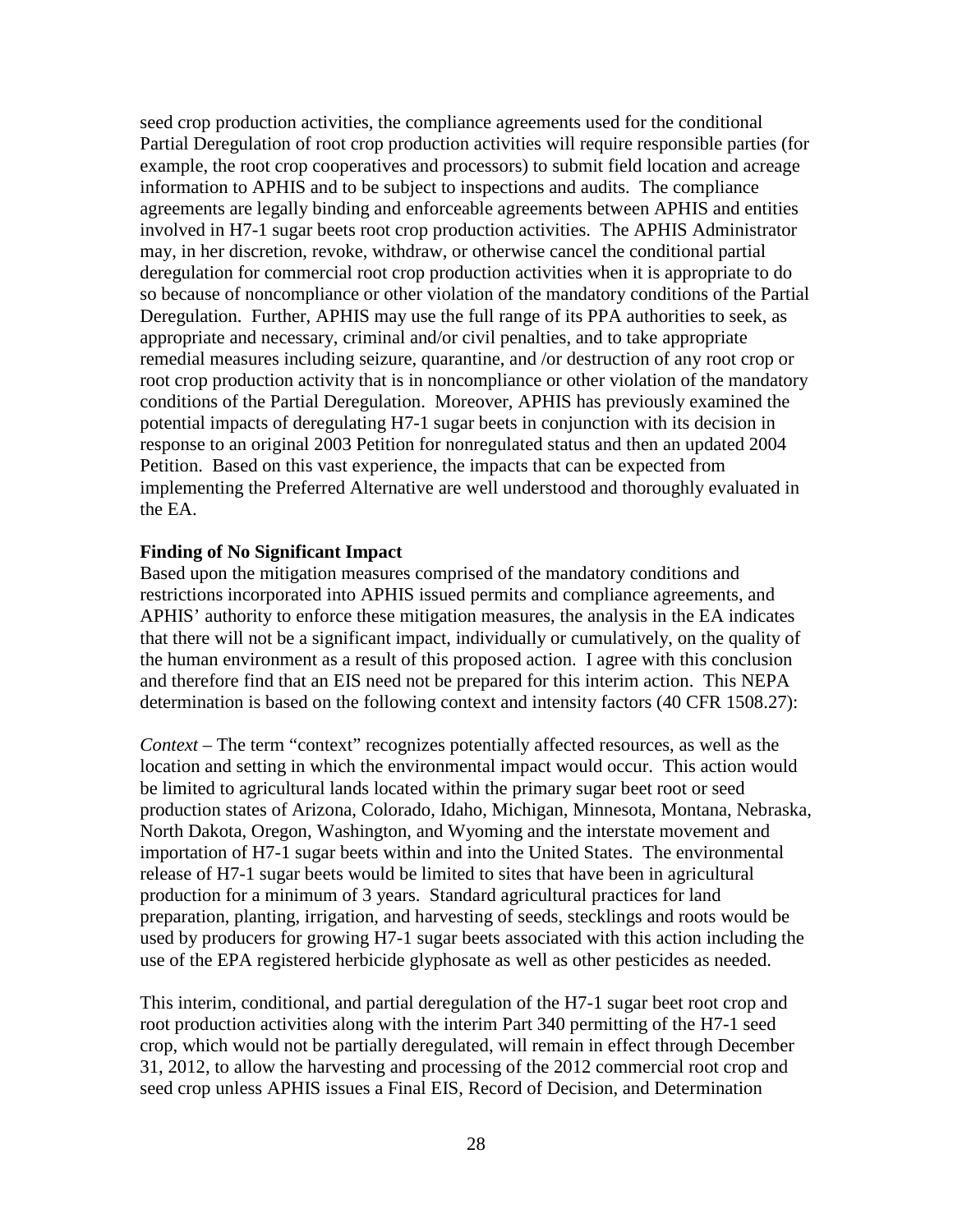decision for a Full Deregulation of H7-1 sugar beets before those harvest are completed in 2012. If APHIS makes a determination decision, after completion of the EIS, to fully deregulate H7-1 sugar beet, the Record of Decision for that EIS for full deregulation will supersede and replace this partial deregulation FONSI, if it occurs prior to the termination date of partial deregulation, which is December 31, 2012.

The environmental release (planting) of event H7-1 sugar beet under APHIS permit for seed production and under APHIS compliance agreements for root production has limited potential to affect resources outside of the release sites. Specific permit conditions and compliance agreement conditions/restrictions enforced by APHIS (*see* Mandatory Permit Conditions and Compliance Agreement Conditions/Restrictions described under the Preferred Alternative in the EA) would prevent the escape and dissemination of event H7-1 sugar beets and greatly limit the risk of any potential for inappropriately introducing or disseminating event H7-1 sugar beets into the environment. In addition, APHIS compliance agreement conditions/restrictions associated with the interstate movement and importation of event H7-1 sugar beets and 7 CFR Part 340 regulatory requirements for the importation or interstate movement of event H7-1 sugar beet under an APHIS permit or acknowledged notification would prevent inadvertent release of event H7-1sugar beets into the environment. "Performance standards for introductions under the notification procedure"  $(\frac{2340.3}{c})(1)$  require shipment in such a way that the viable plant material is unlikely to be disseminated while in transit and must be maintained at the destination facility in such a way that there is no release into the environment. APHIS permits for importation and interstate movement would meet the requirements identified in 7 CFR 340.4, 340.7 and 340.8, including specific permit conditions assigned by APHIS to prevent the escape and dissemination of the regulated article.

*Intensity –* Intensity is a measure of the degree or severity of an impact based upon the ten factors. The following factors were used as a basis for this decision*:*

*1. Impacts that may be both beneficial and adverse.* The proposed action would have no significant impact on sugar beet or *Beta* species production and processing systems. The proposed action would minimize disruptions to U.S. sugar beet production and would minimize the likelihood of impacts of concern to the Court until APHIS can complete its EIS before making a determination on whether or not to grant nonregulated status to event H7-1 sugar beets. As described in Sections A.10 and E of the EA, this action is limited to agricultural farm land in the primary sugar beet root or seed production states of Arizona, Colorado, Idaho, Michigan, Minnesota, Montana, Nebraska, North Dakota, Oregon, Washington, and Wyoming and the interstate movement and importation of event H7-1 sugar beets within and into the United States. The environmental release of H7-1 sugar beets would be limited to sites that have been in agricultural production for a minimum of 3 years. The producer's compliance with APHIS mandatory permit conditions/notification requirements and APHIS compliance agreement conditions/restrictions, and APHIS' enforcement of these permit conditions, notification requirements, and compliance agreement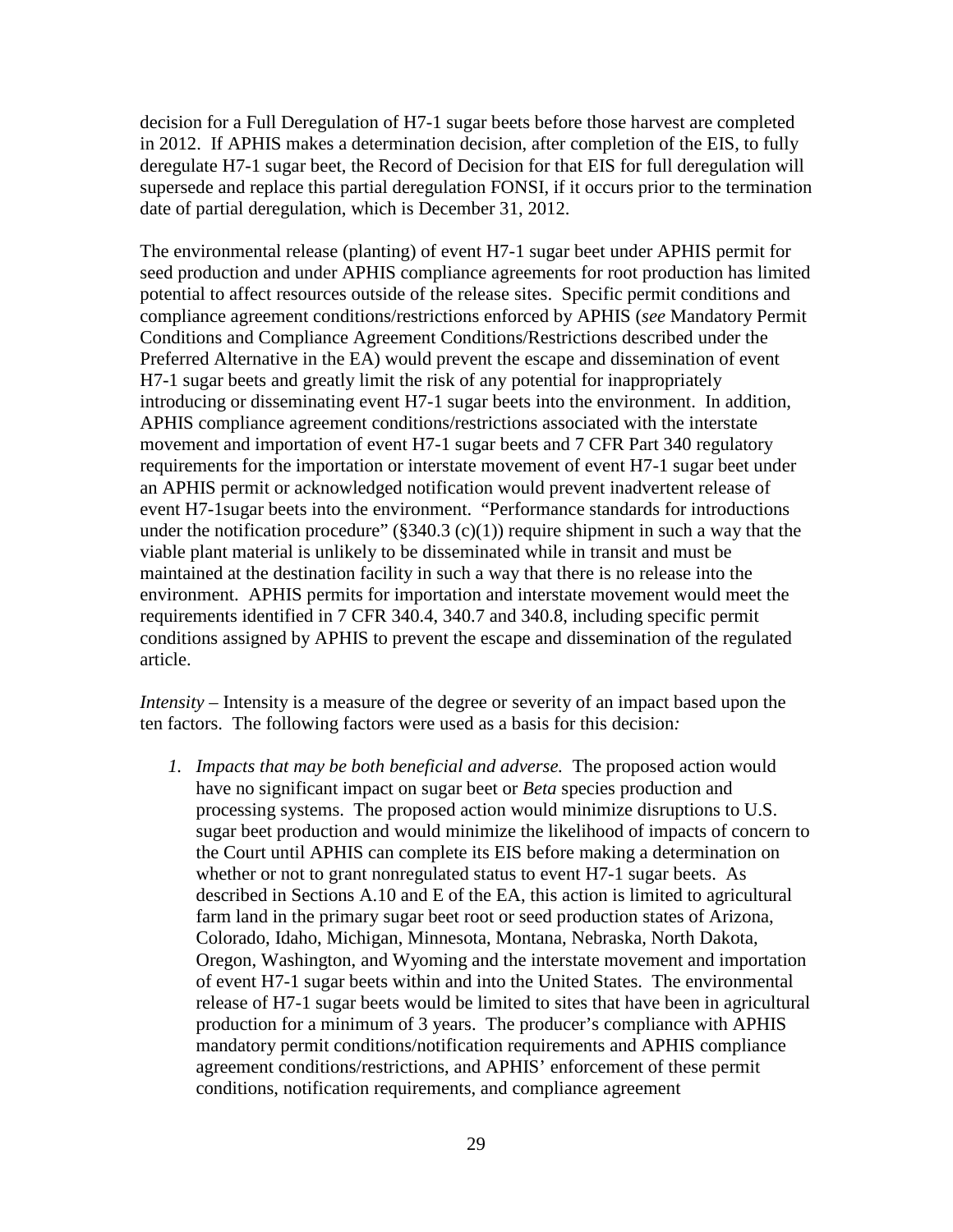conditions/restrictions will prevent the escape and dissemination of event H7-1 sugar beets and greatly limit the risk of any potential for inappropriately introducing or disseminating event H7-1 sugar beets into the environment. As a result no other sugar beet or *Beta* species, including wild or weedy species, conventional or organic *Beta* species, would be impacted by this action. As described in Sections F.1 and F.2 of the EA, this action will not negatively impact consumer choice and will not result in gene flow or cross pollination to related *Beta* species, including Swiss chard and table beets; will have no economic effects on organic or conventional farmers, and those individuals that choose not to use or consume genetically engineered food products or their by-products; and will not reduce or eliminate the availability of conventional or organic *Beta* species.

- *2. The degree to which the proposed action affects public health or safety.* The proposed action would have no significant impacts on human or animal health. As described in Sections F.1 and F.4 of the EA, the introduced genes are not known to cause disease in humans or non-target organisms. The FDA completed its food/feed safety evaluation and consultation process for event H7-1 in 2004 and had no further questions regarding the application (http://www.fda.gov/Food/Biotechnology/Submissions/ucm155747.htm). The producer's compliance with APHIS mandatory permit conditions/notification requirements and APHIS compliance agreement conditions/restrictions, and APHIS' enforcement of these permit conditions, notification requirements, and compliance agreement conditions/restrictions will prevent the escape and dissemination of event H7-1 sugar beets and greatly limit the risk of any potential for inappropriately introducing or disseminating event H7-1 sugar beets into the environment. As described in Sections A.10 and E of the EA, this action will take place on agricultural farm land and therefore will reduce potential interactions with the public. The environmental release of H7-1 sugar beets would be limited to sites that have been in agricultural production for a minimum of 3 years. Glyphosate is labeled for use on H7-1 sugar beet and the producer's adherence to EPA pesticide label use restrictions will reduce any potential adverse affects from the use of glyphosate associated with the environmental release of H7-1 sugar beet.
- 3. *Unique characteristics of the geographic area such as proximity to historic or cultural resources, park lands, prime farmlands, wetlands, wild and scenic rivers, or ecologically critical areas.* There are no unique characteristics of geographic areas such as park lands, prime farm lands, wetlands, wild and scenic areas, or ecologically critical areas that would be significantly affected. The common agricultural practices that would be carried out under the proposed action will not cause major ground disturbance, do not cause any physical destruction or damage to property, do not cause any alterations of property, wildlife habitat, or landscapes, and do not involve the sale, lease, or transfer of ownership of any property. As described in Sections A.10 and E of the EA, this action is limited to agricultural farm land in the primary sugar beet root or seed production states of Arizona, Colorado, Idaho, Michigan, Minnesota, Montana, Nebraska, North Dakota, Oregon, Washington, and Wyoming and the interstate movement and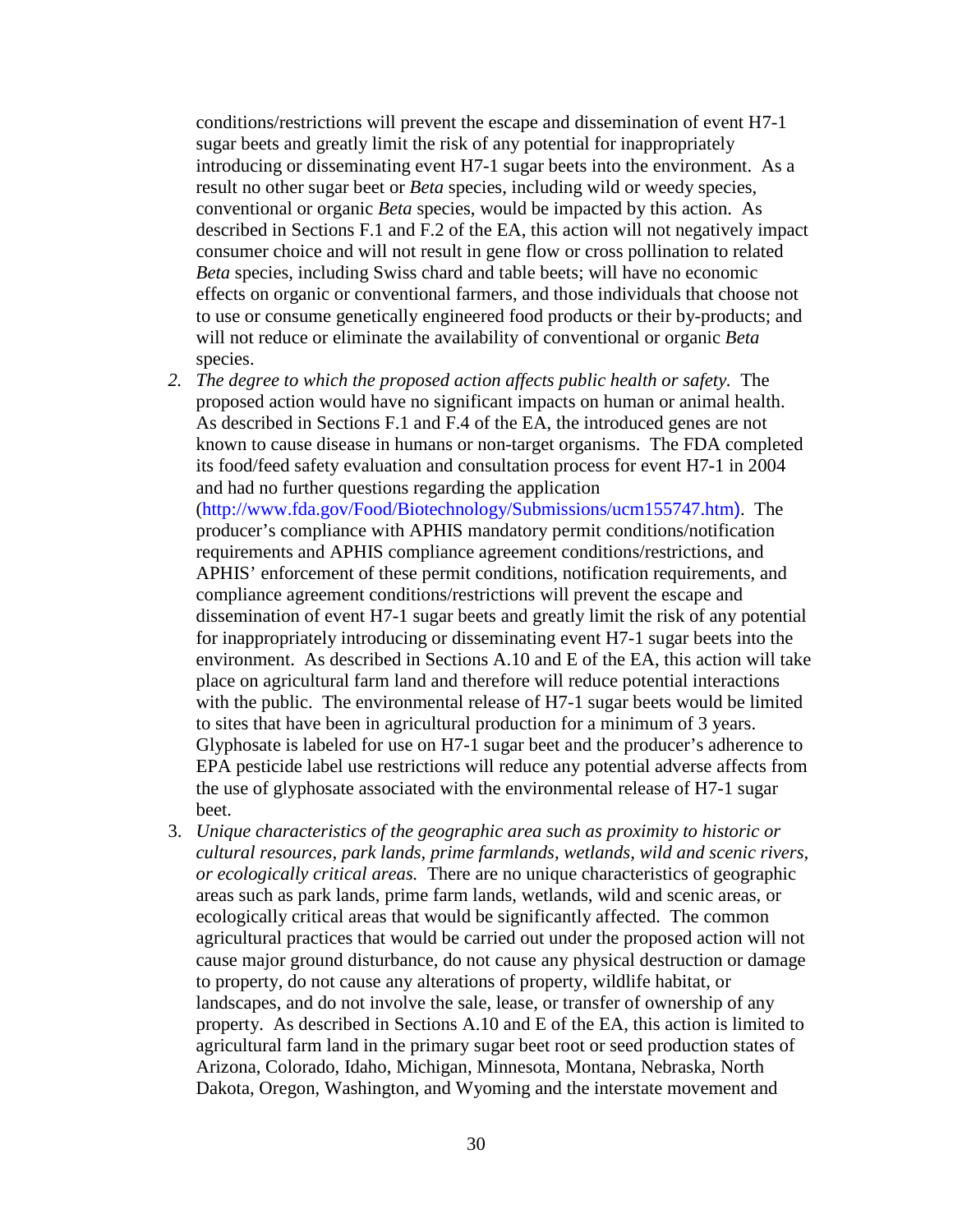importation of event H7-1 sugar beets within and into the United States. The environmental release of H7-1 sugar beets would be limited to sites that have been in agricultural production for a minimum of 3 years. This action would not convert land use on the site to nonagricultural use and therefore would have no adverse impact on prime farm land. As described in Section E of the EA, standard agricultural practices for land preparation, planting, irrigation, and harvesting of seeds, stecklings and roots would be used by producers for growing event H7-1 sugar beet associated with this action including the use of EPA registered herbicide glyphosate. Producer's adherence to EPA label use restrictions for glyphosate will mitigate impacts to the human environment. In addition, producer's compliance with APHIS mandatory permit conditions/notification requirements and APHIS compliance agreement conditions/restrictions, and APHIS' enforcement of these permit conditions, notification requirements, and compliance agreement conditions/restrictions will prevent the escape and dissemination of event H7-1 sugar beets and therefore is not likely to affect historic or cultural resources, park lands, prime farmlands, wetlands, wild and scenic rivers, or ecologically critical areas that may be in close proximity to the environmental release site. As described in Section I of the EA, the proposed action would have no impact on districts, sites, highways, structures, or objects listed in or eligible for listing in the National Register of Historic Places. The proposed action will have no potential to cause effect on historic properties and is not an undertaking that may directly or indirectly cause alteration in the character or use of historic properties. In general, common agricultural activities conducted under this action do not have the potential to introduce visual, atmospheric, or audible elements to areas in which they are used that could result in effects on the character or use of historic properties. There is potential for audible effects on the use and enjoyment of a historic property when common agricultural practices such as the use of tractors and other mechanical equipment are in close proximity to such sites. A built-in mitigating factor for this issue is that virtually all of the methods involved would only have temporary effects on the audible nature of a site and can be ended at any time to restore the audible qualities of such sites to their original condition with no further adverse effects.

*4. The degree to which the effects on the quality of the human environment are likely to be highly controversial.* The effects on the quality of the human environment are not highly controversial. Any action APHIS may take under this EA would be limited in scope and duration, and would offer temporary protection to the environment pending completion of the court-ordered EIS. APHIS is aiming to complete the EIS by May 28, 2012, but unforeseen conditions may affect the specific completion date. This interim, conditional, and partial deregulation of the H7-1 sugar beet root crop and root production activities along with the interim Part 340 permitting of the H7-1 seed crop, which would not be partially deregulated, will remain in effect through December 31, 2012, to allow the harvesting and processing of the 2012 commercial root crop and seed crop unless APHIS issues a Final EIS, Record of Decision, and Determination decision for a Full Deregulation of H7-1 sugar beets before those harvest are completed in 2012.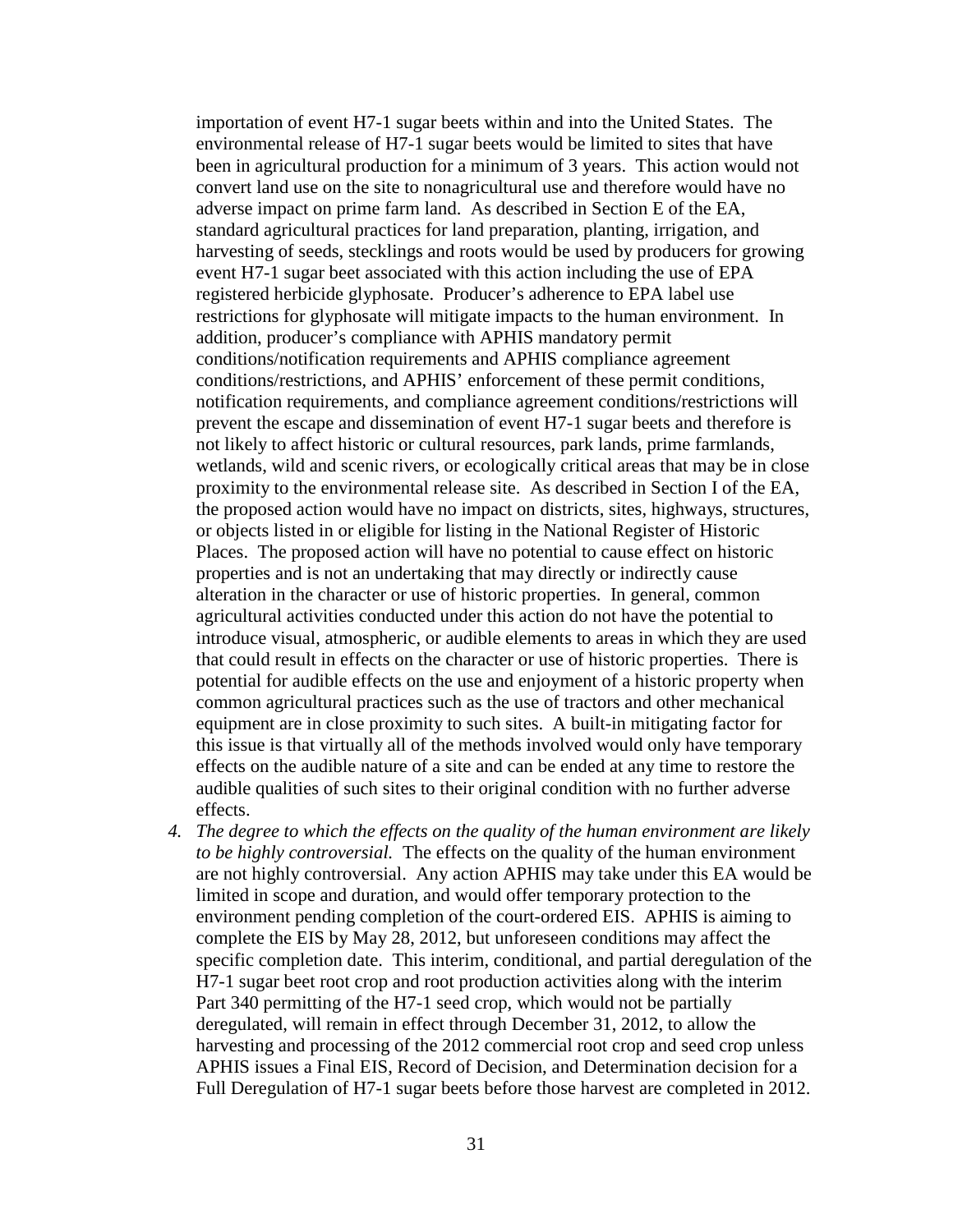If APHIS makes a determination decision, after completion of the EIS, to fully deregulate H7-1 sugar beet, the Record of Decision for that EIS for full deregulation will supersede and replace this partial deregulation FONSI, if it occurs prior to termination date of partial deregulation, which is December 31, 2012. As described in Section A.3, E and G of the EA, APHIS has authorized over 200 notifications/permits for field release of *Beta* species since 1993. Since 1993, APHIS conducted 5 environmental assessments for confined field releases of beets and reached a FONSI for all EAs. APHIS authorized well over 100 confined field releases of glyphosate tolerant sugar beets (H7-1 and similar varieties) between 1998 and 2005. For the time period of 2003 to August 2007, APHIS-BRS acknowledged 796 notifications and issued 195 permits for importation; 1,676 notifications and 295 permits for interstate movement; and 3,133 notifications and 20 permits for combined interstate movement and field release for all types of GE regulated material. There has been no controversy or challenge regarding APHIS authorization of these plantings or movements. As described in Section A.6 of the EA, APHIS also issued four permits on September 3, 2010 to produce only non-flowering stecklings in Arizona and Oregon. Issues associated with confinement of these permitted activities have been brought forward in Court proceedings (*Ctr. for Food Safety v. Vilsack*, No. C 10-04038 JSW, 2010 WL 3835699). However, no scientific rationale has been presented to substantiate these claims. As described in Section A.2 and E.4 of the EA, event H7-1 sugar beets are genetically engineered to be glyphosate tolerant by inserting an *epsps* gene into the sugar beet genome. The EPSPS protein is ubiquitous in nature and the gene is naturally found in many plants and microbes, including corn. EPSPS protein is normally present in food and feeds derived from these plant and microbial sources. The addition of the *epsps* gene to corn, cotton and soybean plants to impart tolerance to glyphosate has not resulted in any adverse human health effects despite being grown on hundreds of millions of acres across the US over the past decade. As described in Sections A.10 and E of the EA, the proposed action is limited to agricultural farm land in the primary sugar beet root or seed production states of Arizona, Colorado, Idaho, Michigan, Minnesota, Montana, Nebraska, North Dakota, Oregon, Washington, and Wyoming and the interstate movement and importation of event H7-1 sugar beets within and into the United States. The environmental release of H7-1 sugar beets would be limited to sites that have been in agricultural production for a minimum of 3 years. The producer's compliance with APHIS mandatory permit conditions/notification requirements and APHIS compliance agreement conditions/restrictions, and APHIS' enforcement of these permit conditions, notification requirements, and compliance agreement conditions/restrictions will prevent the escape and dissemination of event H7-1 sugar beets and greatly limit the risk of any potential for inappropriately introducing or disseminating event H7-1 sugar beets into the environment. As a result no other sugar beet or *Beta* species, including wild or weedy species, conventional or organic *Beta* species, would be impacted by this action. As described in Sections F.1 and F.2 of the EA, this action will not negatively impact consumer choice and will not result in gene flow or cross pollination to related *Beta* species, including Swiss chard and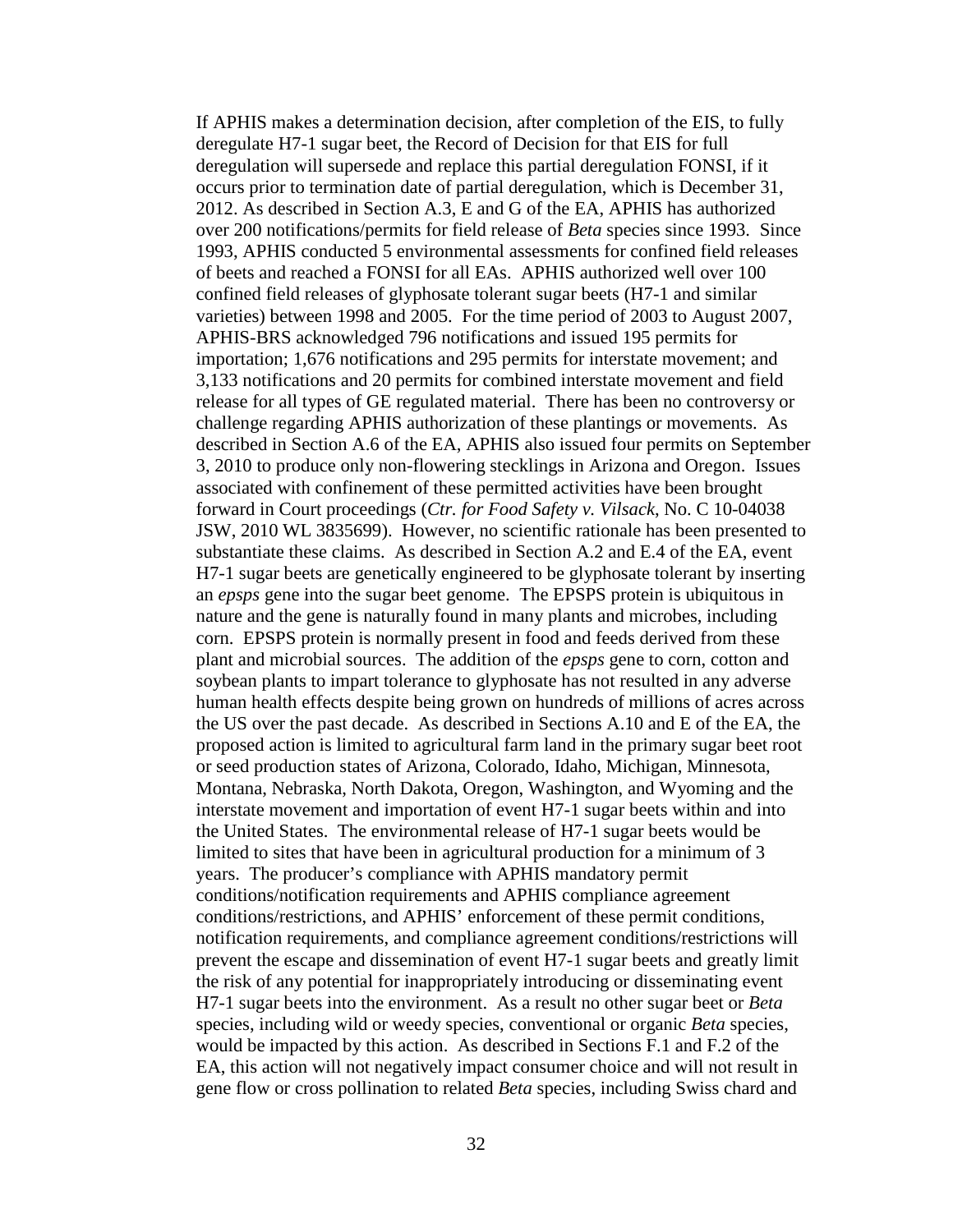table beets; will have no economic effects on organic or conventional farmers, and those individuals that choose not to use or consume genetically engineered food products or their by-products; and will not reduce or eliminate the availability of conventional or organic *Beta* species.

5. *The degree to which the possible effects on the human environment are highly uncertain or involve unique or unknown risks.* The effects of proposed action are not highly uncertain and do not involve unique or unknown risks. The producer's compliance with APHIS mandatory permit conditions/notification requirements and APHIS compliance agreement conditions/restrictions, and APHIS' enforcement of these permit conditions, notification requirements, and compliance agreement conditions/restrictions will prevent the escape and dissemination of event H7-1 sugar beets and greatly limit the risk of any potential for inappropriately introducing or disseminating event H7-1 sugar beets into the environment. Further, the producer's adherence to their own SOPs as well as APHIS' mandatory permit conditions and compliance agreement conditions/restrictions will prevent commingling of materials from this release with other *Beta* species. As described in Section A.3, F and G of the EA, environmental releases of event H7-1 sugar beet have been conducted under APHIS notification procedures (7 CFR 340.3) and permitting procedures (7 CFR 340.4), and in accordance with APHIS procedures for implementing the National Environmental Policy Act (NEPA) (7 CFR 372). APHIS has authorized over 200 notifications/ permits for field releasing of Beta species since 1993. Since 1993, APHIS conducted 5 environmental assessments for confined field releases of beet and reached a FONSI for all EAs. APHIS authorized well over 100 confined field releases of glyphosate tolerant sugar beets (H7-1 and similar varieties) between 1998 and 2005. During the course of those confined releases, field release data reports submitted to APHIS provided evidence that event H7-1 sugar beet and activities associated with its production did not exhibit unexpected or unintended effects. For the time period of 2003 to August 2007, APHIS-BRS acknowledged 796 notifications and issued 195 permits for importation; 1,676 notifications and 295 permits for interstate movement; and 3,133 notifications and 20 permits for combined interstate movement and release for all types of GE regulated material. Of these 6,115 approvals, there were 102 reported incidents of noncompliance. Most of these incidents were due to the arrival or departure of material from an origin or destination not authorized in the permit or notification. The remainder consisted of 37 instances of unauthorized movement were due to a shipping insufficiency (lost in shipment, label or documents missing) and 5 instances of unauthorized release due to container failure in movement under notification. None of the five known releases resulting from container failure under notifications have had negative environmental consequences. As described in Section A.2 of the EA, these sugar beets are genetically engineered to be glyphosate tolerant by inserting a gene (from *Agrobacterium* sp. strain CP4) that codes for the enzyme 5-enolpyruvylshikimate-3-phosphate synthase (EPSPS) into the sugar beet genome. This gene, along with its regulatory sequences, was introduced into these sugar beets via an *Agrobacterium*-mediated transformation protocol. This is a well-characterized procedure that has been widely used for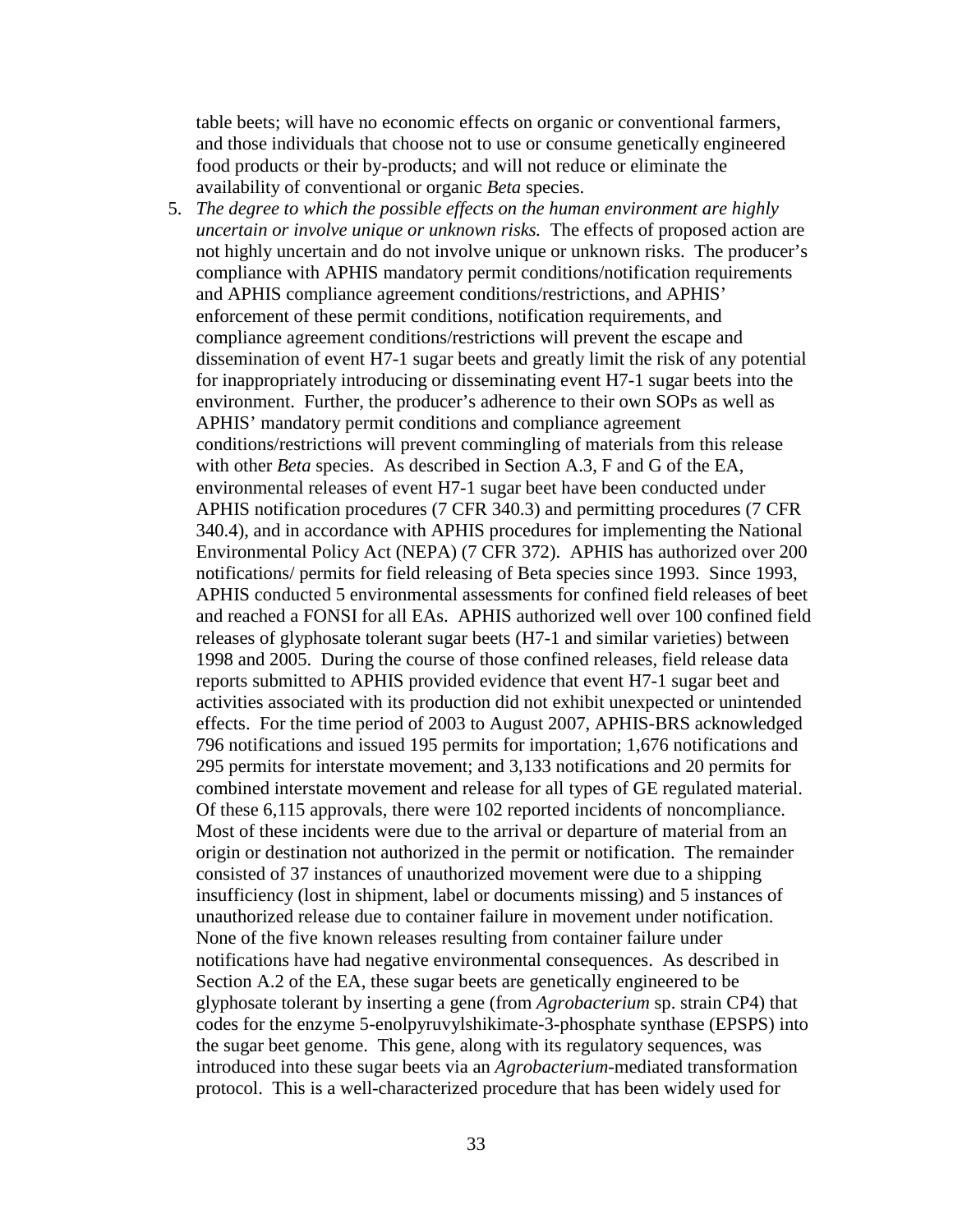over two decades for introducing various genes directly into plant genomes and has been reviewed by APHIS as part of its regulatory decision making process. As described in Section H of the EA, crops that contain the same modified EPSPS protein have been granted non-regulated status and have included corn, soybean, cotton and rapeseed (http://www.aphis.usda.gov/brs/not\_reg.html). In 2004, significant acreages of corn (10.3 million acres or 11% of the total), upland cotton (4.1 million acres or 30% of the total) and soybean (62.6 million acres or 85% of the total) grown in the U.S. were planted with herbicide tolerant varieties [\(http://usda.mannlib.cornell.edu/\)](http://usda.mannlib.cornell.edu/). As described in Sections E, F and G of the EA, when used in accordance with US EPA label restrictions, the use of registered pesticides (including glyphosate) on these crops does not lead to unreasonable adverse impacts on human health or the environment. While some issues have been identified with weeds developing tolerance to the herbicide glyphosate, those have primarily been identified in locations where glyphosate has been applied on large acreages for many years (i.e., tens of millions of acres of glyphosate tolerant soybeans and cotton). On environmental releases of this size (a total acreage of approximately 3000-5000 acres for all seed production/ approximately 1 – 1.4 million acres for all root production distributed over 11 states) and where crops are rotated regularly (sugar beets are rarely grown in the same field year after year as disease problems can occur), typical agricultural management practices are effective in dealing with such issues if they were to occur. Such practices include rotation of different crops in different fields, use of herbicides with different modes of action, soil tillage, etc*.*

6. *The degree to which the action may establish a precedent for future actions with significant effects or represents a decision in principle about a future consideration.* The proposed action would not establish a precedent for future actions with significant effects or represent a decision in principle about a future consideration. As described in Section A.3 of the EA, APHIS has published a Notice of Intent in the *Federal Register* announcing its intent to prepare an EIS in association with the petitioner's request to deregulate H7-1 sugar beets. However, APHIS' decision to produce an EIS and this interim EA by no means is an indication of when or if APHIS will or will not decide to fully deregulate event H7-1 sugar beet. APHIS will not make a determination on whether or not to grant nonregulated status to event H7-1 sugar beet until a final EIS and PPRA for full deregulation are completed. As described in Section C.4 of the EA, APHIS' permitting and notification process for the environmental release and movement of event H7-1 sugar beets associated with seed production would be carried out in accordance with 7 CFR Part 340. Similar to past regulatory requests reviewed and approved by APHIS, the decision on whether or not to issue a permit or acknowledge a notification will be based upon an independent review of the information provided by the applicant. Upon receipt of a complete permit application or notification, and prior to issuing the permit or acknowledging the notification, APHIS will evaluate and make a determination about whether the permit application or notification corresponds with all of the required conditions and provisions as described in the final EA and this NEPA decision and FONSI. In addition, APHIS will review the applicant's SOP for adhering to the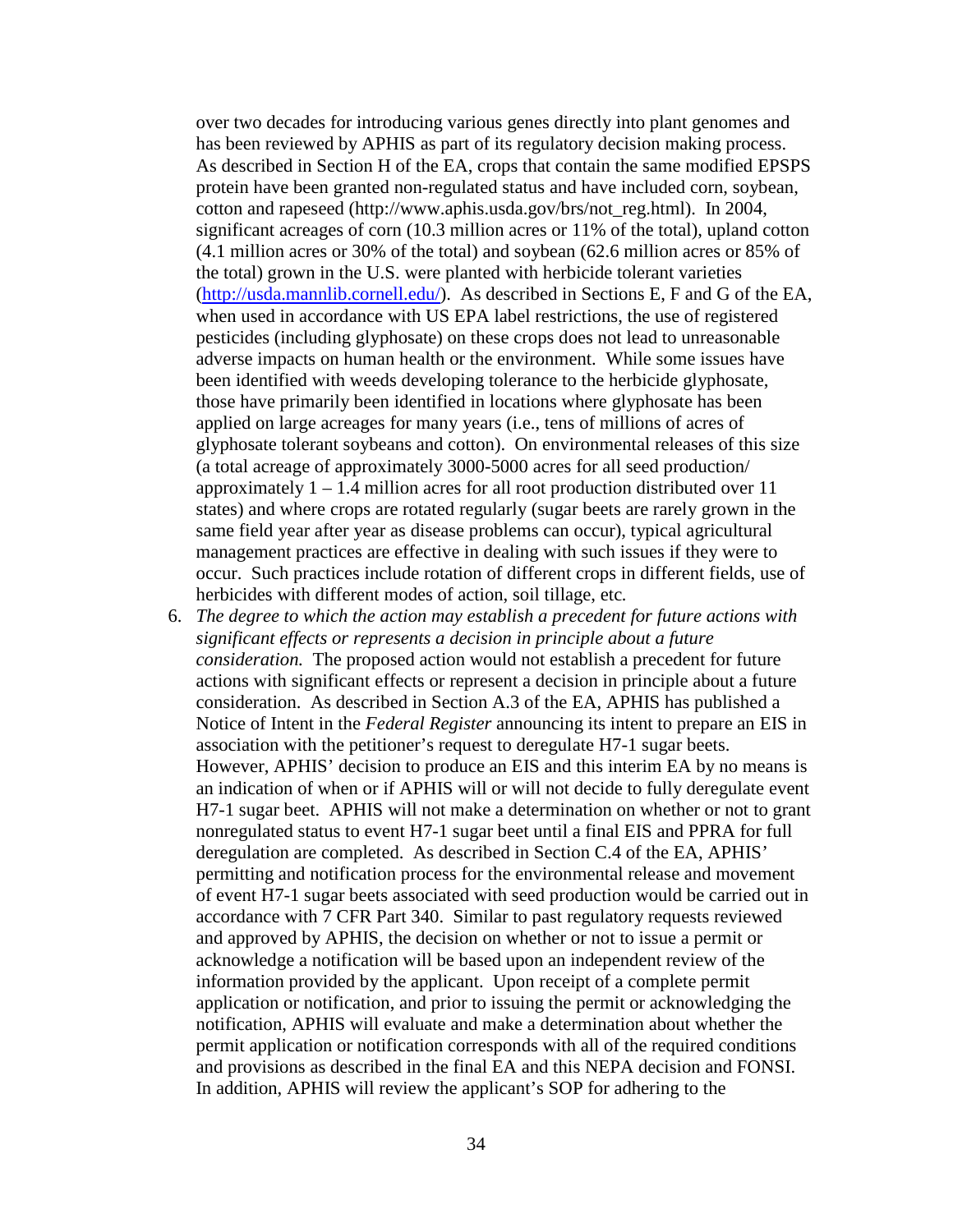requirements set forth in 7 CFR Part 340. As part of this evaluation and review process, APHIS will prepare a separate decision document for each permit application which is approved to document that the approval and issuance of the permit is consistent with all of the required conditions and provisions and within the scope of the final EA. This decision document will be made available to the public. If APHIS determines that approving the permit is not consistent with the final EA (for example, there are some environmental impacts resulting from the permit which were not considered in the final EA), then APHIS will supplement or revise the final EA, prepare an additional EA, or prepare an EIS, as appropriate, before approving such permit, or will deny the permit. As described in Section C of the EA, APHIS would partially deregulate H7-1 sugar beets determining that H7-1 sugar beet root crop should not be subject to the procedural and substantive requirements of 7 C.F.R. Part 340 for the duration of the interim action. In addition, APHIS would impose conditions restricting movement and environmental release of the root crop via compliance agreements authorized under the PPA. The environmental release of H7-1 sugar beets would be limited to sites that have been in agricultural production for a minimum of 3 years. Actions taken by APHIS would be an interim action that is limited in scope and duration, and would neither result in significant impacts to the human environment nor prejudice any decision to be analyzed in the forthcoming EIS. APHIS is aiming to complete the EIS by May 28, 2012, but unforeseen conditions may affect the specific completion date. This interim, conditional, and partial deregulation of the H7-1 sugar beet root crop and root production activities along with the interim Part 340 permitting of the H7-1 seed crop, which would not be partially deregulated, will remain in effect through December 31, 2012, to allow the harvesting and processing of the 2012 commercial root crop and seed crop unless APHIS issues a Final EIS, Record of Decision, and Determination decision for a Full Deregulation of H7-1 sugar beets before those harvest are completed in 2012. If APHIS makes a determination decision, after completion of the EIS, to fully deregulate H7-1 sugar beet, the Record of Decision for that EIS for full deregulation will supersede and replace this partial deregulation FONSI, if it occurs prior to termination date of partial deregulation, which is December 31, 2012.

7. *Whether the action is related to other actions with individually insignificant but cumulatively significant impacts.* Considering the organism *(Beta vulgaris* ssp. *vulgaris*) and trait introduced (herbicide resistance), the limited duration of the proposed action (termination date of December 31, 2012), the manner in which environmental releases and movements must be conducted (mandatory permit conditions,7 CFR Part 340 regulatory requirements, compliance agreement conditions/restrictions), and the limited geographic region of the proposed environmental releases (existing agricultural land in 11 States), the potential effects of this proposal will not rise to a level that will significantly affect the quality of the human environment. Any action APHIS may take under this EA would be limited in scope and duration, and would offer temporary protection to the environment pending completion of the court-ordered EIS. APHIS is aiming to complete the EIS by May 28, 2012, but unforeseen conditions may affect the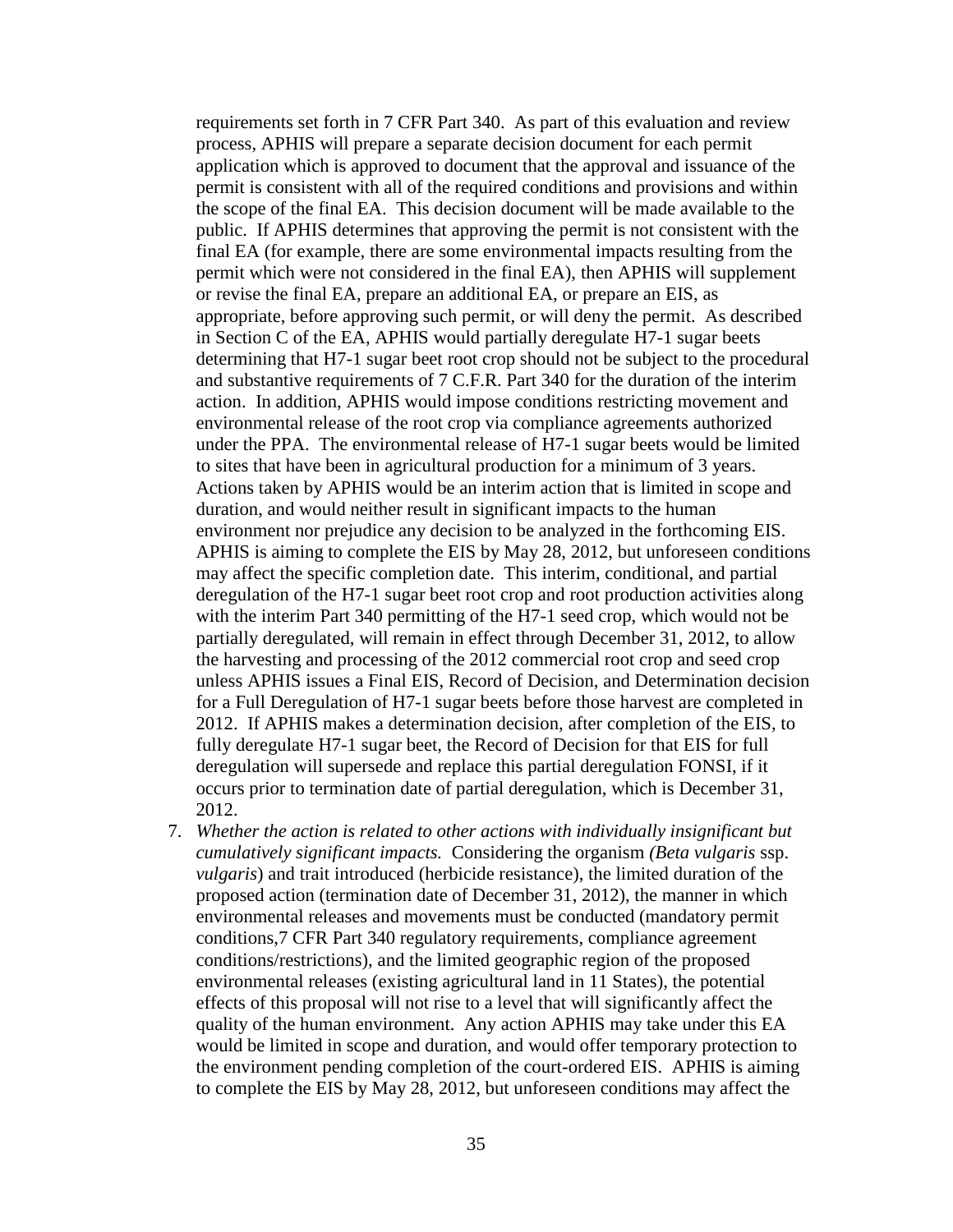specific completion date. This interim, conditional, and partial deregulation of the H7-1 sugar beet root crop and root production activities along with the interim Part 340 permitting of the H7-1 seed crop, which would not be partially deregulated, will remain in effect through December 31, 2012, to allow the harvesting and processing of the 2012 commercial root crop and seed crop unless APHIS issues a Final EIS, Record of Decision, and Determination decision for a Full Deregulation of H7-1 sugar beets before those harvest are completed in 2012. If APHIS makes a determination decision, after completion of the EIS, to fully deregulate H7-1 sugar beet, the Record of Decision for that EIS for full deregulation will supersede and replace this partial deregulation FONSI, if it occurs prior to termination date of partial deregulation, which is December 31, 2012. The producer's compliance with APHIS mandatory permit conditions/notification requirements and APHIS compliance agreement conditions/restrictions, and APHIS' enforcement of these permit conditions, notification requirements, and compliance agreement conditions/restrictions will prevent the escape and dissemination of event H7-1 sugar beets and greatly limit the risk of any potential for inappropriately introducing or disseminating event H7-1 sugar beets into the environment. As a result no other sugar beet or *Beta* species, including wild or weedy species, conventional or organic *Beta* species, would be impacted by this action. As described in Sections F.1 and F.2 of the EA, this action will not negatively impact consumer choice and will not result in gene flow or cross pollination to related *Beta* species, including Swiss chard and table beets; will have no economic effects on organic or conventional farmers, and those individuals that choose not to use or consume genetically engineered food products or their by-products; and will not reduce or eliminate the availability of conventional or organic *Beta* species. The only past, present, and reasonably foreseeable actions associated with the proposed action are those related to agricultural production. The environmental release of H7-1 sugar beets would be limited to sites that have been in agricultural production for a minimum of 3 years. As described in Section E of the EA, standard agricultural practices for land preparation, planting, irrigation, and harvesting of seeds, stecklings and roots would be used by producers for growing event H7-1 sugar beet associated with this action including the use of EPA registered herbicide glyphosate. As described in Sections E, F, G and H of the EA, when used in accordance with EPA label restrictions, the use of registered pesticides (including glyphosate) on these crops does not lead to unreasonable adverse impacts on human health or the environment. While some issues have been identified with weeds developing tolerance to the herbicide glyphosate, those have primarily been identified in locations where glyphosate has been applied on large acreages for many years (i.e., tens of millions of acres of glyphosate tolerant soybeans and cotton). On environmental releases of this size (a total acreage of approximately 3000-5000 acres for all seed production/approximately  $1 - 1.4$  million acres for all root production distributed over 11 states) and where crops are rotated regularly (sugar beets are rarely grown in the same field year after year as disease problems can occur), typical agricultural management practices are effective in dealing with such issues if they were to occur. Such practices include rotation of different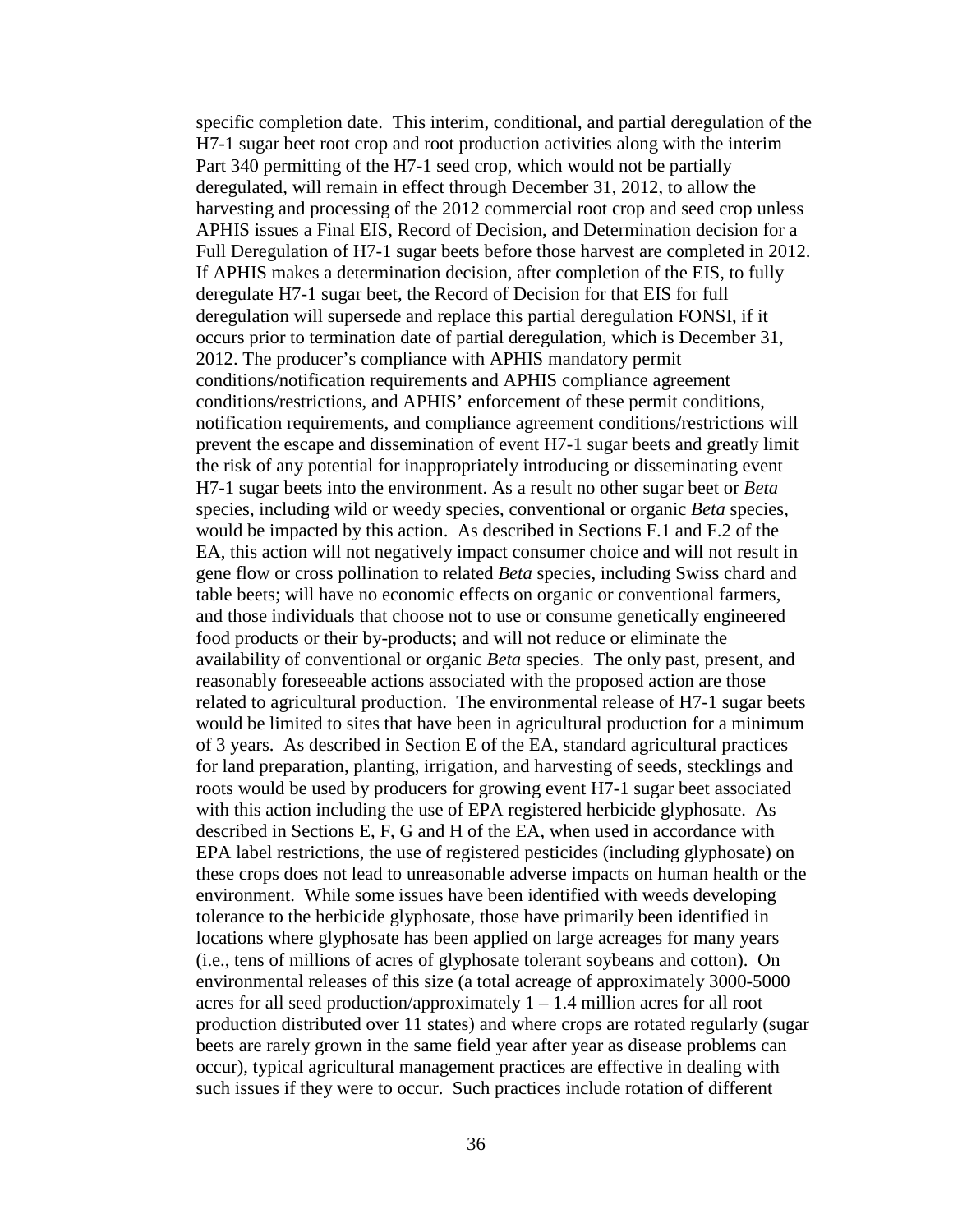crops in different fields, use of herbicides with different modes of action, soil tillage, etc. Based on this information, APHIS has determined that there are no past, present, or reasonably foreseeable actions that would aggregate with effects of the proposed action to create cumulative impacts or reduce the long-term productivity or sustainability of any of the resources (soil, water, ecosystem quality, biodiversity, etc.) associated with the release sites or the ecosystem in which it is situated. No resources will be significantly impacted due to cumulative impacts resulting from the proposed action.

*8. The degree to which the action may adversely affect districts, sites, highways, structures, or objects listed in or eligible for listing in the National Register of Historic Places or may cause loss or destruction of significant scientific, cultural, or historical resources.* The proposed action would have no impact on districts, sites, highways, structures, or objects listed in or eligible for listing in the National Register of Historic Places, nor would they likely cause any loss or destruction of significant scientific, cultural, or historical resources. As described in Sections A.10 and E of the EA, this action is limited to agricultural farm land in the primary sugar beet root or seed production states of Arizona, Colorado, Idaho, Michigan, Minnesota, Montana, Nebraska, North Dakota, Oregon, Washington, and Wyoming and the interstate movement and importation of H7-1 sugar beets within and into the United States. The environmental release of H7-1 sugar beets would be limited to sites that have been in agricultural production for a minimum of 3 years. As described in Section E of the EA, standard agricultural practices for land preparation, planting, irrigation, and harvesting of seeds, stecklings and roots would be used by producers for growing H7-1 sugar beet associated with this action including the use of EPA registered herbicide glyphosate. Producer's adherence to EPA label use restrictions for glyphosate will mitigate impacts to the human environment. In addition, producer's compliance with APHIS mandatory permit conditions/notification requirements and APHIS compliance agreement conditions/restrictions, and APHIS' enforcement of these permit conditions, notification requirements, and compliance agreement conditions/restrictions will prevent the escape and dissemination of event H7-1 sugar beets and therefore is not likely to affect districts, sites, highways, structures, or objects listed in or eligible for listing in the National Register of Historic Places that may be in close proximity to the environmental release site. As described in Section I of the EA, the proposed action will have no potential to cause effect on historic properties and is not an undertaking that may directly or indirectly cause alteration in the character or use of historic properties. In general, common agricultural activities conducted under this action also do not have the potential to introduce visual, atmospheric, or audible elements to areas in which they are used that could result in effects on the character or use of historic properties. There is potential for audible effects on the use and enjoyment of a historic property when common agricultural practices such as the use of tractors and other mechanical equipment are in close proximity to such sites. A built-in mitigating factor for this issue is that virtually all of the methods involved would only have temporary effects on the audible nature of a site and can be ended at any time to restore the audible qualities of such sites to their original condition with no further adverse effects.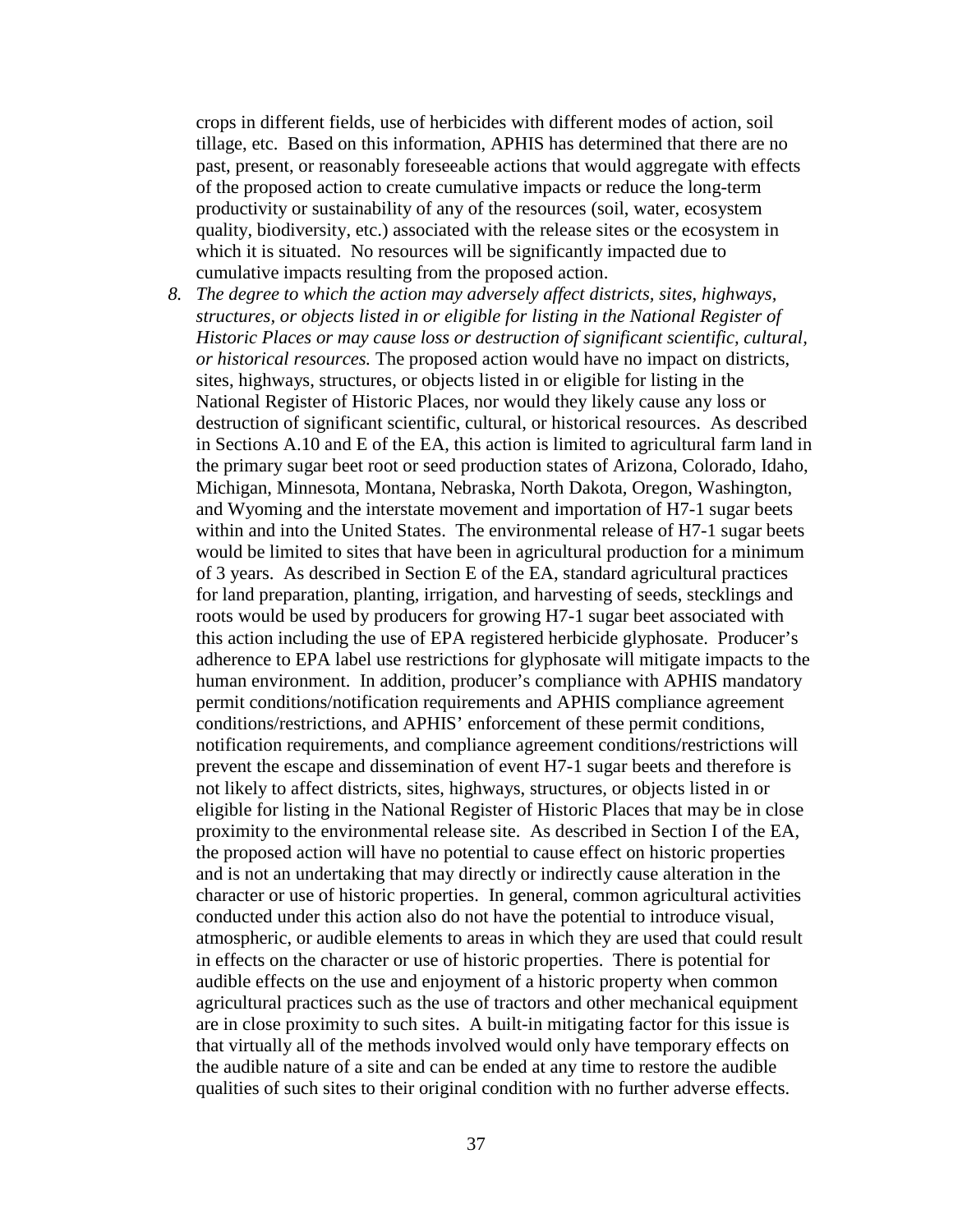- *9. The degree to which the action may adversely affect an endangered or threatened species or its habitat that has been determined to be critical under the Endangered Species Act of 1973.* As described in Sections F.1 and G of the EA, expression of the genetic material from this regulated article does not result in the production of a substance known or likely to be toxic to non-target organism. As described in Section G of the EA, APHIS evaluated the potential for negative effects on federal threatened and endangered species as listed by the U.S. Fish and Wildlife Service from the proposed action and determined that the environmental release of H7-1 sugar beet in Arizona, Colorado, Idaho, Michigan, Minnesota, Montana, Nebraska, North Dakota, Oregon, Washington, and Wyoming; and the interstate movement and importation of H7-1 sugar beets within and into the US will have no effect on listed species or species proposed for listing and would not affect designated critical habitat or habitat proposed for designation. In addition, APHIS has determined that the use of EPA registered glyphosate for H7-1 sugar beet production will not adversely impact listed species or species proposed for listing and would not adversely impact designated critical habitat or habitat proposed for designation.
- 10. *Whether the action threatens a violation of Federal, State, or local law or requirements imposed for the protection of the environment.* The proposed action would be in compliance with all federal, state, and local laws and would be carried out in accordance with 7 CFR part 340 and the PPA. As described in Sections E.4 and G of the EA, Monsanto/KWS submitted a food and feed safety and nutritional assessment summary for event H7-1 to  $FDA<sup>3</sup>$  $FDA<sup>3</sup>$  $FDA<sup>3</sup>$  in April 2003. They completed their consultation with FDA in August 2004 when FDA had no further questions regarding their application

(http://www.fda.gov/Food/Biotechnology/Submissions/ucm155747.htm). Before a product is registered as a pesticide under Federal Insecticide Fungicide and Rodenticide Act, it must be shown that when used in accordance with the label, it will not result in unreasonable adverse effects on the environment. As described in Sections E.4 of the EA, EPA is required, before establishing pesticide tolerance to reach a safety determination based on a finding of reasonable certainty of no harm under the Federal Food Drug and Cosmetics Act, as amended by the Food Quality Protection Act of 1996. The FDA enforces the tolerances set by the EPA. EPA established a tolerance for glyphosate residue found on beets, including sugar, roots, tops, and dried pulp on April 14, 1999 (64 Fed. Reg. 18360). There are no other Federal, state, or local permits that are needed prior to the implementation of this action.

#### **NEPA Decision and Rationale**

I have carefully reviewed the EA prepared for this NEPA determination and the input from the public involvement process. I believe that the issues identified in the EA are best addressed by selecting the Preferred Alternative – Partial Deregulation – Combination of Alternatives 2 and 3.

<span id="page-37-0"></span><sup>&</sup>lt;sup>3</sup> FDA, through a voluntary consultation process, consults with developers of bioengineered food crops to assist them in identifying potential food safety issues related to these products.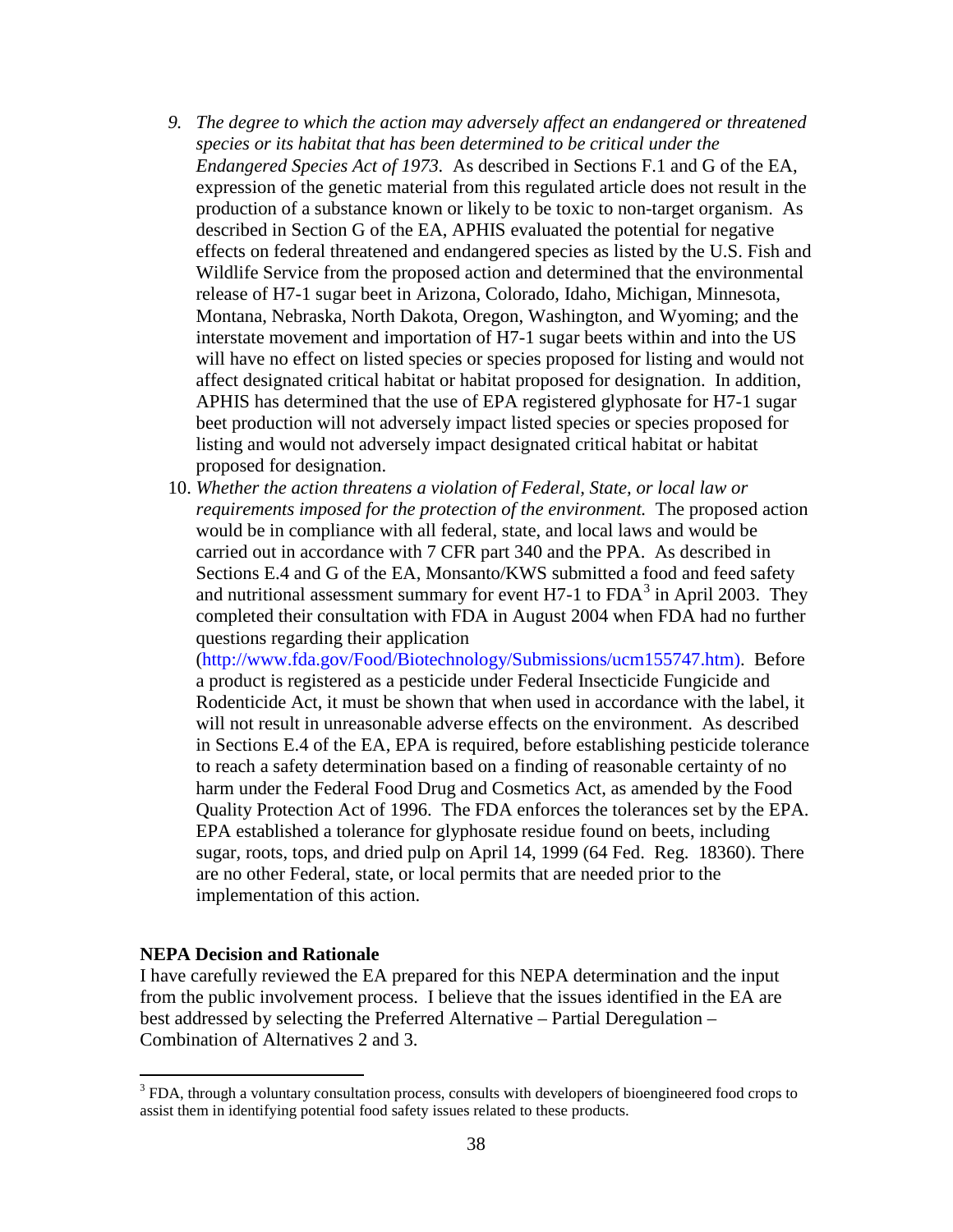As stated in the CEQ regulations, "the agency's preferred alternative is the alternative which the agency believes would fulfill its statutory mission and responsibilities, giving consideration to economic, environmental, technical and other factors." The Preferred Alternative has been selected for implementation based on consideration of a number of environmental, regulatory, and social factors. Based upon our evaluation and analysis, the preferred alternative meets APHIS' purpose and need and is selected because (1) it allows APHIS to fulfill its statutory mission to protect America's agriculture and environment using a dynamic and science-based regulatory framework that allows for the safe development and use of genetically engineered organisms; (2) allows APHIS to impose conditions (interim regulatory measures) to prevent any plant pest risk associated with H7-1 sugar beet seed production; (3) allows APHIS to impose conditions (interim regulatory measures) on H7-1 root production to minimize potential impacts to the human environment; (4) minimizes disruptions to U.S. sugar beet production; (5) allows APHIS to impose conditions (interim regulatory measures) to prevent any impacts of concern to the Court until APHIS can complete its NEPA analysis before making a determination on whether or not to grant nonregulated status to H7-1 sugar beets; and (6) allows APHIS to fulfill its regulatory obligations of responding to a petitioners request for a determination of the regulated status of genetically engineered organisms regulated under 7 CFR Part 340.

Therefore, it is my decision to implement the preferred alternative as described in the EA. Based on all of the analysis and reasons above, I have determined that there would be no significant impact to the quality of the human environment from the implementation of the chosen alternative and therefore, no EIS needs to be prepared.

Cindy J. Smith Administrator Animal and Plant Health Inspection Services U.S. Department of Agriculture

2011

Date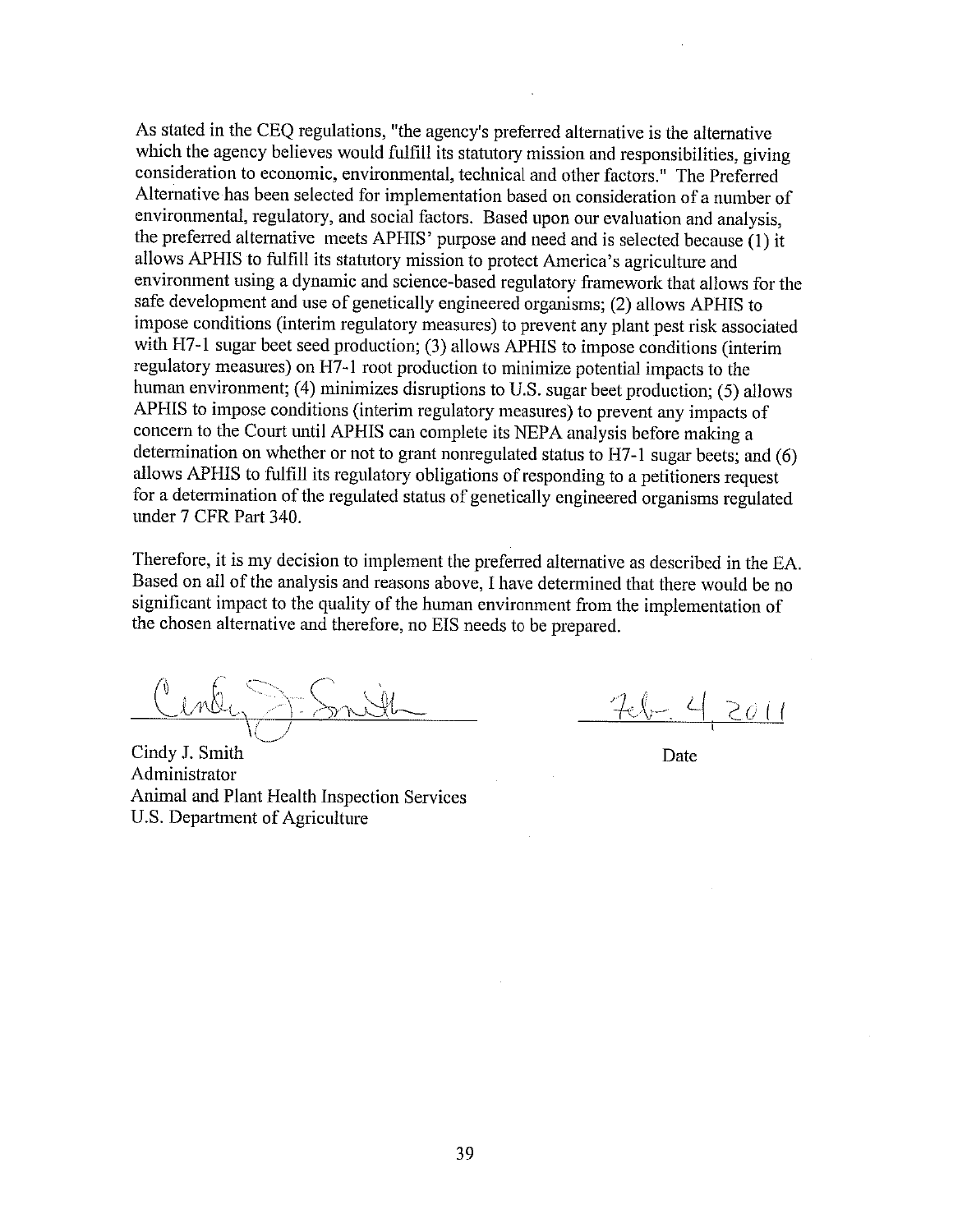# **Literature Cited**

CEQ. 1981. Forty most asked questions concerning CEQ's National Environmental Policy Act Regulations. Council for Environmental Quality. (40 CFR 1500-1508) *Federal Register* 46(55):18026-18038.

USDA-APHIS. 2011. Plant Pest Risk Assessment for Sugar Beet Event H7-1 Grown for Root Production. USDA APHIS Biotechnology Regulatory Services, Riverdale, Maryland.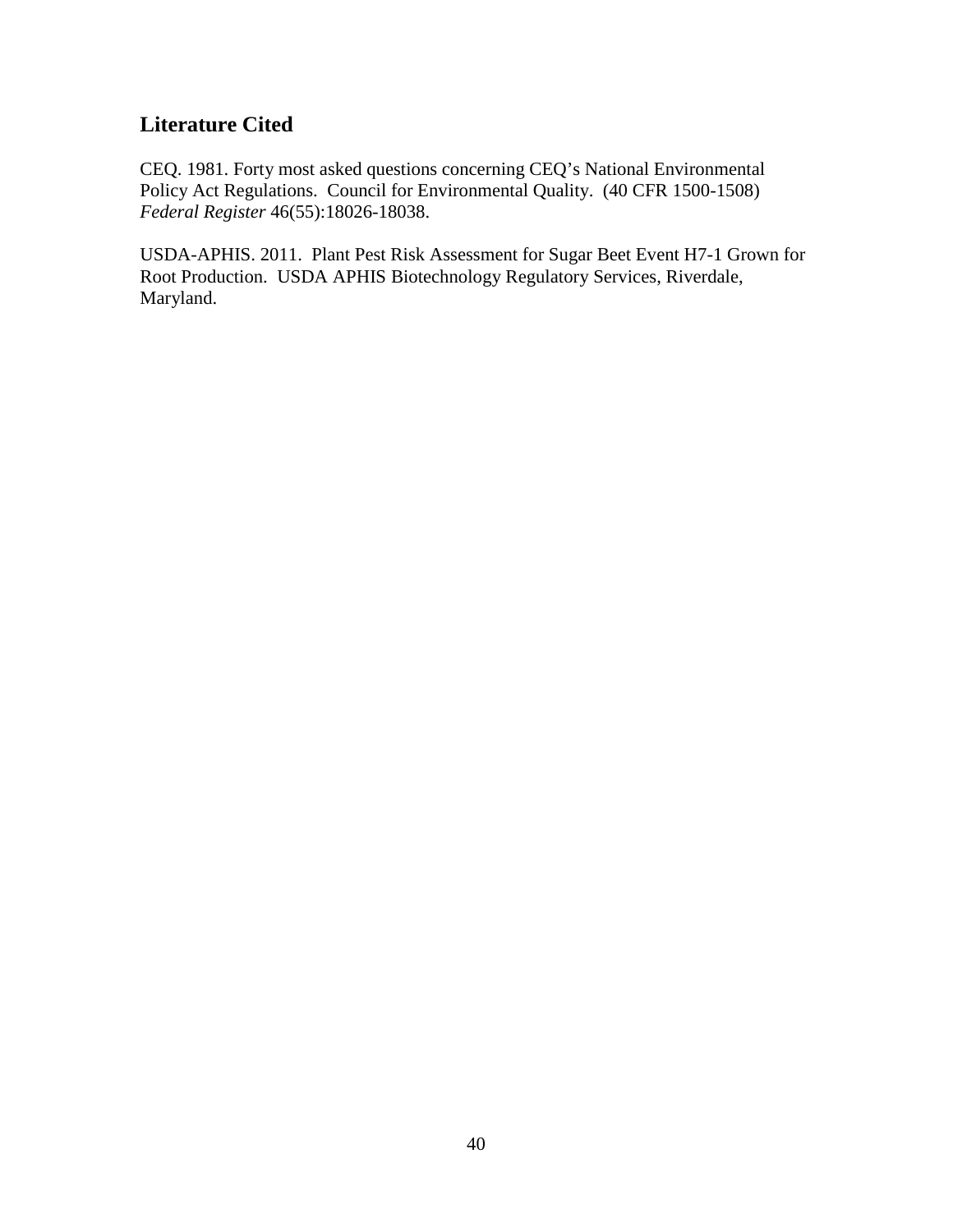## **Response to Comments Supplemental Request for Partial Deregulation of 03-323-01p**

In a notice published in the Federal Register (75 FR 67945-67946, Docket No. APHIS-2010-0047) on November 4, 2010, APHIS announced the availability of a draft EA for public review and comment as part of its decision making process to address a supplemental request received from Monsanto for partial deregulation of sugar beets genetically engineered for tolerance to the herbicide glyphosate (H7-1 sugar beet), or for similar administrative action to authorize the continued cultivation of the H7-1 sugar beets subject to carefully tailored interim measures proposed by APHIS. The 30 day comment period ended on December 6, 2010 with APHIS receiving a total of 3,722 individual comments from various groups and individuals. Of this total, 3,058 respondents provided support of the EA's preferred alternative; and 633 respondents were opposed. An additional 37,159 form letters were submitted as attachments to three of the opposing comment documents.

Supporters of APHIS granting partial deregulated status or planting of H7-1 sugar beets under APHIS permits included many growers associated with sugar beet cooperatives; food or industrial companies; commodity associations; and banks and businesses in communities with sugar beet processors and equipment dealers. These individuals cited a number of benefits if H7-1sugar beets were available for commercial production including: (1) simplification of sugar beet production (2) increased yield (3) better weed management and (4) fewer herbicides being used to produce sugar beets. Various businesses noted the negative economic impacts that would be imposed on local communities if H7-1 sugar beets were not allowed to be grown commercially, including impacts on the processors, and loss of jobs. Sugar related businesses, such as candy manufacturers or those that sell processed sugar to businesses, were concerned about likely impacts to their businesses if H7-1 sugar beets were not allowed to be grown commercially. These individuals concerns were based on the potential disruption of the sugar supply from domestically sourced sugar.

Those opposed to APHIS' preferred alternative in the Draft EA included organic growers that expressed concerns about the potential for their organic chard or table beet seed crop becoming admixed with genes expressing the Roundup Ready trait. Even in the absence of measured gene introgression, these individuals were concerned with the possible economic loss that might be incurred by organic growers. Much of their concern was centered on the possibility that buyers of their organic seed would discriminate against purchasing seed from growers in areas such as Willamette Valley (OR) where both GE and non-GE *Beta* seeds were produced. Other concerns included the costs of checking genetic purity of the non-GE *Beta* crops, or possible costs of cleaning up genetic introgression of GE genes in non-GE seed stock. Others that opposed APHIS preferred alternative included individual consumers that expressed their dislike for GE products and all genetically modified plants, or those urging APHIS to complete an EIS before granting any interim approval for H7-1 sugar beets. None of these individuals provided specific disagreement with the environmental impacts analysis provided in the EA, but were primarily focused on their opposition to the presence of GE genes in vegetable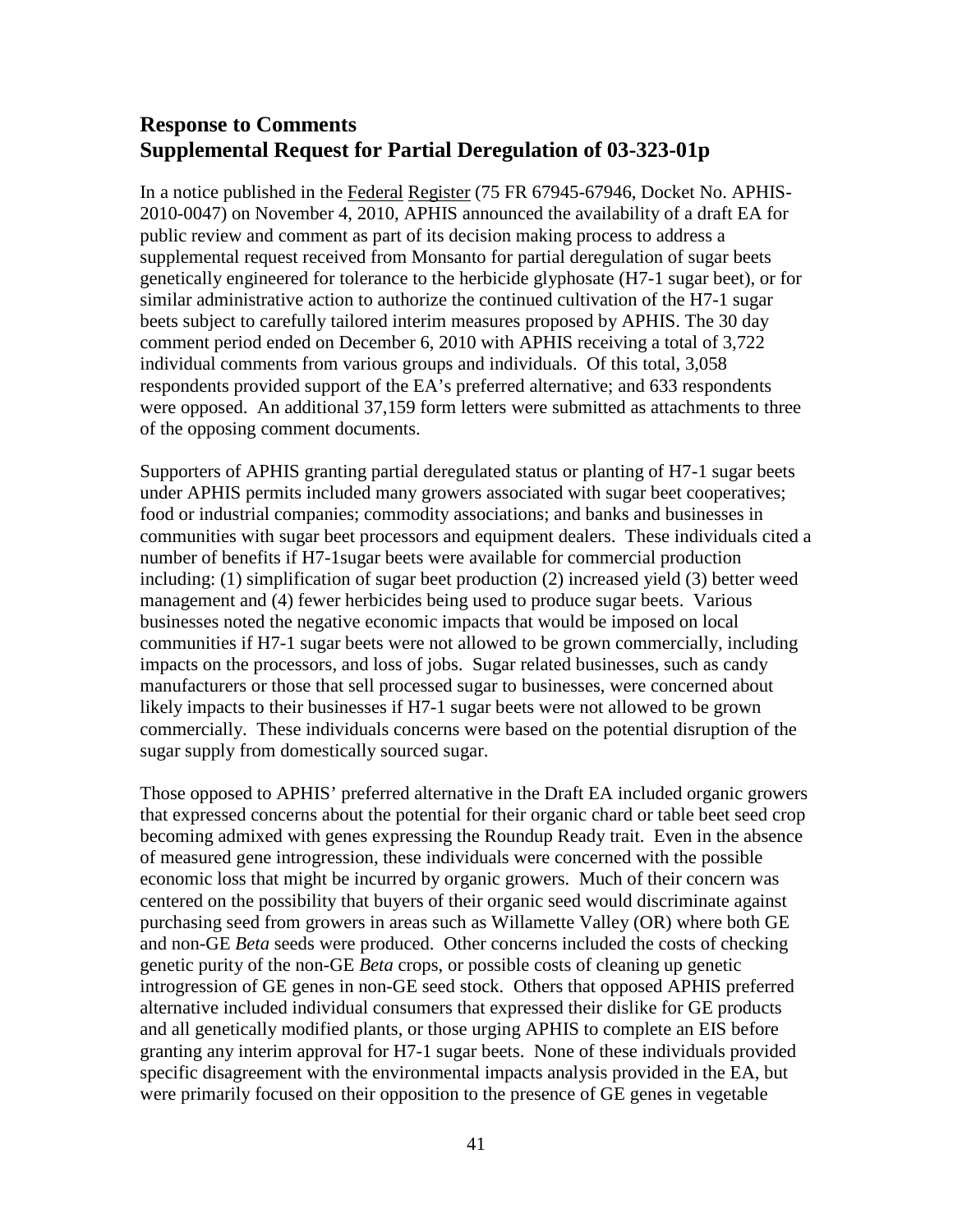produce. Some public advocacy groups also expressed concerned that H7-1 sugar beet production would lead to weeds developing resistance to a highly useful herbicide (glyphosate), and also the potential impacts from increased glyphosate application on the environment.

## **1. Adequacy of an EA for RR Sugar Beet Rather than an EIS**

**Comment:** *One commenter noted that an EIS must be prepared if substantial questions are raised as to whether a project may cause degradation of some human environmental factor. The commenter believes that deregulation of RRSB and subsequent commercialization "may affect" the environment and that an EIS is required, citing a recent Supreme Court decision noting that an interim APHIS measure to allow issuance of permits could well require its own EIS.*

**APHIS Response:** National Environmental Policy Act (NEPA) regulations allow APHIS to take at least some actions pertaining to the regulation of sugar beet during the pendency of the EIS process. However, any action that APHIS may take in APHIS Response to the request for "partial deregulation" would be an interim action, limited in scope and duration, which would neither result in significant impacts to the human environment nor prejudice any decision to be analyzed in the forthcoming EIS. (EA Section C; Alternatives Considered).

In *Monsanto v. Geertson Seed Farms*, the Court declined to "express any view" on whether the limited deregulation of Roundup Ready alfalfa would require the prior preparation of an EIS (130 S. Ct. 2743, 2758 n.5 (2010). In the same decision the Court noted, "If the agency found, on the basis of a new EA, that a limited and temporary deregulation satisfied applicable statutory and regulatory requirements, it could proceed with such a deregulation even if it had not yet finished the onerous EIS required for complete deregulation" *Id.* at 2758. In this case, APHIS has addressed all of the NEPA requirements in its EA in a complete, reasoned, and adequate manner, including a full analysis of alternatives. The permit conditions for seed production and partial deregulation of the root crop are a valid exercise of APHIS' statutory and regulatory authority.

**Comment:** *One commenter observed: APHIS claims that successful confinement during…commercial permitting will be evidence for the suitability of RRSB to once again obtain deregulated status.*

**APHIS Response:** APHIS has considered these remarks and removed them from the EA.

**Comment:** *One commenter believes APHIS shouldn't allow planting of sugar beet while they undertake an analysis. APHIS shouldn't facilitate commercialization under permits, because permit provisions were meant only for research, and this represents an end-run around actually making a decision for commercial approval.*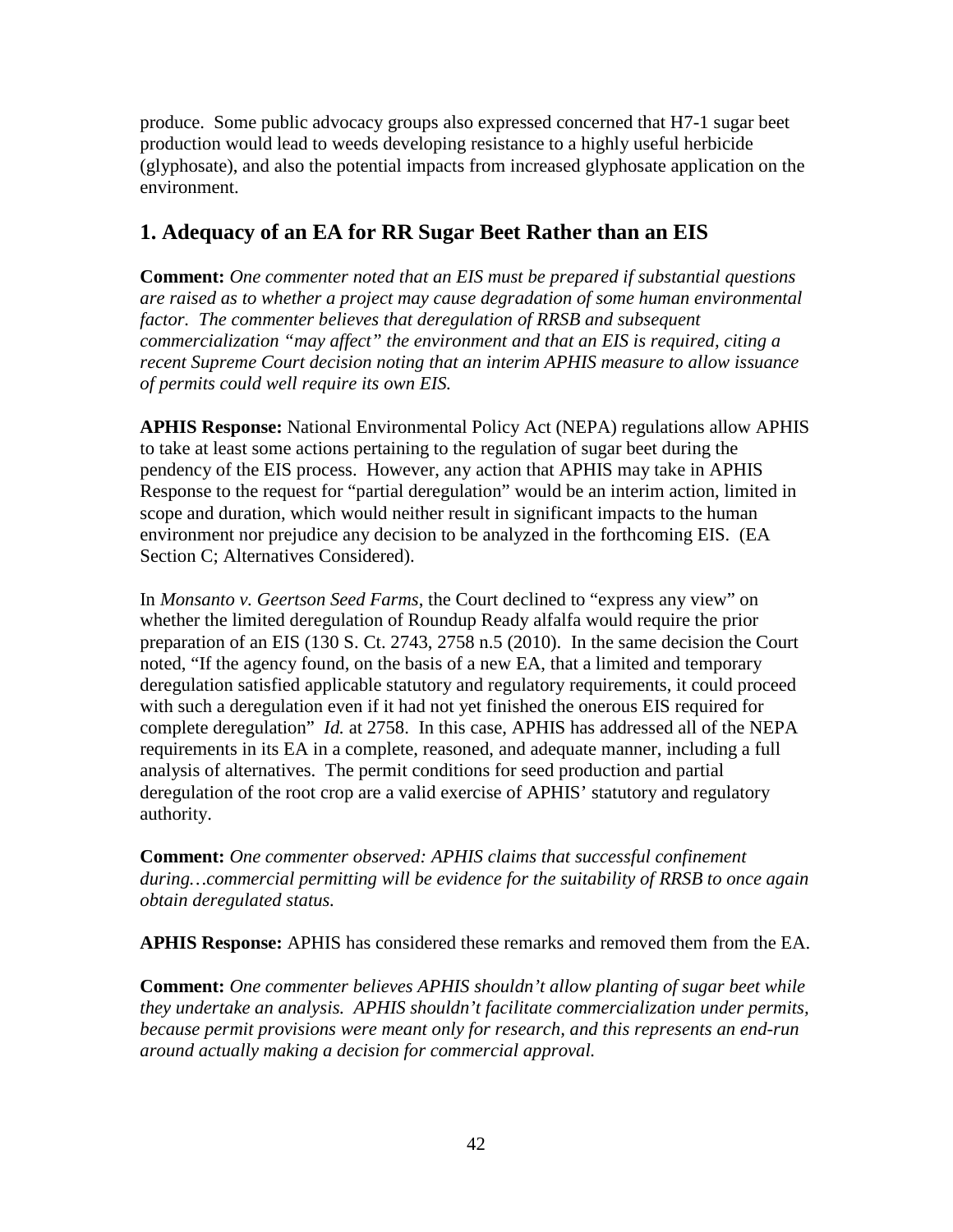**APHIS Response:** APHIS regulates, among other things, the introduction of organisms and products altered or produced through genetic engineering which are plant pests or which there is reason to believe are plant pests under the Plant Protection Act and7 CFR part 340. There is nothing in the PPA or 7CFR part 340 that prevents issuing permits intended for commercial usage. To the contrary, a detailed description of the proposed product, its molecular biology and a detailed description of the purpose for the introduction are submitted by each applicant under 7 CFR part 340.4. Further, an applicant for a permit is required to submit a detailed description of the intended destination (including final and all intermediate destinations), uses, and/or distribution of the regulated article (e.g. greenhouses, laboratory, or growth chamber location; field trial location; pilot project location; production, propagation, and manufacture location; proposed sale and distribution location).

**Comment:** *We reiterate our position that a full EIS is not warranted for most new biotechnology-derived products. The overwhelming consensus of scientific opinion indicates that the fact a plant has been genetically engineered does not, in itself, change the environmental impact of the plant. As a result of APHIS's regulatory review, consumers can be confident in the safety of new crops while innovative companies continue to make investments and create value for farmers and jobs.* 

**APHIS Response:** Though many members of the public do not believe a full EIS is necessary, the U.S. District Court for the Northern District of California disagrees. The Court has ordered the preparation of a full EIS prior to a full deregulation of H7-1 sugar beet. APHIS is committed to fully comply with the guidelines set forth through the judicial process. In keeping with the Court's ruling, APHIS is currently preparing a thorough EIS.

**Comment:** *One commenter believes that due to the likelihood of significant environmental impact, APHIS should not approve the draft EA and permitting scheme while it prepares an EIS on the deregulation of RRSB. The commenter also believes that the draft EA is rife with indications that permitting the commercialization under the proposed scheme "may affect" the quality of the environment and hence require an EIS. Nine items are listed in support of that assertion:*

**APHIS Response:** APHIS has not concluded that allowing the commercialization of RRSB seed crop under permit and RRSB root crop under partial deregulation, under the preferred alternative, would significantly affect the quality of the environment. To the contrary, APHIS has examined the potential for any impacts to the human environment and addressed them fully in the EA. APHIS also addressed all nine assertions indicating possible environmental impacts that would make only an EIS acceptable to the court as follows (but other APHIS responses to comments provide additional details for why APHIS does not agree):

**(1) Sugar beets will occasionally bolt (produce a seed stalk that may untimely flower) in their first year of production;**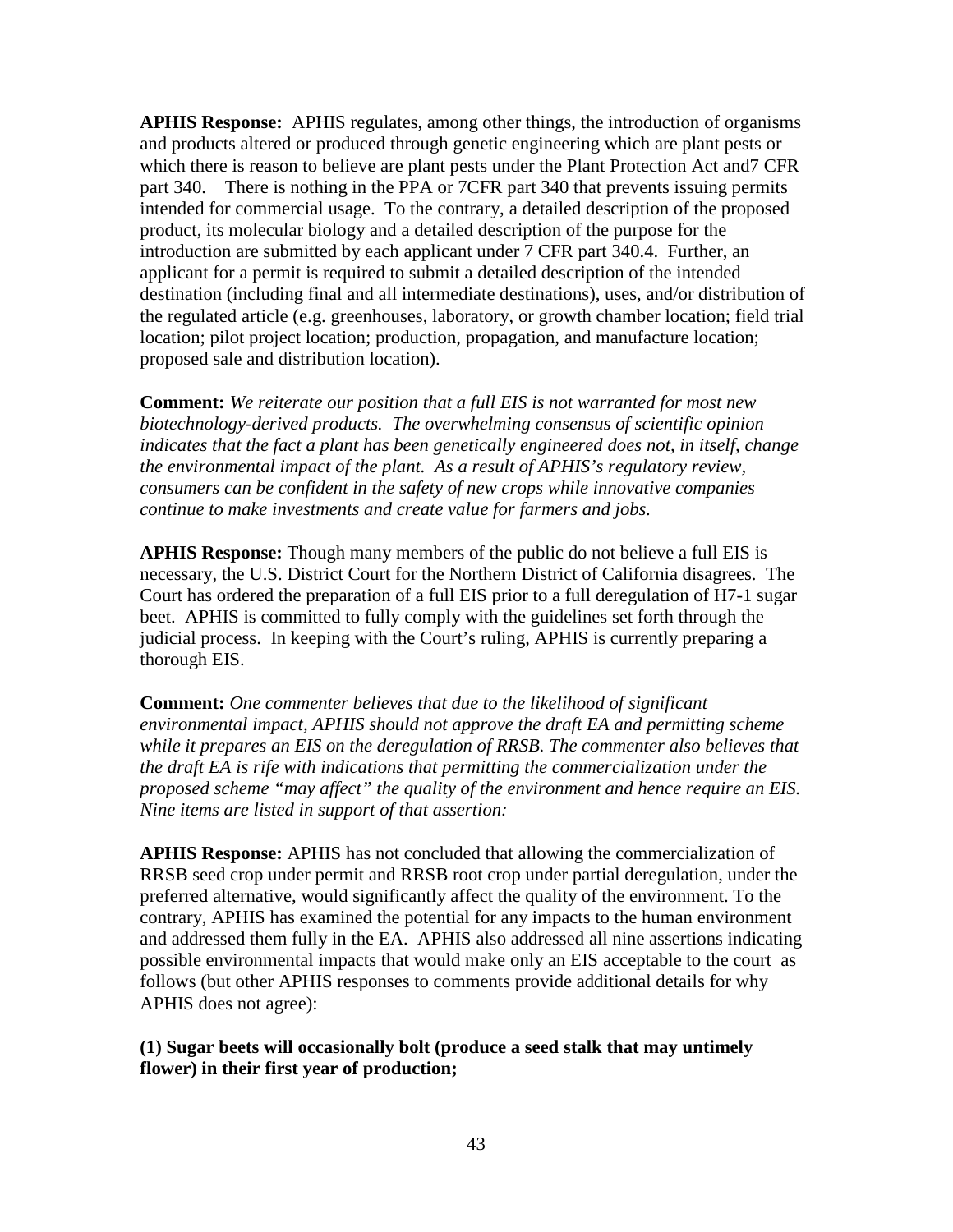Though bolting may occur in the first year of production, bolters are easily detected since they are much taller than the rest of the crop. The woody roots that result from bolters can damage harvesting and processing equipment (Ellstrand, 2003). For these reasons, growers have an incentive to remove them. Because bolters are rare and require several weeks to develop flowers, stewardship can be nearly 100% successful in eliminating any small probability of pollen shed (EA, Section E.1; Affected Environment, Biological Resources). Under the APHIS preferred alternative, any bolters will be removed before the rare event of pollen production in root production fields.

### **(2) Adventitious presence of GE seed is possible, even though seed companies follow best management practices for GE seed production, and testing must be used to ensure that undesired traits are not incorporated into stock seed and widely disseminated;**

To avoid cross-contamination, existing seed company production protocols (Loberg, 2010) "include requirements for monitoring, within a three mile radius of any Roundup Ready field, and removal of any volunteer seedlings for a minimum of five years or until no volunteers are observed, whichever is later; a color tagging and traceability system for visual identification of any GM material; best practices for production, including equipment monitoring, treatment and cleaning procedures for crop production equipment; seed cleaning, storage, shipping container and screenings disposal requirements; grower guidelines; record keeping; inspections; training, and a continual review and improvement process." (EA, Section E.1; Affected Environment, Gene Flow from Sugar Beet to Sugar Beet).These protocols combined with APHIS' mandatory conditions for production, under compliance agreements and APHIS supervision of seed production under permits, are more than adequate to prevent adventitious mixing of glyphosate resistance into vegetable beet seed stocks. (See assertions 3 and 4 which exclude the likelihood of cross-pollination mechanisms as a source of adventitious presence.)

### **(3) It is possible that in the coexistence zone, H7-1 sugar beet will occasionally pollinate conventional sugar beet, Swiss chard or table beet. USDA is aware of studies that show that beet pollination can occur over distances as great as 6 miles;**

Studies that show beet pollination over distances as great as six miles are atypical, and represent the "worst case scenario." This occurs largely in situations where there is little pollen competition and self incompatibility. The experimental observations in those studies do not consider factors which can substantially reduce the likelihood of crosspollination, including the size of the pollen source relative to the pollen receptor. Further, commercial sugar beet operations use cytoplasmic male sterility for their hybrid production, and this system is used in about 78% of H7-1-carrying female parents that produce nearly 100% non-viable pollen. This system confines H7-1 bearing traits to female plants, preventing gene movement from H7-1 plants. Additionally, because of the decreased amount of pollen from male steriles during hybrid production, these sugar beet seed production fields would produce less pollen than open pollinated fields commonly used for Swiss chard and table beet (EA, Section F.1; Environmental Consequences,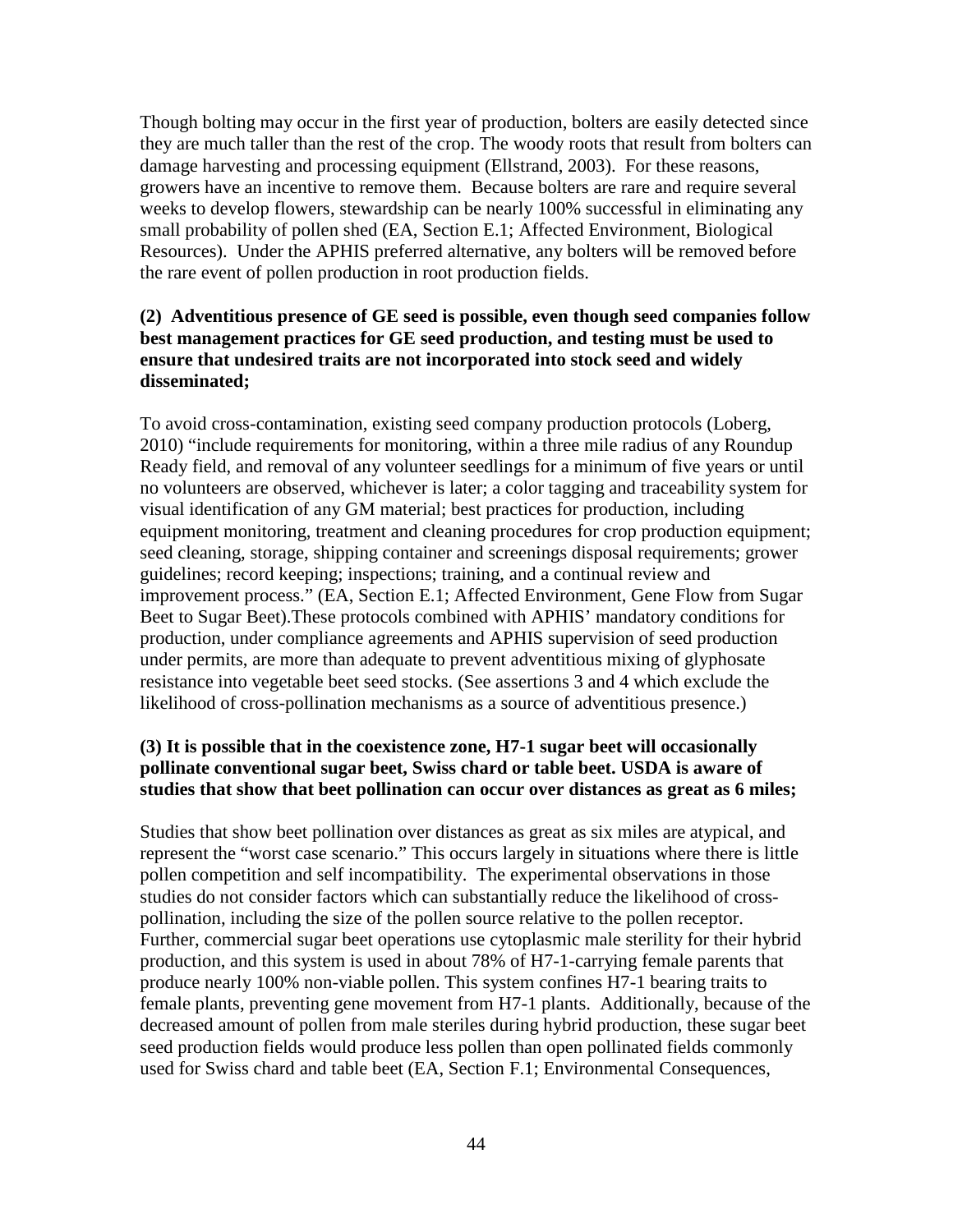Gene Flow from Sugar Beet to Vegetable Beet). Reduced pollen from the originating fields is outcompeted by larger relative amounts of pollen from any possible target fields.

Testing of the vegetable beet seed from one of the few vegetable beet seed fields in the Willamette Valley in proximity to sugar beet seed fields revealed no detectable cross pollination in any of the three years of testing (2007-2009) validating that the current isolation distances are working (EA, Section F.1; Environmental Consequences, Gene Flow from Sugar Beet to Vegetable Beet).

### **(4) Cross pollination could potentially result in adventitious (inadvertent) presence of genetic material from the sugar beet root crop in one field into a nearby vegetable crop field;**

Though cross pollination of one crop by another may result in adventitious presence, sugar beets are harvested in the vegetative stage (before they flower), so there is little potential for cross-pollination between root production fields. Furthermore, seed production has been identified as the major (relative to root crop) potential source of adventitious presence, with other sources, including planting, cultivation, crosspollination, volunteers, harvesting and production all with no or minor potential contributions (EA, Section F.1; Environmental Consequences, Gene Flow from Sugar Beet to Sugar Beet).

For both conventional and H7-1 commercial sugar beet production, all seed is purchased from either the cooperative or the seed supplier; root producers do not attempt to raise their own seed. The only sources of H7-1 pollen in beet root production fields would be from uncontrolled bolters. If bolters occurred in two nearby fields, one with H7-1 and one with conventional sugar beets, and the bolters were not controlled and were allowed to flower, a conventional plant could potentially become fertilized with H7-1 pollen, and the resulting seeds may contain the H7-1 trait. This occurrence would not affect the conventional sugar beet crop because it would be harvested before these new resulting seeds grew into sugar beet plants. If the seeds germinated and the resulting plants survived the winter, which is unlikely in most sugar beet production areas, or the seeds survived the winter and germinated in the spring, the volunteer plants would appear in the conventional sugar beet farmer's next rotational crop, and (if they survived) would be treated as weeds, as described in Affected Environment section, and would be eliminated (EA, Section F.1; Environmental Consequences, Gene Flow from Sugar Beet to Sugar Beet).

#### **(5) Sugar beet seed plants are prone to shattering during seed harvest;**

The risk of sugar beet seed shattering during harvest is reduced by the adoption of production practices that incorporate control of volunteers in seed production fields. Volunteer control is an essential component of production practices developed to maximize seed purity. For example, West Coast Beet Seed (WCBS) has detailed requirements in its protocol for post-harvest field management. After harvesting, the fields are shallow tilled and irrigated to promote sprouting of shattered seeds. Fall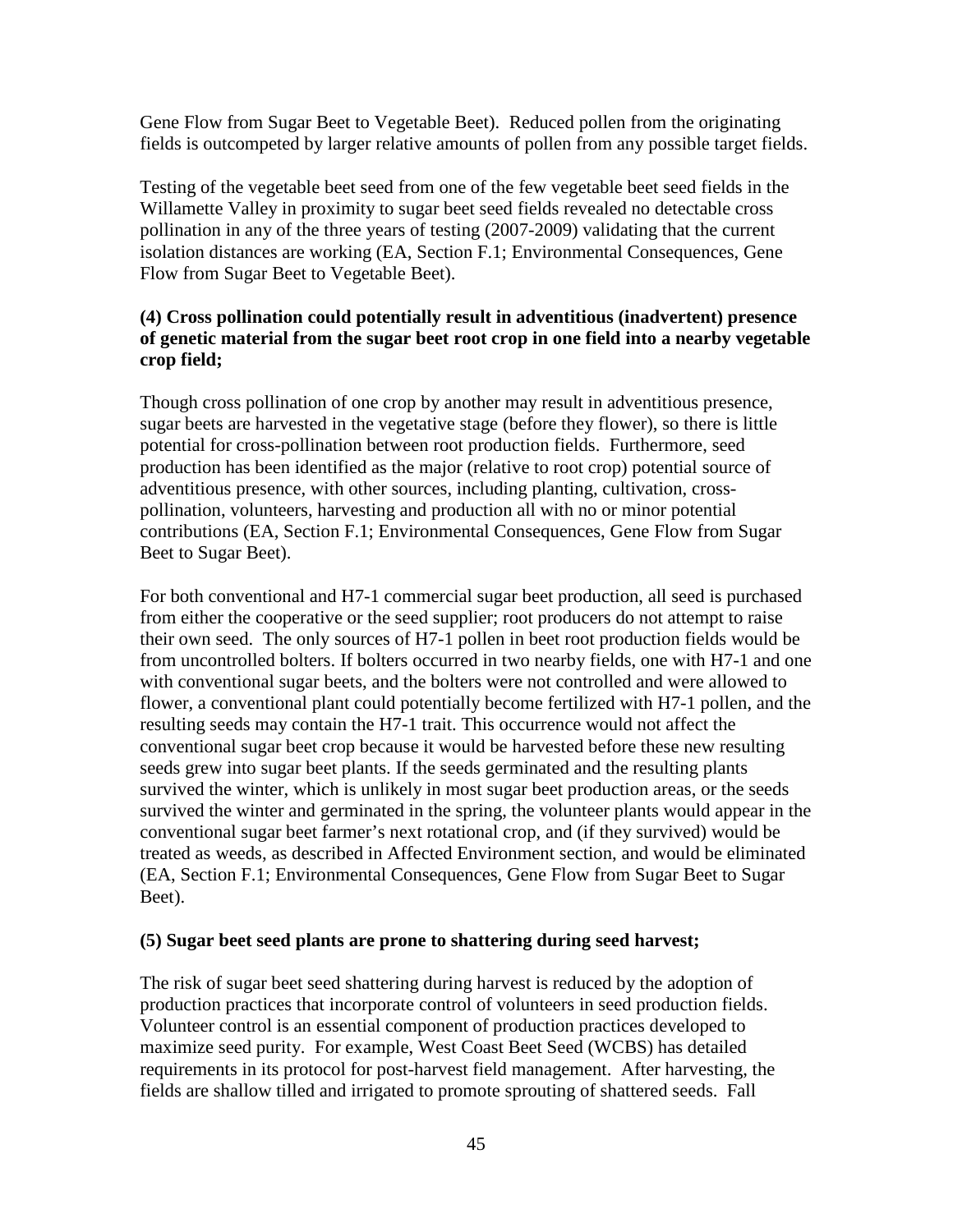plowing is not allowed, and any remaining seed that sprout are destroyed by herbicides or other means. All equipment is cleaned according to WCBS procedures before it can leave the fields. Fields used for growing H7-1 are inspected by WCBS "for a minimum of five years or until no volunteers are noted. Betaseed has similar requirements (Lehner, 2010) (EA; Section E.1; Affected Environment; Sugar Beet Volunteer Control).

### (**6) Unlikely to expect negligible pollen movement into conventional vegetable beet seed;**

Center for Food Safety (CFS) takes issue with an APHIS conclusion of negligible pollen movement into conventional vegetable beet lines. The frequency of incidental cross pollination in a few locations may be extremely low under most circumstances, below that allowable for organic buyers subscribing to standards of the Non-GMO Project. In the unlikely event that some admixture does appear, restoration of the GE-free seed stock can be accomplished with standard breeding techniques (EA; Section E.1; Affected Environment; Removal of unwanted traits from a breeding line).

CFS also overlooks the fact that current practice for sugar beet hybridization lines is that more than 75% of the H7-1 trait is on male sterile female lines. Also, isolation distances of at least four miles will separate any male fertile H7-1 lines from any other *Beta*  species. Pollen movement (gene flow), into conventional vegetable beet lines would be negligible. (EA; Section F.1; Environmental Consequences; APHIS Conditions for Seed Production under Alternatives 1, 2, 3 or4).

### **(7) Bolters from a sugar beet field may flower at the same time as bolters from a vegetable seed field;**

CFS contends that APHIS admits in its EA that bolters from a sugar beet field may flower at the same time as bolters from a vegetable seed field. This is a remote possibility. However, CFS fails to mention that both sugar beet and vegetable beet produce are harvested before flowering so gene flow is expected to be nonexistent. Also, vegetable seed crops flower at a different time of the year than sugar beet bolters. (EA; Section F.1; Environmental Consequences; APHIS Conditions for Root Production under Alternatives 1, 2, 3 or4).

Due to the mandatory permit conditions to remove bolters, it is extremely unlikely that any H7-1 root crops would produce pollen; even if they released pollen it would be too late to fertilize the seed crop. All H7-1 root crop growers will have measures in place that require them to survey, identify, and eliminate any bolters in their root crop fields before they produce pollen or set seed (Item 5). Therefore, no or negligible impacts from gene flow from H7-1 sugar beet root crops to other *Beta* vegetable crops would be expected ( EA; Section F.1; Environmental Consequences; APHIS Conditions for Root Production under Alternatives 1, 2, 3 or 4).

### **(8) From 2003 – 2007, there were 102 incidents of non-compliance with issued permits;**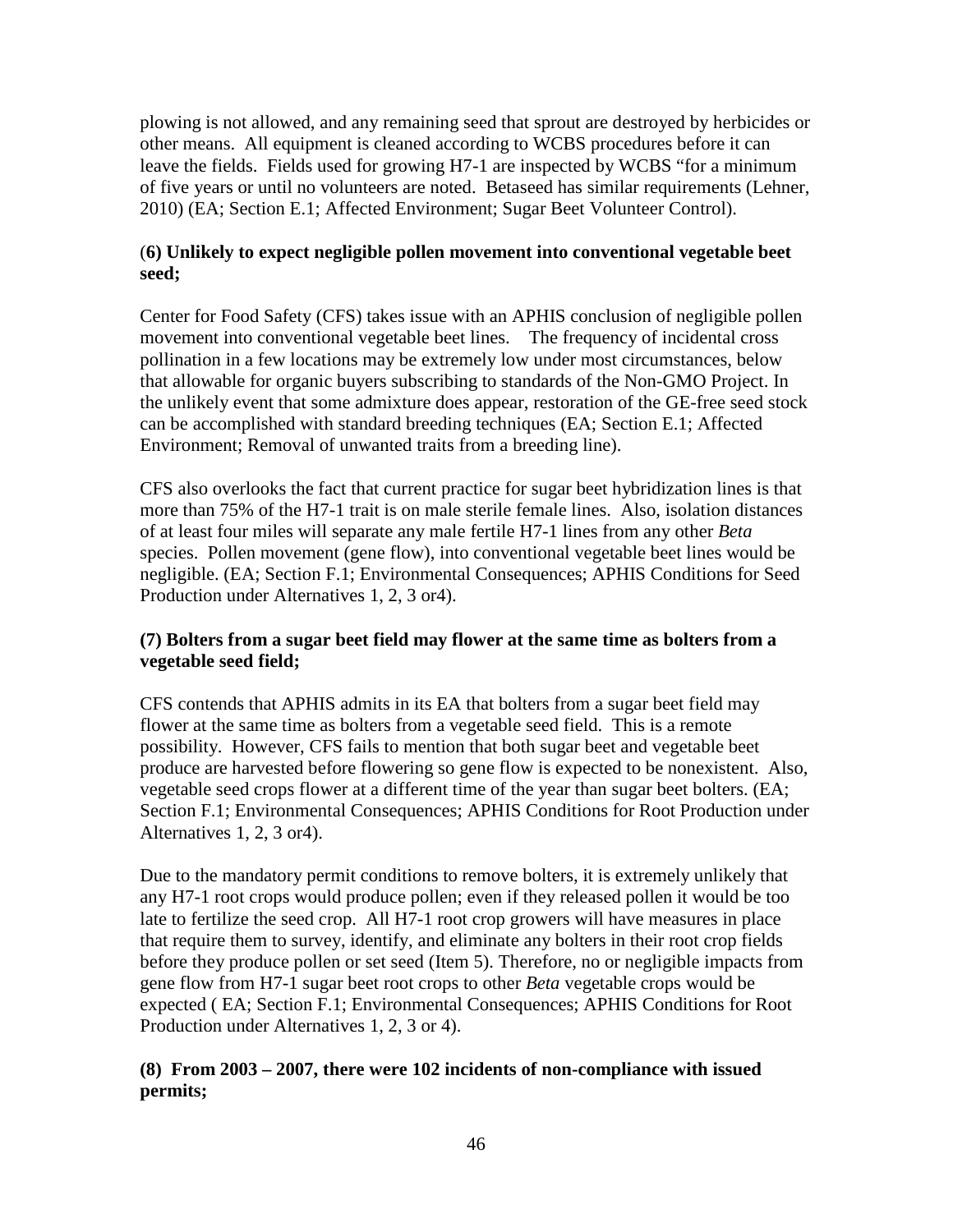CFS purports there were 102 incidents of non-compliance with APHIS issued permits from 2003 – 2007. However, CFS's mischaracterization of the incidents and intentional omission of material facts purposefully misleads its target audience to form baseless and negative opinions of APHIS activities. (EA; Section F; Environmental Consequences).

For the period of 2003 to August 2007, APHIS-BRS acknowledged 6115 approvals. Of these, there were 5605 notifications and 510 permits. The 102 reported incidents of noncompliance stem from the entire set of 6115 approvals-not just permits. The noncompliance incident rate was nominal at less than two percent over the four year period (EA; Section F; Environmental Consequences). Further, most of these incidents were due to the arrival or departure of material from an origin or destination not authorized in the permit or notification. There were only five instances (0.08%) of unauthorized releases due to container failure in movement under notification. None of the five known releases under notifications had any negative environmental consequences. (EA; Section F; Environmental Consequences).

### **(9) In the U.S., there are 10 weed species with glyphosate-resistant biotypes and 6% of the total population of herbicide tolerant crops contains some glyphosateresistant weeds.**

While it is true that six percent of the total population of herbicide tolerant crops contains some glyphosate-resistant weeds, accepted methods are used to mitigate harm to sugar beet crops. Crop rotation is a known effective strategy for managing herbicide resistant weeds because it facilitates the use of different herbicide chemistries and creates different field conditions that favor certain weed species over others. Thus, the different cultural conditions of the crop rotation such as planting date, harvest date, tillage practices, irrigation practices, fertilization practices, and available herbicide chemistries reduce the potential for herbicide resistant weed to develop even where only glyphosate resistant crops are grown. (EA; Section E.1; Affected Environment; Glyphosate Use and Potential Development of Herbicide Resistant Weeds).

It takes multiple growing seasons of herbicide use before herbicide tolerant weeds emerge and become the predominant biotype in a specific area (Cole, 2010). Researchers have concluded that even if growers completely relied on only one herbicide, it is likely to take at least five years for an herbicide resistant weed population to develop (Kniss, 2010; Beckie, 2006; Neve, 2008; Werth et al., 2008). Fortunately, contractual agreements with sugar beet cooperatives prohibit sugar beet growers from planting sugar beets in the same field more than once every three years. (EA; Section E.1; Affected Environment; Glyphosate Use and Potential Development of Herbicide Resistant Weeds).

## **2. Adequacy of Alternatives**

**Comment:** *One commenter believes that APHIS' authority to "partially deregulate" has been artificially restricted by narrow interpretation, so that only industry can "regulate" partial deregulation. APHIS' narrow interpretation of its own regulatory authority is*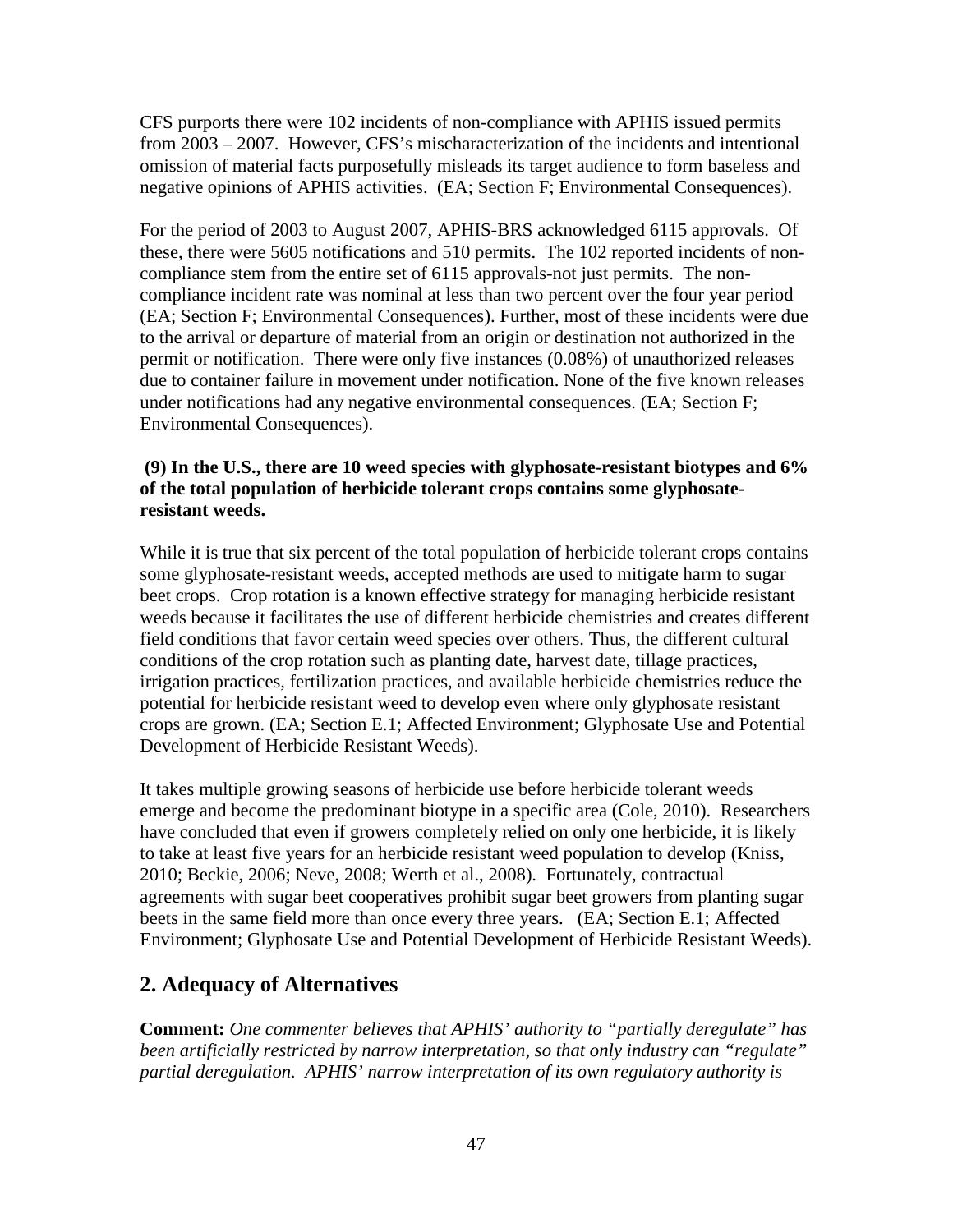#### *contradicted by the language in the Supreme Court (Geertson 2010) which viewed the agency as having considerable post-deregulation authority.*

**APHIS Response:** The Office of Science and Technology Policy (OSTP) published the Coordinated Framework for the Regulation of Biotechnology, which identified the USDA APHIS, the US Department of Health and Human Services-Food and Drug Administration (FDA), and the Environmental Protection Agency (EPA) as the three Federal agencies responsible to regulate biotechnology in the United States (EA, Section A.9; Purpose and Need). The Secretary of Agriculture may issue regulations to prevent the introduction of plant pests into the United States and delegated that authority to APHIS. APHIS regulates genetically engineered (GE) organisms under the Plant Pest Act contained in the Plant Protection Act of 2000, under APHIS regulations 7 CFR part 340. APHIS has the responsibility to regulate the planting of genetically engineered organisms, which includes petition determinations whether to grant deregulated status to genetically engineered articles (EA, Section A.9; Purpose and Need).

In the Supreme Court decision *Monsanto Co. v. Geertson Seed Farms* (No. 09-475; 570 F. 3d 1130) the Court discussed APHIS' authority to effect a partial deregulation under its current regulations; however, the Court did not opine to any specific partial deregulation scheme that may be utilized by APHIS. An APHIS deregulation, whether in whole or in part, requires compliance with the Plant Protection Act and NEPA. Within its regulatory authority under 7 CFR part 340, how APHIS effects a partial deregulation is left to the discretion of the Agency since APHIS has not delegated that authority to any other entity or Agency. The preferred alternative is an example of a partial deregulation scheme where APHIS would deregulate genetically engineered (GE) event H7-1 sugar beets when grown for commercial root production so long as APHIS mandated Compliance Agreements were in place.

The EA analyzes the alternatives available to APHIS for its decision regarding this supplemental request for "partial deregulation" or for similar administrative action to authorize the cultivation of H7-1 sugar beets subject to tailored interim measures proposed by APHIS (EA, Summary). The four Alternatives APHIS analyzed in the EA includes a "no action" Alternative. Alternatives 2, 3 and 4 are vastly different, but the three hinge on imposing conditions and compliance oversight to prevent transgene flow from H7-1 sugar beets to non-GE *Beta* species. Under Alternative 2, APHIS would authorize environmental release and movement using permits and notifications in accordance with 7 CFR part 340 (EA; Section C.2; Alternatives Considered). Under Alternative 3, H7-1 sugar beet is deregulated and no longer under 7 CFR part 340. Conditions proposed to the Court would be achieved through contractual agreements between Monsanto/KWS and seed companies to ensure compliance with those conditions. (EA; Section C.3; Alternatives Considered). Under the preferred alternative, implementing production conditions for root crops would be accomplished under mandatory compliance agreements between APHIS and processor/growers while seed production conditions would be accomplished under standard APHIS permitting procedures (EA; Section C.4; Alternatives Considered). The conditions imposed in Alternatives 2-4 are primarily the same. APHIS' analysis of Alternatives 3 and 4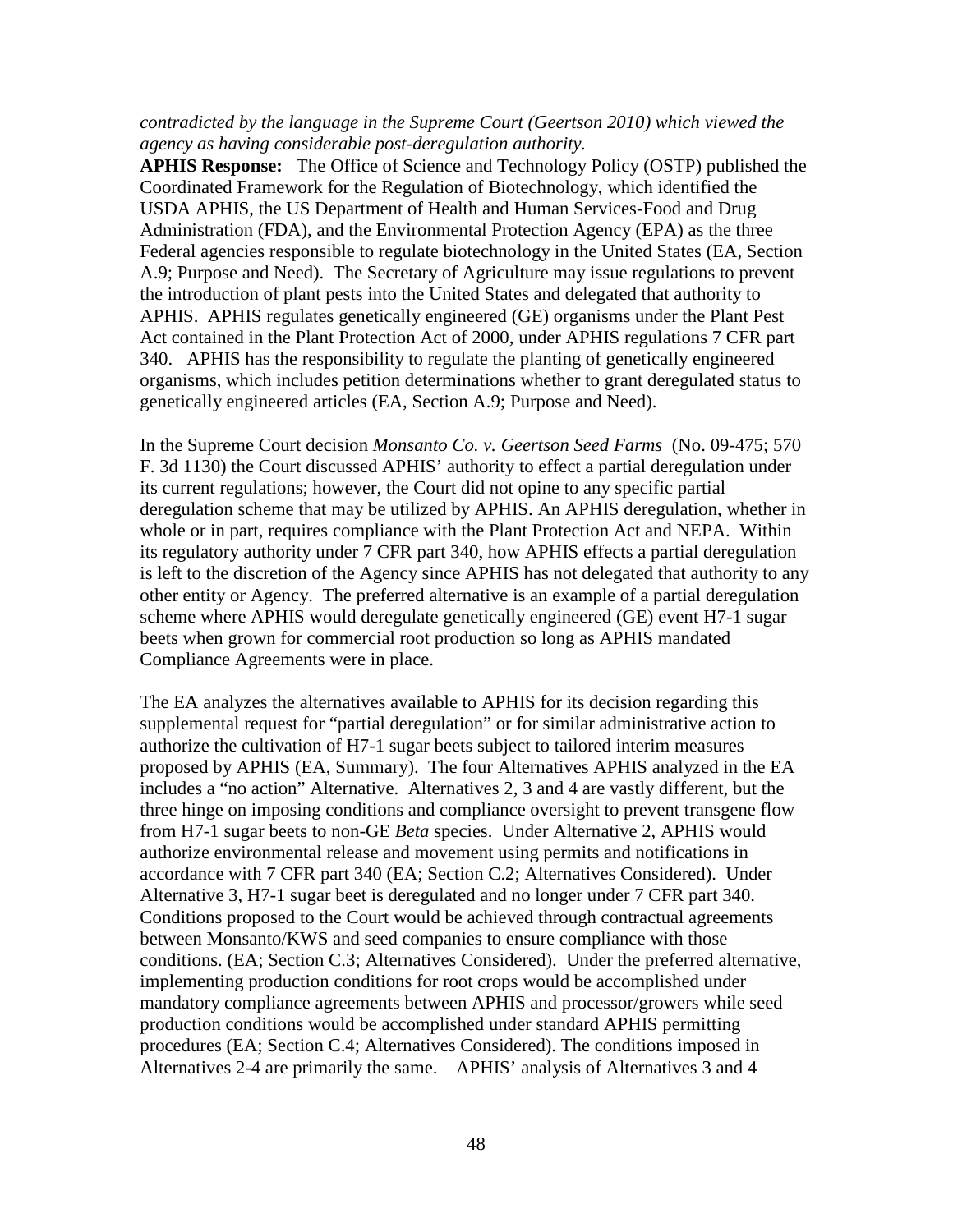demonstrate APHIS' acknowledgement of and willingness to use its broad regulatory authority under the PPA and 7 CFR Part 340.

Three additional alternatives were considered, but rejected from further analysis only after the APHIS evaluated each alternative on the basis of legality, environmental safety, efficacy, and practicality (EA, Section D). In an effort to be more transparent, each of the three alternatives was discussed with the specific reasons for their rejection (EA, Section D).

**Comment:** *One commenter believes that APHIS places the burden for growing non-GE Beta crops only on growers of these crops. Not only are these growers responsible for assuring their customers that their produce does not have transgenes, they must also remove such seed adventitiously present in their seed stock. When growing these crops in the Willamette Valley, non-GE growers are responsible for checking proximity of their fields to sugar beet seed production sites, apparently not the sugar beet seed growers.*

**APHIS Response:** The USDA recognizes that conditions, whether imposed via permitting, through a contractual agreement, or voluntarily, including spatial and geographic isolation distances, are intended to protect all those who choose to grow *Beta* species. Industry-developed standards for growing seed crops of *Beta* species in the Willamette Valley of Oregon were put in place many years ago and have been working well since that time. The introduction of RRSB forced the industry to changes its standards slightly but nonetheless, standards remain and growers have been using them effectively for several years. APHIS does not impose any requirements or conditions on non-GE sugar beet producers as APHIS does not regulate organisms that are not derived from genetic engineering. Under Alternative 2 the GE sugar beet producers would be responsible for ensuring that they comply with the conditions of their permit/notification (EA; Section C.2; Alternatives Considered). Those conditions for planting apply only to H7-1 sugar beet plants for both root and seed production. Compliance measures are instituted to minimize any perceived risk of genetic contamination. Under Alternative 3, compliance with confinement measures is analyzed and enforced by auditors, not non-GE sugar beet growers. (EA; Section C.3; Alternatives Considered) Under the preferred alternative, root production conditions are ensured by growers using third party inspectors hired through the agency of their processor company with oversight and inspection by APHIS, and seed production conditions are ensured by the standard APHIS permit inspection program (EA; Section C.4; Alternatives Considered).

Compliance with spatial isolation distances would have to be maintained by all parties involved in the sugar beet seed production process to ensure that compliance is achieved. Processors would be required to amend their contracts to ensure growers adopt confinement measures (EA; Section C; Alternatives Considered). Because the locations of the permitted sites are deemed CBI, APHIS provided a mechanism, a toll-free telephone hotline, that non-GE *Beta* seed producers may be able to reference and determine the approximate distance of the closest male fertile H7-1 sugar beet (EA; Section C; Alternatives Considered). The Willamette Valley Specialty Seed Association,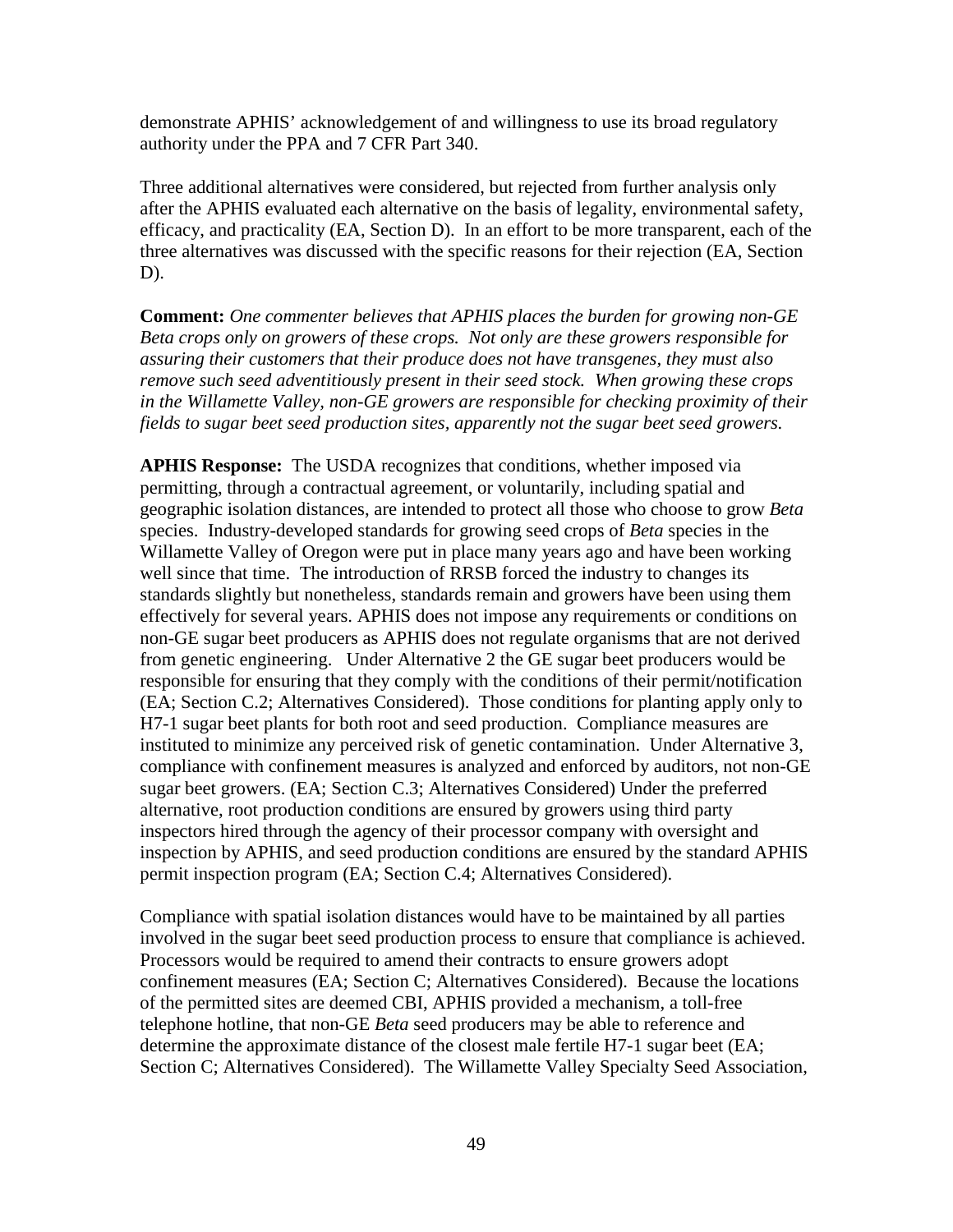Oregon already requires a minimum of four mile isolation distance between hybrid and open pollinated beet fields. (EA, Section F.1; Environmental Consequences).

Organic crops are those produced in accordance with the requirements of USDA's National Organic Program (NOP), which establishes uniform standards and a certification process for those producing and handling food products offered for sale as "organically produced."(EA, Section E.2; Affected Environment). The NOP, not APHIS, defines certain "excluded methods" of breeding that cannot be used in organic production, describing them as "means that are not possible under natural conditions or processes" (7 CFR Subtitle B Chapter 1 Part 205) (EA, Section E.2; Affected Environment). Genetic engineering, along with three other modern breeding techniques, are "excluded methods" in the regulations. However, as mentioned in the EA,"[b]ecause 'organic' is based on process and not product, the mere presence of plant materials produced through excluded methods in a crop will not jeopardize the integrity of products labeled as organic, as long as the grower follows the required organic production protocol. Further, APHIS is not aware of any grower or seed producer that has lost organic certification due to inadvertent transmission of genetic material from a genetically engineered crop (EA, Section E.2; Affected Environment).

## **3. Successful Confinement of GE Crops by APHIS**

**Comment:** *Discovery phase in Sugar Beets I has uncovered conclusive evidence that contamination is not only likely but a common and continuing occurrence among producers of GE seed, and that seed company containment efforts are ineffective. Apparently small levels of exposure are able to cause large scale impacts. Starlink corn never attained more than 0.43% planting on US acreage, but was found in 9-22% of US grain samples. Despite APHIS implementing effective protocols and efforts by seed companies to minimize contamination, there will be continuing pattern of contamination of non GE Beta crops and permits will not provide sufficient containment to protect the environment.*

**APHIS Response**. The widespread appearance of Starlink corn (expressing the Cry9C protein) in commodity channels was not a result of failures by APHIS to implement compliance. APHIS completely de-regulated Starlink, but EPA issued a split approval in which the corn was permitted for only industrial and animal feed use, but not human consumption or for export. However, most commodity corn is not segregated according to such a scheme and it is believed that some growers and elevator operators failed to channel the grain as was intended. No health hazard to humans was identified and no allergies to the product were proven after widespread consumption. Even though the overall percentage of US corn acreage planted to Starlink appears small, the actual area was over 300,000 acres. The detection of Starlink in large percentages of assayed corn samples is a consequence of the high detection sensitivity in the assay for the genetic trait and the fact that samples derived from highly mixed sources. In contrast, APHIS believes that the measures detailed in the EA will be adequate to prevent contamination of organic or conventional *Beta* crops. APHIS' mandatory conditions are an expansion of management systems used by Willamette Valley seed growers and of those required by commercial sugar beet seed producers. Existing management protocols have proved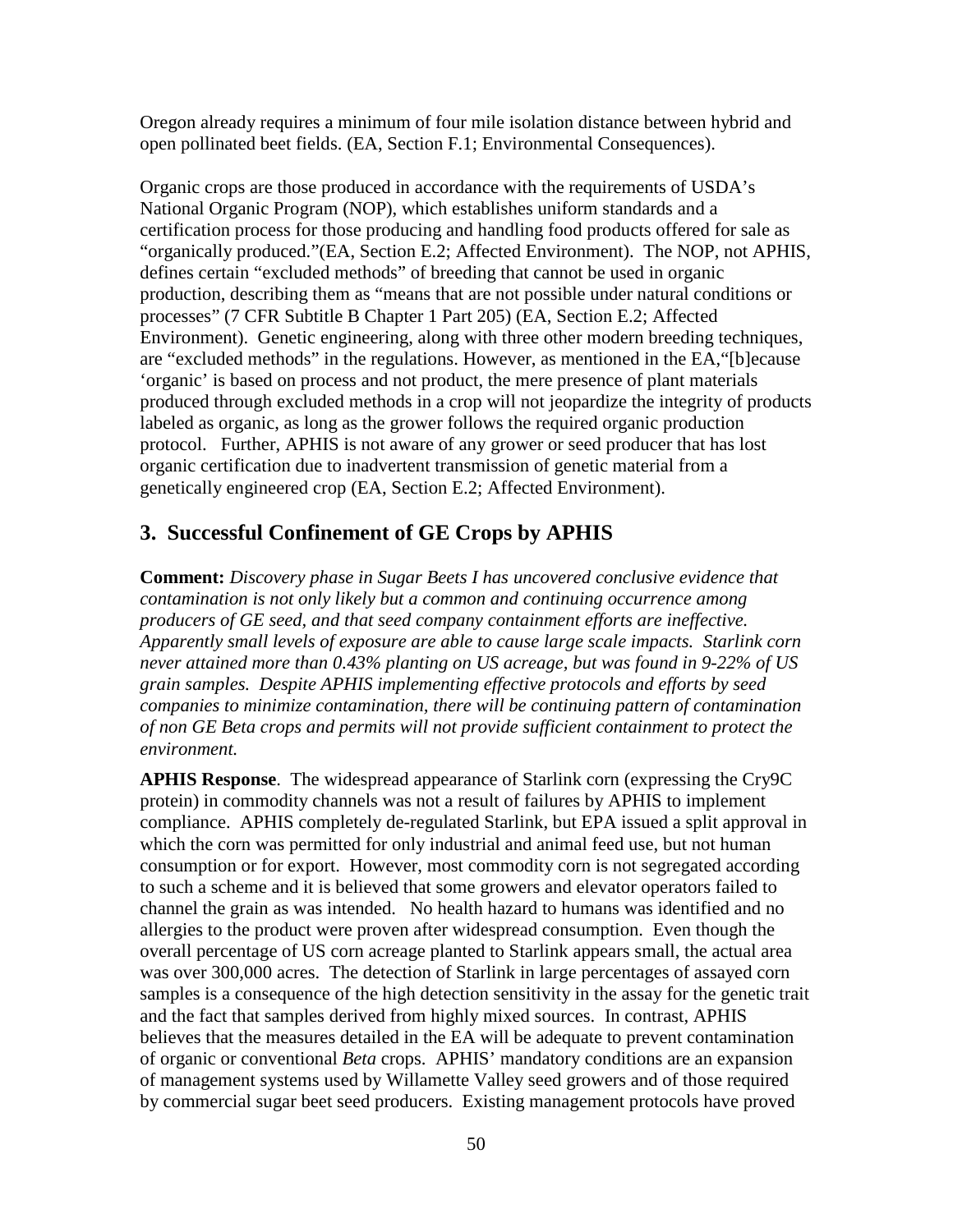successful in protecting quality seed production among growers of interbreeding crops for several decades. Successful voluntary compliance will be made mandatory under APHIS conditions and compliance requirements, further benefitting growers of all *Beta* crops, especially those grown in general proximity such as in the Oregon seed production regions.

**Comment:** *The GAO in its 2008 report recommended that APHIS address unintended release of GED crops, and coordinate strategies for post commercialization monitoring, including evolution of resistant weeds and continuing regulatory authority to mitigate risks if and as they arise.* 

**APHIS Response**. USDA responded to GAO recommendations and these were published in GAO's report on Genetically Engineered Crops (GAO, 2008). USDA maintains the authority under the Plant Protection Act to regulate a GE crop that it has granted deregulated status if it obtains new information indicating that the crop is a plant pest. A coordinated inter-agency monitoring program would be one way of obtaining information about new plant pest risks. For risks of weed resistance to glyphosate, USDA in its various units (including Agricultural Research Service and National Institute of Food and Agriculture -NIFA) recognizes the need for a broad collaboration of federal, state, academic and industry endeavors to provide responses to these and other risks to which agriculture may be exposed. USDA presently devotes substantial funds to support research, teaching and outreach programs for herbicide resistance management to agricultural researchers and growers.

**Comment:** *The record shows that unexpected gene flow will occur, despite APHIS' assurances that they know what distances will be effective, or how to prevent seed mixing. Protocols are not effective when they are not followed, and human error is often a factor in contamination events.*

**APHIS Response**. In the EA, APHIS has thoroughly analyzed the consequences of sugar beet seed production as unlikely to cause significant impact to commercial vegetable seed production. Under the conditions imposed by the preferred alternative on commercial production, measures to protect seed producers from gene flow are enforced on top of already rigorous management programs of commercial seed companies. Although APHIS deems admixture of vegetable beet seeds with Roundup Ready traits unlikely, APHIS also notes that in agricultural systems which employ a variety of production methods and crops, US and other systems make allowance for small quantities of admixture if it may occur. The policy of APHIS is to take action when "necessary to mitigate low-level presence of a regulated material in commerce to protect plant health and the environment" (APHIS' Policy on Responding to the Low-Level Presence of Regulated Genetically Engineered Plant Materials). Even in the EU, in which few GE crop varieties historically have been accepted, allowance is made for admixture with approved GE traits. If "zero tolerance" were the standard for these crops, trade in agricultural products might cease. The same is true for sales of domestic US organic produce and commodities, in which small admixture is permitted under widely accepted protocols (e.g., The Non-GMO Project). APHIS has expanded on an isolation system currently in use by Willamette Valley seed growers and by commercial sugar beet seed suppliers which has proved successful in protecting quality seed production among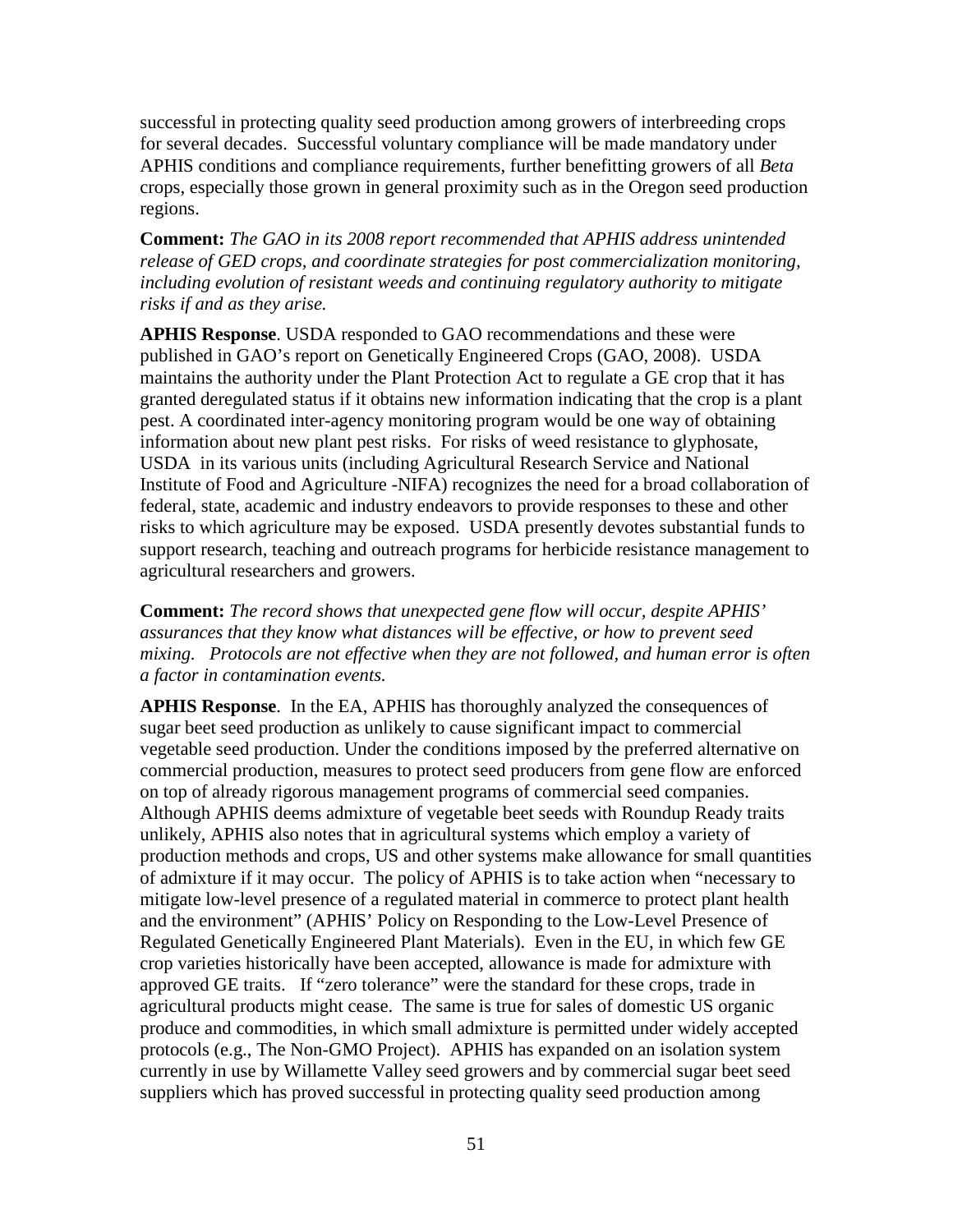growers of interbreeding crops for several decades. Instead of voluntary compliance, successful in itself, APHIS will add mandatory compliance with these successful techniques.

**Comment:** *Harm resulting from contamination is likely because APHIS doesn't have resources to adequately monitor compliance with permit conditions over such a broad geographic span.*

**APHIS Response**. Under the preferred alternative, APHIS will require third party auditor/inspectors to assess compliance for the very large acreage in the various states in which sugar beet roots are produced, and APHIS will make direct inspections, as well as oversee the work of the auditors. Sugar beet root growers under the direction of the sugar processing companies which they own and to which they are responsible for crop production will be required to expend whatever resources are needed to accomplish APHIS required conditions of oversight and compliance. For seed production, which will occur under direct oversight of APHIS permit inspectors, the 3000-5000 acres involved will be well within the capacity of APHIS to oversee compliance.

### **Comment:** *Never before has the agency permitted interim planting and commercial use before deregulation of any GE crop.*

**APHIS response**: In fact, APHIS has allowed commercial production of pharmaceutical and industrial products under permits, and has also allowed production of low nicotine tobacco under notification in multiple states before the trait was given non regulated status. APHIS has conducted inspections under all these situations.

**Comment:** *The USDA track record at overseeing biotech crops in field trials is abysmal, as GAO (2008), USDA Inspector General (2005) reports have disclosed. Congress ordered USDA to improve its oversight of field trials in the 2008 Farm Bill, which USDA has ignored. A proposal in the EA is made for a system of production specified for an entire industry, which is a high expectation. Given the record of USDA, the measures should not be adopted.* 

**APHIS Response**: APHIS has taken into account the 28 recommendations from USDA OIG (2005) and reached management decisions with OIG on all of these except for six. Three on permit conditions and standard operating procedures were resolved and accepted by the Office of the Chief Financial Officer for actions that were to be taken on the remaining issues by the end of 2008. Another three were to be incorporated into APHIS BRS' proposed regulations, but final biotechnology regulations (7CFR 340) have not been completed at present.

GAO had two primary recommendations for action that were applicable to BRS. The one relevant to sugar beets is "USDA, EPA, and FDA should develop a coordinated strategy for risk-based monitoring of (deregulated) GE crops that are marketed, which should identify crops that warrant monitoring, such as those that produce pharmaceutical or industrial compounds, and include criteria for determining when monitoring is no longer needed." APHIS decided that in situations where APHIS partially deregulates a GE crop plant, that it is willing to consider plant pest risk-appropriate monitoring for these organisms. In Roundup Ready sugar beets, APHIS will require growers to force sprouting of seed remaining after harvest under partial deregulation, and continued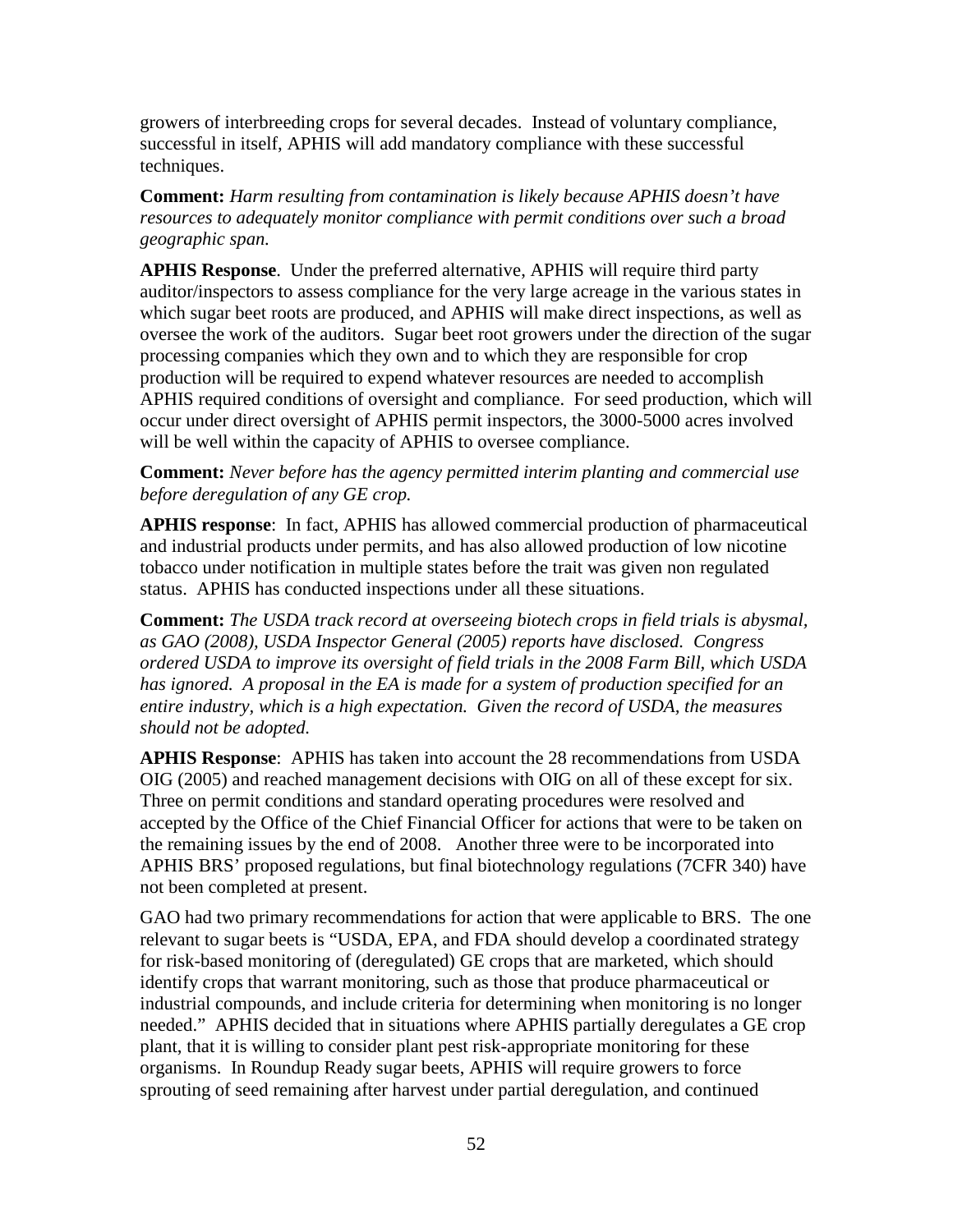monitoring of sites planted to H7-1 sugar beets for three years. Any crops planted at the site need to be visually distinct from sugar beets during the monitoring period to avoid facilitating persistence of H7-1 sugar beets. For additional response to the comment about GAO reports and APHIS corrective measures, see previous comments.

Further, APHIS has not ignored the Farm Bill. Under the 2008 Farm Bill, APHIS was given new authority to subpoena evidence including samples of GE crops, and for increased penalties for willful violations of conditions. APHIS, in response, amended guidelines for civil penalties to take actions authorized by Congress. The Bill also encouraged design of an electronic database for permits to facilitate tracking and APHIS implemented the ePermits system to accomplish this request. The Bill directed APHIS to enhance its protocols for conducting molecular forensics. In a Memorandum of Understanding among the Agricultural Marketing Service,the Grain Inspection, Packers and Stockyards Administration and APHIS, APHIS addressed how it would secure sampling and testing of crops when necessary. Congress also asked APHIS to use the latest standards for appropriate separation distances, and APHIS has worked with AOSCA to draft these. Standards for audits of compliance were mandated, and APHIS has begun a BQMS (Quality Management) pilot program to implement this with technology developers. In addition, APHIS addressed a number of the Bill's points by revising and proposing new biotechnology regulations. The revision of 7 CFR part 340, which was published as a proposed rule, but has not been promulgated contains provisions addressing many of Congress' concerns including those it raised about the quality and completeness of records, the maintenance of identity and control in the event of an unauthorized release, corrective actions in the event of an unauthorized release, clarity in contractual agreements, and the need for a system of risk-based categories to classify each regulated article. Finally, the Farm Bill asked APHIS to impose certain requirements on permit holders including requiring them to maintain a positive chain of custody, maintain records, to conduct periodic audits, and to provide contingency and corrective action plans, APHIS addressed these concerns in the provisions of its proposed 7 CFR part 340 rule and APHIS continues to develop management plans for technology providers and require better performance in the specified areas.

**Comment:** *One commenter suggests that even with adequate protocols, preventing gene movement will not be successful. Submitted was his Federal Court Declaration (CFS v. Vilsack, Gurian-Sherman, filed 1-19-10) that cites evidence for several crops, such as corn and rice, several incidences of accidental admixtures of seeds have lead to mixtures of regulated materials in commodities.* 

**APHIS Response**. As one example of a widely reported admixture, unapproved varieties of LibertyLink trait were found in commercial rice seed in 2006 and 2007. APHIS was unable to determined responsibility for the primary errors in these incidents, since the unapproved variety had been field tested many years earlier (multiyear tests ending in 2001) and many key records or seed samples were not preserved. However, it appears that the admixtures may have originated at LSU Rice Research Field Stations, where large numbers of varieties and cultivars are simultaneously grown and tested by faculty under contract to seed developers. The admixtures were likely not derived from crosspollination events. Commercial sugar beet seed production is likely focused on key cultivars, and overseen by specialists who are in a highly competitive business where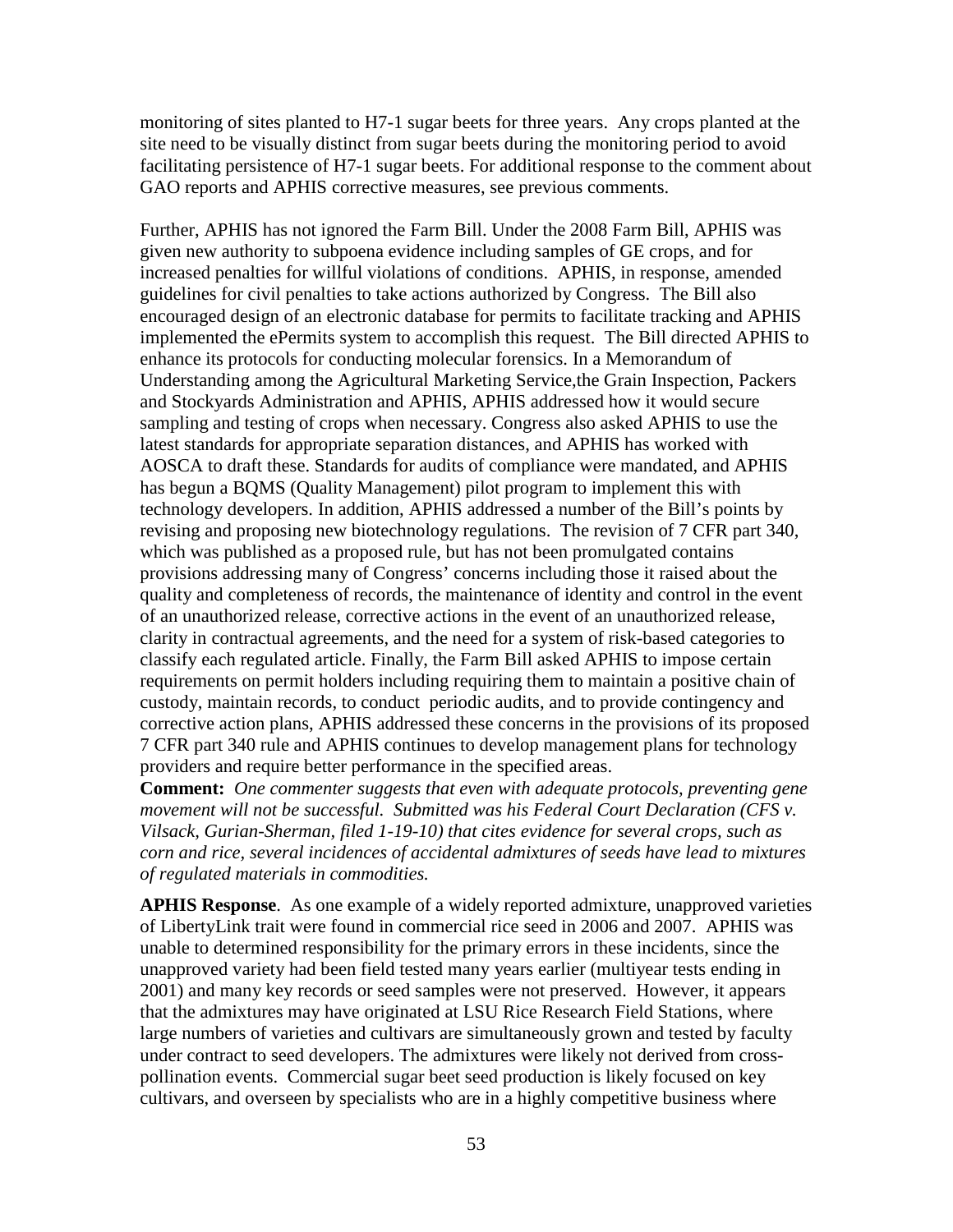mistakes are not tolerable. Commercial vegetable seed production in areas of Oregon where sugar beet seed is also grown are not likely to have so many separate varieties grown by individual seed producers, and consequently the chances for human error of this type are unlikely or highly reduced.

**Comment:** *Other sources of admixture of non-GE with GE crops derive from human error, (Marvier and Van Acker, 2005) and these are documented. Prevention of admixture has not been possible with current technology, "and the longer the GE crop is commercialized, the more likely, and pervasive, contamination will be." Noted for corn and soybean, admixture with deregulated genes was frequent, and a commenter cited a Union of Concerned Scientists publication (Gone to Seed) which measured .05-1% admixtures of transgenes (non regulated genes) in these commodity crops.*

**APHIS Response.** The types of admixture reported by Union of Concerned Scientists is that of APHIS-approved genes appearing in commodities in which they were not expected. These commodities are of course, not confined during production, so storage of soybean with one approved GE trait might leave residues in a consignment of corn with another trait, since no efforts are made to ensure that absolute separations are maintained. Thus, transport, storage and shipment modalities are not inspected to prevent these types of inadvertent mixtures, especially since all the GE traits are approved for marketing and use, and small amounts mixing are not relevant to commodity sales. By contrast, all possibilities for mixture of sugar beet seed and chard or table beet seed are foreclosed by the complete separation of businesses that produce them. Roundup Ready soybeans are produced under the authority of three or four large national or international seed companies, and chard and table beet seed for organic production is accomplished by small farmer operations that sell seed often to a variety of organic seed buyers. No common storage, transport or production activities occur between sugar beets and other *Beta* crops.

#### Reference.

GAO (2008). Genetically Engineered Crops. Agencies Are Proposing Changes to Improve Oversight, but Could Take Additional Steps to Enhance Coordination and Monitoring. Report to the Committee on Agriculture, Nutrition, and Forestry, U.S. Senate. <http://www.gao.gov/new.items/d0960.pdf>

Marvier, M and Van Acker, R.C. (2005). Can crop transgenes be kept on a leash? *Front Ecol Environ* 2005; 3(2): 99–106.

## **4. Impacts of the Preferred Alternative on RR Sugar Beet Seed and Crop Growers**

**Comment:** *A University plant pathologist notes that the use of glyphosate indirectly leads to decreases in the relative incidence of Fusarium yellows because six types of herbicide are no longer applied when RR sugar beets became available. Toxicity of these herbicides to sugar beet led to susceptibility to the fungus. Along with the glyphosate tolerance, resistance to Aphanomyces black root rot, Cercospora leaf spot, and cyst nematodes were also included, which were not incorporated in previous conventional seeds. Reductions of these diseases resulted in fewer pesticide applications, and greater yields than were previously possible.*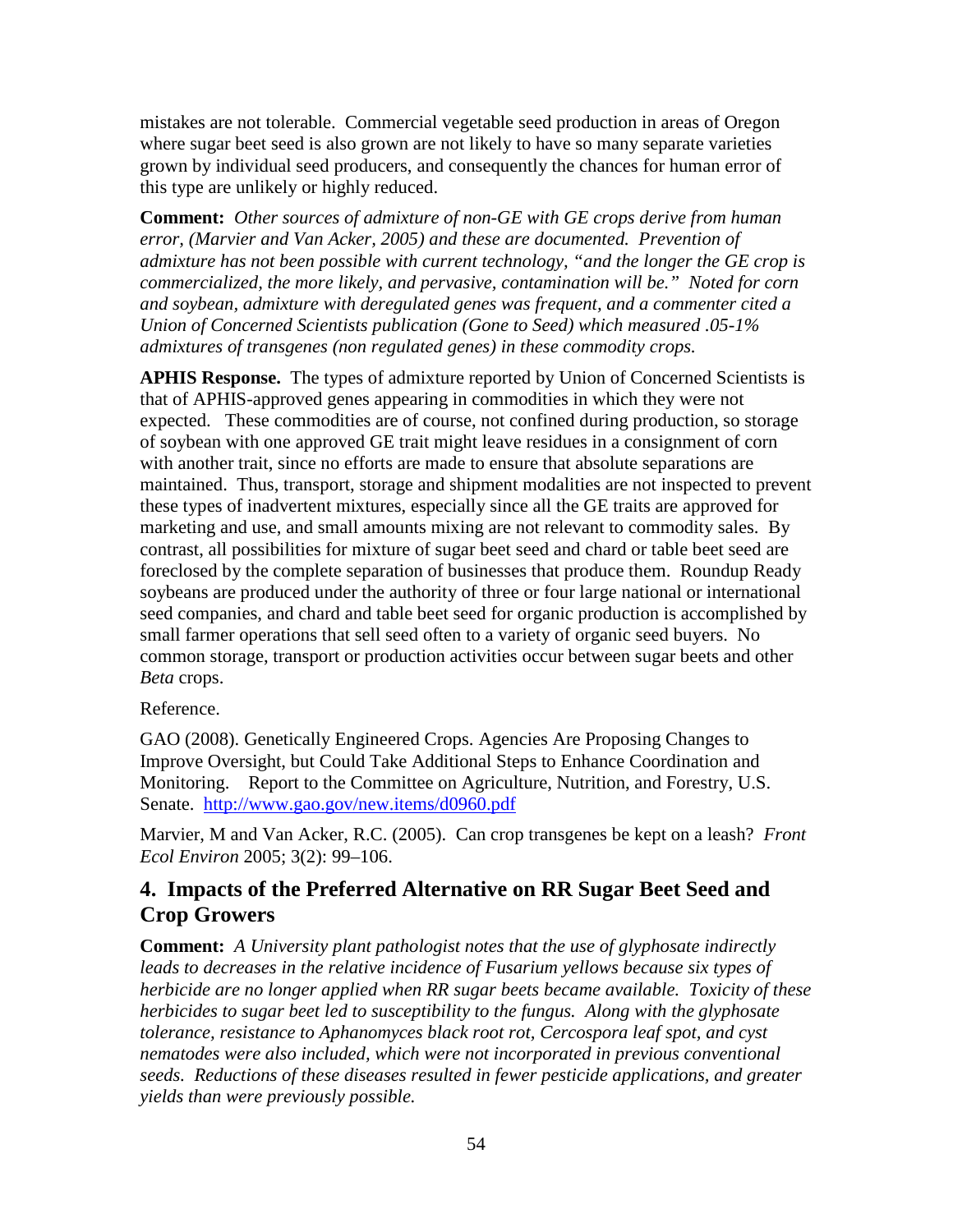**APHIS Response:** APHIS acknowledges the comment. The potential for increased disease susceptibility in H7-1 sugar beets is covered in Sections E.1 and F.1 of the EA. The weight of evidence suggests that the disease susceptibility of H7-1 sugar beets is no different than that of conventional sugar beets. The commenter suggests that the increased resistance to *Fusarium* yellows is the result of improved plant health due to the lack of crop injury from herbicide applications. APHIS agrees with this suggestion; this topic was covered in Section E.1 of the EA. There is ample evidence that the herbicides used for weed control in sugar beet prior to the deregulation of H7-1 often resulted in crop injury.

**Comment:** *To produce sugar beet at highest yield potential, growers require the Roundup resistant H7-1 derived lines. Previous farm practices to control weeds were not effective in controlling weeds. Consequences for growers of the loss of Roundup Ready beet lines are increased weeds in the rotation crop following beets. Weed seed production will be increased in the conventional beet site, as will pesticide use and cultivation.*

**APHIS Response:** APHIS acknowledges the comment. APHIS agrees that weed control has historically been one of the primary yield constraints in sugar beet crop production, and that a reversion to conventional sugar beets will result in a significant increase in the number of herbicide applications and in the number of cultivation passes.

**Comment:** *One commenter was a grower from Snake River Growers Cooperative, who notes that because of the residual herbicides required for weed control on conventional beets, persisting toxins were present in the soil. Plant-back restrictions required different crops be planted on former sugar beet fields than those he would otherwise choose. Another commenter identified corn and dry edible beans as those impacted by "long residual impact" herbicides; not using conventional beets with the required herbicides allowed farming operations to be improved. Large financial impacts that come with planting conventional beets were also avoided.*

**APHIS Response:** APHIS acknowledges the comments. APHIS agrees that due to plant back restrictions, a reversion to production of conventional sugar beets will lead to reduced options for sugar beet rotational crops. In contrast, glyphosate is not persistent in soil and as noted in the EA, has less environmental impacts than some of the alternative herbicides needed for conventional sugar beet production.

**Comment:** *A commenter made the point that in arid environments such as the high plains of Colorado, glyphosate resistant sugar beets have been highly useful in helping to conserve water, since the crop facilitates reduced tillage and thorough weed control, and tillage and weeds both deplete available soil water.*

**APHIS Response:** APHIS acknowledges the comments and agrees with the conclusion.

**Comment:** *A crop consultant from Idaho for Amalgamated Sugar made the point that RR sugar beet growers were increasing their yields by 5 tons per acre over conventional sugar beets. Weeds harvested with the beets are far fewer, making the beets cleaner and thus easier to store in piles and to process into sugar, especially during the slicing phases of early extraction.*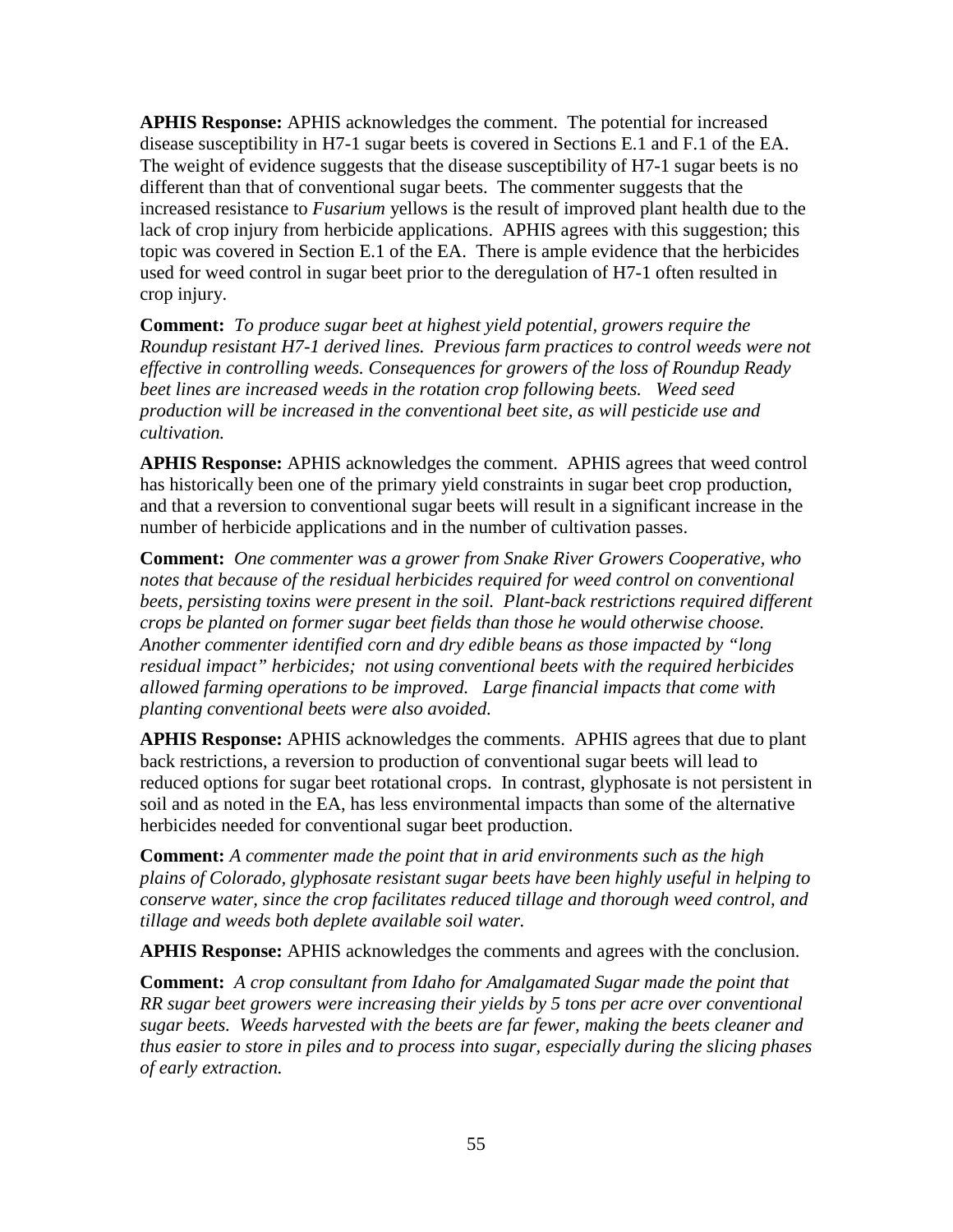**APHIS Response:** APHIS acknowledges the comments and agrees, since a variety of commenters made this report as well.

**Comment:** *RR Sugar beet has greatly reduced the use of hand labor in weed fields because the herbicide can be sprayed directly on the crop. A commenter from Wyoming said that the recruitment of adequate weeding crews was difficult and unpredictable (needed when using conventional herbicides). Application frequency of herbicides on conventional beets is higher than that for glyphosate resistant varieties, and also dependent upon temperature, weather conditions, and precise timing. Other growers repeated that contention. Failure to control weeds was always a possibility, making hand weeding highly necessary. The migrant laborers no longer come into the regions where a return to conventional sugar beets might be required. Increased numbers of herbicide treatments, cultivations, and hand labor may result in growers being unable to plant sugar beets on all the acres that they are required by their coops to produce. In other cases, growers may not plant sugar beet if no RR sugar beets are available.*

**APHIS Response:** APHIS acknowledges these comments and APHIS agrees the H7-1 technology provides obvious grower benefits, as indicated by the 95% acceptance rate of the trait.

**Comment:** *The companies claiming economic harm from the failure to plant biotech beets in 2011 - Monsanto, Syngenta, and other agro-chemical giants - have not disclosed what conventional seed stock they have to plant if they cannot plant biotech beets. Any claims of economic harm to them are speculative and a result of their own gambling, since these companies have known since 2008 that they should plan to revert to conventional beets since it was likely biotech beets would again be illegal. 2301.2 etc.* 

**APHIS Response:** APHIS acknowledges the comments. Like most for-profit companies, the sugar beet seed providers produce product to meet customer demand. Since 2005, US sugar beet growers have demanded almost exclusively H7-1 sugar beet seed, so the industry has produced accordingly. With the exception of CA, there has been almost no demand for conventional seed. Contrary to the assertion in this comment, an agricultural economics professor (comment 2793.1) provided a comment that said that the sugar beet processors had shared this information with him, along with three seed companies. He also affirmed the accuracy of the EA's statements (in sections E.2 and F.2 of the EA) by USDA Farm Service Agency's head of the Sugar Program (D. Colaccico). APHIS received additional public comments from the President and CEO of the Western Sugar Cooperative that sufficient seed, especially that with regional pest and disease resistance traits, was not going to be available to growers in the next few years. APHIS also received public comments from other Western Region growers that their processor did not have sufficient quantities to supply needs of growers. Public sharing of quantitative information about product availability would likely be unwise for business and competitive reasons, and could potentially be a violation of antitrust laws. Monsanto does not market sugar beet seed; rather they are a technology provider to the beet seed industry.

**Comment:** *Farm income in Idaho of \$200 million and income of \$270 million from sugar processing and dried beet pulp sales will be jeopardized if farmers are not given access to the RR SB technology. Since conventional beet seed has limited availability,*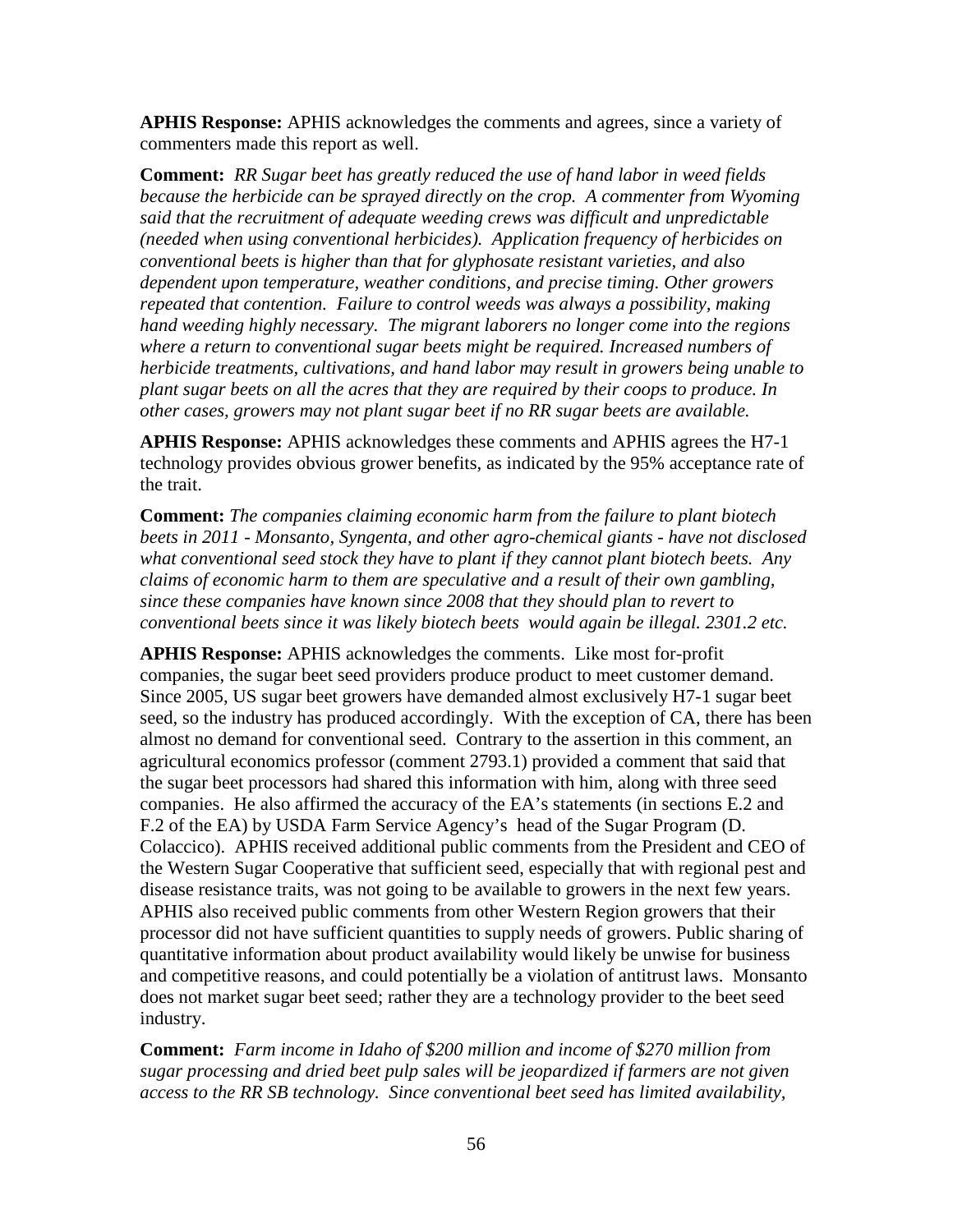*and other necessary chemicals may not be accessible or are no longer registered for beets, the inability to produce RRSB poses a risk to the US of injury to the sugar industry, encourages increased reliance on foreign sugar sources and results in increased sugar prices to US consumers. Dan Sample, paper. Farm income from the Western Sugar Cooperative (1200 growers) was \$27.5 million and the Coop's economic contribution to the four state area was more than \$300 million.* 

**APHIS Response:** APHIS acknowledges the comments and agrees that a ban on H7-1 sugar beets will result in significant economic harm to US sugar beet growers, especially in the western states where conventional seed supplies will be most limiting.

**Comment:** *RR sugar beets have allowed production of beets on land where the weed pressure had previously been too high to successfully control weeds. On the remainder of the sugar beet fields, five or six fewer spray passes are now required to control weeds, and production of sugar per acre has increased.*

**APHIS Response:** APHIS acknowledges the comments, and agrees that superior weed control is an important consideration for growers who wish to plant Roundup Ready sugar beets.

**Comment:** *An association of growers, Mountain States Beet Growers Association of Montana (150 growers on 20,000 acres notes that RRSB facilitated a decrease in herbicide applications to 2-3 from 4-6, and still get more effective weed control. A second Association, Idaho Sugar Beet Growers (370 growers, 140,000 acres), notes that conventional sugar beets have shorter windows and critical timing decisions necessary for multiple applications of diverse herbicides under conventional sugar beet production. Less cultivation and much less herbicide are needed for weed control under RRSB. Lower costs and environmental benefits from reduced tillage, along with increased yields have resulted from use of RRSBs.* 

**APHIS Response:** APHIS acknowledges the comments and agrees that these are additional benefits of H7-1 production.

**Comment:** *A grower in Colorado noted that there would not be more than 20% of the conventional seed needed in his coop for planting the required number of sugar beet acres. In addition, there would be no additional seed for replanting in case of a freeze damaged crop, or where winds scoured away the seed.*

**APHIS Response:** APHIS acknowledges the comments and agrees that there will be sugar beet seed shortages in 2011 if planting of H7-1 is not permitted. The forecast availability of conventional sugar beet seed is discussed in sections E.2, F.2 and F.2 of the EA.

**Comment:** *A research agronomist with Western Sugar Cooperative in Nebraska notes that "many weeds had become resistant to all of the conventional sugar beet herbicides, even though the herbicides were applied multiple times at high rates." Coops also insisted on getting additional pest resistances in glyphosate tolerant varieties when these were made available. Moving away from glyphosate resistant sugar beets would be a mistake for all concerned.* 

**APHIS Response:** APHIS acknowledges the comment and agrees that herbicide resistance in weeds may develop with any herbicidal protocol.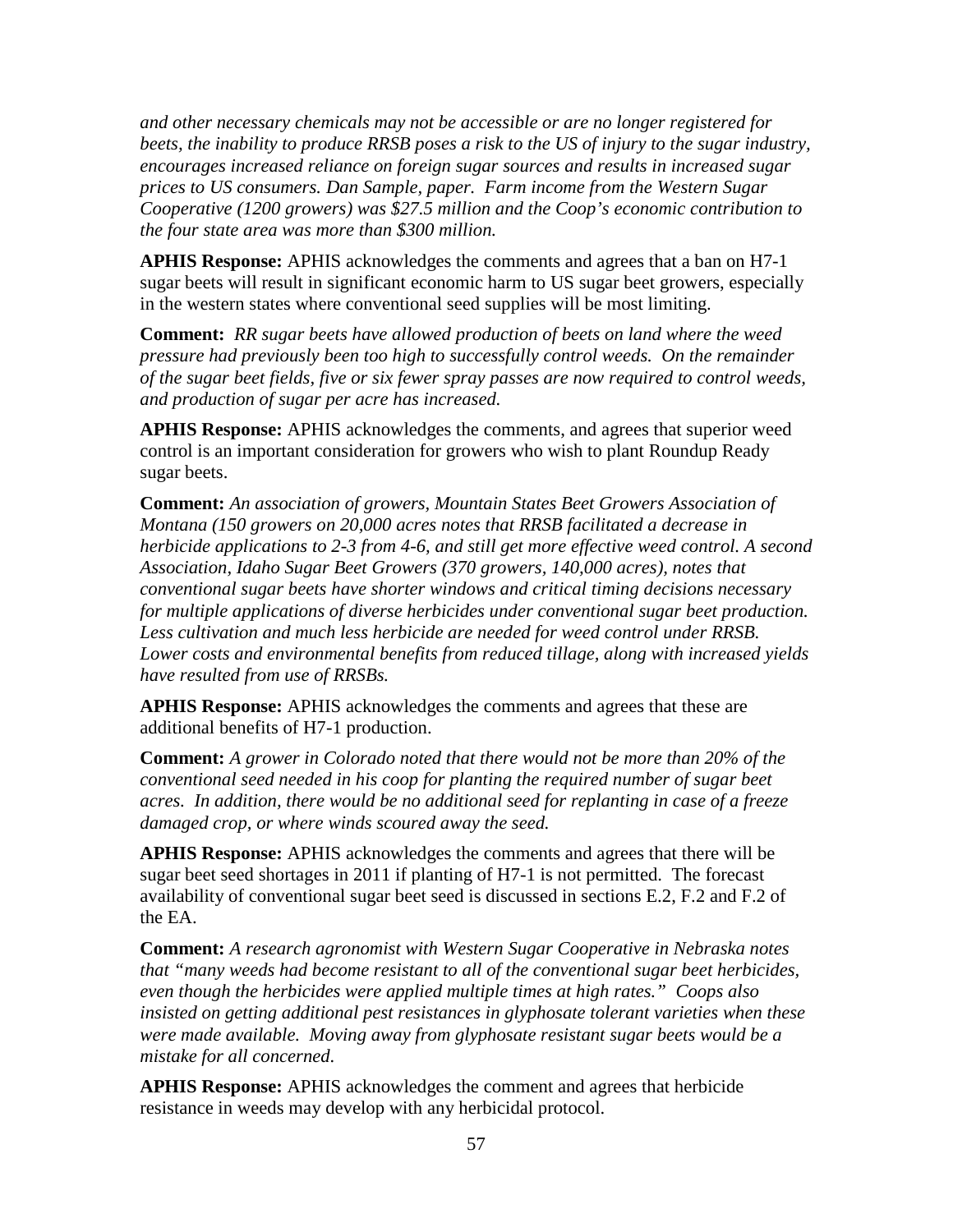**Comment:** *The commenter rejected the contention in the EA that 100% of the chard and table beet production occurs in WA and CA, but the commenter says that 6 growers are to be found in Willamette Valley, including his own company with 200 acres of beets and chard.* 

**APHIS Response:** The subject of geographic distribution of vegetable beet seed production was covered in Section E.2 and F.2 of the EA. The EA states that 7% of table beet is produced in OR and that there is minor Swiss chard production in OR. These estimates from FSA are the best data available on vegetable beet seed production. APHIS is aware that the FSA data set is incomplete and only growers who participate in FSA programs are included in the data set. APHIS has met with growers in Willamette Valley who produce vegetable beet and chard seed, but has not been able to assemble a complete directory of such growers. Additional chard seed producers in public comments have also identified themselves in southern Oregon.

**Comment:** *The National Association of Wheat Growers (NAWG) commented that they are greatly concerned that actions taken by USDA may impact the ability for other crops to have access to the benefits of biotechnology in the future. Genetically-engineered, conventional and organic crops do readily coexist under far less strict standards than those that APHIS proposes in this case. We urge APHIS to promptly grant the Monsanto/KWS SAAT AG petition for partial deregulation and set forth an orderly process for cultivation until the EIS is complete. We also urge the USDA to complete the EIS in a timely and responsible manner.*

**APHIS Response:** APHIS acknowledges the comment; however the subject of future approvals of new GE crops is outside the scope of this EA. The subject of coexistence is thoroughly addressed in sections E.2 and F.2 of the EA and the proposed interim measures presented in section C.2 are specifically designed to promote coexistence. Nevertheless, sugar beet growers may experience some indirect economic impacts if their future rotation crops, such as wheat in some areas, were not engineered with improved agronomic traits.

**Comment:** *A comment from the American Farm Bureau stated that decisions regarding Roundup Ready sugar beets should follow the precedent established by the Supreme Court on interim measures for planting Roundup Ready alfalfa. The Court's ruling confirms the importance of the continued access to safe, beneficial technology. Decisions about agriculture technology should be based on accurate data and sound science.*

**APHIS Response:** APHIS acknowledges the comment and agrees that all BRS regulatory decisions should be based on accurate data and sound science.

**Comment:** *The commenter was not in agreement that only CA and Western WA are proposed to be GMO free zones, inasmuch as the decision was made without any consultation with growers of Willamette Valley Specialty Seed Association (WVSSA) or even the OR Dept of Agriculture.*

**APHIS Response.** When it proposed conditions for segregating the various *Beta* crops, APHIS BRS intended to preserve historical patterns of production. These conditions should be especially stringent where there was a mixed pattern of multiple *Beta* crops. USDA FSA data indicates that 51% of chard seed production is in Washington State and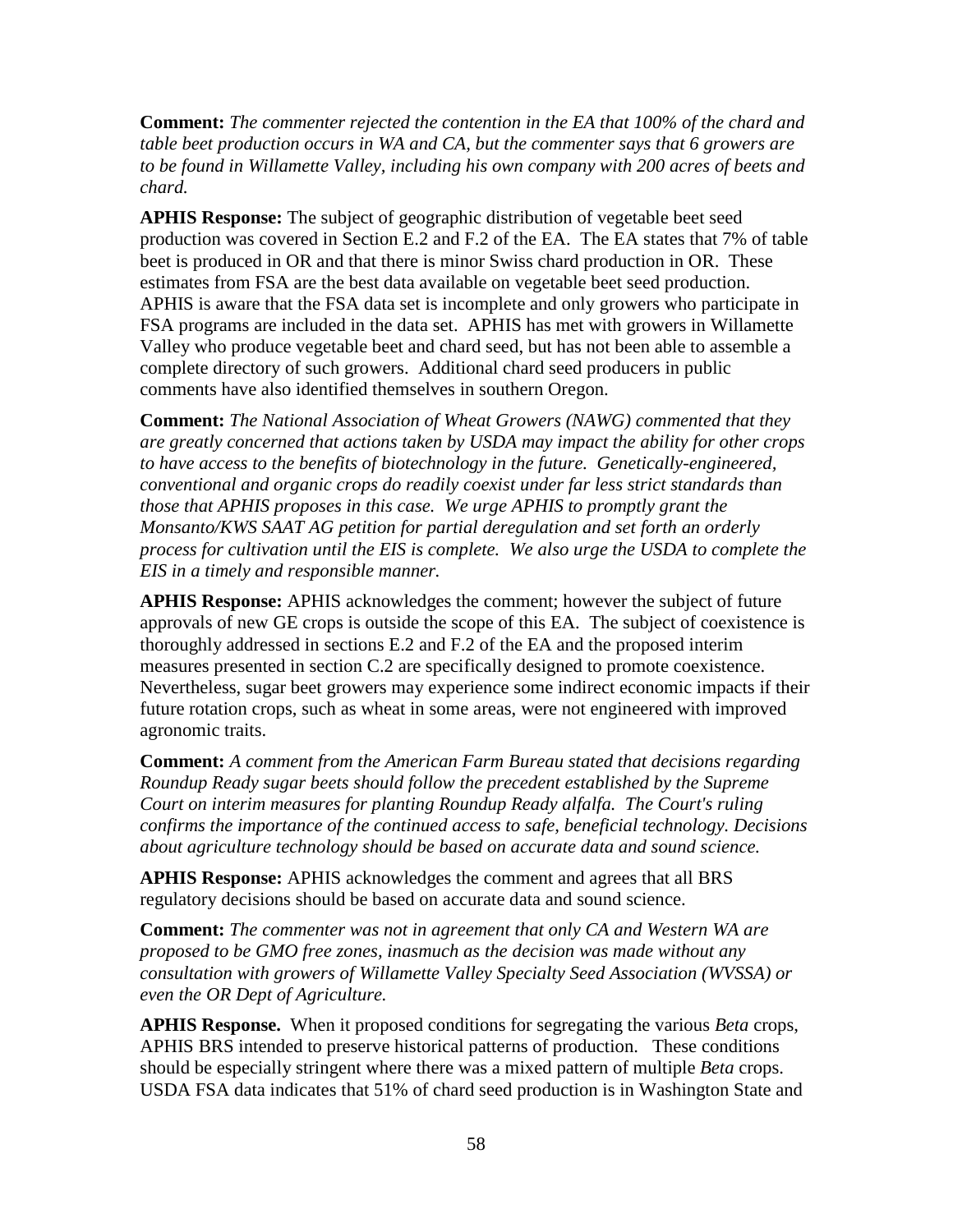49% in California, while 92% of table beet seed production is in Washington State, 15% is in California, and 7% in Oregon. By contrast, sugar beet seed is grown in seven states, 74% is in Oregon (mostly Willamette Valley), 9% in Michigan, and 6% in both Washington and Nebraska, and 1% in California. No sugar beets are grown in Western Washington, and no Roundup Ready sugar beets in California. Thus, the conditions were meant to allow growers who have traditionally produced crops to continue to do so and to prevent the planting of H7-1 sugar beets in Washington and California. Since sugar beet seed production has traditionally been done in Willamette Valley, and this area has multiple table beet seed and chard seed production sites, this area will be at least one of those in the US in which coexistence rules will certainly need to be exercised. This does not exclude the possibility that there may well be additional areas in which growers of both crops need to be informed about intentions of other growers of *Beta* crops, and their proximity to the grower's own fields. Although other small plantings of H7-1 beets may be found in the general vicinity of chard seed production in Southern Oregon, these do not seem to be within less than 5-6 miles of one of the public commenter's location.

## **5. Impacts of the Preferred Alternative on non GE** *Beta* **Seed and Crop Growers**

**Comment:** *APHIS claims that planting RR sugar beets will not have impacts on organic farmers or organic consumers because the presence of transgenic contamination does not constitute a violation of the National Organic Standards. The interpretation is arbitrary and capricious. Inputs from excluded methods such as genetic engineering are prohibited. There is no tolerance for transgenic contamination in the OFPA standard or implementing regulations. The commenter has interpreted the language of 65 FR 13534- 35, "This rule is a marketing standard, not a safety standard. Since use of genetic engineering in the production of organic food runs counter to consumer expectations, [GE foods] will not be permitted to carry the organic label," to mean that the incidental admixture of any percentage of GE crop would deprive the organic product of acceptability as actually organic.* 

**APHIS Response.** APHIS recognizes that some commenters disagree with the APHIS interpretation relative to low level presence and the National Organic Program (NOP). As discussed in the EA (Section E.2. Coexistence of GE and Conventional Crops) the presence of a detectable residue of a product of excluded methods, including GE traits, alone does not necessarily constitute a violation of this regulation.'' The National Organic Program (NOP) does not set a zero tolerance for unintended low level presence of foreign DNA in an organically produced crop. APHIS is not aware of any grower or seed producer that has lost organic certification due to inadvertent transmission of genetic material from a genetically engineered crop.

More importantly, APHIS believes that the Preferred Alternative will not have significant impacts on organic farmers or consumers as a result of the required measures that are designed to minimize the likelihood of gene flow between RRSB and conventional and organic Swiss chard, table beet, and sugar beet seed. Under the Preferred Alternative in this EA, APHIS/BRS will impose mandatory conditions on seed production of RRSB to minimize potential gene flow. For example, currently, about 92% of table beet seed production occurs in western Washington where no RRSB is grown. And nearly 100% of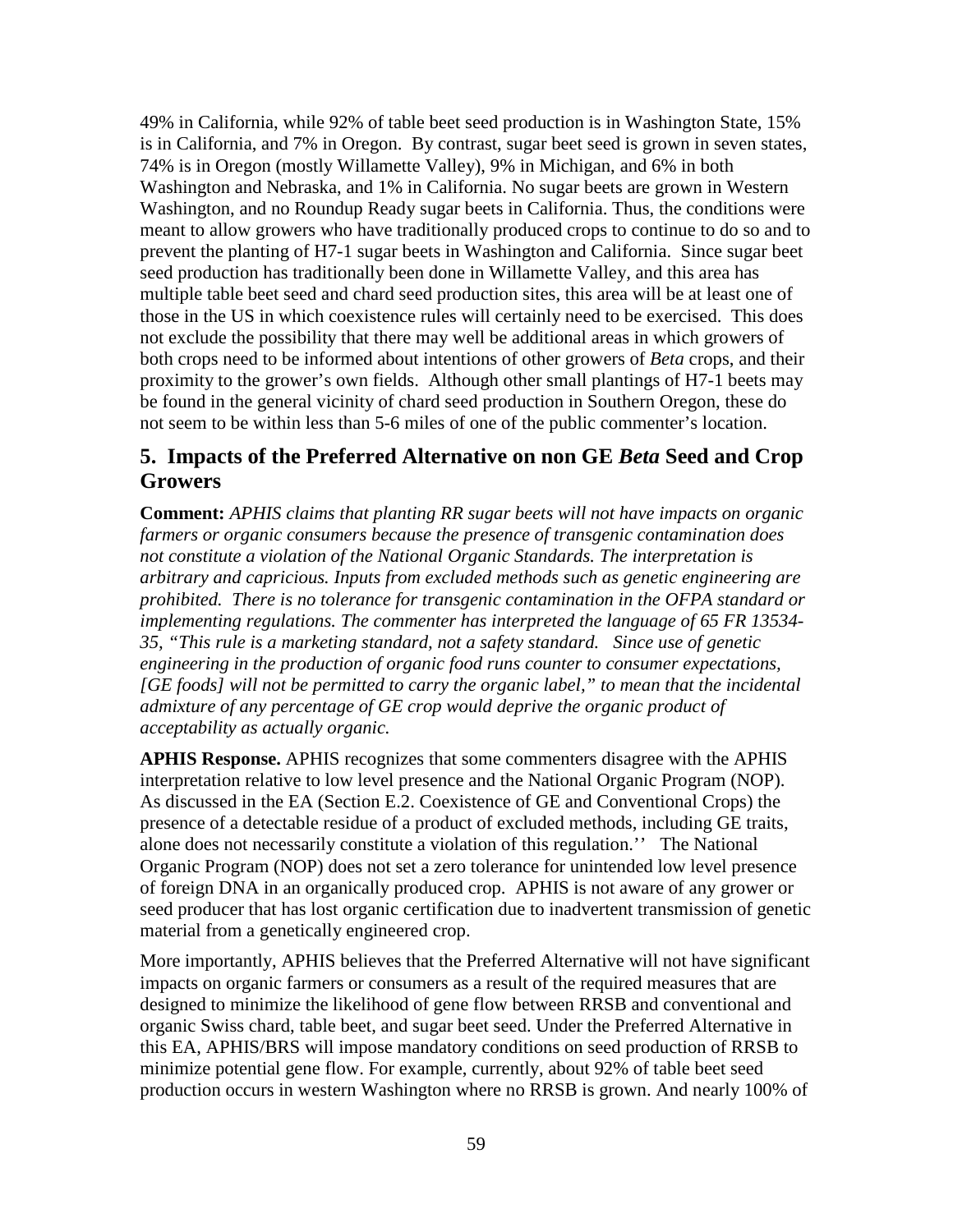Swiss chard seed production occurs in California and western Washington. One of the mandatory permit conditions requires no planting of H7-1 sugar beets in the state of California and the following counties in Washington State: Clallam, Clark, Cowlitz, Grays Harbor, Island, Jefferson, King, Kitsap, Lewis, Mason, Pacific, Pierce, San Juan, Skagit, Skamania, Snohomish, Thurston, Wahkiakum, and Whatcom. (EA, Section C; Alternatives Considered). Those geographic restrictions on the growing of RRSB create mandatory isolation conditions far in excess of what has been scientifically determined to be adequate and allows the production of non-GE *Beta* seed crops without the possibility of gene flow from RRSB.

The Willamette Valley in Oregon is the principle identified area in the United States where there is proximity between RRSB seed crop and related *Beta* seed crops, including organic sugar beet (asserted in a Public Comment by Seeds of Change). Some chard growers in Southern Oregon have identified that they are in general proximity to H7-1 seed growers (Tipping, web blog and public comment on Draft EA), but from APHIS records, these may be more than 5-6 miles distant. A majority of H7-1 sugar beet seed are produced on male sterile female lines that produce no or very little fertile H7-1 pollen. This greatly limits the possibility of any cross pollination of non GE seed. Furthermore, APHIS mandatory condition for seed production requires 4-mile isolation between genetically engineered H7-1 sugar beets and all non-GE *Beta* seed crops. Therefore, the likelihood of gene flow from H7-1 sugar beets and non-GE sugar beet seed crops is near zero.

#### **Comment:** *Some commenters were concerned that table beets and Swiss chard grown as vegetables can be cross pollinated by Roundup Ready sugar beets*.

**APHIS Response:** Swiss chard is grown for its leaf and a table beet is grown for its leaf or roots. Even if sugar beet pollen lands in a field of chard or table beet plants grown for vegetable harvest, it will not alter the chard or table beets growing in the field, since only seed can potentially incorporate the trait. Thus, vegetable beet production will have no possibility of admixture deriving from pollen flow of H7-1.

**Comment:** *"The organic market place will not permit transgenic contamination. For organic consumers, organic requires products be free of any GE contamination. Organic farmers and businesses that are contaminated risk market rejections, lost business and reputation." The commenter quoted "The Geertson Court" (2007), "[E]ven APHIS is uncertain whether farmers can still label their products organic under the federal government's organic statutes."*

**APHIS Response.** Organic produce sellers such as Whole Foods Markets have a GE statement that attests to their organic standards, which are identical with those of the Non-GMO Project. The Non-GMO Project is a non-profit multi-stakeholder collaboration committed to preserving and building sources of non-GMO products and third party verification testing and labeling of non-GMO food and products. The Non-GMO Project website further clarifies the term "Non-GMO Project Verified" as follows:, "So in short, what our seal means is that a product has been produced according to rigorous best practices for GMO avoidance, including testing of risk ingredients." Since the National Organic Program (NOP) does not set a zero tolerance for unintended low level presence of foreign DNA in an organically produced crop, if the tested ingredient contains less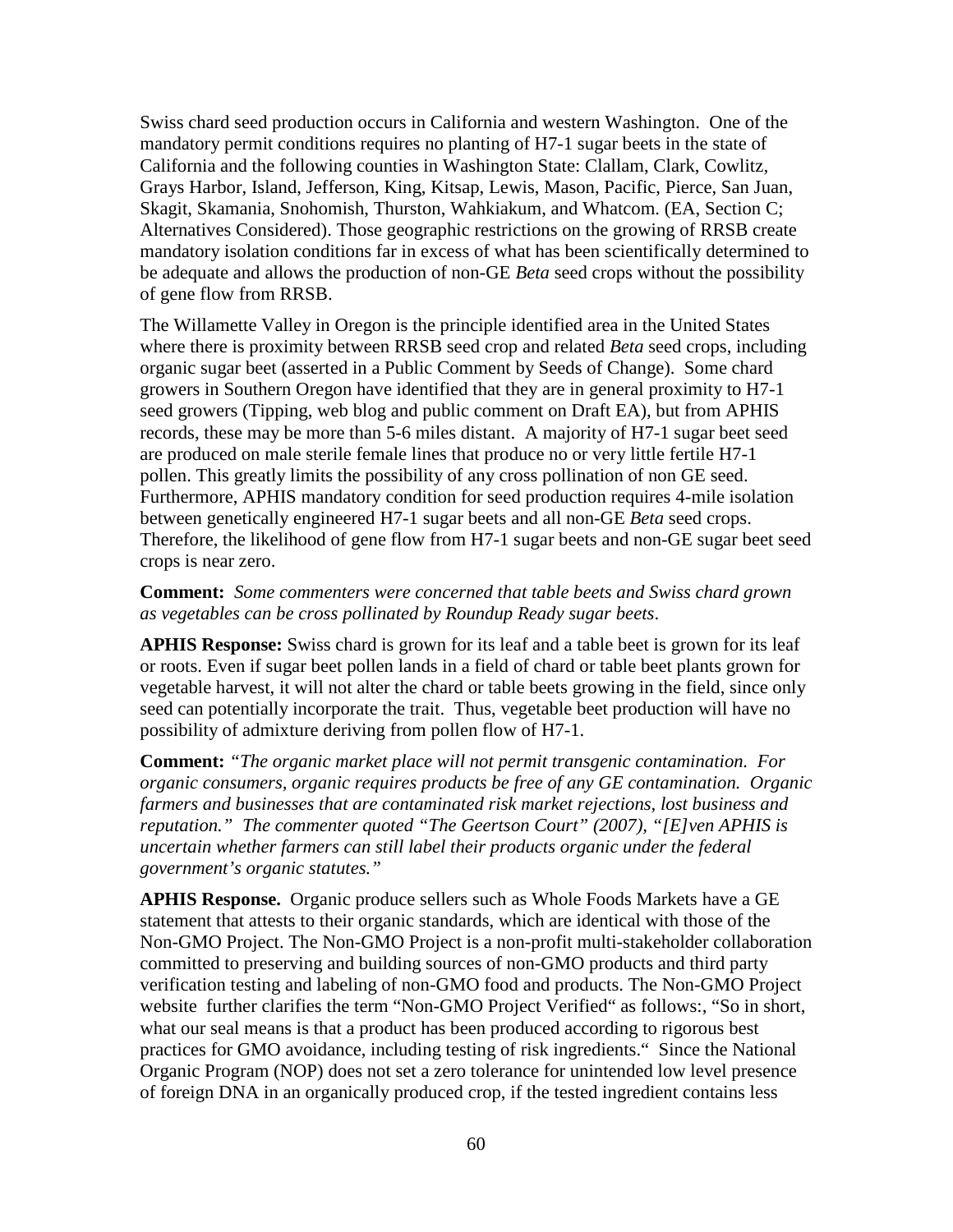than 0.9 % GMO (which is in alignment with laws in the European Union), it will qualify for the "Non-GMO Project Verified" seal. [\(http://www.nongmoproject.org/consumers/\)](http://www.nongmoproject.org/consumers/). Some organic buyers may well require zero content of transgenic traits, but there appears to be a robust number of distributors and retailers who accept the reality that some slight levels of admixture are increasingly likely in most products grown under organic standards and which have GE products deployed in agriculture.

**Comment:** *One commenter alleges that "genetic engineering is prohibited under the Organic Foods Production Act" (1990, as amended 2005) and concludes that "any contaminated seeds that are used to grow organic crops violate the standard." Thus the presence of any GE traits would present a product that could not be marketed as organic.*

**APHIS Response.** APHIS addressed this issue in the previous APHIS responses. Federal definitions of organic products and also marketing standards of many organizations (buyers) do not demand a zero tolerance GM free product, and thus adventitious presence cannot be used to disqualify a product as organic.

**Comment:** *Past incidents of cross pollination or adventitious presence of transgenes were cited by Federal Court (CFS vs. Vilsack, Order filed 11-30-10) as evidence that effective protocols designed to minimize any environmental harm were "ineffective, either because the conditions were later determined to be insufficient or the conditions were not followed." Judge White cites these incidents, and the commenter indicates that outcrossing and contamination will occur in Willamette Valley, too. If buyers hear that the Willamette Valley will be a coexistence zone, it will be the end of vegetable seed production in OR.*

**APHIS Response.** On February 12, 2010, Dr. Neil Hoffman submitted a declaration to the United States District Court for the Northern District of California, San Francisco division, " I am aware that Frank Morton, one of the Willamette Valley (WV) organic seed producers, had his seeds tested four times in three years for the presence of the Roundup Ready GE trait (event H7-1) and each time the test was negative." There is thus no evidence of any actual harm caused by the presence of H7-1 production in proximity to vegetable beet seed production in the Willamette Valley. The evidence of previous incidents of cross pollination cited in the District Court of Northern California order did not identify any incidents that occurred in agriculture in Willamette Valley, nor in sugar beets or vegetable beets, and the conditions identified in the preferred alternative were specifically designed to limit any possible pollen movement or other admixture. Further, H7-1 sugar beet seed crops have been grown in the WV from 2005-2010 without any APHIS imposed restrictions. During that time period there is no evidence of crosspollination with other Beta crops and no evidence of any "end of seed production in OR."

**Comment:** *A grower of organic and conventional commodities and a Certified Crop Adviser who have been involved with organic crops for 10 years both supported the partial deregulation of sugar beets because the weed control attained in RR SB fields was highly preferred over the "often weedy" conventional sugar beet fields. Weed seed arrived on the organic plots by windborne and water borne means, and organic growers have limited means to control weeds using acceptable methods. Both time and money for reduced weed control efforts are saved by neighbors of RRSB growers. Organic growers also benefit from RRSB produced adjacent to the organic fields, because they*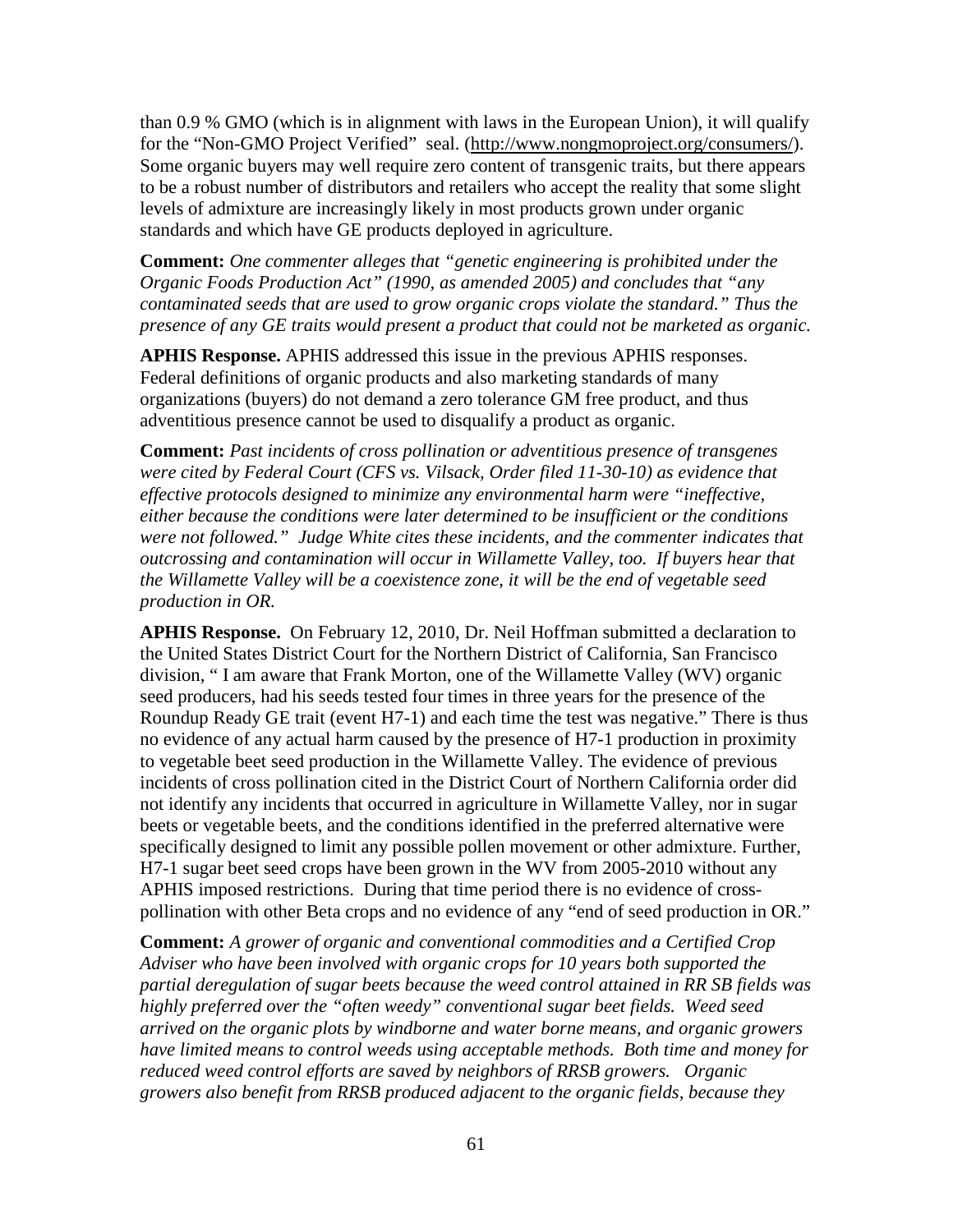### *provide a buffer for pollen from other surrounding crops with which they are sexually compatible on the organic farm (i.e., organic corn and alfalfa).*

**APHIS Response.** Commenters in support of the partial deregulation of Roundup Ready sugar beet stated that the use of Roundup Ready sugar beets has been shown to reduce weeds in neighboring non-GE sugar beet fields. Weed infestations are considered by a majority of growers to be the most serious problem they face in cultivation of sugar beet (Dexter and Luecke, 2003). In particular, organic farmers have limited means to control weeds using acceptable methods. Weed reduction for organic or conventional fields could result in reduced use of chemicals, and save growers the time and expense of chemical applications to control these weeds. APHIS acknowledges the comments and notes that both GE, conventional and organic producers *(non-Beta crops)* may benefit from adjacent RR SB production.

### **Reference.**

Dexter, A.G., Gunsolus, J.L., and Curran, W.S. 1994. Herbicidal mode of action and sugar beet injury symptoms. Accessed on June 2, 2010 at: http://www.ag.ndsu.edu/pubs/plantsci/rowcrops/a1085w.htm#Herbicide.

### **6. Impacts on Grower Choice and Consumer Choice**

**Comment:** *The commenter rejects the idea proposed in the EA that GE sugar beets are well accepted by the general public, particularly since there is no labeling of the GE source of the sugar. He believes that because there are non-GE sugar beets produced in California and organic and cane sugar use is increasing, and interest in Stevia production is increasing in CA, then this must be evidence for consumer unhappiness with GE sugar beet derived sugar.*

**APHIS Response:** APHIS acknowledges this comment. In APHIS' reading of internet descriptions of organic sugar availability, there is no lack of organic sources for the sugar. The ability of consumers to buy organic or non-GE sugar would remain unchanged by the actions proposed by APHIS, and is well analyzed in the EA (section H. Consumer Preference for Non-GE Sugar). No commercial organic sugar is produced in the US from sugar beets as far as APHIS knows. Although organic seed is produced for sugar beet, APHIS concludes that these are produced in backyard agriculture as specimen plants. Furthermore the U.S. Food and Drug Administration (FDA) is responsible for ensuring the safety and proper labeling of all plant-derived foods and feeds. FDA detected no distinction between sugar beet sugar from conventional or Roundup tolerant sugar beets.

**Comment:** *Consumers who desire non-GE crops will have their choices reduced because of "biological contamination." If there are reduced numbers of growers who can certify an absence of GE admixture, there will be less chard and table beets available to customers who do not want the GE products.*

**APHIS Response:** APHIS disagrees with the statement that there will be less chard or table beets available for the consumers wishing to purchase non-genetically engineered food because strict methods will be imposed to forestall GE gene flow into non GE seed crops and such occurrences will be insignificant. *Beta* seed growers have historically faced the problem of possible gene flow from one *Beta* crop to another, and have devised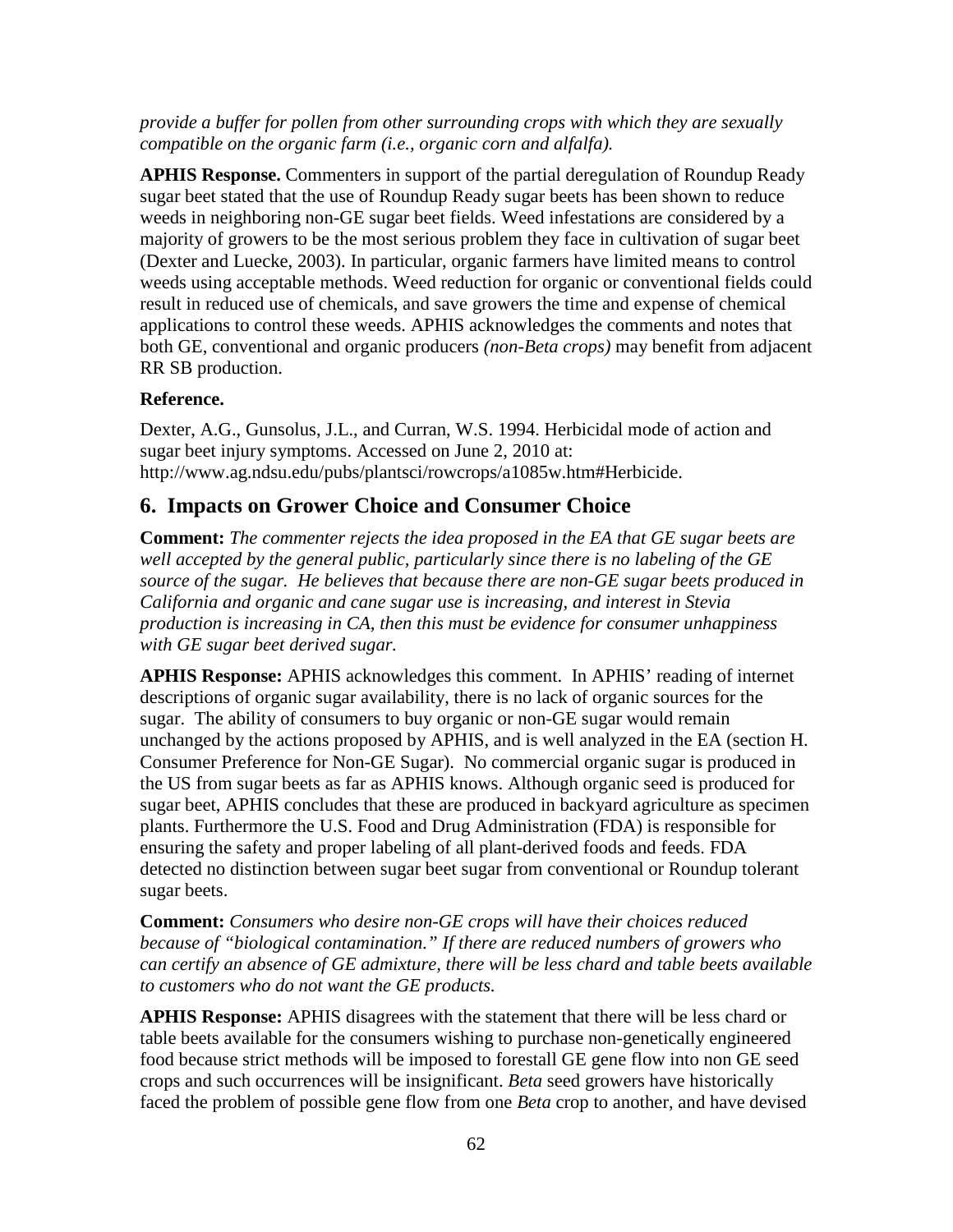means to prevent the contamination of vegetable beet seed with conventional sugar beet traits. Isolation methods are well tested (see rules developed by the Willamette Valley Specialty Seed Assoc.), and infrequent sugar beet contamination (GE or conventional) in chard or table beets for seed typically creates undesirable off-types (visible hybrids) which are currently rogued out of fields. APHIS has incorporated these and other methods into mandatory conditions to forestall movement of H7-1 GE traits into organic vegetable beet seed production sites. While WVSSA rules are voluntary, but have been successful in isolating *Beta* crop seed production, mandatory conditions should certainly increase the likelihood of effective genetic isolation between *Beta* crops.

Much of the production of Roundup tolerant seed in the Willamette Valley is conducted by the sugar beet seed companies using strategies that prevent movement of the GE trait into vegetable beet fields. "In 2009-2010, nearly 95% of the US sugar beet seed crop was glyphosate tolerant, and 78.6% was produced with the glyphosate-tolerance trait (H7-1) on the CMS (male sterile) female parental line. In seed production fields where the H7-1 trait is carried by the female parent, the pollen producing parent produces 100% conventional [non-GE] sugar beet pollen."

Although gene flow from GE sugar beet has been a concern for vegetable beet fresh market producers, it is important to clarify that gene flow is only possible if pollen from GE sugar beet fertilizes the flowers of non-GE *Beta* crops used to produce seed, that is, cross pollination. As stated in the EA no pollen is likely to be produced from H7-1 sugar beets grown for root production because there is no beet flowering in the first year of production and compliance agreements require that any rare bolters during root production be removed. In the five years that H7-1 was fully deregulated and growing on thousands of acres in root crop producing states, APHIS did not receive any reports of sugar beet root production having been a source of outcrossing to vegetable beet seed producers.

Several additional public comments addressed related issues concerning potential for loss of choice by growers or consumers to purchase non-GE vegetable products. For these comments, please see sections on "Impacts on Non-GE *Beta* Seed Growers. For example, these include possible impacts include loss of organic accreditation and markets, and increased production costs associated with monitoring for GE presence. It should be noted that the same argument, of grower choice, was made in support of continued planting of GE sugar beets.

#### **Comment:** *Because certain other crops have in certain situations gotten admixed with some products of GE, future presence of GE products may eliminate "the consumer's choice to eat non-genetically engineered food," and this is an undesirable consequence.*

**APHIS Response:** APHIS notes that in no cases have vegetable beet seed been identified as genetically admixed with Roundup Ready traits.In regard to consequences of admixture, see APHIS Response to previous comments in this section. In regard to high costs of detecting possible seed admixture, see Economic Consequences section, Socioeconomic Impact, and APHIS Response to comments that follow.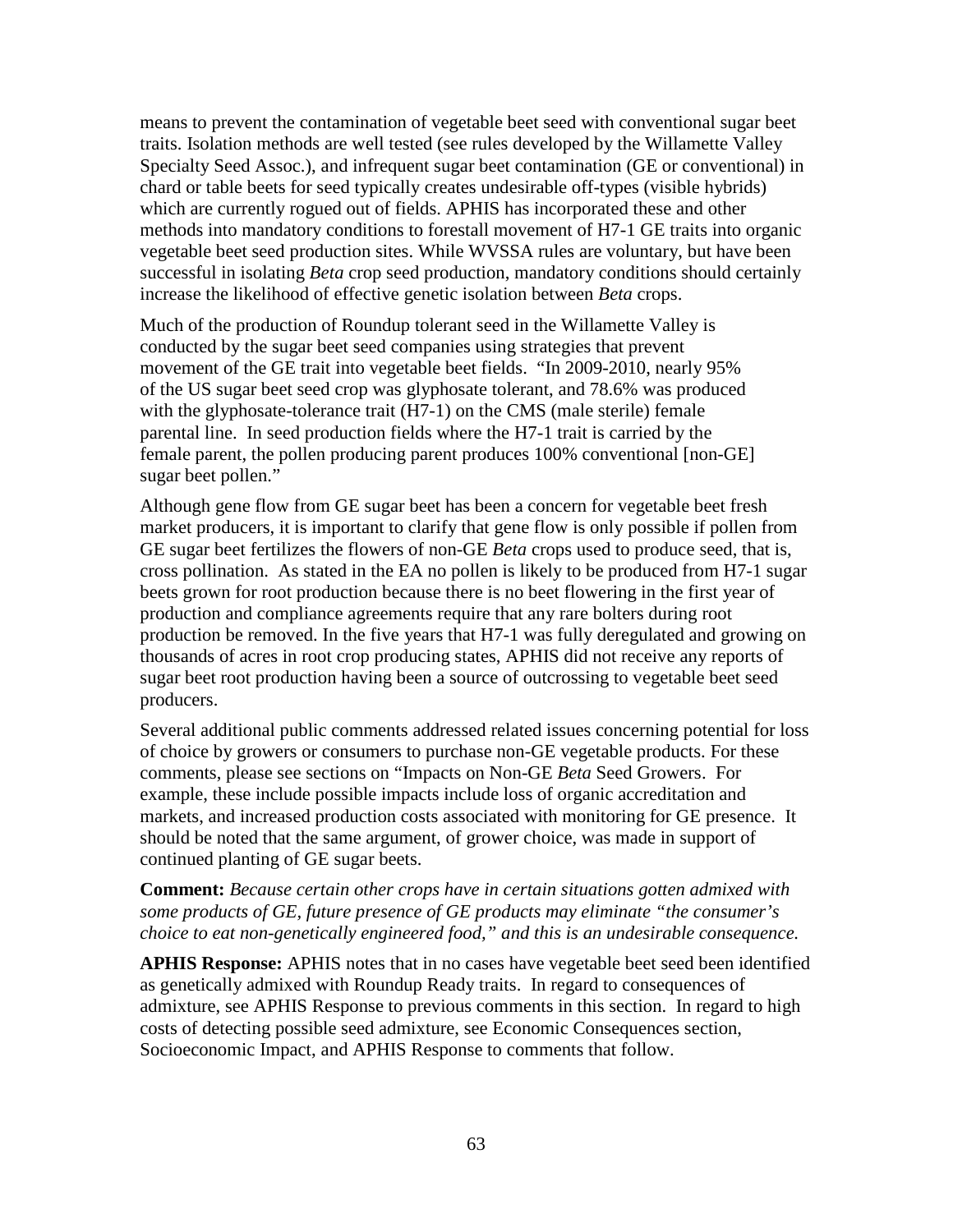**Comment:** *A history of "contamination" of certain crops with GE genes will "cost farmers their right to sow the crops of their choice." This is a "cognizable harm pursuant to NEPA in [the judge's] underlying order."*

**APHIS Response**: Under the mandatory conditions stipulated in the EA for the planting of GE sugar beets, all agricultural producers will have the ability to thrive and to grow the crops of their choosing, without significant risk to the overall genetic integrity of the crop, whether they are GE, conventional or organic producers. APHIS contends prohibiting the planting of H7-1 sugar beet with the Roundup tolerant trait would also be an "undesirable consequence" having "significant effect on the human environment." Therefore under the Preferred Alternative all forms of sugar beet agriculture would be allowable, with assurance of limited risk to organic producers. For more information on mandatory conditions see EA section C.2, Alternatives Considered, Mandatory Conditions Imposed on Seed and Root Production. See also APHIS' Response to Comments, Likelihood that Proposed Methods of Confinement and Mitigation will be Successful, on the relationship of previous compliance incidents to success of confinement methods proposed for Roundup Ready sugar beet.

**Comment:** *The EA failed to factor in the prohibitive cost for non-GE farmers of detecting contamination through routine testing. The costs should have included those for sampling the plants, maintaining traceability, confirming putative positives, and possibly duplicating the results. The commenter objected to one proposed method for assessing contamination of seed sources by growing sugar beets and then treating with glyphosate because that would require that the grower would need to purchase glyphosate. Farmers must go to great lengths to ensure that their crop contains no GEmaterial. If the threat of admixture is too high and costs of monitoring too great, then growers will be forced to produce GE varieties.*

**APHIS Response:** The National Organic Program does not mandate testing for the presence of GE traits and neither does it promote a GMO-free policy. As stated in the EA gene flow could only potentially affect certified organic seed producers of *Beta* crops due to out-crossing. Given the containment and isolation measures proposed under the Preferred Alternative out-crossing is highly unlikely to occur. The NOP does mandate routine monitoring for the products of excluded methods, including tests for pesticide residue, which are conducted regardless of the planting of GE sugar beets. Seed testing can be done inexpensively using bulk sampling techniques and test strips to provide a measure of gene flow in the seed lot. Laboratory testing using methods of biotechnology is needed for the most sensitive analysis. The majority of seed producers (conventional, GE, and organic) routinely test seed lots for off-types, which develop as a result of any unfavorable out-crossing. This is a shared expense for all vegetable beet seed producers and is not specific to organic growers. Moreover the premium price received for organic produce should be seen in part as an offset for the added costs of organic production which might include product testing for certain growers or a subset of buyers who might require such evaluations.

**Comment:** *The growing of RRSB will compromise the ability of some growers to grow what they choose because of the costs of keeping GE out of their fields is excessively expensive.*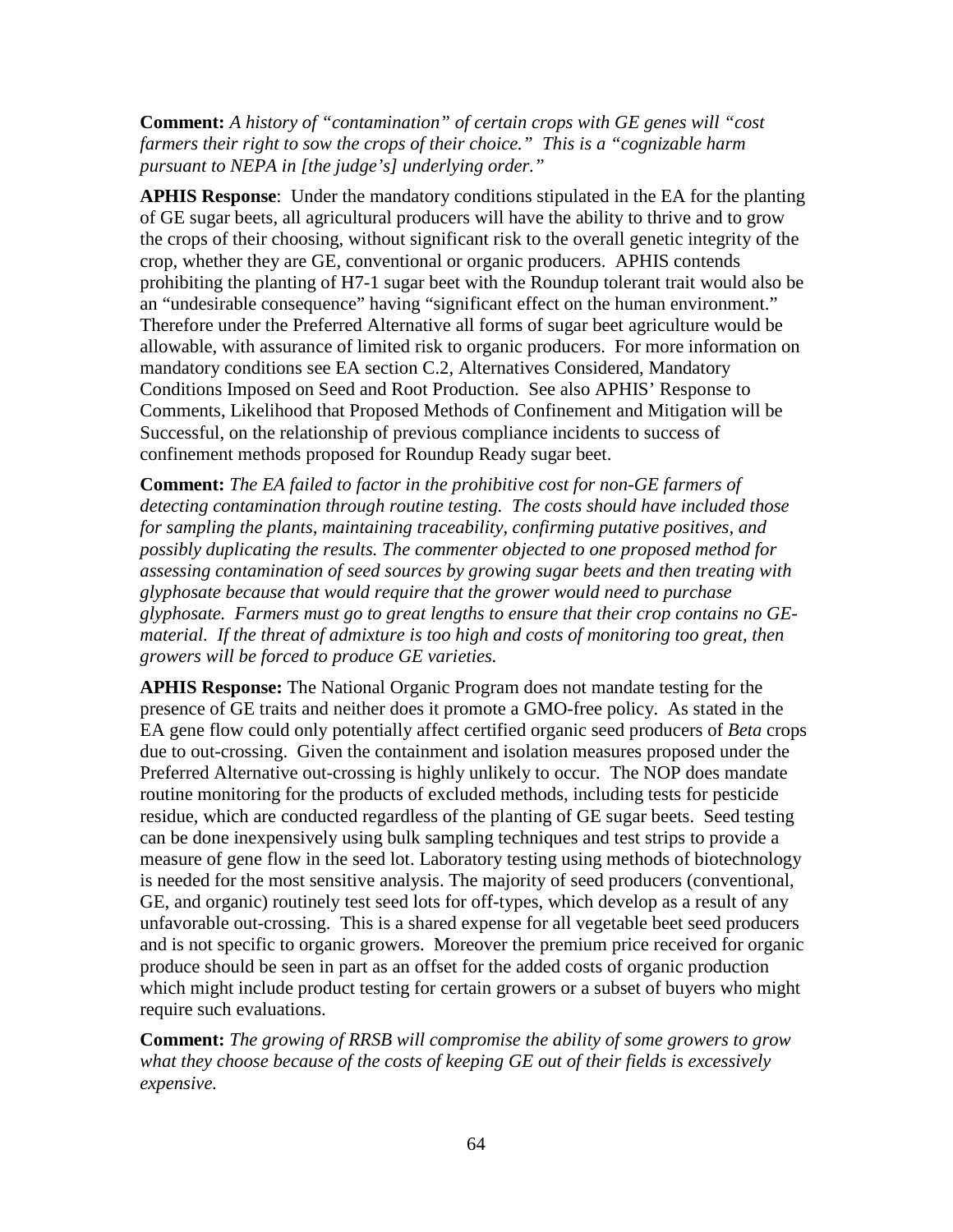**APHIS Response:** APHIS imposed conditions should effectively keep GE traits out of seed production fields. If growers wished to assess whether gene flow had occurred, they could choose various types of tests, whose costs were described in the Environmental Consequences, Socioeconomic Issues section of the EA. Organic agriculture has higher input costs, and US consumers have chosen to accept the necessarily higher costs of this type of agriculture. If some growers decide that such testing is continuously needed, then such costs should be reflected in prices for the product.

**Comment:** *The court decision to prevent growing of RRSB took away farmer's choices to use a technology, even though there has been no finding of harm to the environment or to farmers who choose the strategy. The likely impact on the Panhandle region of Nebraska (90%; of Nebraska sugar beet acreage is found there) will impact production and processing industries, and University of Nebraska estimates that the benefit of this crop is \$130,000,000 to the local economies through various impacts. The Alternative One would directly impact US agriculture and allow low grade sugar products to be imported into the US. Alternative Two would be cumbersome, requiring data, reporting, production of performance standards, and notifications for growers, and lengthy evaluation processes for USDA. Alternative Three would protect the environment and allow the industry to continue sugar production.*

**APHIS Response**: APHIS acknowledges the comment. Under the Preferred Alternative, planting of Roundup Ready sugar beet root crop would be conducted under compliance agreements resulting in negligible impact to the sugar production and processing industries as well as other *Beta* crop growers.

**Comment:** *The NEPA statute notes that the federal government should, in consideration of this and other policies, and in coordination with other plans and programs maintain, wherever possible, an environment which supports diversity and variety of individual choice (42 USC section 4331).*

**APHIS Response**: Recent comments by Secretary Vilsack demonstrate USDA's goal to "ensure that all forms of agriculture thrive so that food can remain abundant, affordable, and safe" and thereby promoting an individual's choice to purchase or grow food produced by either conventional, GE, or organic methods. To fulfill its commitment to NEPA, BRS has conducted an environmental assessment analyzing the potential impacts of H7-1 sugar beets on all forms of agriculture. Based on the conditions proposed in the EA for growing H7-1 sugar beets and the scope of the federal action, APHIS concluded that there is no evidence for significant environmental impact on conventional or organic agriculture.

### **References:**

Non-GMO Project. 2010. Non-GMO Project Working Standard. pp. 40. <http://www.nongmoproject.org/wp-content/uploads/2009/06/NGP-Standard-v6.pdf>

Hawkes, B. 2004. Memo from Bill Hawkes Under Secretary for Marketing and Regulatory Programs, to Gus Douglas, NASDA. pp. 5.

Open Letter to Stakeholders from Secretary Vilsack to Urge GE and Non-GE Coexistence. U.S. Department of Agriculture, USA (USDA) Press Release No. 0674.10, December 30, 2010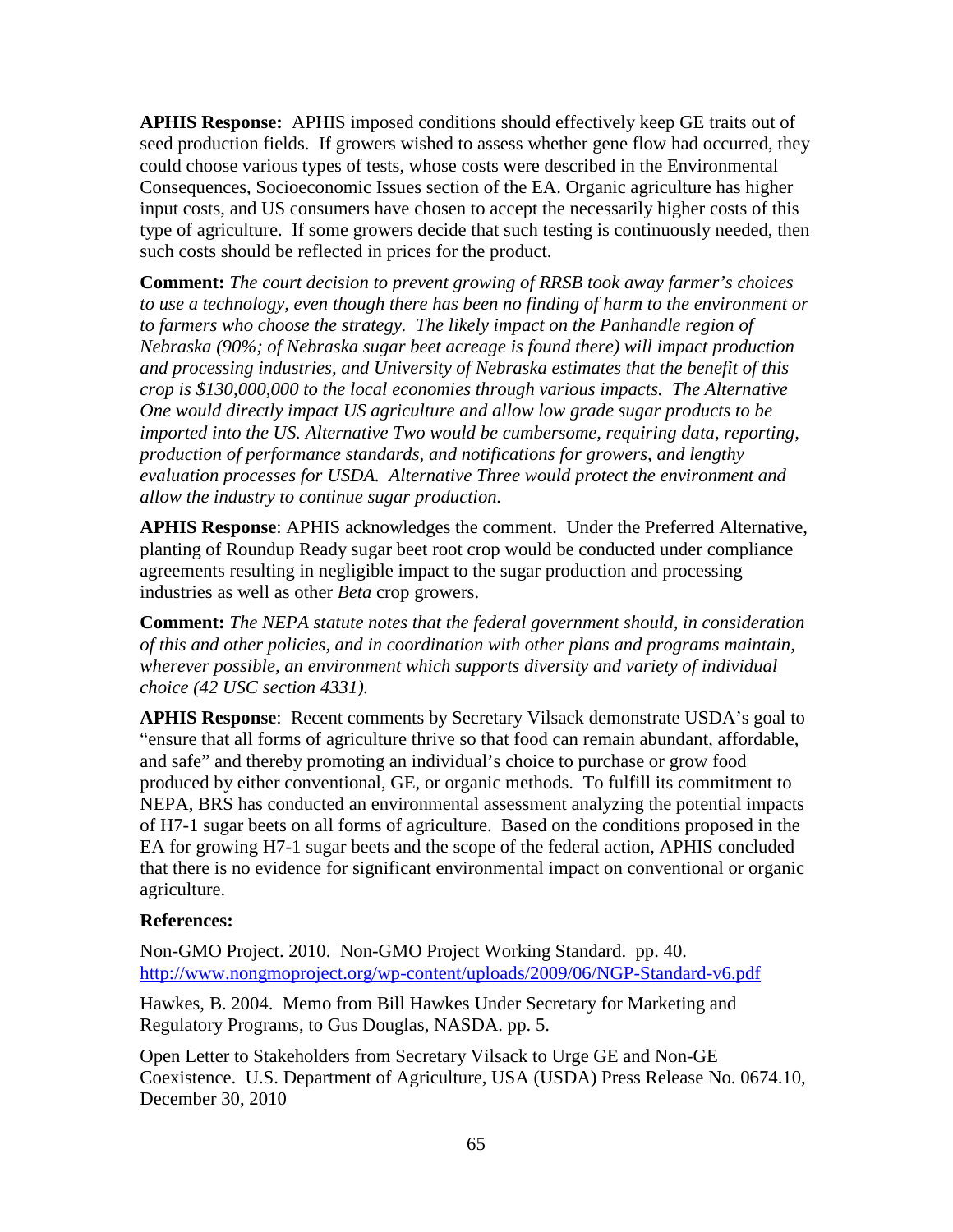## **7. Significance of an Adventitious Presence of Roundup Resistance Gene in Vegetable Crops**

**Comment:** *One organic vegetable beet seed producer in Willamette Valley notes that "the greatest harm to me comes from the damage to my reputation as a safe and reliable source for seed." Financial harm is a secondary issue, and even seed that contained small adventitious amounts of seed with the Roundup resistant trait, the grower would sell commercially as conventional seed.*

**APHIS Response**. APHIS acknowledges the comment. Most growers are in business to produce profits, and organic growers are also typically so motivated. As we show in other APHIS Responses to Comments, organic products can be sold legally and commercially with specified low levels of adventitious presence of GE traits. The proposed production conditions are likely to prevent adventitious presence. From APHIS records, permits for Roundup tolerant sugar beets for seed have been grown in the Willamette Valley since 1995, and in 2003, hundreds of acres have been grown. The one vegetable seed grower who has used tests to detect presence of biotech traits in his own seed has found none, despite the potential for continuous exposure for fifteen growing seasons. Willamette Valley Specialty Seed Association rules have regulated this production, and these are nearly the same as those proposed for this production under APHIS permit conditions enumerated in the Final EA. Commercial sugar beet seed crop has been grown in WV since at least 2005 without any conditions imposed by APHIS. APHIS has never been presented with evidence of gene flow or harm to organic vegetable beets. Documentation of adventitious presence leading to rejection of seed crop purchases, or loss of sales of vegetable beet crops is also lacking. Public comments claim a loss of sales simply because buyers assumed that seed stock might have become admixed. These assertions were not substantiated by either court testimony or factual demonstration of actual genetic presence of adventitious genes in the public comments.

From the analysis in the EA and from analysis of public comments APHIS concluded that economic impacts on organic or conventional vegetable seed growers will be insignificant. APHIS must balance the needs and economic impacts of all stakeholders, too, including sugar beet seed producers, and with the H7-1 seed production grown under permit and under APHIS mandatory conditions, financial impacts on vegetable seed producers will likely be of no significance. Other, intangible concerns for presence of demonstrably safe genetic traits can neither be empirically assessed nor fairly and reasonably arbitrated.

**Comment:** *"NEPA requires that economic effects are relevant and must be examined ―when they are interrelated with natural or physical environmental effects.<sup>72</sup> APHIS concludes that the commercialization will only have significant impacts on sugar beet seed companies, growers, and processors, but does not adequately examine the potential economic impacts on organic and non-GE farmers. Contamination of non-GE and organic Beta crops will in fact cause significant economic harm to organic and non-GE farmers that must be addressed under NEPA."*

**APHIS Response**. The potential impacts on vegetable beet production have been discussed in the Environmental Consequences of this EA and also in the APHIS Response to Comments (RTC) section, "Impacts on Grower Choice and Consumer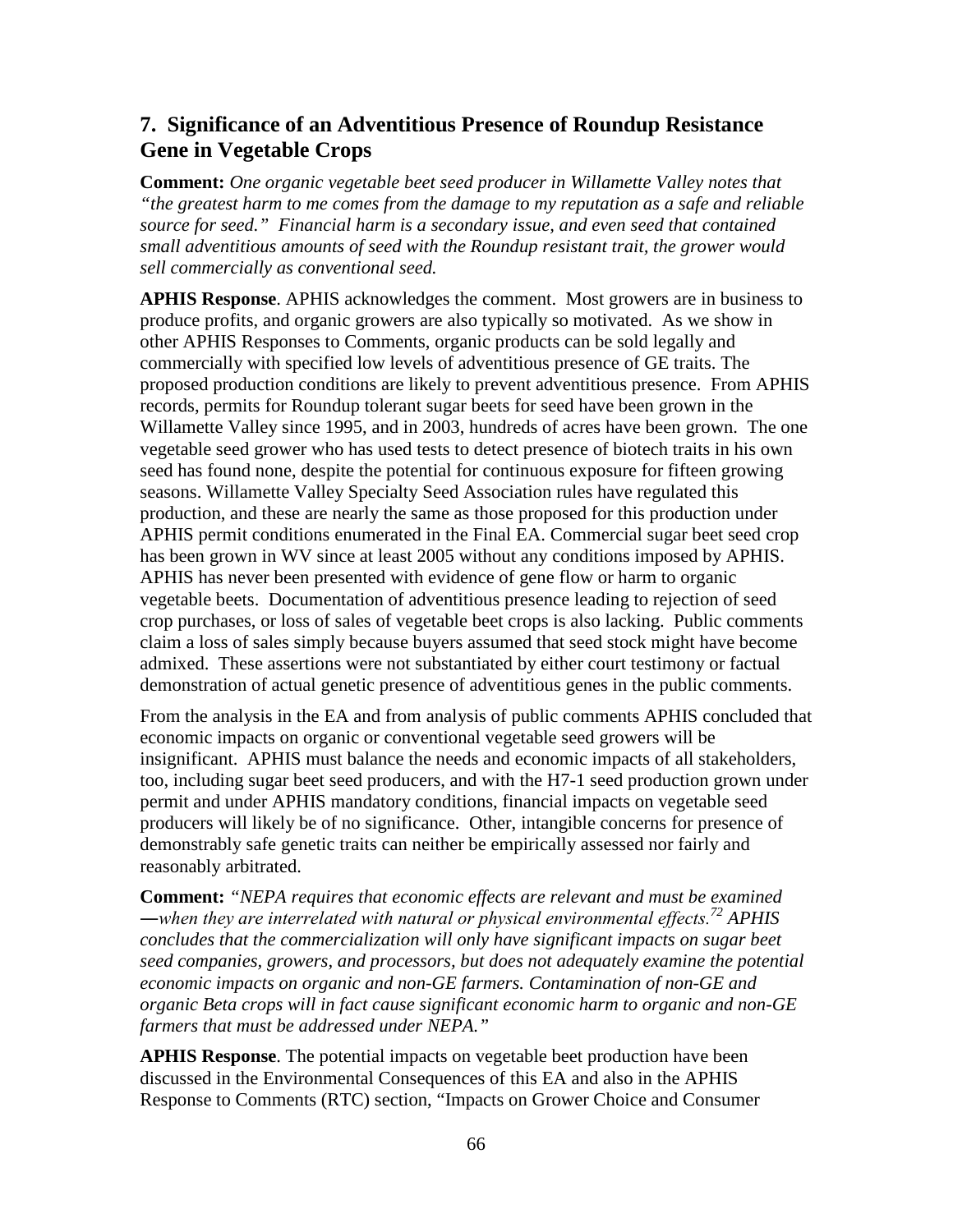Choice," as well as in this section. Possible economic considerations for a seed producer concerned about maintaining seed purity have been added to the Environmental Consequences section on Socioeconomic Issues of the EA.

**Comment:** *" …Genetic engineering is prohibited under the Organic Foods Production Act (OFPA). The standard prohibits any inputs from excluded methods such as genetic engineering; thus any contaminated seeds that are used to grow organic crops violate the standard. There is no tolerance for transgenic contamination in OFPA standard or implementing regulations. Further during the implementation of OFPA, the Department of Agriculture indicated that the presence of GE contaminants would render a product unmarketable as organic.*

**APHIS Response**. APHIS disagrees that organic market does not permit the low level presence of a GE trait and that its presence causes irreparable harm. By law, organically certified crop cannot be knowingly grown using GE seeds. Having the adventitious presence of a GE trait in a certified organic crop does not "decertify" the crop as organic (please see the Hoffman declarations and the memo from Secretary Hawks for more discussion on USDA organic certification; also see the APHIS Response to comments (RTC) section, Impacts on Grower Choice and Consumer Choice).

**Comment:** *Further, the organic market place will not permit transgenic contamination. For organic consumers, organic requires products be free of any GE contamination. Organic farmers and businesses that are contaminated risk market rejection, lost business and reputation."*

**APHIS Response**. The non-profit organization known as the Non-GMO Project (NGP), comprised of 496 organic producers, distributors and retailers, set specific action thresholds for the presence of GE traits, indicating that low level presence would be tolerated by the organic market. As stated in their Spring 2010 standard:

"Current variances [1] for the Action Threshold [for GE presence] are as follows:

- Planting Seed and Other Propagation Materials that are listed in Appendix B: 0.25%. For all other species, below the limit of detection.
- Human Food, Products, Ingredients, Supplements, and Personal Care Products: 0.9%
- Animal Feed and Supplements: 1.5%"

<sup>1</sup>Variances include crops listed as having low risk of GE contamination, which includes vegetable beets (see Appendix B).

The NGP also gives a minimum separation distance of 5 miles for *seed* production between sugar beets and other *Beta vulgaris* (e.g., chard, table beets). Companies self-certify they are following the NGP Standard.

Please see the APHIS Responses to Comments (RTC) about consumer choice with regards to vegetable beet production and average costs for routine shared testing for off-types in seed lots added to the EA. Routine monitoring for the products of excluded methods are mandated by the NOP, and are conducted regardless of the planting of GE sugar beets. Given the containment and isolation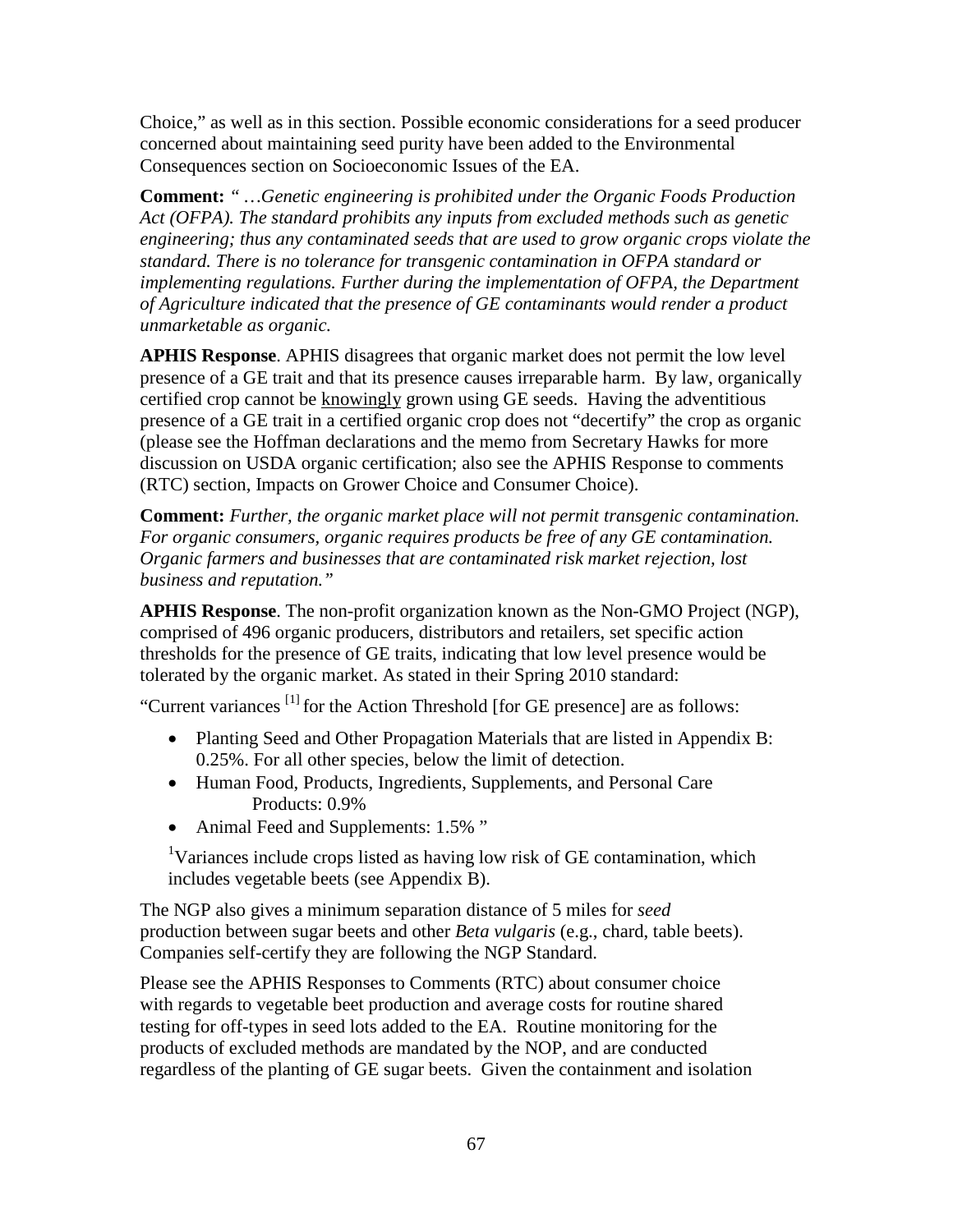measures proposed under the Preferred Alternative out-crossing is highly unlikely to occur; and therefore, the economic impact is not significant.

## **8. Adequacy of the Analysis of Glyphosate Use and Development of Weed Resistance**

**Comment:** *One commenter disagrees with APHIS's statement that there are three known mechanisms for glyphosate resistance, and indicates that there are in fact five.*

**APHIS Response**. APHIS stated (EA; Section E.1; Affected Environment) that there are three known mechanisms for glyphosate resistance, exclusion, gene amplification, and gene mutation. One of the mechanisms that the commenter states that APHIS omitted, reduced absorption/reduced translocation, is what APHIS refers to as an "exclusion mechanism." The other, referred to as ramification- or increased branching induced by the herbicide, APHIS considers to be speculative. The lone citation for ramification (Dinelli 2006) observed increased branching in glyphosate resistant horseweed compared to susceptible, but did not demonstrate that the increased branching resulted in the resistance. APHIS concludes there are three known mechanisms for glyphosate resistance.

**Comment:** *One commenter concluded that the EA has an inadequate analysis of glyphosate use and development of weed resistance. This commenter stated that "the EA rejects a relationship between use of glyphosate resistant crops and emergence of glyphosate resistant weeds."*

**APHIS Response.** APHIS stated in the EA (Section E.1; Affected Environment) the evolution of glyphosate resistant weeds is the result of selective pressures of glyphosate use, the genetic variation in the weed population, and is not specific to the adoption of glyphosate resistant crops. Also in the EA (Section E.1; Affected Environment), APHIS states that of the 19 species that have developed glyphosate resistance worldwide, 10 may have evolved resistance from use of glyphosate in glyphosate resistant crops.

**Comment:** *One commenter evaluated the accuracy of the acreage estimates for herbicide resistance weeds in the International Survey of Herbicide Resistant Weeds (ISHRW) suggesting that it may underestimate the extent of the problem, in part due to missing estimates for some species and irregular updates on the status of the infestations, and the voluntary system of reporting. It also does not report on shifts to inherently herbicide tolerant weed species. Thus, APHIS' evaluation of the extent of the problem of glyphosate resistant weeds and weed shifts was brought into question.* 

**APHIS Response.** APHIS agrees that the estimates may not be 100% accurate, but they may also overestimate the total acreage infested with resistant weeds because different herbicide resistant weed biotypes may occur on the same acreage. The system could be improved by updating the status more frequently, providing incentives for reporting, and providing information at the county level. Nonetheless, in the Cumulative Impacts section of the EA, APHIS did consider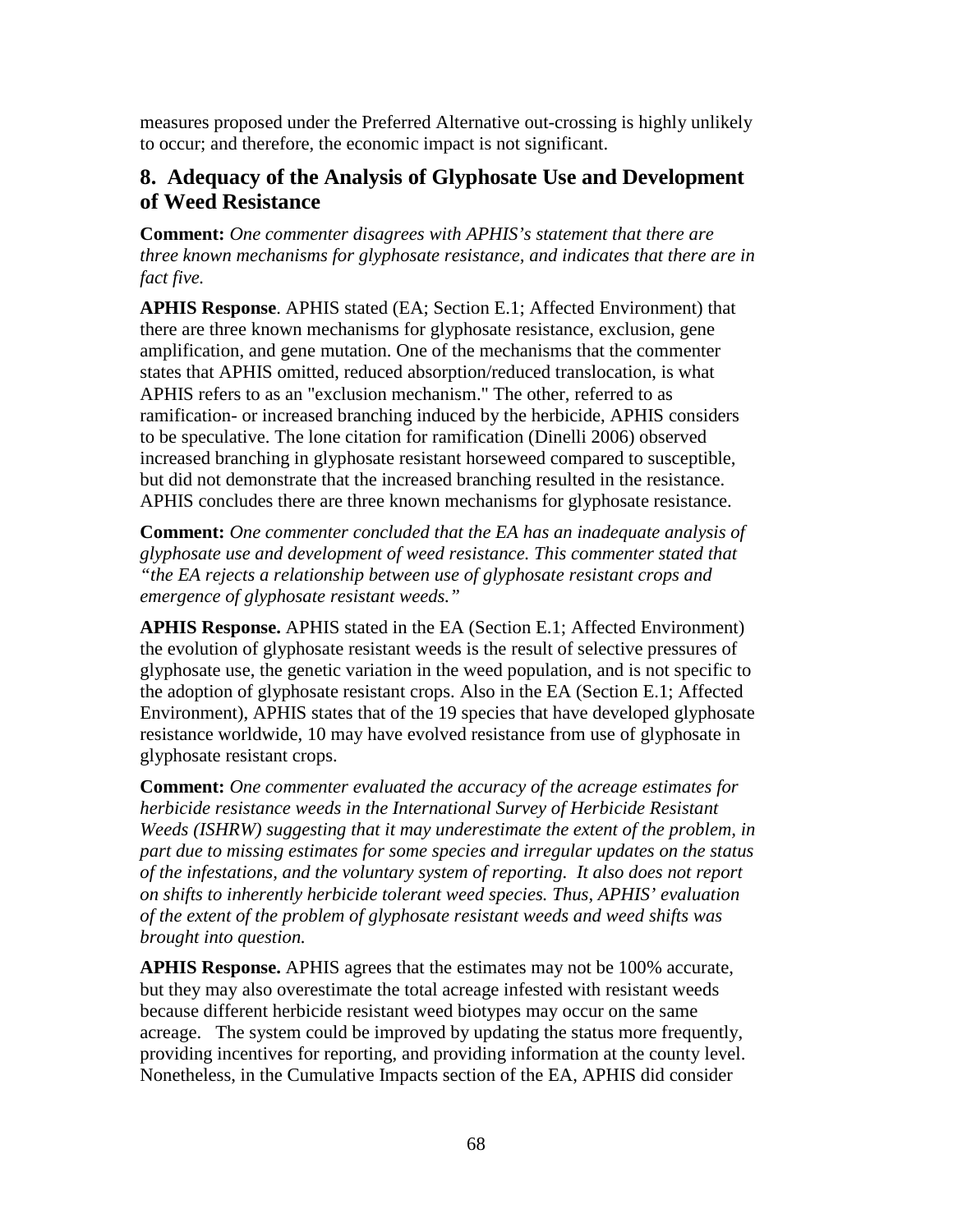the upper estimates for acreage infested with herbicide resistant crops in sugar beet growing states.

**Comment:** *The commenter feels it is "misleading to focus on the limited number of species that have evolved resistance to glyphosate, only half of which occurred with use of glyphosate in glyphosate resistant crops." The commenter believes that the occurrence of resistance should be presented in acres infested, and numbers of populations arising in agricultural production areas.*

**APHIS Response.** APHIS believes that both statistics are informative. The former illustrates that resistance to glyphosate is a relatively rare occurrence and that it occurs from glyphosate use generally and is not limited to the farming of glyphosate resistant crops. Glyphosate is effective to control over 250 weed species for which it is registered. The total acreage infested with glyphosate resistant weeds in the US is estimated at 12.4 million (estimated to be 6% of the total acreage planted to glyphosate resistant corn, soybean and cotton) (EA; Section E.1; Affected Environment).

The commenter fails to recognize the fact that the Cumulative Impacts section of the EA (Table 16) also includes a thorough analysis of acres of crop land infested with weeds that have evolved resistance to herbicides (glyphosate as well as other herbicides) in sugar beet producing states, and relatively little acreage was found to be infested with glyphosate resistant weeds that could potentially impact sugar beets. This analysis focused on weed species that are considered major weeds of sugar beet, but these species are also weeds in a several other crops, including some that are rotated with sugar beet. From our analysis we concluded that most of the herbicide resistant biotypes are not reported as "infesting sugar beet." Upward estimates of acreage for each different herbicide resistant biotype present in sugar beet rotation crops, when added together totaled upwards of 3.5 million acres. But since the introduction of glyphosate tolerant sugar beet, few major sugar beet weeds have developed herbicide resistance, and of those, biotypes with resistance to glyphosate were reported by the ISHRW for only two species (giant ragweed and tall waterhemp); and these were reporting as infesting soybean in Minnesota, with a combined upward estimate of 600 acres (see Table 16 and Section H of the EA).

The EA also indicated that giant ragweed and tall waterhemp now occur in some sugar beet fields in Minnesota and North Dakota, along with reports of glyphosate resistant common ragweed (and lambsquarter. unconfirmed) in these two states (citing Stachler and Zollinger 2009). The estimates of acres infested with these glyphosate resistant weeds in these states have increased as updated by the ISHRW on December 24, 2010 (and these are included in the revised EA), however they are still only characterized as "infesting soybean". Although only a small fraction of soybean acres are rotated to sugar beet, APHIS notes that soybean is grown on much larger acreage than sugar beet.. In Table 18 of the EA we show that only 3.42 and 0.81 % of the estimated glyphosate resistant soybean acreage planted in Minnesota and North Dakota are rotated with sugar beets. Thus there is no indication that these glyphosate resistant weed populations arose in glyphosate resistant sugar beet or that they are currently a major problem for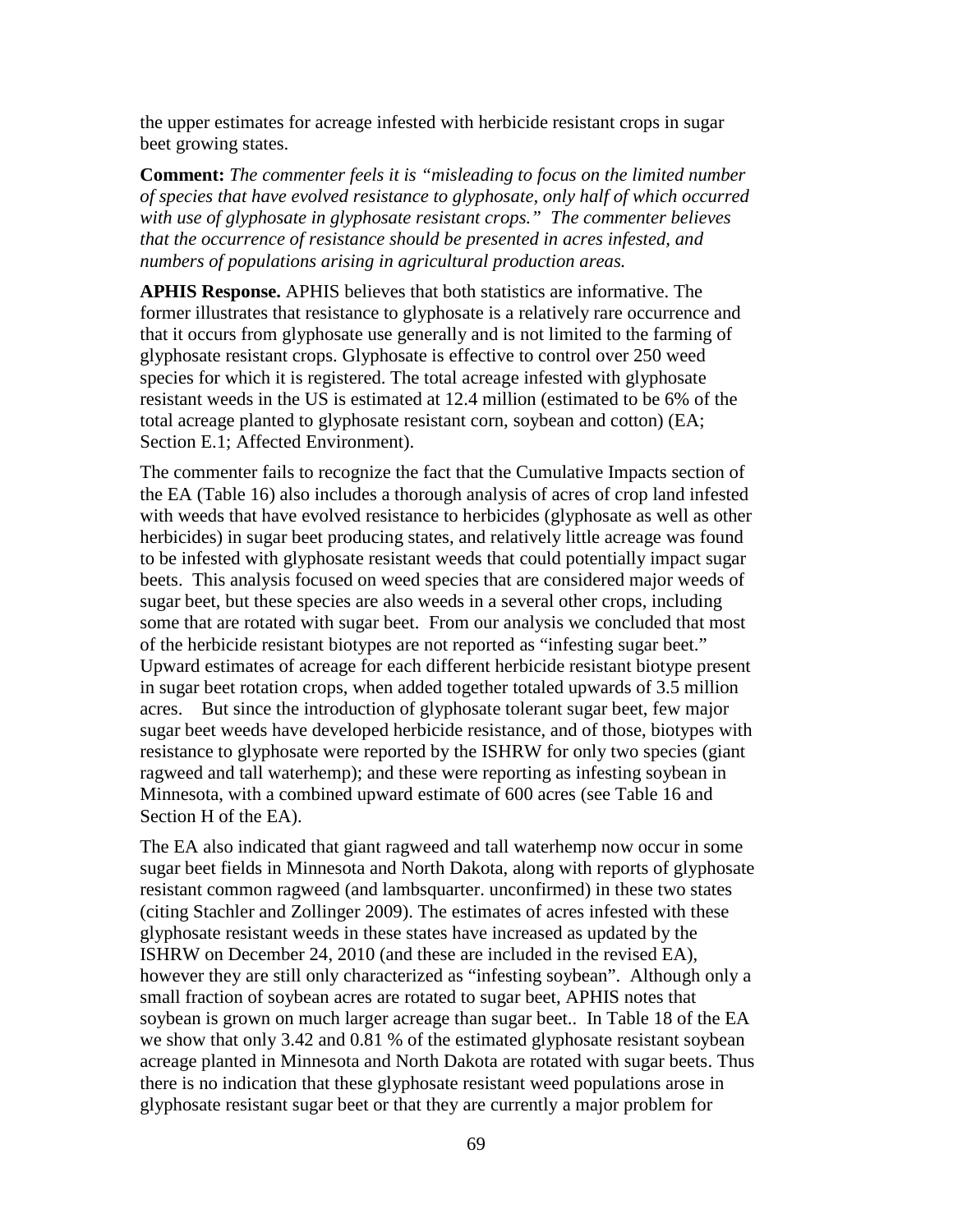sugar beets in these states. Methods used to control these glyphosate resistant weeds are described in the EA. Stachler and Zollinger both submitted comments to the EA and indicate that "In 2008 and 2009, 85 and 77% of growers planting Roundup Ready sugar beet, respectively, reported excellent weed control compared to only 34 and 22% of growers planting conventional sugarbeet, respectively, according to respondents of Annual Survey of Weed Control and Production Practices on Sugar Beet in Minnesota and Eastern North Dakota." They did not raise any concerns with our analysis of impacts and offered their support of the EA to allow the planting of Roundup Ready sugar beet for seed and commercial root production.

**Comment:** *One commenter indicated that "APHIS's treatment of herbicideresistant sugar beet weeds, and the potential for evolution of GR and multiple herbicide-resistant biotypes, is confusing and inadequate." In particular, was noted the failure to discuss glyphosate-resistant kochia that was discovered in western Kansas and confirmed in 2010, and a more thorough analysis of herbicide resistant common ragweed. The commenter notes that "weed scientists report that glyphosate-resistant kochia has likely evolved in North and South Dakota as well (citing Anonymous (2010). The commenter notes that kochia is already resistant to ALS inhibitors in several sugar beet growing states infesting from one to three million acres, and that the "extremely large populations make it more likely that they contain individuals with the rare genetic predisposition to survive glyphosate application as well." Furthermore, the commenter cautions that mature that seed-bearing kochia plants dry out, and are snapped off at the soil surface and can disperse tens to thousands of seeds per plant over very long distances as during windstorms; thus herbicide resistant kochia could spread widely, posing problems to growers of other crops.*

**APHIS Response.** APHIS acknowledges the comment. APHIS did recognize the importance of kochia as a serious weed of sugar beets and the presence of biotypes with resistance to several different herbicide modes of action (including those resistant to ALS-inhibitor herbicides) in sugar beet growing states in several sections of the EA, including in the Cumulative Impacts section. Most of the APHIS analysis relied on confirmed reports of resistance. The recent internet report from NDSU from June 2010 indicates that there are also "reports from South Dakota and now in North Dakota of kochia escaping normal applications of glyphosate." APHIS agrees that, if confirmed in these states, glyphosate resistant kochia could indeed be difficult to control in rotations with glyphosate resistant sugar beets and their rapid means of seed spread could lead to rapid expansion of the resistant populations with adverse consequences for nearby crops, particularly if biotypes are also resistant to all ALS inhibitors. The ISHRW Quik Stats last updated Feb 16, 2010 indicates that a biotype of kochia was reported as glyphosate resistant in 2007 and infests cotton, corn, and soybean in Kansas on up to 150 acres, but it was not reported in sugar beet growing states. In the NDSU report, Zollinger notes that of the glyphosate resistant kochia populations in Kansas, "areas that practiced low use rates were the first to exhibit lack of control of kochia". This report underscores the importance of several points. It does not change the overall conclusion in the Cumulative Effects section that glyphosate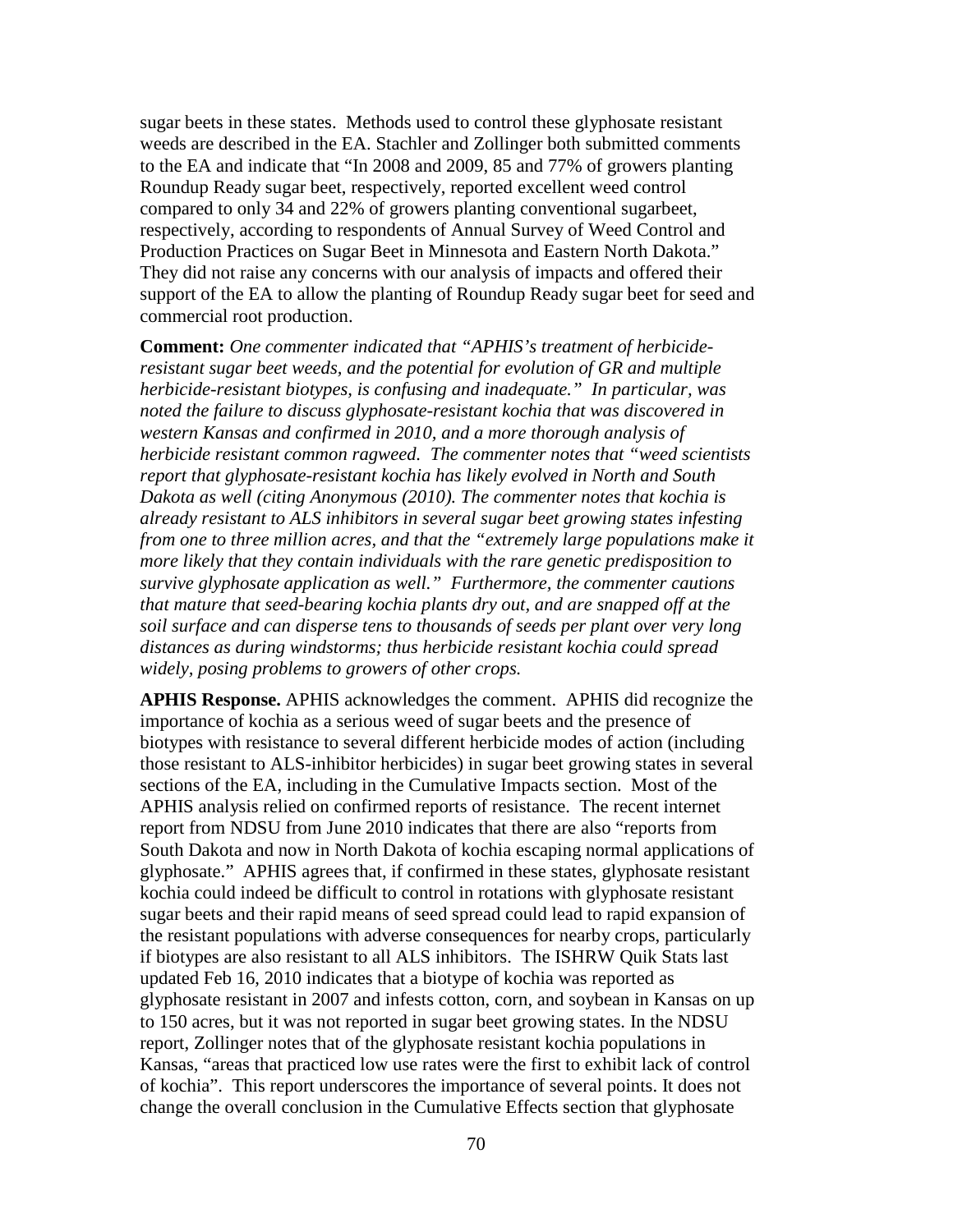resistant weeds have tended to develop first in other glyphosate resistant crops besides sugar beet and that these can spread to sugar beet in rotations.

Low use rates of herbicides contribute to evolution of herbicide resistant biotypes. Multiple herbicide resistant varieties could evolve through crosses of different resistant biotypes or through sequential selection, and more research and education may be needed to determine the best ways to avoid this. Removing or controlling resistant biotypes before they pollinate and set viable seed is important, particularly when resistant biotypes are present and seeds are wind dispersed. APHIS did note in Section H of the EA several herbicides in addition to glyphosate that are available to control different herbicide resistant kochia biotypes (EPTC, ethofumesate; and mitosis inhibitor herbicides trifluralin and dimethenamide-P). Control methods for glyphosate resistant weed species in sugar beet were also discussed in Section H of the EA.

The widespread occurrence of glyphosate resistant weed populations in certain glyphosate resistant crops demonstrates that additional stewardship measures, such as described in Section E.1 of the EA, should be adopted to maintain glyphosate as an effective herbicide. Other glyphosate resistant weeds that occur in sugar beet producing states are not considered major weeds of sugar beet and are not reported as infesting sugar beet (e.g. horseweed and rigid ryegrass). Even though herbicide resistant common ragweed is a common weed in corn and soybean in Michigan, APHIS did not include common ragweed in the Table 16 of herbicide-resistant sugar beet weeds because it was not included among those weeds mentioned by the ARS (2008) as preventing maximum yields in conventional sugar beets (EA; Section E.1; Affected Environment).

**Comment:** *In a related comment, it was noted that as of 12/2/10 information collated from the International Survey of Herbicide Resistant Weeds indicates that there are now "12 GR weed biotypes in the U.S. and 20 in the world, and in the U.S. they have emerged at an average pace of one per year since the first was discovered in 1998." Therefore the draft EA, published in October 2010 "is already out of date on this point" and "excludes a GR perennial ryegrass population in Argentina as well as GR annual bluegrass and GR goosegrass populations in Missouri and Mississippi, respectively, the latter two confirmed in just the past several months." The commenter notes that "the two U.S. GR biotypes not in APHIS's count are both 2010, and were posted on September 29th and December 2nd, 2010."*

**APHIS Response**. APHIS acknowledges the comment. These GR biotypes are not present in states that grow sugar beets (see Table 8 of the EA), nor are these species included among problem weeds in sugar beets that have previously prevented production of maximum yields to conventional sugar beet crops (EA; Section E.1; Affected Environment). As of 1/11/2011 there are 12 GR weed biotypes listed in the US and 21 in the world. The two new species include a GR Australian fingergrass (Chloris truncata) reported in 2010 in Australia, New South Wales on 1 site infesting 6-10 acres and GR annual bluegrass (Poa annua) that infests turf at 1 site in Missouri estimated at 6-10 acres. Neither evolved in glyphosate resistant cropping systems and neither is a weed of sugar beet. A new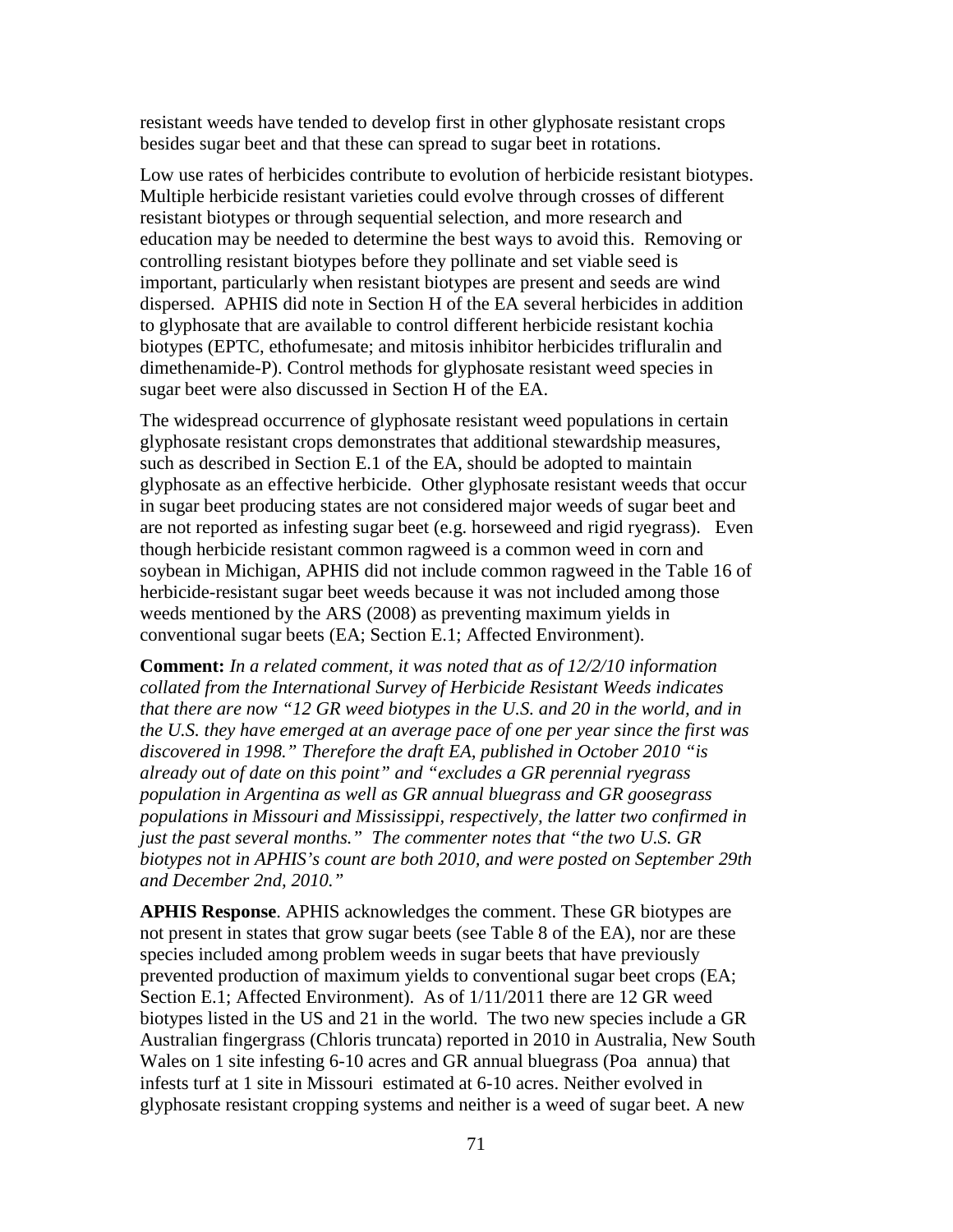biotype of GR goosegrass (Eleusine indica) arose in the US in 2010 in GR cotton. GR goosegrass has previously arisen outside the US in areas where GR crops were not grown. The GR perennial ryegrass population in Argentina was included in the count of total GR weed biotypes in the world in our draft EA.

APHIS did not include a list of all of the glyphosate resistant weed biotypes in their EA because most of these are not weeds in sugar beets so they are unlikely to have a bearing on environmental impacts for this EA. It is anticipated that additional glyphosate resistant weeds will continue to develop, particularly among weeds that have a propensity to develop herbicide resistance (for example both annual bluegrass and goosegrass have many biotypes with resistance to different herbicides) and in situations where stewardship practices to delay the development of resistant biotypes are not practiced by a majority of growers and for certain weed species. APHIS does not believe it is essential to revise the EA to incorporate updates to facts that are immaterial to the conclusions.

**Comment:** *The commenter feels that the draft EA does not consider or refute evidence that farmers will over apply Roundup, that APHIS should not presume that growers will not apply more glyphosate than contractual obligations with Monsanto require, and that growers will not honor their obligations to their cooperatives to grow sugar beets in a three to four year rotation.*

**APHIS Response**. First it should be noted that the EPA and not Monsanto determines when and how much herbicide can be applied. It is illegal to apply more herbicide than allowed. Second, national statistics for herbicide use indicate that farmers apply only a fraction of the glyphosate allowed by the EPA. As described in Section E.1 of the EA, average glyphosate use for each crop, including sugar beet, is less than 2lb/acre and EPA allows up to 6lb/acre to be applied. Contrary to what is stated by the commenter, glyphosate is not being over applied to glyphosate resistant crops. Third, sugar beet growers have two major incentives to use a three to four year rotation. They use the rotation to manage disease and are likely to face crop failure if they do not. Also, they will be fined by their cooperatives and may forfeit their shares in the cooperative if they fail to adhere to the rotation schedule. For these reasons APHIS considers it very unlikely that a sugar beet grower will avoid at least a three year crop rotation.

**Comment:** *The commenter feels that APHIS does not understand the incentives for Monsanto not to enforce contractual obligations of the Technical Use Agreement and allow glyphosate resistant weeds to develop, since Monsanto would benefit from holding the patent on the next generation of Roundup.*

**APHIS Response**. APHIS does not agree with the commenter that there are incentives for Monsanto to allow glyphosate resistant weeds to develop. APHIS has no evidence that Monsanto has condoned such resistance, or that it may do so. However, it is likely that the less effective glyphosate is at controlling weeds, the less likely it is that farmers are going to buy Monsanto seeds. The commenter thinks "Monsanto will benefit from holding the patent on the next generation of Roundup." USDA notes that 1) Monsanto no longer holds a patent on Roundup; 2) there is no guarantee that a subsequent resistant gene-herbicide combination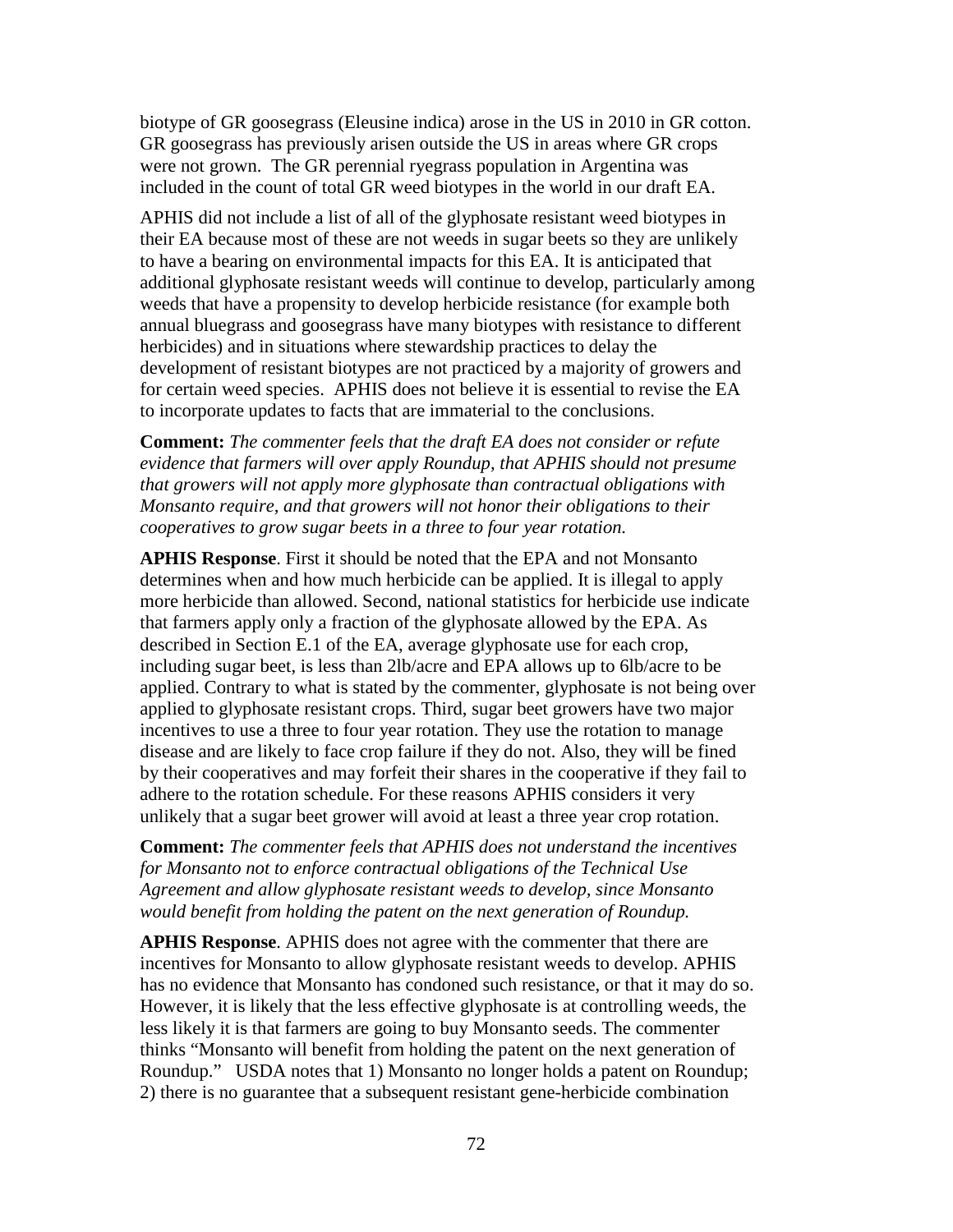will be developed that is as effective as Roundup resistance and Roundup, and 3) farmers have widely adopted Roundup Ready technology and may not widely embrace a new technology they are less familiar with. Therefore Monsanto could likely benefit by preserving the effectiveness of this technology through good stewardship practices.

**Comment:** *The commenter concludes that weed shifts, i.e. the increased prevalence of new weed species that are more tolerant to glyphosate, were not discussed in the draft EA.*

**APHIS Response.** The phenomenon and the means of control are discussed in Section E.1 of the EA.

**Comment:** *The commenter raises the possibility that sugar beet growers may not avail themselves of various methods to control the development of weeds with resistance to glyphosate, "abundant evidence indicates that growers are using only a single approach to sugar beet weed control, POST application of glyphosate."*

**APHIS Response.** APHIS disagrees with this conclusion. One of the most effective means of weed resistance management is crop rotation and this practice is universally applied in raising sugar beets. APHIS also recognizes in the EA that crop rotation with non glyphosate resistant crops or at least other crops that promote the use of herbicides with a different mode of action will be necessary to avoid the delay the evolution of glyphosate resistant weeds in sugar beet (e.g. the Cumulative Impacts section of the EA).

**Comment:** *The commenter feels that APHIS understates the likelihood that growers will rotate from sugar beets to Roundup resistant crops such as soybean and corn and this rotation will enhance the development of Roundup resistant weeds.*

**APHIS Response**. APHIS disagrees that it understated the likelihood of rotation. APHIS presented the facts on Table 1in the EA. In two of the 10 states where sugar beets are grown Southern Minnesota and Michigan, some farms grow glyphosate resistant crops in all rotations. In all other states, at least one crop without glyphosate resistant varieties is used in rotation. APHIS agrees with the commenter that rotating to at least one non glyphosate resistant crop is better than only using different glyphosate resistant crops in the rotation if the grower is trying to avoid selection of glyphosate resistant weeds or shifts to more inherently glyphosate tolerant weed species.

**Comment:** *The commenter states that, "APHIS does not show how in Roundup resistant corn and soybean crops, applications of glyphosate during the growing season have increased over time. This indicates that as weed resistance increases, growers compensate with increasing glyphosate treatments, and then with additional herbicides. APHIS does not cite use of non-chemical control strategies that have value for weed control."*

**APHIS Response.** APHIS disagrees with this set of statements. The rate of herbicide application and the frequency of application are regulated by the EPA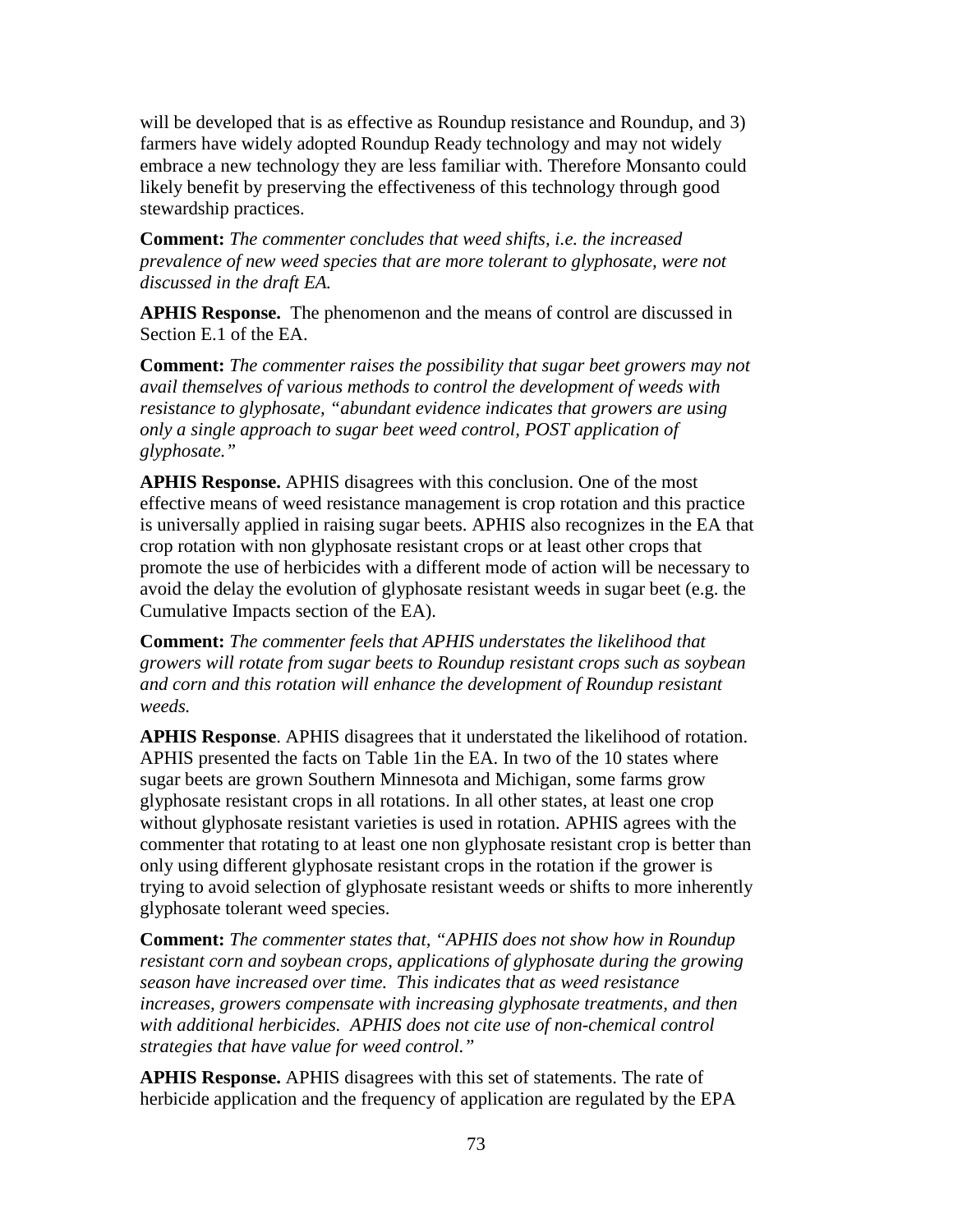and it is unlawful to exceed the rate and frequency of application. It is recommended [by Monsanto] that glyphosate be used at the maximum rate to reduce the evolution of glyphosate resistant weeds. Glyphosate is such an effective herbicide that it sometimes is applied at suboptimal rates to save costs and rarely needs to be used at the maximum frequency. With weed shifts to species that inherently have a higher tolerance to glyphosate, it is expected that glyphosate will be more routinely applied at the maximum rate in an attempt to control these species. In areas where weeds have evolved glyphosate resistance, farmers are likely to use tank mixes of glyphosate and additional herbicide modes of action, and tillage if necessary to control the resistant weed. There are numerous factors that determine how much herbicide needs to be used in a given year. In some years, the amount of rainfall or temperature increases the abundance of weeds throughout the growing season necessitating more frequent herbicide application. APHIS describes several non chemical strategies used for weed control including crop rotation in the EA (Section E.1; Affected Environment); tillage (Section E.1and E.3; Affected Environment), planting with narrow row width (Section E.1; Affected Environment), and use of weed free seed ( Section E.1; Affected Environment).

**Comment:** *One commenter espousing the benefits of a diversity of weed control tactics to prevent evolution of weeds resistant to glyphosate or any other herbicide, if non-chemical weed control measures are a prominent part of the mix, faults the draft EA for failing to mention a promising technique – the use of "green manure crops, such as oil radish, that suppress weeds as well as nematodes and perhaps disease agents in the follow-on main crop of sugar beets, and provide multiple other benefits as well."*

**APHIS Response**. APHIS acknowledges the comment, agrees with the commenter's statement regarding the importance of a diversity of weed control tactics to prevent weed evolution, and regrets omitting the mention of green manure crops as a possible weed suppression strategy. This has been added to the revised EA.

**Comment:** *The commenter suggests that the decreased use of hand weed control in sugar beets will be temporary based on the evolution of glyphosate resistant weeds in cotton and that now chemicals more toxic than glyphosate need to be used in cotton. The commenter also notes the "increasing expense of responding to existing resistant weeds and the potential agronomic and environmental harms may be caused by an increasing amount of applied glyphosate."*

**APHIS Response**. APHIS acknowledges that glyphosate provides tangible benefits over the current options for managing weeds in sugar beet. Namely, it reduces the use of hand weed control and reduces the use of herbicides more toxic than glyphosate. APHIS disagrees with the commenter that the possibility that these benefits may not last forever is a valid reason for not using glyphosate now. The so called "expense" of responding to resistant weeds and the "potential agronomic and environmental harms" derive largely from a loss of these benefits of glyphosate use and not some incremental harm. Not allowing the use of RRSB means that farmers will assume the expense of responding to weeds resistant to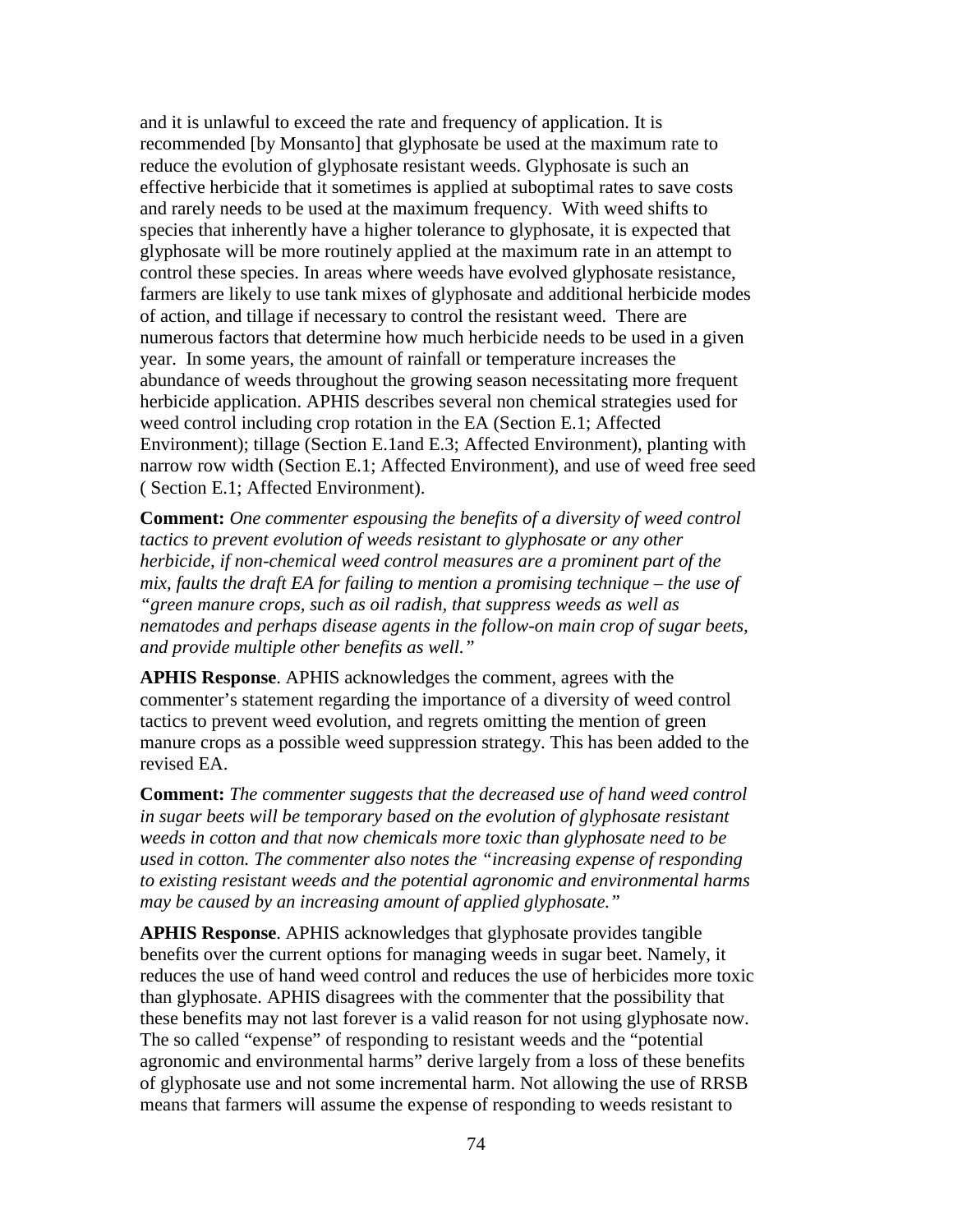the alternative herbicides and contribute to a greater environmental harm through continued use of herbicides that are more toxic than glyphosate. Another commenter points out that weed control is improved by rotating glyphosate resistant crops, compared to continuous cropping of glyphosate resistant cotton and soybean. Therefore cotton does not represent an analogous situation to sugar beet, since sugar beet is rarely grown continuously, but is grown in a 3-4 year rotation as noted in the EA.

**Comment:** *One commenter states that APHIS is wrong to assume that researchers have concluded that even if growers completely relied on only one herbicide, it is likely to take at least five years for a herbicide resistant weed population to develop. He cites the case where horseweed developed in glyphosate resistant soybeans three years after the introduction of the soybeans. While he does not dispute that Kniss (2010) concurs with APHIS' statement, he feels that the other three references: Beckie 2006, Neve 2008, and Werth et al. 2008, upon close inspection do not.*

**APHIS Response**. APHIS disagrees. Regarding the evolution of resistant horseweed in glyphosate tolerant soybean, no one can say from this example that the horseweed developed resistance in three years because it is not known to what extent glyphosate use in this area prior to the introduction of the glyphosate tolerant soybean contributed to the evolution of glyphosate resistant horseweed. We do not agree that Neve (2008) contradicts the "at least five year prediction by researchers." Neve (2008) ran 14 simulations to look at glyphosate-resistant weed evolution. While it is true that in 1 of the 14 simulations, weed resistance was predicted to occur after 4 years, this scenario represents five glyphosate applications per year which is much greater than customarily used. For example sugar beet growers typically use 2-3 applications while in crops like corn and soybean 1-2 applications are made. In other words, the scenario that predicts evolution in 4 years does not represent current practice. In all the other 13 scenarios, resistance was predicted to occur after 5 years. Werth et al. (2008) concludes from simulation modeling in cotton that resistance will develop in 8 years in one case and 12 years in another. In the Beckie (2006) paper, Figure 2 shows a simulation of evolution of resistant individuals in APHIS Response to single herbicide use, two herbicides used in rotation, or two herbicides used as a mixture. In the worst case, use of a single herbicide, resistant individuals were predicted to evolve after 5 years. APHIS stands by its original statement that four researchers have concluded that even if growers completely relied on only one herbicide, it is likely to take at least five years for an herbicide resistant weed population to develop.

**Comment:** *Another commenter feels that stewardship measures to prevent development of weeds resistant to glyphosate should not be voluntary "because of the broad weed killing spectrum of glyphosate and its high facility for use on glyphosate resistant crops, growers have little incentive to engage in resistance management techniques to forestall future weed problems."* 

**APHIS Response**. APHIS does not agree with this point of view. In Section E.1of the EA, APHIS cites a market survey conducted by the WSSA which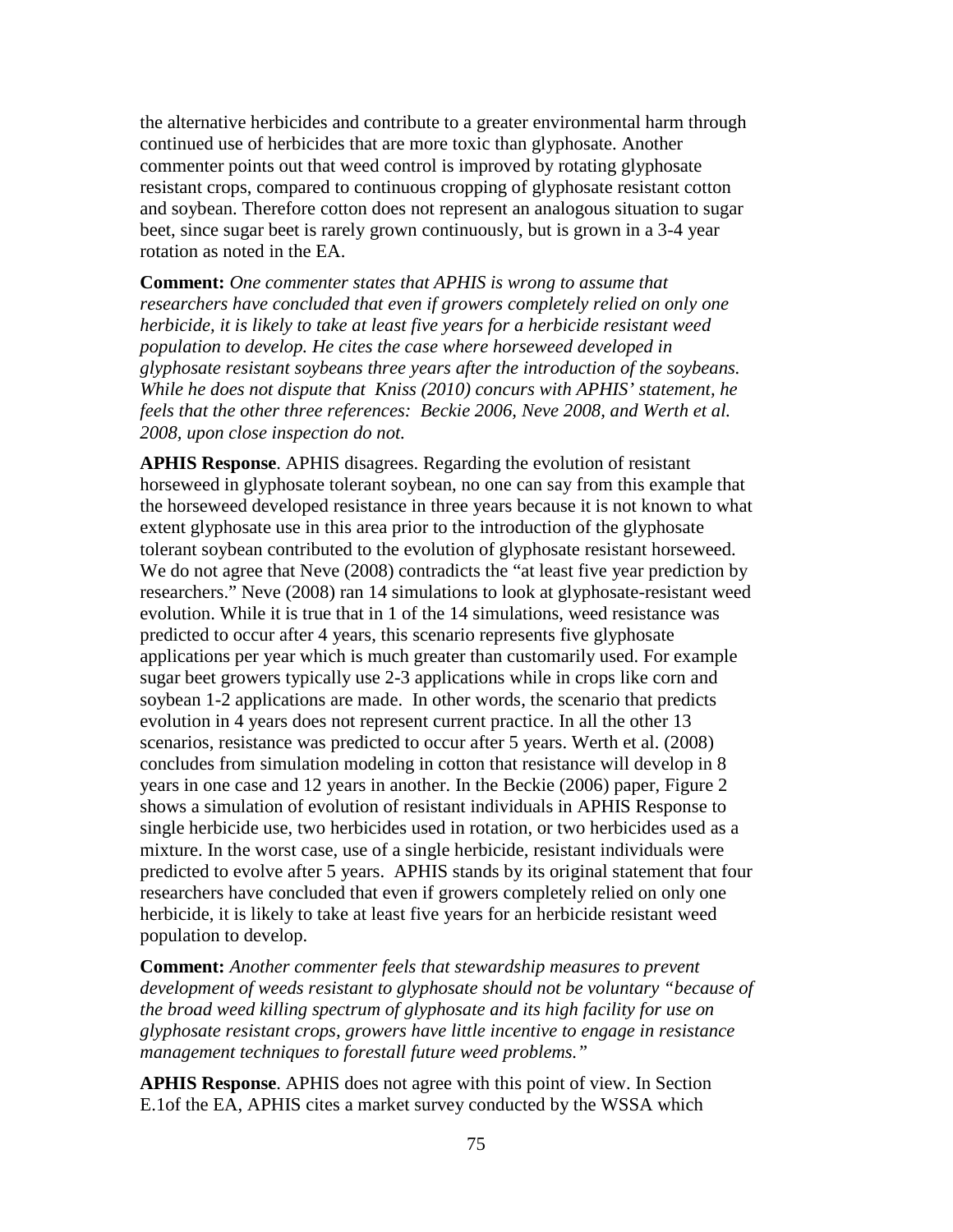reports higher levels of awareness among growers regarding the need to minimize the potential for development of glyphosate resistance: "In a market research study that surveyed 350 growers in 2005 and again in 2009, in APHIS Response to the question, 'are you doing anything to proactively minimize the potential for resistance to glyphosate to develop,' 67% said yes in 2005 and 87% said yes in 2009"). APHIS agrees with the commenter who stated that "growers have strong economic incentives to utilize properly their glyphosate-resistant sugar beet cropping systems, and their actions reflect this. Sugar beet growers and processors have established funds to support research and extension activities on weed resistance. Western Sugar Cooperative sponsors grower meetings at multiple locations in their growing regions to provide every grower the opportunity to discuss industry issues and learn about new research developments. Researchers from Colorado, Nebraska, and Wyoming, in cooperation with Monsanto, are developing region-specific technology usage guides to address weed management in cropping rotations that include sugar beet. Guides will provide regional and weed specific (kochia, common lambsquarters and pigweed) recommendations for … sugar beet, therefore enhancing the benefits of crop and herbicide rotations."

**Comment:** *One commenter noted that "APHIS mistakenly describes glyphosate as a "post--*‐*emergent herbicide," (draft EA p. 92), and pointed out the broad range of pre-emergence uses in both glyphosate resistant and non glyphosate resistant crops, including its broad use as a burndown herbicide to clear a field of weeds prior to planting, for instance in wheat, or for direct seeding in a no-till context.*

**APHIS Response**. APHIS acknowledges the comment and has revised the EA to include reference to its pre-emergence uses in the text corresponding to the text in the EA (Section E.1; Affected Environment). APHIS does recognize the preemergence uses of glyphosate elsewhere in the document, for example in the description of its uses in sugar beet production.

**Comment:** *One commenter notes that APHIS inadequately addresses the potential damage from glyphosate spray drift to the many other diverse non glyphosate resistant crops that are grown in sugar beet growing states. The commenter also quotes Congressional testimony from Steve Smith, Director of Agriculture for Red Gold, a tomato processor based in Indiana, that he and his 54 family farm growers in Indiana, Ohio, and Michigan have incurred over \$1 million in losses over the past 4-5 years due to glyphosate drift damage to tomatoes:* 

*"Since the introduction of glyphosate resistant crops, the pattern of weed control in the Midwest has changed from predominantly pre-plant applications of herbicides, to almost entirely a post-plant, in-season application practice. The effects of this paradigm shift in herbicide applications has affected our company and family growers in a very negative way, due to the potential for direct drifting of spray material onto our tomato fields from applications during windy conditions. The majority of herbicide applications were historically made prior to the planting of*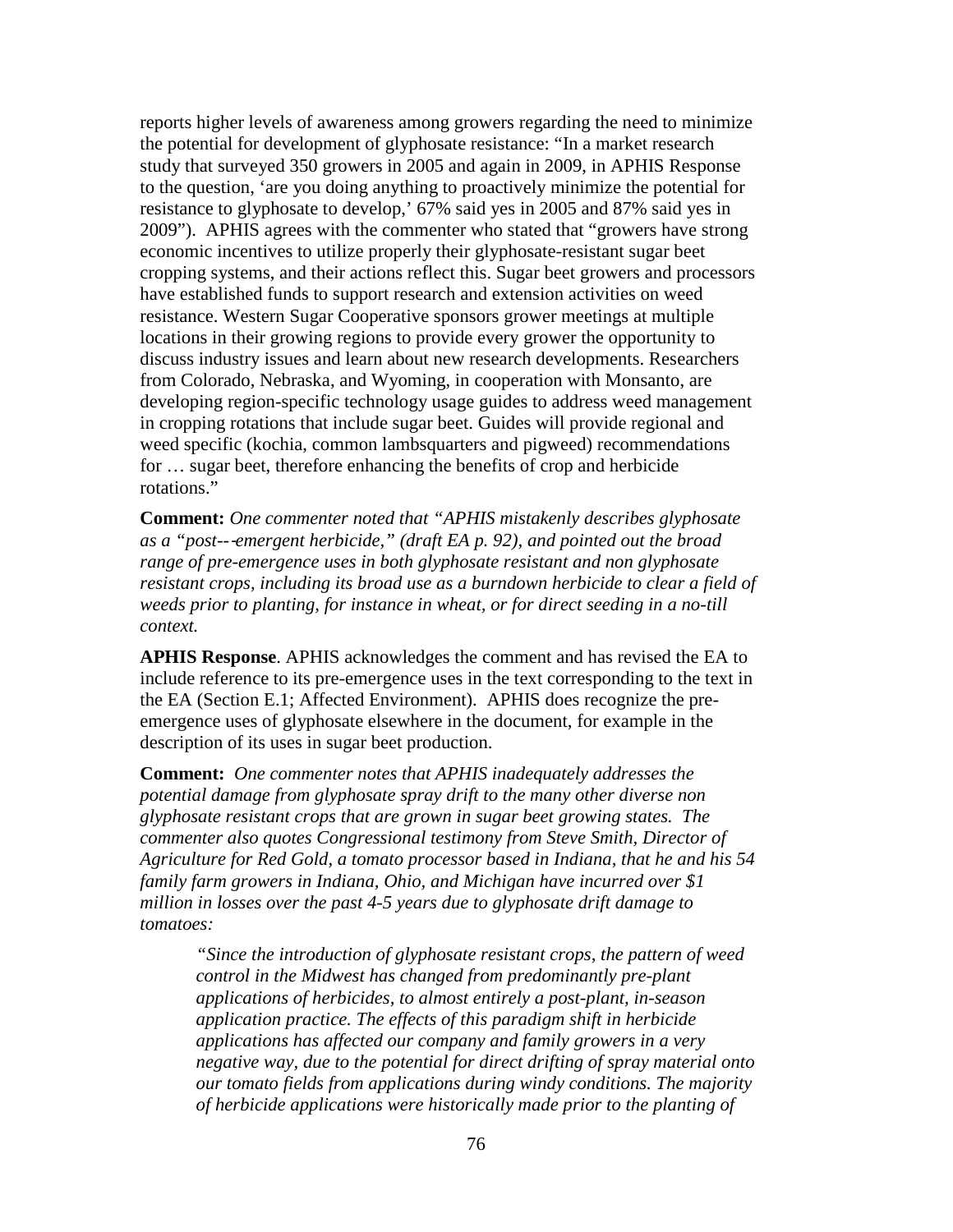*most specialty crops, so the drifting of products caused little or no harm. However, the transformation to herbicide applications during the growing season in June and July has put drift prevention at the forefront of concerns to sensitive crop producers of all kinds. Over the last four seasons, our company and growers have been involved with cropping losses exceeding a million dollars due to glyphosate drift."*

**APHIS Response:** Pesticide drift is not an issue unique to sugar beets, nor is this issue one that APHIS can regulate. However, the comment does provide a helpful note on the advantages of glyphosate use with respect to other herbicides. Mr. Smith was expressing his concern to the committee over the possible increase in dicamba use if a dicamba resistant soybean crop is authorized for wide scale planting. Mr. Smith goes on to say that dicamba is an effective herbicide on corn but is rarely used because "dicamba has proven itself to move off-target and cause injury and yield reductions to soybeans and so in a large sense, it is rarely used. Farmers respect their neighbors and know they are at risk of causing injury if they use dicamba, so it is not widely and routinely used in corn production." Mr. Smith contrasts Dicamba with glyphosate, "With glyphosate, crop injuries are the result only from direct drift while Dicamba on the other hand, is highly vulnerable to off-site movement in three forms: direct drift, volatilization, and spray tank contamination." Mr. Smith goes on to say that "Direct drift is in theory, always preventable, by either applying within label restrictions of wind or by applying when the wind direction would not result in a threat to a sensitive crop." Glyphosate is not a volatile compound that will pick up and move in the days or hours following application. Mr. Smith goes on to say that the injury caused by glyphosate is from misapplication. "He also goes on to say that "Good stewardship by neighbors and applicators has been fairly successful in preventing direct drift. In other words, spray drift is not a problem for neighboring farmers when glyphosate is applied according to the label. For conventional sugar beets, a mix of multiple herbicides (BetaMix, Betanex, UpBeet, Nortron and Stinger may be used post emergence weekly for four applications (Mauch declaration, Sugar Beet I). Glyphosate, which is used only 2-3 times, by comparison is not a volatile herbicide, and can be applied under more ideal conditions because of the flexibility when it can be applied; it is superior to the status quo with regards to pesticide drift impacts. APHIS believes that they have adequately presented the relative potential for damage to terrestrial and aquatic plants and nearby crops from herbicide drift in Sections E.3, F.1, F.2, H and Table 13 of the EA. Table 11 of the EA includes caution statements regarding herbicide drift in other herbicides used to control weeds in sugar beets.

**Comment:** *One commenter raises issues about Monsanto's Technology Use Agreement (TUG), regarding the perceived overreliance that APHIS places on it as a legally binding contractual obligation and about the appropriateness of certain recommendations for growers to avert glyphosate resistance associated with Roundup Ready crops.*

**APHIS Response**. Each of the points is elaborated more fully below: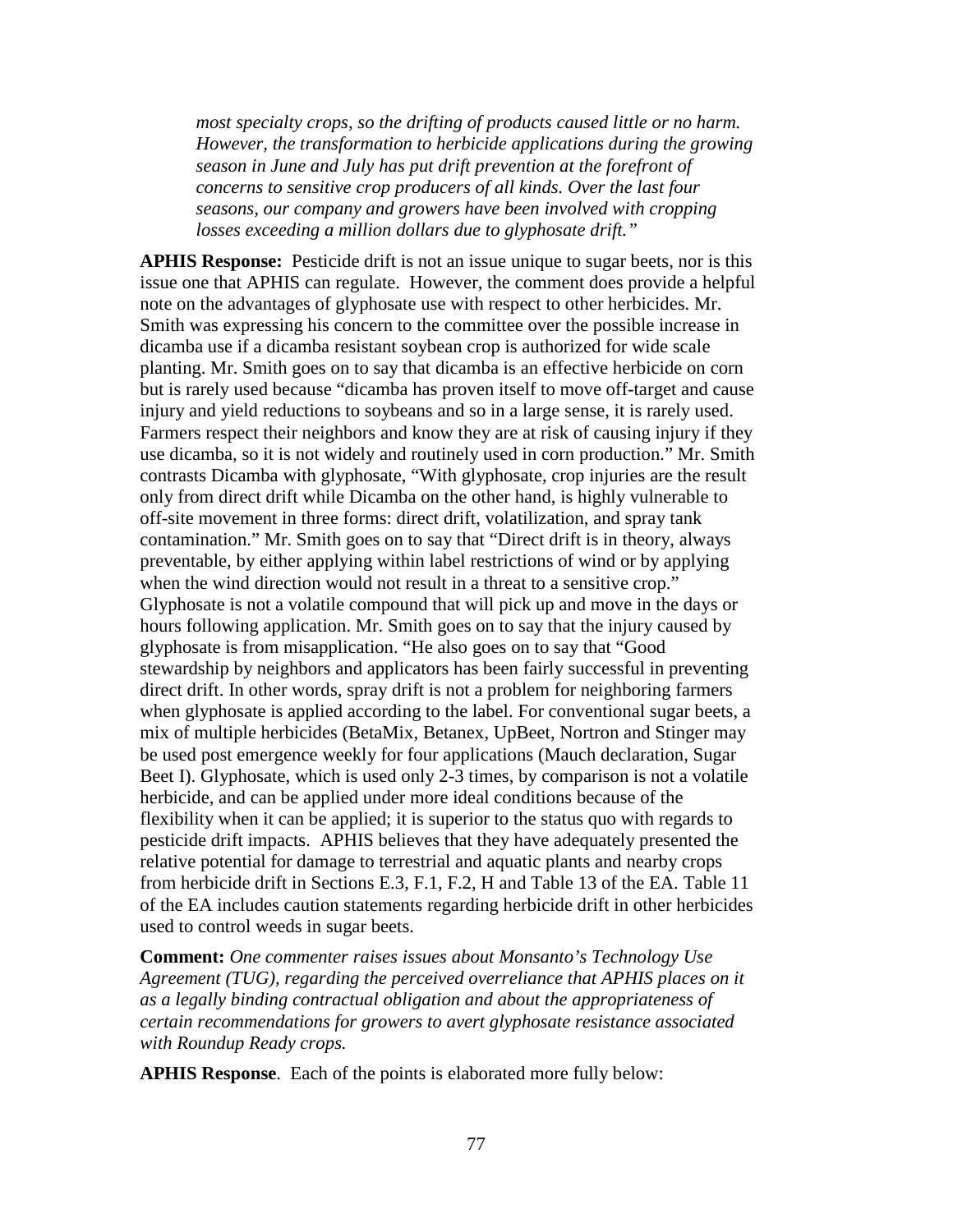**Comment:** *The commenter supports the TUG recommendation for mechanical tillage and/or residual herbicides as sound measures to diversify weed control practices away from a glyphosate-only approach. But the commenter was disappointed with the TUG recommendation to use "additional herbicide modes of action/residual herbicides and/or mechanical weed control in other Roundup Ready crops" rotated with RRSB, because it was viewed as supporting the notion that farmers should rotate from RRSB to another Roundup Ready crop, which will be an invitation to rely excessively on glyphosate, in some cases throughout a three to five year crop rotation. The commenter believes that prevention of glyphosate resistant weeds requires rotating away from an RR crop system to a conventional crop, where post-emergence use of glyphosate is not possible. The commenter reiterates the warning of Dr. Ian Heap: "The recently developed glyphosate-resistant crops will need to be used in rotation with conventional cultivars and in conjunction with non-chemical weed control and other herbicides if the selection of glyphosate-resistant weeds is to be avoided." The commenter indicates that "minor supplementation of glyphosate with another mode of action or tillage is simply not enough" and supports a "complete break from POST applications of glyphosate."*

**APHIS Response**. As noted in the EA, APHIS concurs that adding a non glyphosate resistant crop in the rotation will promote the use of other nonglyphosate herbicides and provide diversity of the herbicide mode of action which will reduce the selection pressure for glyphosate resistance. However, having a glyphosate resistant crop in the rotation does provide the grower with the flexibility to use glyphosate as a spot treatment without crop damage and as a post-emergent option, preferably tank-mixed with another herbicide mode of action, should the situation warrant it.

**Comment:** *The commenter also objects to another recommendation in the TUG, not cited by APHIS: "Start clean with tillage and follow-up with a burndown herbicide, such as Roundup WeatherMAX, if needed prior to planting." The commenter believes that this pre-emergent glyphosate application when added to the typical 2 or 3, and up to 4 post-emergent applications, will bring the number of glyphosate applications closer to the number that is expected to lead to evolution of glyphosate resistance within 4-5 years.* 

**APHIS Response**. APHIS agrees with the comment. Use of Roundup herbicide as the sole pre-plant or pre-emergent burn down herbicide may lead to more total glyphosate applications than is necessary and drive up the glyphosate selection pressure for weeds that emerge at different times. An "if needed" clause may also encourage glyphosate use only when necessary – for example to control a flush of weeds after tillage that may be difficult to control with other herbicides.

**Comment:** *The commenter suggests that Monsanto should offer or recommend conventional varieties to farmers for the purpose of rotation with its RRSB (and other RR crop varieties). As an example, the commenter refers to an Oregon State University and BASF stewardship guide to extend the life of the ALSinhibitor herbicide-resistant CLEARFIELD wheat which, among other measures, recommends not to plant CLEARFIELD wheat varieties continually and not to*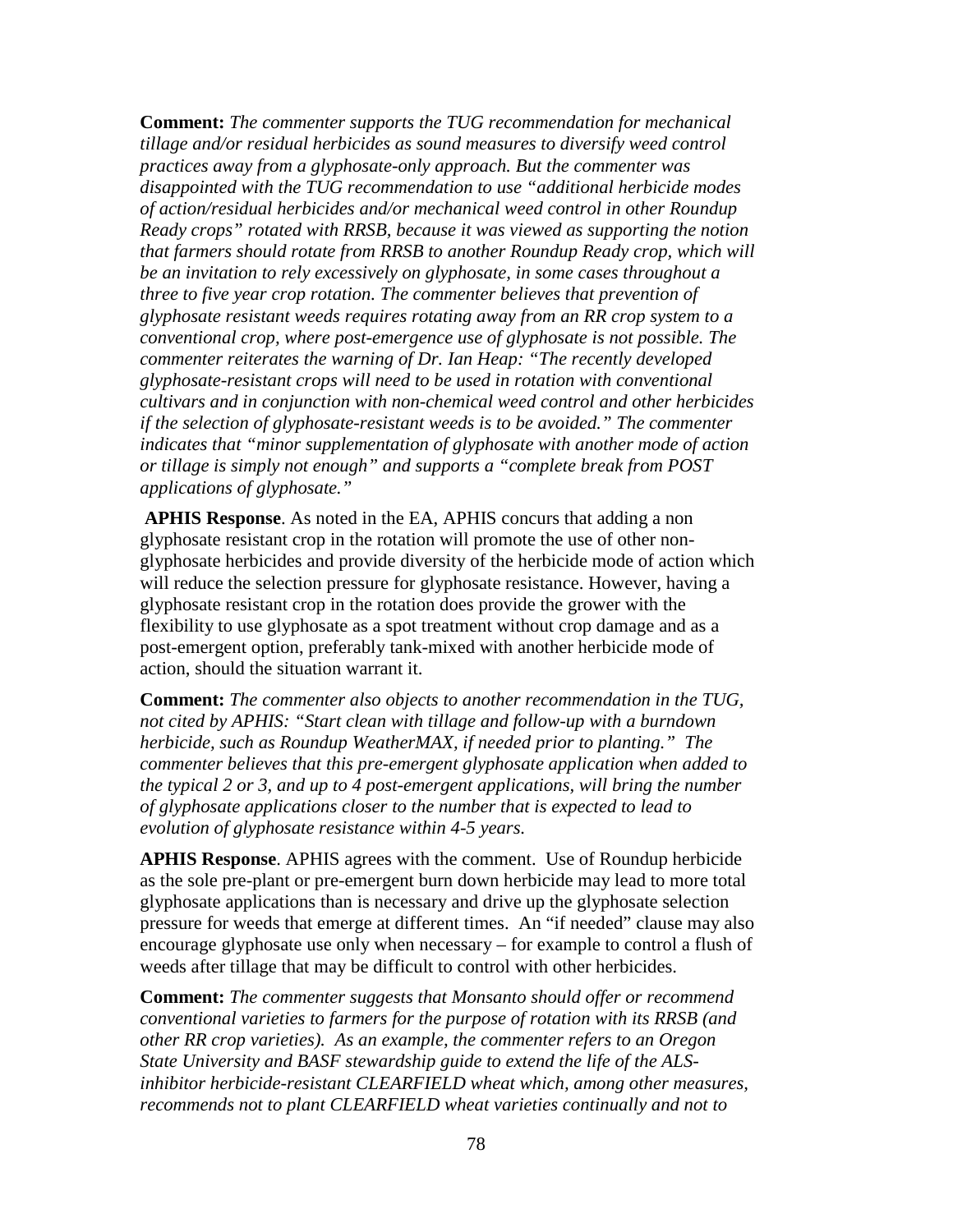*apply the ALS –inhibiting herbicides more than 2 out of every 4 years, to limit the reliance on herbicides with this MOA and when applicable, use herbicides with different modes of action.*

**APHIS Response**. APHIS acknowledges the comment and agrees that growers should use multiple modes of herbicide action in rotation crop sequences.

**Comment:** *The commenter objects to the assertion in the TUG recommendation that rotating to Roundup Ready crops adds opportunities for introduction of other modes of action and the APHIS assertion the TUG is a legally binding contract: '"Indeed, H7*‐*1 growers are required to follow Monsanto's TUG, including its recommendation for adopting growing practices aimed at reducing the development of glyphosate-resistant weed populations" (see p. 89 and 254 of the draft EA). The "required recommendations" listed on page 10 of the TUG include: scout your fields before and after herbicide application; start with a clean field, using either a burn down application or tillage; control weeds early*  when they are small; add other herbicides ... and cultural practices ... as part of *your Roundup Ready cropping system where appropriate; rotate to other Roundup Ready crops to add opportunities for introduction of other modes of action; use the right herbicide at the right rate and the right time; control weed escapes and prevent weeds from setting seeds; clean equipment before moving from field to field to minimize spread of weed seed; use new commercial seed that is as free from weed seed as possible. The commenter believes that the language of the recommendations would not be enforceable.*

**APHIS Response**. APHIS acknowledges that the commenter objects to the assertion that rotating to Roundup Ready crops adds opportunities for introduction of other modes of action. This would only seem to be true if the grower were rotating from a non-Roundup Ready crop, or from a Roundup Ready crop in which the grower chose not to use glyphosate. As explained in Section E.1 of the EA, "all Roundup Ready technology users, including sugar beet growers, are contractually obligated through the Monsanto Technology Stewardship Agreement to follow the TUG." APHIS also agrees that because of the latitude given in the TUG to individual preference, specific sanction for the most preferred choices that should be taken would be difficult to enforce. Other factors described elsewhere in APHIS' responses to comments speak to the incentives that are in play for growers to follow recommendations to delay resistance.

## **References.**

Anonymous (2010). "Weed Control in Beans," North Dakota State University, Crop and Pest Report: Weeds, 6/10/2010.

http://www.ag.ndsu.nodak.edu/aginfo/entomology/ndsucpr/Years/2010/June/10/w eeds.htm#STATUS

# **9. Mitigation to Prevent Development of Weed Resistance to Glyphosate**

**Comment:** *Despite the fact that weed scientists and farmers know that specific practices will reduce development of resistance, voluntary measures to prevent*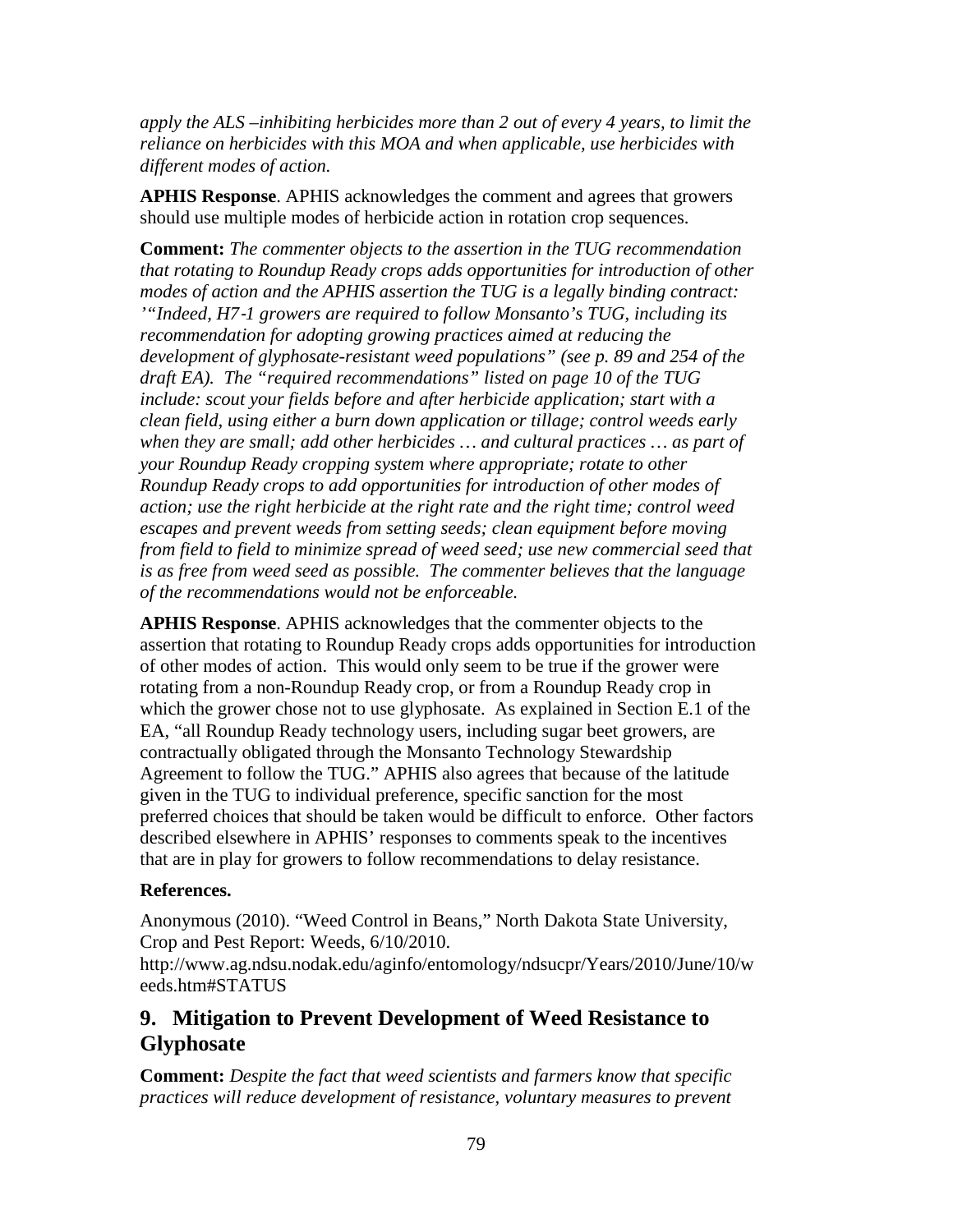## *resistance to glyphosate identified in the EA will prove inadequate for various reasons.*

**APHIS Response.** APHIS acknowledges the comment, but believes that voluntary measures should be adequate provided that regional weed specialists continue to work with growers and consultants on the best approaches to avoid development of resistance in sugar beet, especially those that are cost effective. APHIS does not dispute the fact that glyphosate resistant weed biotypes or shifts to weed species inherently tolerant to glyphosate are likely to occur with glyphosate use in glyphosate tolerant crops

### **(1) The extensive geographic area given to growing multiple Roundup tolerant crops facilitates development of resistant weeds**.

**APHIS Response**. We acknowledge that selection can still occur for these in H7- 1 sugar beet production with repeated use of glyphosate particularly if other herbicide modes of action are not used in the crop or in the rotation crop, however the 1.3 million acres of sugar beet production is small in comparison to the total acreage of agricultural crop land treated with glyphosate.

## **(2) 1.3 million acres of sugar beet production is appreciable enough to contribute to weed resistance to glyphosate.**

**APHIS Response**. The EA acknowledges the increased potential for glyphosate resistant weeds to develop in N. Dakota and Minnesota as well as Michigan as these states already have populations of glyphosate resistant or tolerant weeds and have a high percent of soybean and corn in their rotation which could be glyphosate resistant.

### **(3) Common crop rotations include RR crops, and these will encourage resistance especially in the Red River Valley of N. Dakota and Minnesota (corn and soybeans).**

**APHIS Response**. The EA acknowledges the increased potential for glyphosate resistant weeds to develop in North Dakota and Minnesota as well as Michigan as these states already have populations of glyphosate resistant or tolerant weeds and have a high percent of soybean and corn in their rotation which could be glyphosate resistant.

## **(4) Red root pigweed is one important weed of sugar beet, and is in the same genus as to two other pigweeds which already have resistance to glyphosate in soybean and cotton.**

**APHIS Response**. The EA also acknowledges the resistance of several pigweeds with glyphosate resistance and their occurrence in other crops rotated to sugar beet.

**(5) Glyphosate resistant weeds increase the likelihood that growers will use additional and more toxic herbicides; new broad spectrum replacements are not in development**.

**APHIS Response**. APHIS acknowledges that GR weeds may lead growers to use additional and more toxic herbicides. However, without glyphosate-resistant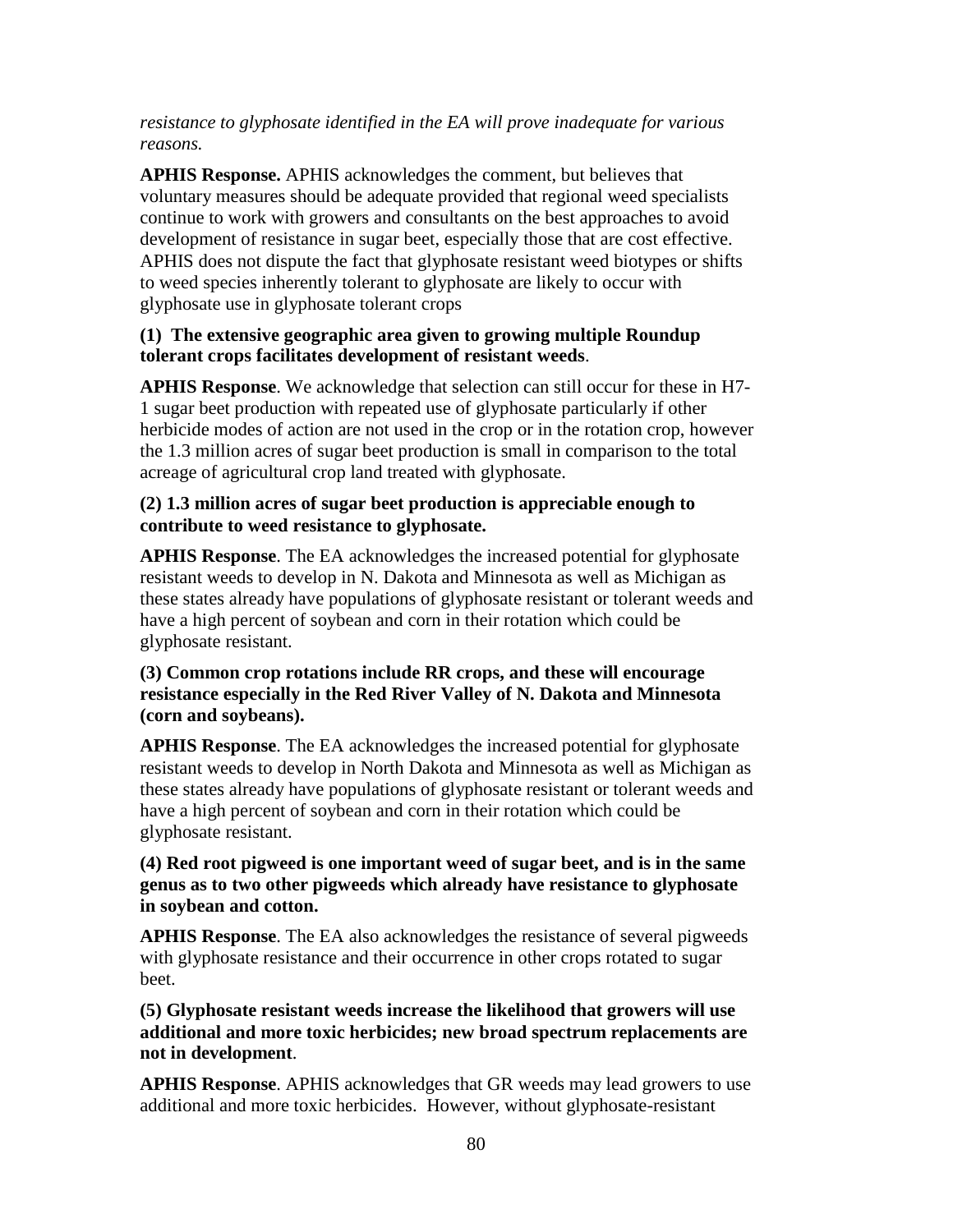sugar beets, they may return to using additional and more toxic herbicides as well. Additionally, growers may need to resort to use of more extensive tillage in order to control their weed problems.

**(6) Because of the broad weed killing spectrum of glyphosate and its high facility for use on glyphosate resistant crops, growers have little incentive to engage in resistance management techniques to forestall future weed problems**.

**APHIS Response**. The EA discusses the many incentives that growers of glyphosate tolerant sugar beet will have to engage in resistance management techniques to manage future weed problems.

**Comment:** *Growers have strong economic incentives to sustain their glyphosateresistant sugar beet cropping systems, and their actions reflect this. Sugar beet growers and processors have established funds to support research and extension activities on weed resistance. Western Sugar Cooperative sponsors grower meetings at multiple locations in their growing regions to provide every grower the opportunity to discuss industry issues and learn about new research developments. Researchers from Colorado, Nebraska, and Wyoming, in cooperation with Monsanto, are developing region-specific technology usage guides to address weed management in cropping rotations that include sugar beet. Guides will provide regional and weed specific (kochia, common lambsquarters and pigweed) recommendations for … sugar beet, therefore enhancing the benefits of crop and herbicide rotations.*

**APHIS Response.** APHIS acknowledges the comment, and agrees that grower education and availability of user guides will be successful strategies to train growers how to avoid weed resistance using appropriate techniques.

**Comment:** *A Benchmark Study was conducted over a four-year period on 155 farms, across six states, with a minimum of 40 acres per farm. Results from this study demonstrated two important concepts in regard to glyphosate-resistant (GR) crops (Wilson et al. 2009). First, weed control is improved by rotating GR crops, compared to continuous cropping of GR cotton and soybean. Second, weed management is improved by adding a herbicide at planting with a different mode of action than glyphosate, or by combining glyphosate applied postemergence with another herbicide. The results from the Benchmark Study clearly relate to sugar beet. Even when sugar beet is grown in rotations that include other GR crops, the rotations usually contain non-GR crops that introduce herbicides with different modes of action. In GR crops, growers are progressing from only using glyphosate and are applying conventional preemergence herbicides at planting and mixing other herbicides with glyphosate when the herbicide is applied postemergence. This all points to the conclusion that GR sugar beets are sustainable with crop rotation and use of herbicides with different modes of action than glyphosate. These techniques also reduce the potential for weeds becoming resistant to glyphosate (Wilson et al. 2009).*

**APHIS Response**. APHIS acknowledges the comment and agrees with the conclusion.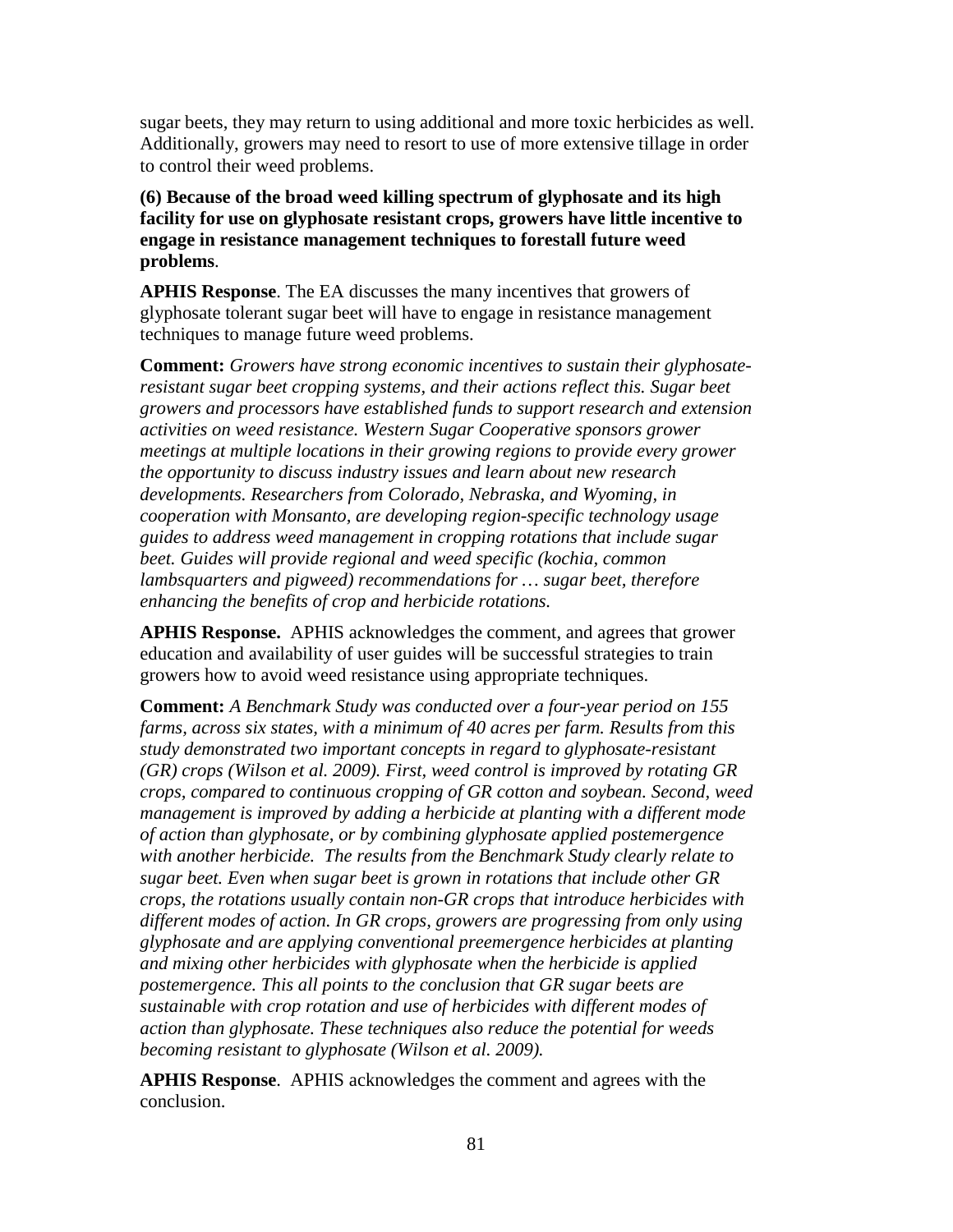**Comment:** *In the Draft EA, USDA's chief bulwark against this glyphosate tolerant crop enabling the development of GR weeds appears to be Monsanto's Technology Use Agreement (TUG), which APHIS cites repeatedly. In the TUG Monsanto recommends that growers use "mechanical weed control/cultivation and/or residual herbicide" with RRSB, where appropriate, and "additional herbicide modes of action/residual herbicides and/or mechanical weed control in other Roundup Ready crops" rotated with RRSB.*

**APHIS Response.** APHIS agrees with the first recommendation, that mechanical tillage and residual herbicides diversify weed control practices away from a glyphosate-only approach. APHIS does not agree with the notion that farmers should rotate from RRSB to another Roundup Ready crop, which invites excessive reliance on glyphosate, potentially throughout a three to five year crop rotation. As we have discussed at some length above, prevention of glyphosate resistant weeds requires rotating away from an RR crop system to a conventional crop, where post-emergence use of glyphosate is not possible. We repeat the warning of Dr. Ian Heap:

"The recently developed glyphosate-resistant crops will need to be used in rotation with conventional cultivars and in conjunction with non-chemical weed control and other herbicides if the selection of glyphosate-resistant weeds is to be avoided."

While the measures Monsanto recommends to accompany the rotation from RRSB to another RR crop might help to a small degree (at least for growers who take them seriously), they will not generally be highly effective.

**Comment:** *One commenter concluded that APHIS holds the "fundamentally mistaken view that GR crop systems have little or nothing to do with GR weed evolution. We have repeatedly presented this information to APHIS in comments on various regulatory decision-making documents, and it has just as consistently been ignored."*

**APHIS Response.** APHIS has not concluded that glyphosate tolerant (GT) crop systems have little or nothing to do with GR weed evolution. APHIS has concluded that GT crop systems are not the sole cause of GR weed evolution. APHIS has repeatedly stated that GR weed evolution results from glyphosate use. To the extent that GT crop systems account for about  $\frac{3}{4}$  of glyphosate use in the US, they contribute substantially to this issue. The same commenter also questions why Table 6, which documents glyphosate use in the US, includes amounts used in non Roundup Ready crops including amounts used by gardeners and homeowners. Because evolution of glyphosate resistant weeds is related to the amount of glyphosate used, it is necessary to describe all glyphosate uses in order to understand how glyphosate use on sugar beets is likely to impact the evolution of glyphosate resistant weeds. Table 6 shows that glyphosate use on RRSB represents less than 1% of the glyphosate used in the US and less than a third of that used by gardeners and homeowners. APHIS does not believe Table 6 represents "a meaningless comparison game."Table 6 documents that the widescale planting of RRSB will result in only a very small incremental increase in the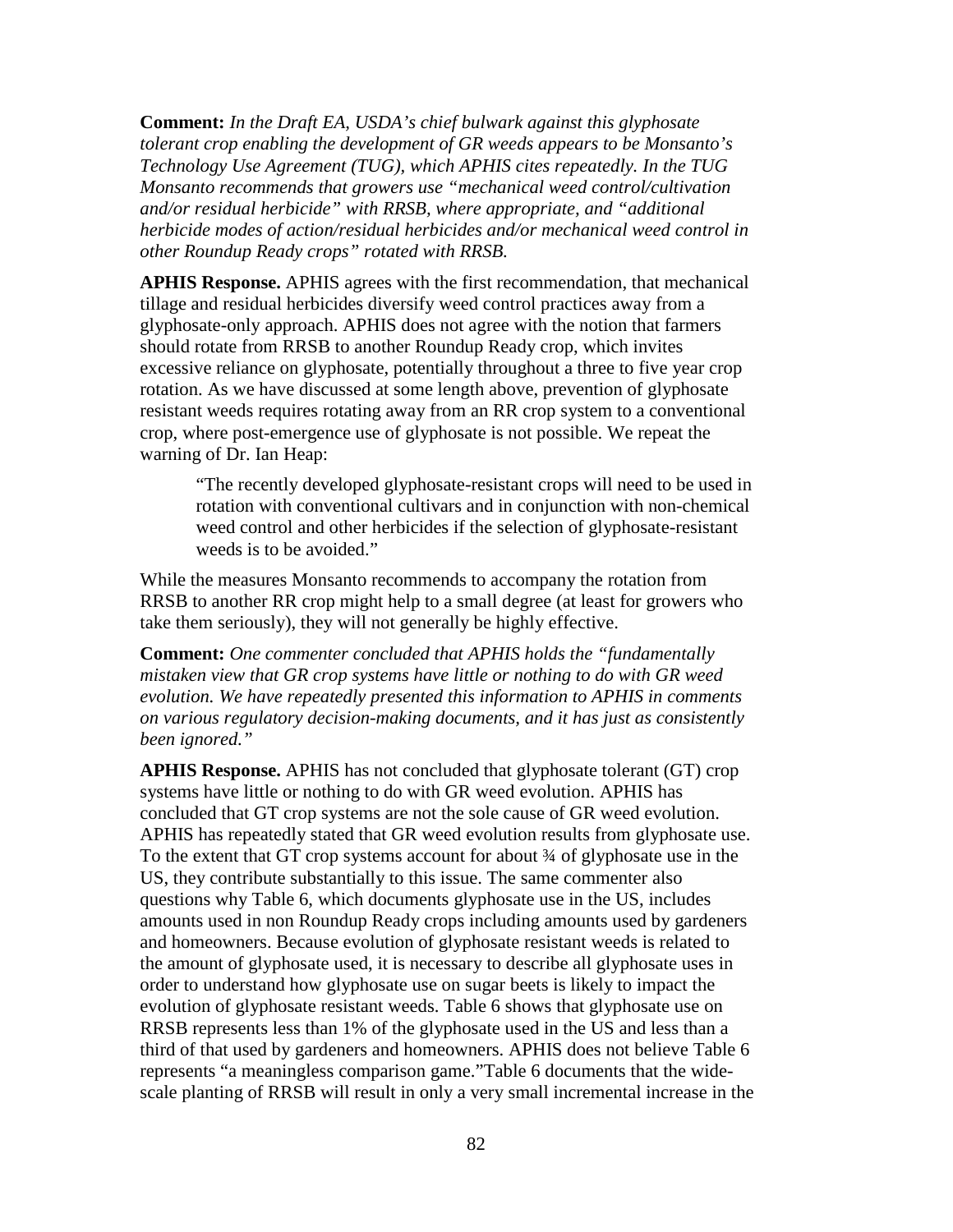use of glyphosate in the US and correspondingly is likely to have only a very small incremental impact on the development of glyphosate resistant weeds.

**Comment:** *The same commenter feels that a more important question that APHIS should answer is "How much of this enormous quantity of glyphosate is being applied in APHIS Response to increasingly glyphosate resistant weeds that proper regulation on the part of APHIS and the EPA might have prevented, or at least mitigated?"*

**APHIS Response.** One recent estimate of the incremental costs of glyphosate use are \$23/acre in cotton and \$15/acre in soybean

[\(http://deltafarmpress.com/soybeans/economics-pigweed-control-cotton-and](http://deltafarmpress.com/soybeans/economics-pigweed-control-cotton-and-soybeans%20accessed%20Jan%2013)[soybeans accessed Jan 13.](http://deltafarmpress.com/soybeans/economics-pigweed-control-cotton-and-soybeans%20accessed%20Jan%2013) 2011)). Another based on a study of 400 corn, soybean, and cotton producers in 17 states, growers estimated that glyphosate-resistant weeds increased their costs by \$14-16/acre (Owen. Subcommittee on Domestic Policy Committee on Oversight and Government Reform U.S. House of Representatives July 28, 2010). These costs are not just from increasing glyphosate use which in many cases is ineffective in mitigating glyphosate resistant weeds but includes costs of alternative strategies which involve the use of alternative herbicides, tillage, hand weeding, and use of cover crops. Farmers use RR crops because they realize a net economic benefit. Currently that benefit is estimated to be \$20/acre for corn and soybean and \$50/acre for cotton (Hurley et al. 2009). If the cost of managing glyphosate resistant weeds exceeds the benefits to farmers, farmers are unlikely to adopt or continue use of the technology.

**Comment:** *One commenter mentioned that a telephone survey of 1200 farmers conducted after the 2005 planting season found that only 30% of farmers thought the GR weeds would become a serious problem, a majority of farmers thought that following the glyphosate label rate recommendation was the most effective strategy for reducing or preventing GR weeds, while very few thought that tillage and not using a GE GR crop would be effective strategies, and that information supplied by land grant studies and biotechnology companies on managing glyphosate resistance is confusing.* 

**APHIS Response.** In 2005 fewer farmers were likely affected by glyphosate resistant weeds. In that same survey, only 13-19% (depending on farm size) had ever experienced a glyphosate resistant weed on their farm. Not surprisingly, farmer's attitudes are changing. The EA describes (Section E.1; Affected Environment) the higher level of awareness among growers regarding the need to minimize the potential for development of glyphosate resistance: "In a market research study that surveyed 350 growers in 2005 and again in 2009, in APHIS Response to the question, 'are you doing anything to proactively minimize the potential for resistance to glyphosate to develop,' 67% said yes in 2005 and 87% said yes in 2009" (WSSA, 2010b). "In a 2007 survey of 400 corn, soybean and cotton growers, resistance management programs were often or always used by 70% or more of all three grower groups" (WSSA, 2010b). The USDA recognizes that herbicide resistant weeds pose a problem for growers. USDA's principal inhouse research agency, the Agricultural Research Service (ARS) is funding nearly \$4.4 million in herbicide resistant weed research in FY 2010. Some of the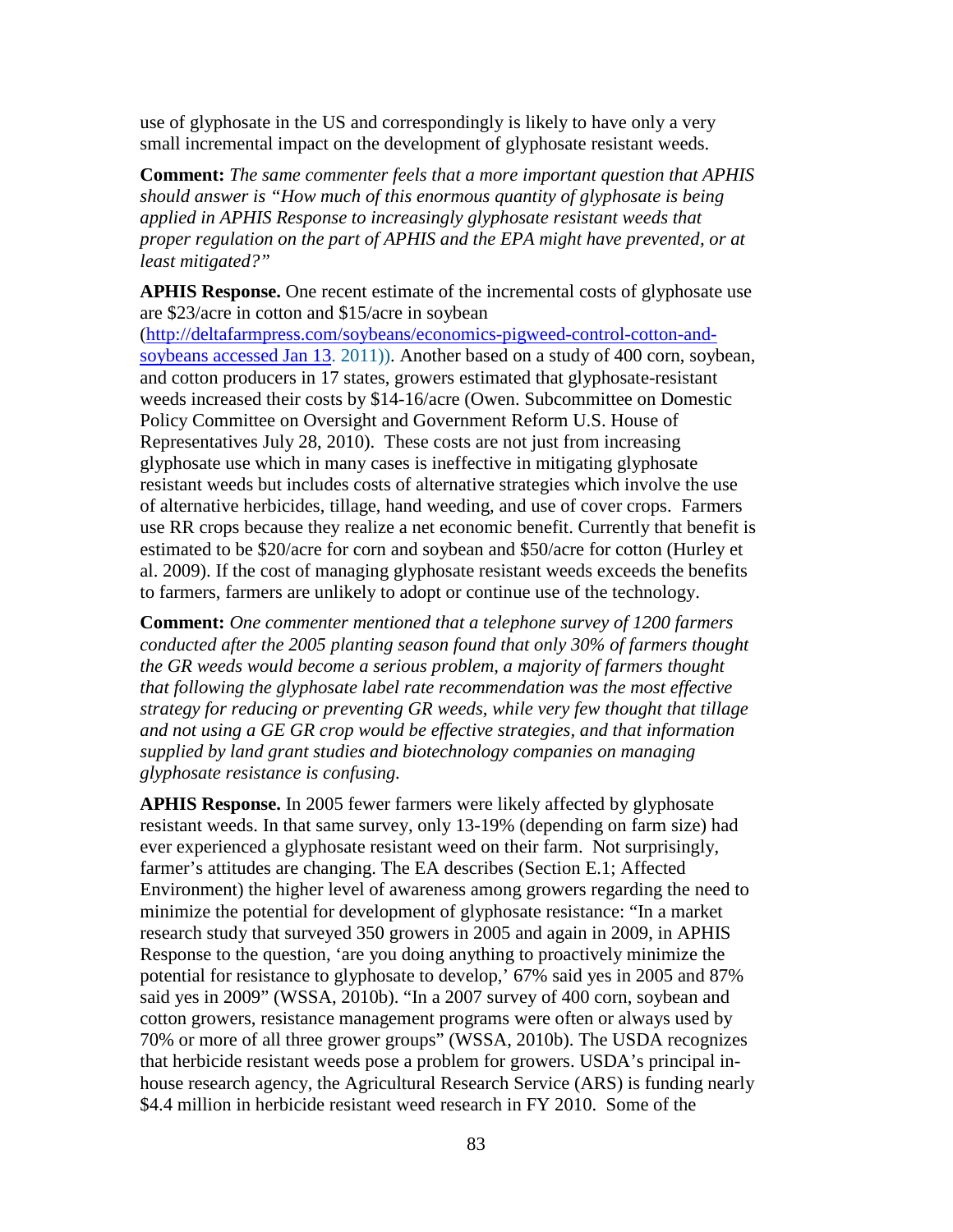research funded included developing best management practices for difficult to control weeds in herbicide resistant crops and combining effective chemical and cultural control measures into integrated systems for the management of key herbicide-resistant and invasive weeds.

**Comment:** *One commenter criticizes the recommendation of Dr. Wilson and Dr. Cole to use the full label rate of glyphosate as a means to delay the evolution of glyphosate resistant weeds. This commenter believes that using a "moderate"*  level of glyphosate would be preferable "to avoid both the likely adverse effects of *its present, wildly excessive use, while at the same time reducing the tremendous selection pressure that is eroding its efficacy via evolution of glyphosate--* ‐*resistant weeds."*

**APHIS Response.** APHIS disagrees with the commenter that it is preferable to use a moderate level of herbicide. Rather, this recommendation to use low doses of herbicide (in the case of glyphosate, below 0.75 pounds/acre/per application) will in some cases accelerate the selection of herbicide resistant weeds including those resistant to glyphosate (Neva and Powles 2005a; Neva and Powles 2005b; Busi and Powles 2009). The studies by the Powles' laboratory showed that in addition to being attributable to the inheritance of a very rare single gene, glyphosate resistance could also be attributed to a combination of resistance genes that are enriched through successive generations by treatment with sublethal doses of herbicide (Busi and Powles 2009). Busi and Powles (2009) conclude, "We believe that herbicides should be used at the recommended rate to achieve high weed mortality and therefore minimize the possibility of accumulation of minor gene traits that may endow a level of resistance over a few generations. Substantial precautions need to be taken by the industry to ensure that herbicides are used at the registered recommended rates. This should contribute to the sustainability and longevity of herbicide molecules in world agriculture. "

**Comment:** *One commenter felt that "APHIS did not consider relevant research showing changes in rhizosphere microorganisms that are specific for Roundup Ready crop systems where glyphosate is used post-emergence." In particular the commenter notes that glyphosate can inhibit some microorganisms and stimulate others, including pathogenic strains. The commenter notes that APHIS did not cite the paper by Zobiole et al. (2010b) on glyphosate treatment of soybeans.*

**APHIS Response.** APHIS discusses the literature on glyphosate effects on plant disease susceptibility and plant micronutrient levels in the EA (Sections E.1 and F.1). As discussed in the EA, APHIS does not believe there is convincing evidence that glyphosate increases plant disease susceptibility or significantly alters micronutrient availability. The recent paper (Zobiole et al., 2010b) measures changes in microorganism populations as a result of glyphosate exposure but does not produce evidence that these changes have any agronomic significance*.* 

#### **References**

Anonymous (2010). "Weed Control in Beans," North Dakota State University, Crop and PestReport:Weeds,6/10/2010.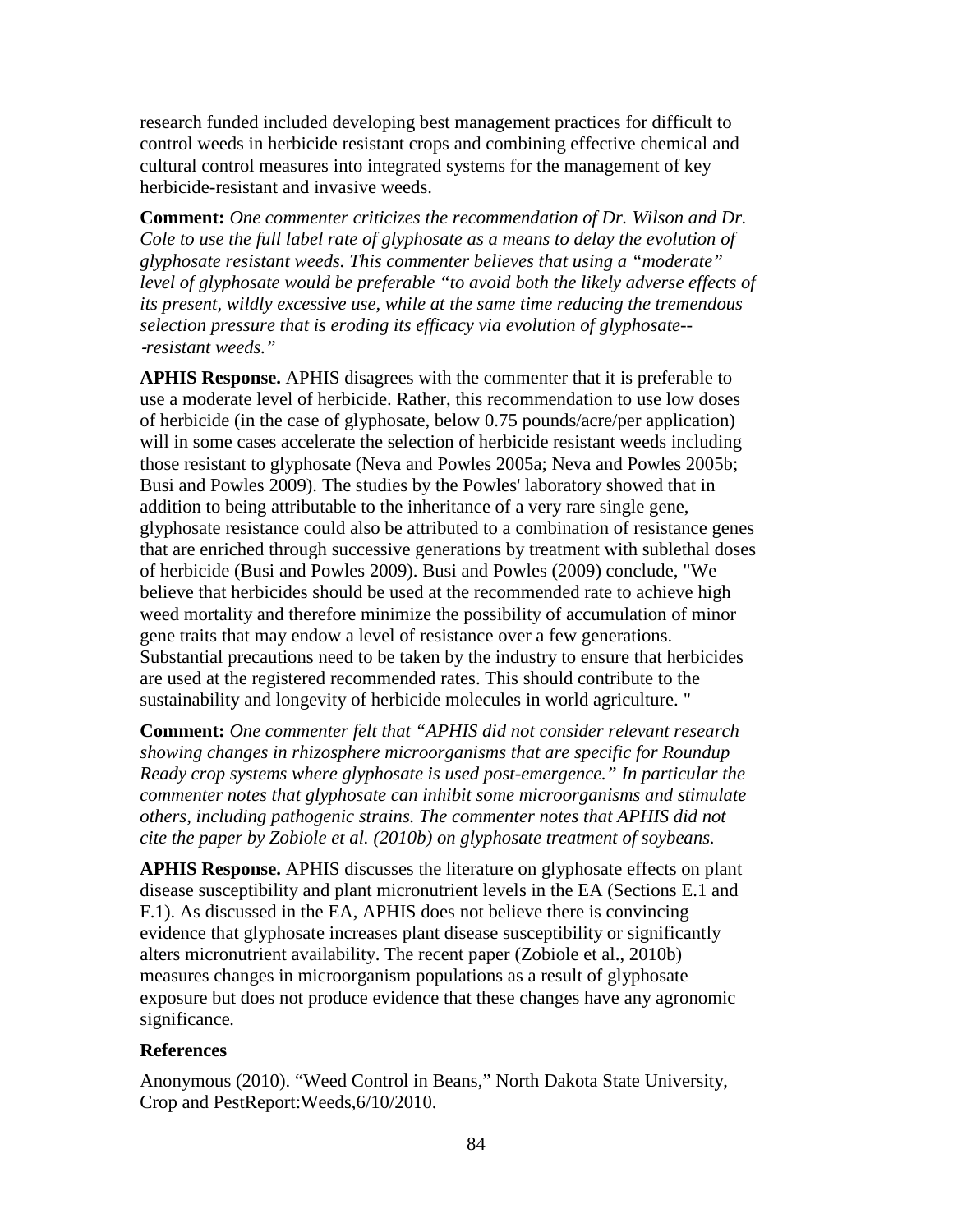http://www.ag.ndsu.nodak.edu/aginfo/entomology/ndsucpr/Years/2010/June/10/w eeds.htm#STATUS ).

Busi R, Powles SB.2009. Evolution of glyphosate resistance in a Lolium rigidum population by glyphosate selection at sublethal doses. Heredity 103: 318-325.

Frisvold, G.B., Hurley, T.M., & Mitchell, P.D. (2009). Overview: Herbicide resistant crops—Diffusion, benefits, pricing, and resistance management. AgBioForum, 12(3&4): 291-302.

Neve P, Powles SB (2005a). High survival frequencies at low herbicide use rates in populations of Lolium rigidum result in rapid evolution of herbicide resistance. Heredity 95: 485-492.

Neve P, Powles SB (2005b). Recurrent selection with reduced herbicide rates results in the rapid evolution of herbicide resistance in Lolium rigidum. Theoret Appl Genet 110: 1154-1166.

Zobiole L.H.S., R.J. Kremer, R.S. Oliveira and J. Constantin, 2010b. Glyphosate affects micro-organisms in rhizospheres of glyphosate-resistant soybeans. Journal of Applied Microbiology, on line, DOI: 10.1111/j.1365-2672.2010.04864.x.

# **10. Adequacy of the Socioeconomic Analysis**

**Comment:** *One comment suggests that APHIS did not fully consider the costs to organic growers of allowing the production of GE sugar beets. The comment makes two assumptions: first that cross-pollination or comingling will occur between GE sugar beets and organically produced vegetable beets and second, that the adventitious presence of this GE material in the organic chard or table beets would then reduce the value of the organic crop.*

**APHIS Response**. APHIS evaluated the likelihood that comingling would occur between GE sugar beets and organic and convention chard in the EA (see EA; section F.1) and concluded that comingling of these crops is unlikely under the conditions proposed in alternatives 2, 3 and 4. APHIS also examined the assertion that growers of organic products would lose their market premium if detectable levels of a transgene were identified in the organic product. This analysis can be found in section F.2 of the EA.

**Comment:** *The same comment stated that APHIS did not consider the prohibitive cost to non-GE growers of testing for AP.* 

**APHIS Response**. APHIS has updated the Environmental Consequences, Socioeconomic section to include information on the cost of various testing methods.

**Comment:** *In addition the previous commenter suggests that the analysis of the impacts on sugar beet growers is arbitrary and capricious because "…it relies on the testimony of Dr. Sexton for impacts on sugar beet seed companies. The court "disavowed" his testimony of a 37% decrease in sugar production and the permanent closure of 8 of 22 sugar processors in the US because he "[did not]evaluate what impact existing inventories of conventional or genetically*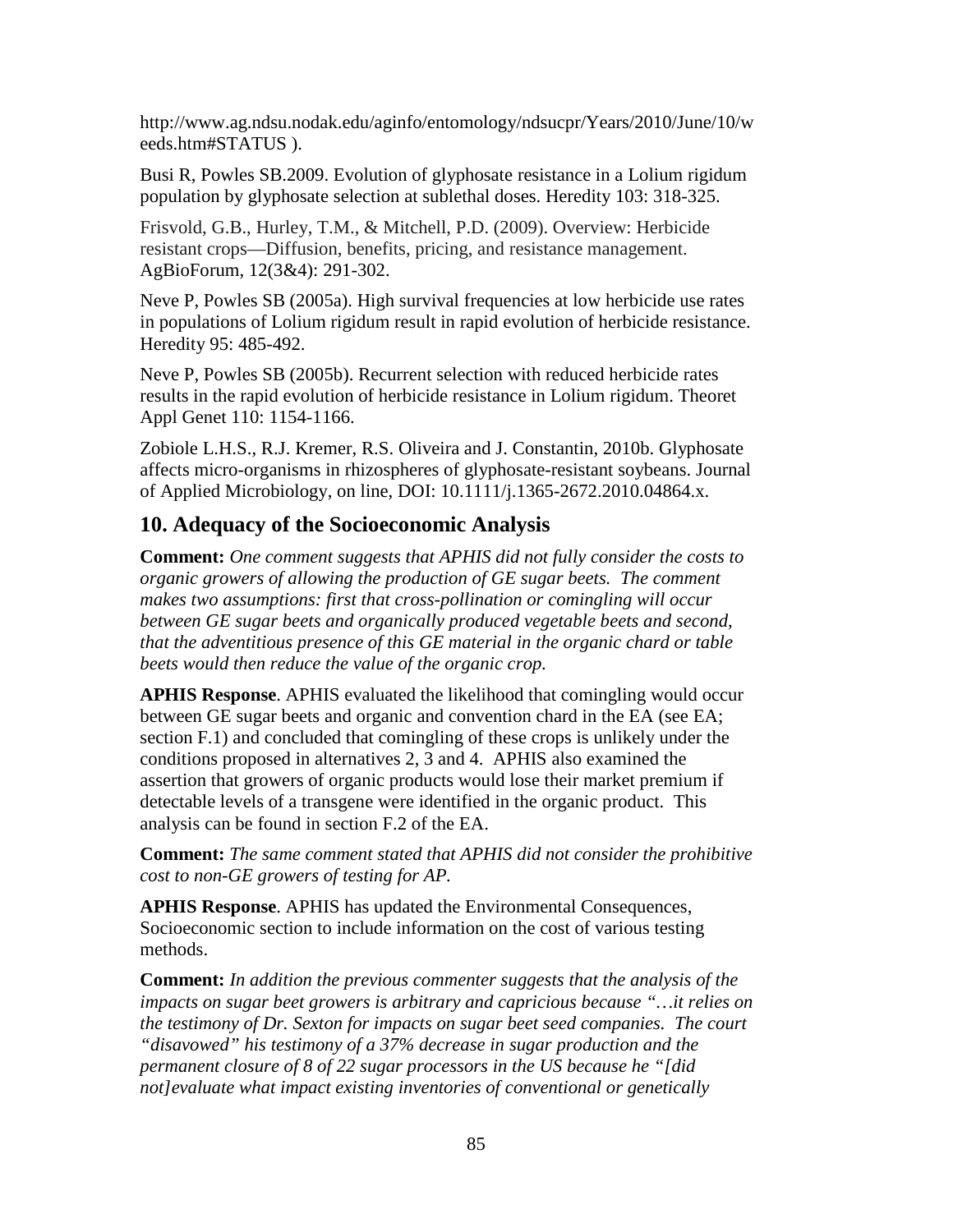*engineered sugar beet seed held by the seed producers would have on his analysis and conclusions."*

**APHIS Response**. APHIS has reviewed the information presented by Dr. Sexton as well as analyses contributed by economists in the FSA Dairy and Sweeteners Program. The data represents the best available information on the impacts to the sugar industry. The analysis can be found in section F.2 of the EA. The commenter does not provide any evidence that would controvert the information in Dr. Sexton's testimony. Therefore APHIS disagrees with the commenter's assertion.

**Comment:** *Another commenter suggested that APHIS under estimated the impacts of alternative 1 on the sugar beet seed industry. The commenter, a seed producer, estimates their loss at \$50-60 million dollars under alternative 1.*

**APHIS Response.** APHIS acknowledges the comment and has updated the analysis to include this figure.

**Comment:** *Several growers commented that they have transitioned to using RRSB combined with conservation tillage. They state that they no longer have the equipment to grow conventional beets. They also state that the re-acquisition of this equipment is prohibitively expensive given the uncertainty of the future availability of RRSB.*

**APHIS Response.** APHIS acknowledges the comments. The analysis the Draft EA did not include the specific costs of reacquisition of equipment although it is factored into the analysis qualitatively in section F.2of the Draft EA. The commenters did not provide specific details of these costs so APHIS is not able to incorporate these costs into the analysis in the EA.

**Comment:** *Growers in some regions were concerned about the economic viability of the sugar beet processors of which they were owners. If growers were to face shortages of conventional replacement seed, shortages of alternative herbicides for conventional sugar beets, unlikely supply of hand laborers to control weeds, it was concluded that there would be little likelihood that growers would be able to produce sugar beets or would do so at much reduced levels. Consequently, sugar beet processors would not be able to maintain sugar program allotments for the level of sugar required, nor provide economic benefit for their grower-owners.*

**APHIS Response.** The concern expressed by the growers is consistent with the analysis in the EA, in section F.2.

**Comment:** *Several growers discuss the price per share and the number of shares that they own. They commented on the cost of paying the cooperative if they cannot produce beets.*

**APHIS Response.** The failure of growers to fulfill their pledges is heavily penalized, attempting to prevent growers from producing some other crop on acres for which they have a sugar beet allotment to produce. Such reductions in volume of beets produced penalize the remainder of the coop's shareholders, since sugar customer's needs must be met and federal sugar allotments attained.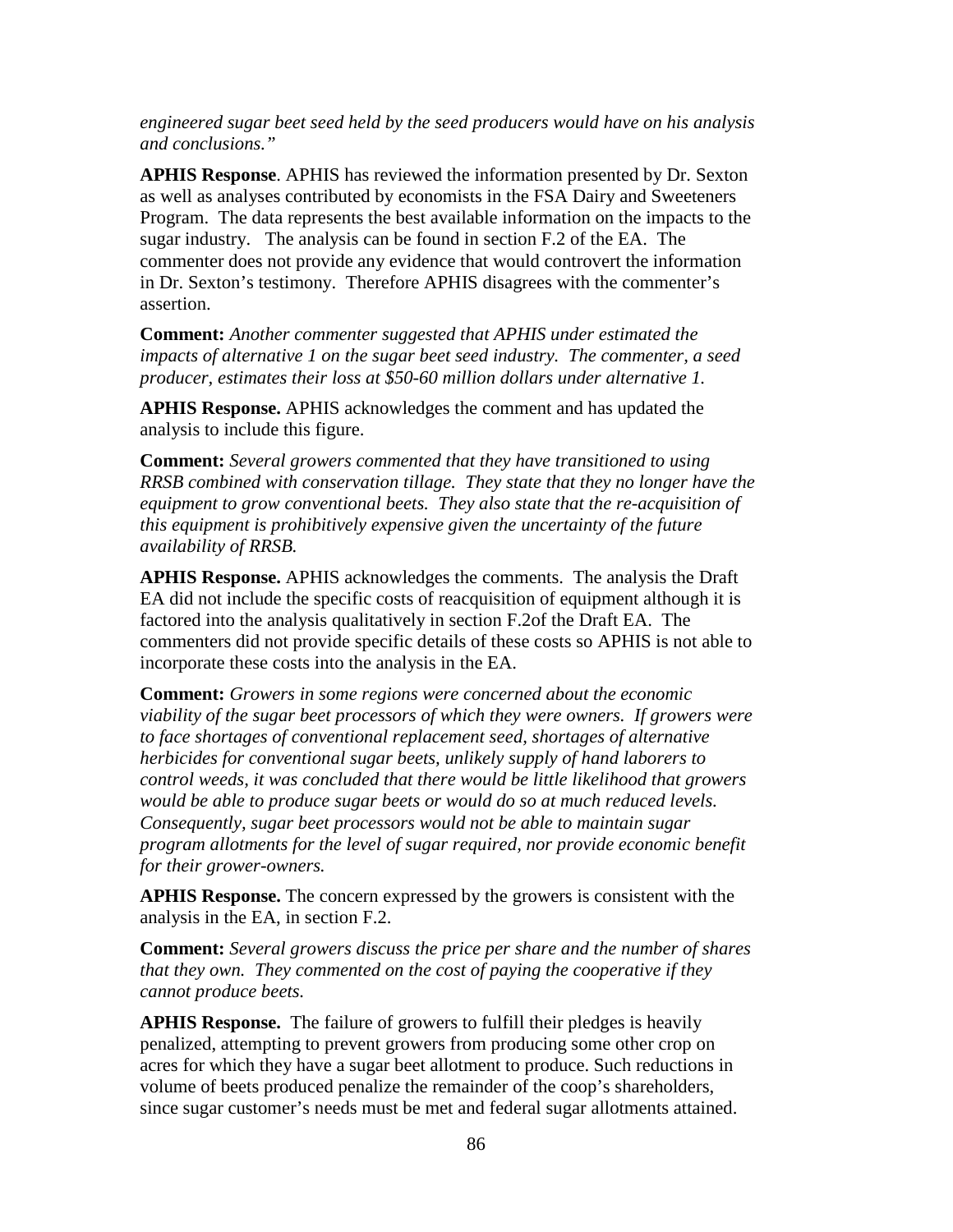It might be surprising if the coop's directors would not recognize that in many cases, insufficient conventional seed is available for growers to plant sugar beets, and that this deficit was a result of external causes, not of deliberate grower choice not to plant allotted sugar beet acreage.

## **11. Impacts on Businesses beyond Sugar Production and Processing**

**Comment:** *Several companies and organizations that are users of beet sugar commented on the downstream impacts on their individual businesses. Generally they were concerned that alternative 1 would result in an increase in the price of sugar. These businesses expressed concern that an increase in sugar prices would result in an increase in production costs, reduce profits, and possibly cause job loss. One company that supplies food to organizations that feed people in need expressed concern that increased production costs would result in shortage of products for these organizations. One company that makes paper bags for sugar was concerned that the reduction in the domestically produced beet sugar would translate into a reduced market for this product. In addition, owners of businesses in areas where beet sugar processers are located, expressed concern that alternative 1 would negatively impact the local economy because the cooperatives are large employers in these rural areas.*

**APHIS Response.** APHIS acknowledges these comments. The economic impacts are discussed in section F.2 of the EA. APHIS does not describe the local impacts for each processing plant or cooperative because the data on which the analysis is based is confidential business information. The impact on any particular business will depend on the location of the business and its dependence on local sugar processing. In areas where processing plants close or reduce the number of seasonal workers, the impact on the local economy will be greater than those where the plants remain open or operate closer to full capacity. The impacts on the local economy will also depend on the importance of the contribution of the beet sugar processing plant to the local economy. Section F.2 of the EA discusses the impact of alternative 1 on the available sugar supply in the US.

# **12. Adequacy of Cumulative Effects Analysis**

**Comment:** *Comments regarding the APHIS cumulative effects analysis in the draft EIS postulated that it was insufficient because APHIS did not adequately assess the cumulative impacts of the Preferred Alternative with relation to 1) the development of future glyphosate-tolerant sugar beet varieties with stacked traits, in particular for additional mechanisms of resistance to glyphosate or other herbicides; 2) the potential for sugar beet seed market concentrations to further exacerbate the impacts from seed market concentrations alleged to have arisen from previous deregulation decisions ; 3) the influence of glyphosate-tolerant crop systems on global climate change including tilling decisions; and 4) issuance of H7-1 permits prior to the publication of the draft EA. The commenter also discusses the issue of glyphosate-resistant weeds under a Cumulative Impacts heading, postulating that the EA needs to acknowledge that farmers have*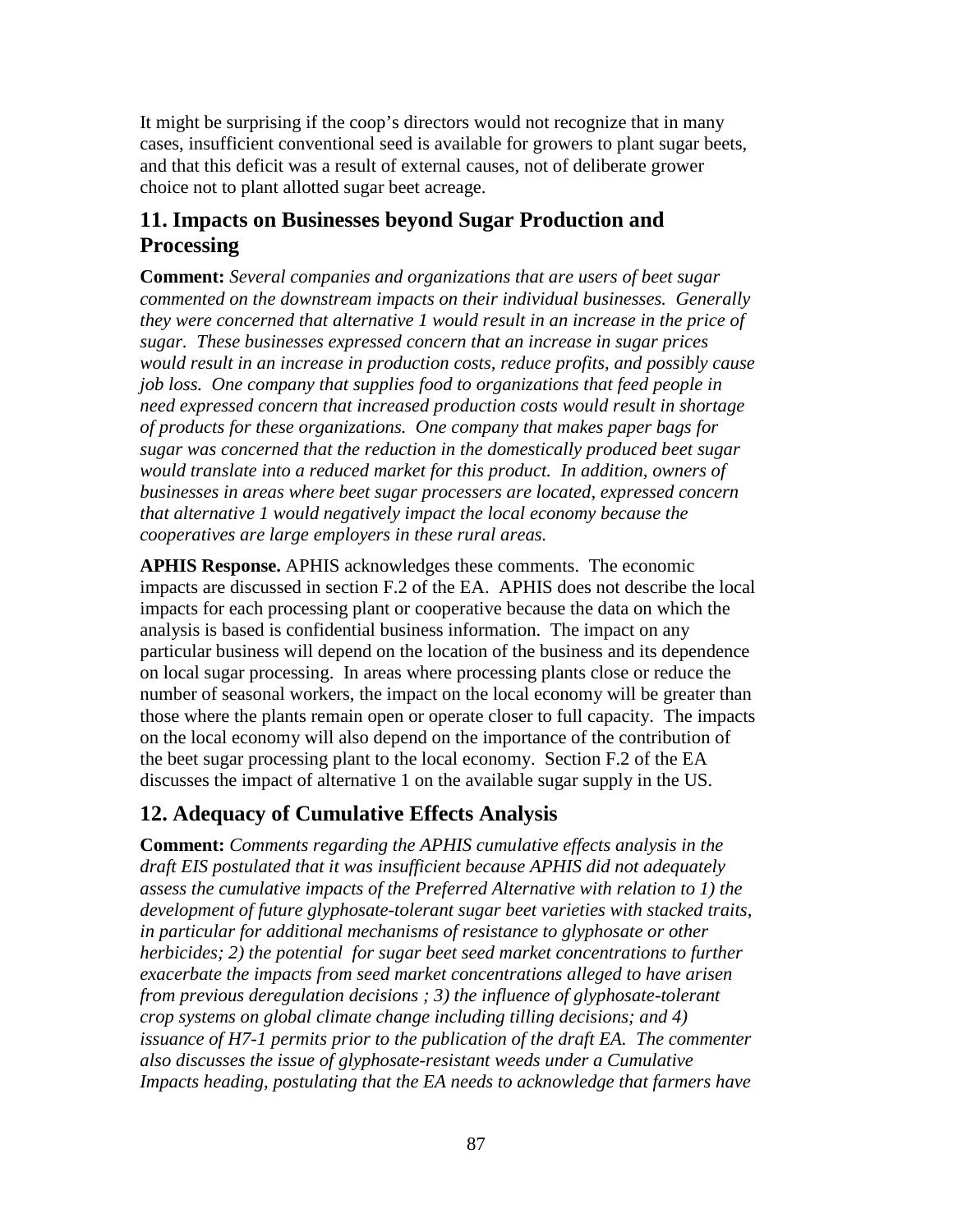#### *a tendency to over apply glyphosate, which contributes to the emergence of glyphosate-resistant weeds.*

**APHIS Response.** Regarding the first point: Similar to the H7-1 event and given the current regulatory framework, any other biotechnology-derived sugar beet events that may be stacked with glyphosate-tolerant sugar beet event H7-1 would also be evaluated by APHIS at the time that the permit or notification is submitted, and another PPRA and EA or EIS developed prior to consideration of a request for non-regulated status. At those times, APHIS will analyze the potential impacts of the hypothetical stacking of the new event with the H7-1 event in a manner consistent with the requirements of the National Environmental Policy Act of 1969 (NEPA), as amended, the Council of Environmental Quality's (CEQ) regulations implementing NEPA, and the USDA and APHIS NEPA implementing regulations and procedures. Such an analysis is beyond the scope of the current EA because as described in the sections on Purpose and Need, and Scope, of the EA, the permits for field release, partial deregulation or other administrative action that are the subject of this EA do not include other regulated events. Furthermore, there are no other petitions for another glyphosate-tolerant, or other herbicide tolerant, sugar beet event currently pending with APHIS, nor has APHIS been notified that such a petition is forthcoming. H7-1 releases under the preferred alternative are only proposed in the primary sugar beet root or seed production states of Arizona, Colorado, Idaho, Michigan, Minnesota, Montana, Nebraska, North Dakota, Oregon, Washington, and Wyoming. APHIS has searched the database for release permits or notifications for other regulated sugar beet events that that have been issued with effective dates from January of 2009 through May 28, 2012 (the latter date being the stated anticipated date of completion of the EIS for H7-1) that could potentially overlap in time and space with the proposed release of H7-1 sugar beets as described in the EA. Only two notifications were identified totaling 8 acres. These were issued after the summary judgment issued for H7-1 in September of 2009. These include sugar beets engineered for resistance to the beet necrotic yellow vein virus in Oregon (10-183-106n, issued on 07/23/2010, expires 07/23/2011) and in Minnesota and North Dakota (10-036-102n, issued on 03/12/2010, expires 05/01/2011). Neither of these notifications include the H7-1 event, and the performance standards for conduct of these field trials prevent commingling or gene flow to other sugar beets. As described in the EA, the conditions for seed production proposed for H7-1 under the preferred alternative are also designed to prevent commingling and gene flow to other sugar beets varieties. Therefore, significant cumulative impacts would not be expected to occur from stacking of H7-1 with other events as a result of past, present or reasonably foreseeable actions.

**Comment:** *A second cumulative effect, seed market concentration, was not addressed in the EA. A large part of the market for US seed is controlled by a few corporations, who have purchased the seed companies and incorporated genes for GE herbicide resistance.*

**APHIS Response**. Regarding the second point: EA Sections E.2 (Affected Environment - Socioeconomic impacts) and Sections F.2 (Environmental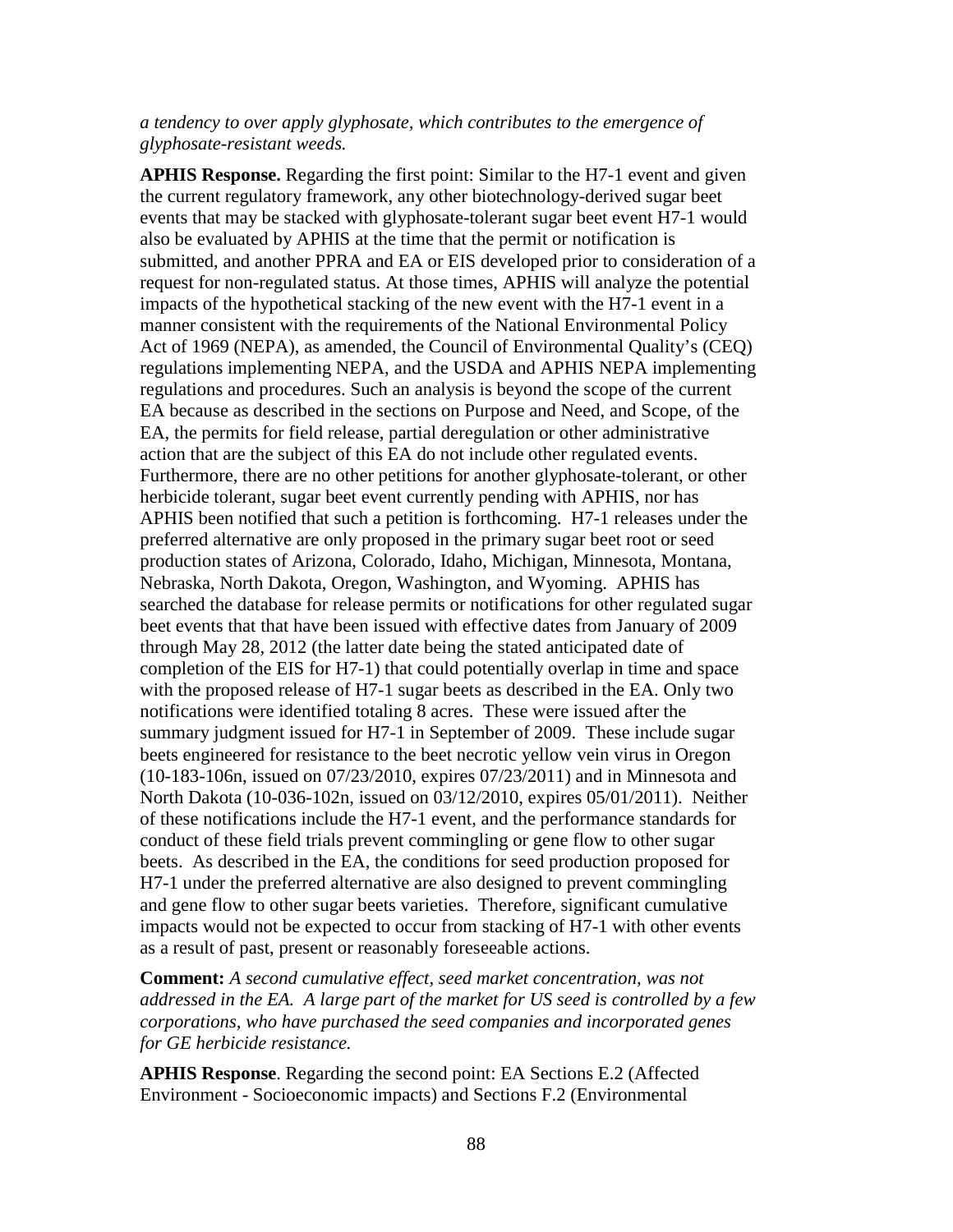Consequences – Socioeconomic impacts) provide background and details on the expected impact from the alternatives on sugar beet seed companies and cooperators, sugar beet seed availability, technology fees, and availability and price of sugar. The permitting of H7-1 event sugar beet by APHIS does not force growers, or other buyers of seed, to exclusively purchase H7-1 seed. While the H7-1 seed may have high market penetration (as evidenced by historic adoption rates), this is the result of the desired features of event H7-1 derived varieties as compared to other previously available sugar beet varieties. H7-1 has been bred into many varieties offered by sugar beet seed companies. The price and availability of sugar beet varieties will vary based on many unforeseeable factors, including litigation. Growers and other consumers will continue to make decisions based on their personal circumstances. The many variables involved make future impacts on seed beet market concentrations impossible to foresee with accuracy. APHIS acknowledges that technologies developed and owned by a private firm have the potential to lead to increased market concentration, which may, although not necessarily, favor monopolistic behavior with potential negative impacts. However, there is no indication that the deregulation of H7-1 has caused a change in the diversity of companies developing sugar beet seed, nor has it negatively impacted the availability of varieties that grower's desire. Fair competition and business practices, however, are enforced through United States anti-trust laws and institutions and are beyond the scope of this EA.

**Comment:** *APHIS has not fully analyzed the influence of glyphosate-tolerant crop systems on global climate change including tilling decisions. The commenter breaks down potential impacts of the preferred alternatives on global climate change with the following: a) the APHIS claim that glyphosate use will not increase is not supported; b) APHIS should not assume that growers of H7-1 sugar beet will adhere to herbicide application guidelines and restrictions; and c) changes in tillage practices are not necessarily correlative with the adoption of herbicide-tolerant crops.*

**APHIS Response.** APHIS disagrees that the analysis of cumulative impacts on climate change were unsupported. In the EA Section E.3 (Affected Environment – Physical Environment- Air Quality and Climate) APHIS provided information on several factors relative to agriculture production that could impact climate change and in Section F.3. (Environmental Consequences – Physical Environment- Air Quality and Climate) analyzed the impacts of the alternatives. Several citations supporting the analysis were provided. The commenter has ignored references cited in the EA Section H. Cumulative Impacts - Air Quality and Climate Change that analyzed side by side comparisons of glyphosate resistant sugar beet production compared to conventional sugar beet production with regard to factors related to climate change, in particular fuel consumption related to tillage and herbicide applications. (The EA has been revised to correct an error in the estimated amount of carbon reduction per acre in H7-1 sugar beet production compared to conventional sugar beets across four cultivation and herbicide treatment regimes, which for the H7-1 cultivars used from 1 to 3 glyphosate treatments at label-recommended rates, but the trend is still a reduction.) In the Cumulative Impacts section, APHIS notes that the positive benefits of reduced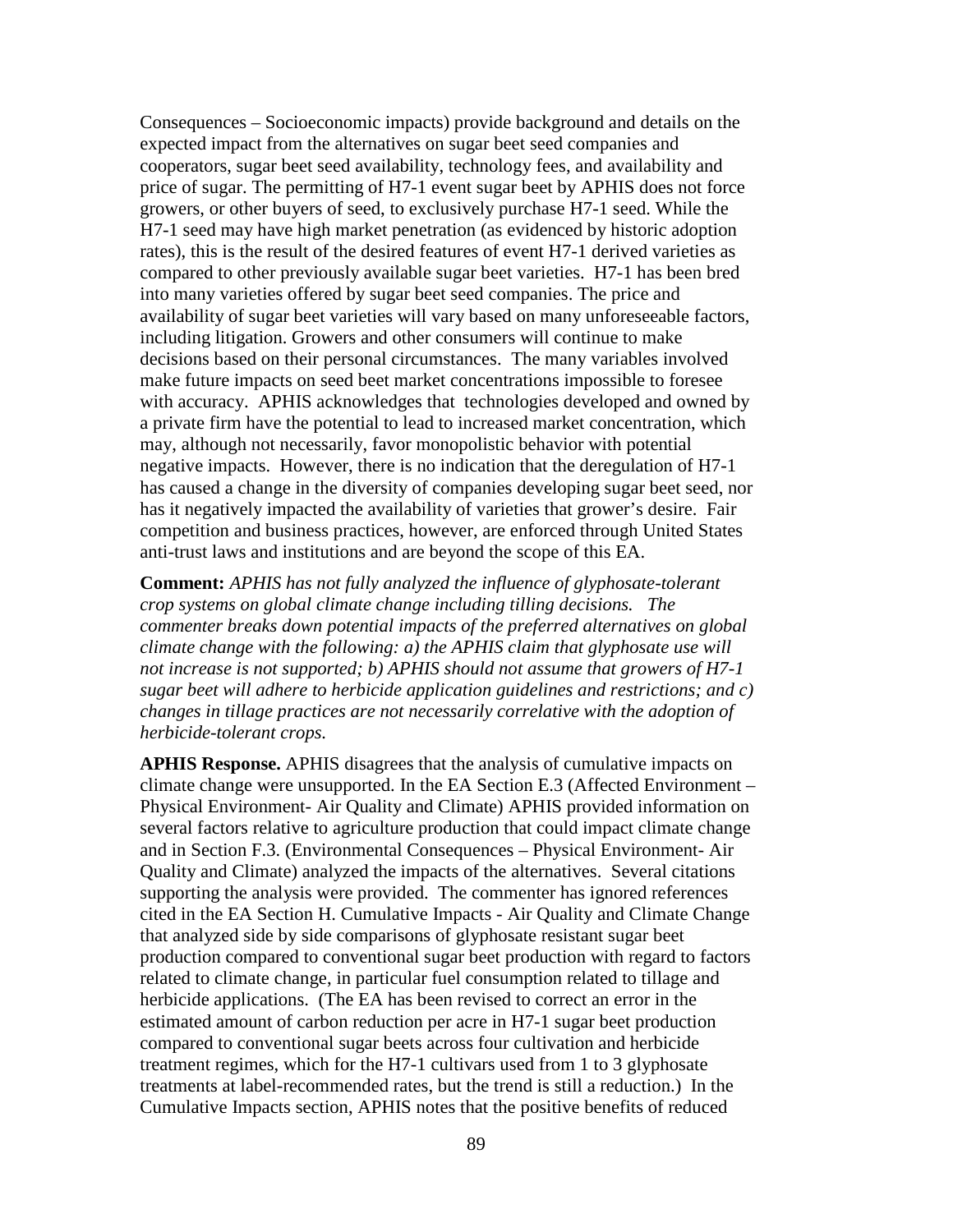fuel consumption in H7-1 seed production is only expected to be "cumulative in those areas where rotation crops also implement conservation tillage practices."

In the Cumulative Impacts Section of the EA, APHIS provides several references for studies of the relationship between genetically engineered crops and herbicide use that have "shown that an increase in glyphosate tolerant crops can result in a decrease in mechanical tillage (Brimner et al., 2005; Fernandez-Cornejo, 2006; Gianessi and Reigner, 2006; Kleter et al., 2007; Sankula, 2006; Johnson et al., 2007)." Areas where other Roundup Ready® crops follow sugar beet in rotation were noted in Table 18 of the EA. The APHIS assumption that glyphosate use under the preferred alternative will not increase was based on the fact that in EA Section A.4 (Purpose and Need- Production History of the Event H7-1 Sugar Beet) it was mentioned that "USDA's Economic Research Service estimates that adoption of the GE sugar beet varieties exceeded 95% of U.S. sugar beet production in 2010 (USDA NASS, 2010b)." Furthermore, with respect to fuel use and carbon dioxide reduction, the number of herbicide applications would be more important than the rate, and according to the Roundup Weathermax label, maximum use rates on glyphosate tolerant sugar beets (H7-1) are for two applications prior to the 8-leaf stage and two applications after the eight leaf stage up to 30 days prior to harvest, with maximum single and combined rates specified for each (see EA Table 5 and Monsanto, 2010). Also as discussed in the EA Section on Cumulative Impacts, references are provided to support that the current glyphosate use in H7-1 sugar beets are minor compared to total US glyphosate use  $(-0.8\%)$  and compared to the total US agricultural and fallow use (~1.3%). Regarding the effects of glyphosate and the assumption of adherence to label directions, EPA has analyzed these effects and designed labels accordingly. EPA also monitors label use through enforcement and other actions. No information has been obtained, nor did the commenter provide any information to indicate any significant noncompliance with glyphosate label use. Regardless of whether there is a correlation or cause/effect relationship between adoption of glyphosate tolerant crops and adoption of conservation tillage, APHIS stands by the conclusion that any cumulative impacts to global climate change resulting from the incremental impacts of the preferred alternative would be insignificant due to the crop rotation practices and crop rotation cycles for sugar beet and the relatively small total acres planted to sugar beet relative to other crops. The EA Section E.1. Affected Environment – Biological Resources) notes that sugar beet is usually grown in three to five year rotations. Table 1 of the EA shows that in 2002 approximately 1.4 million acres of sugar beet were grown compared to 48.8 million acres of rotation crops in the major sugar beet growing states.

**Comment:** *APHIS does not discuss the cumulative impacts of the previous four approved permits. Those permits (10-228-104r, 10-235-106r, 10-230-103r, 10- 237-107r)*

**APHIS Response.** These permits have a theoretical total acreage of 526 acres. See the new discussion of impacts of commercial steckling production in the EA.

**Comment:** *The commenter states that the one factor contributing to the generation of glyphosate-resistant weeds is the over-application of the herbicide*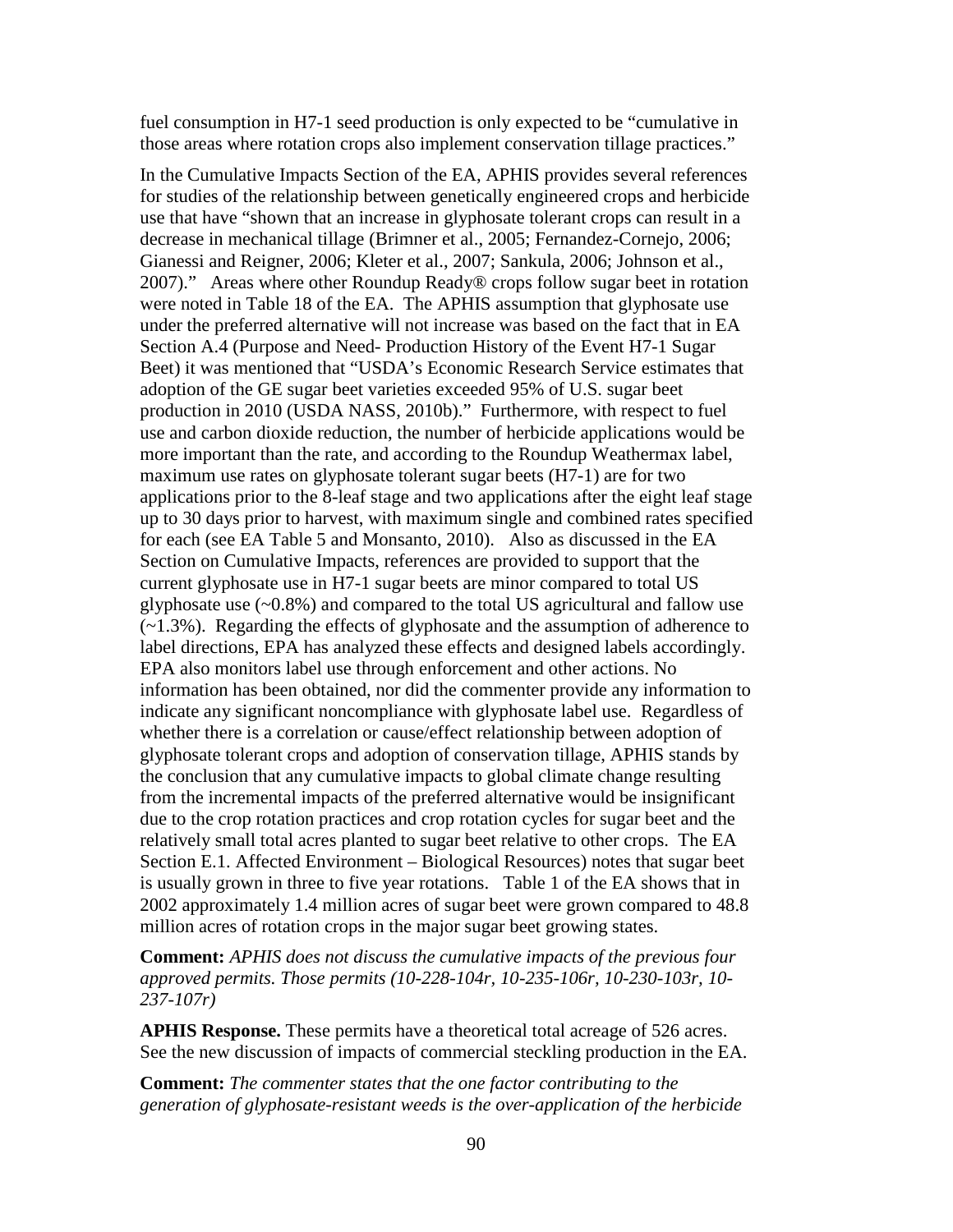*by farmers, and that growers will not necessarily adhere to label restrictions or other legal obligations or crop rotation practices despite the potential long-term impacts. The commenter faults the draft EA for assuming that just because conditions or restrictions are in place, they will be observed and enforced. The comment addresses the larger issue of the development of glyphosate-resistant weeds.*

**APHIS Response.** APHIS believes that it is reasonable to assume that in the vast majority of cases, the label restrictions and recommendations, legal obligations, and crop and herbicide rotation practices that contribute to a reduction in potential for development of glyphosate resistant weeds in H7-1 sugar beets will be followed, and failing that, several methods are available to control glyphosate resistant weeds. This was adequately described in the EA Sections E.1. (Affected Environment-Weed management and Herbicide resistance), F.1 (Environmental Consequences – Biological Resources – Weed Management) and more specifically with respect to crop rotations, including other herbicide resistant crops, in EA Section H(Cumulative Impacts).

As shown in Table 6 of the EA the land used for production of H7-1 sugar beets constitutes less than one percent of all land in the United States under agricultural production where glyphosate is applied, meaning that the potential of H7-1 sugar beet production to contribute to glyphosate-resistant weed development is small compared to the potential contribution of the total of glyphosate resistant crops in production. While the use of glyphosate in H7-1 sugar beets may cumulatively act to increase the likelihood of glyphosate-tolerant weed formation, especially if H7- 1 sugar beets are rotated with another glyphosate resistant crop as acknowledged in the EA, there is no evidence to support (nor did the commenter provide evidence) that this increase of potential would lead to significantly more glyphosate resistant weeds when combined with other cropping systems already in production.

As summarized in the Cumulative Impacts section of the EA, herbicide resistant weed biotypes are seldom first reported as occurring in sugar beets, but they do occur in several major crops grown on much larger acreage, only a small portion of which are rotated with sugar beet in several sugar beet producing states. Since the introduction of glyphosate resistant sugar beet, few major sugar beet weeds have developed herbicide resistance, but glyphosate resistance has developed in at least two weed biotypes in soybeans in Minnesota, and these have only recently been reported to occur in some sugar beet fields in Minnesota and North Dakota. Nonetheless, as noted in the EA, regional weed scientists have researched and communicated control options, and there is an increasing awareness among growers of glyphosate resistant crops to rotate or add herbicides with other modes of action and rotate crops to manage the resistance problem. APHIS stands by its conclusions.

## **13. T&E Species and the ESA**

**Comment:** *APHIS received a list of TES for each state in which sugar beets would be grown, and evaluated effects on TES and critical habitat, concluding*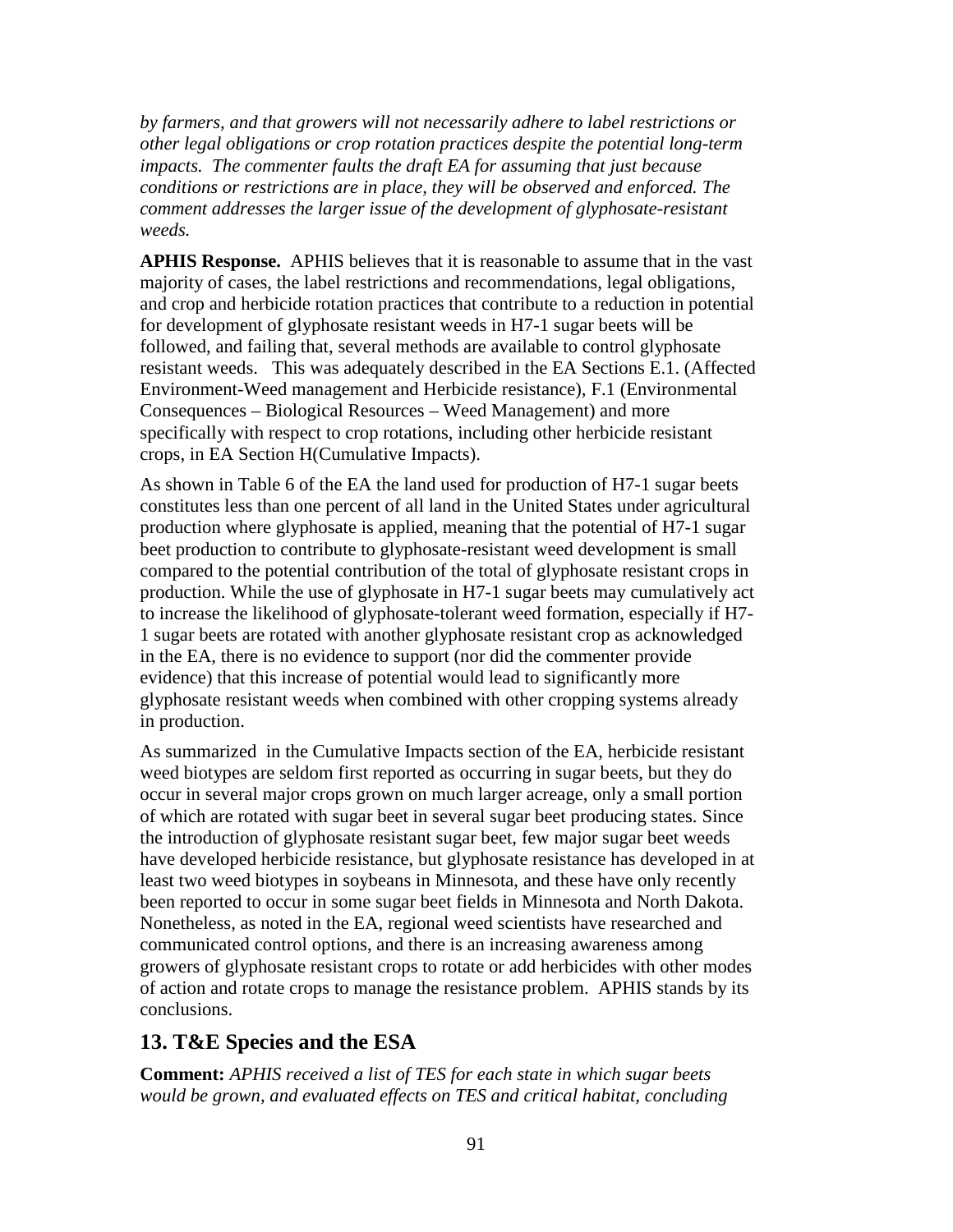*that there would be no difference between impacts of conventional and RR sugar beet. On this basis, APHIS decided that there was no need to consult with FWS.APHIS failed to consult with the U.S. Fish & Wildlife Service (USFWS) and/or the National Marine Fisheries Service (NMFS) as is required under Section 7 of the ESA on the potential effects on threatened and endangered species (TES) and their critical habitats. Section 7 of the ESA requires APHIS to consult with USFWS and/or NMFS to determine whether its action 'may affect' listed species or critical habitat*‖ *under the ESA. If APHIS learns from FWS and/or NMFS that threatened or endangered species may be present, a biological assessment must be prepared to identify any TES which are likely to be affected by such action.* 

**APHIS Response.** The ESA requires Federal agencies to ensure that any action that they authorize, fund, or carry out is not likely to jeopardize the continued existence of any threatened or endangered species or result in destruction or adverse modification of critical habitat. In accordance with Section 7 of the ESA, it is the responsibility of the Federal agency to assess the effects of the action and to consult with the Services if the action "may affect" listed species or critical habitat.

Based upon the scope of the EA and production areas indentified in the Affected Environment section of the EA, APHIS obtained a list of TES species (listed and proposed) for each state where sugar beets could be approved by APHIS and grown for seed production and marketable roots from the USFWS Environmental Conservation Online System (ECOS) (Appendix 2 of EA). These states included Arizona, Colorado, Idaho, Michigan, Minnesota, Montana, Nebraska, North Dakota, Oregon, Washington, and Wyoming. Although sugar beets are also grown in California, that state was not considered in this analysis because it is outside the geographic scope of the EA.

As part of this EA, APHIS analyzed the potential for effects from the preferred alternative on the listed and proposed TES, as well as designated critical habitat and habitat proposed for designation for these species (*see* Section G of EA). This analysis serves as a biological assessment under Section 7 of the ESA. After analyzing the potential for any effect, APHIS reached a determination that the proposed environmental release will have no effect on federally listed threatened or endangered species or species proposed for listing, and no effect on designated critical habitat or habitat proposed for designation. Contrary to the commenter's opinion, when an authorizing Federal agency determines that their action will have no effect, consultation with the United States Fish and Wildlife Service and/or National Marine Fisheries Service is not required.

**Comment:** *The commenter believes that APHIS should have consulted with the EPA regarding the specific impacts of glyphosate use on threatened or endangered species in conjunction with the release of H7-1 sugar beet under the current EA.*

**APHIS Response**. The ESA requires Federal agencies to ensure that any action that they authorize, fund, or carry out is not likely to jeopardize the continued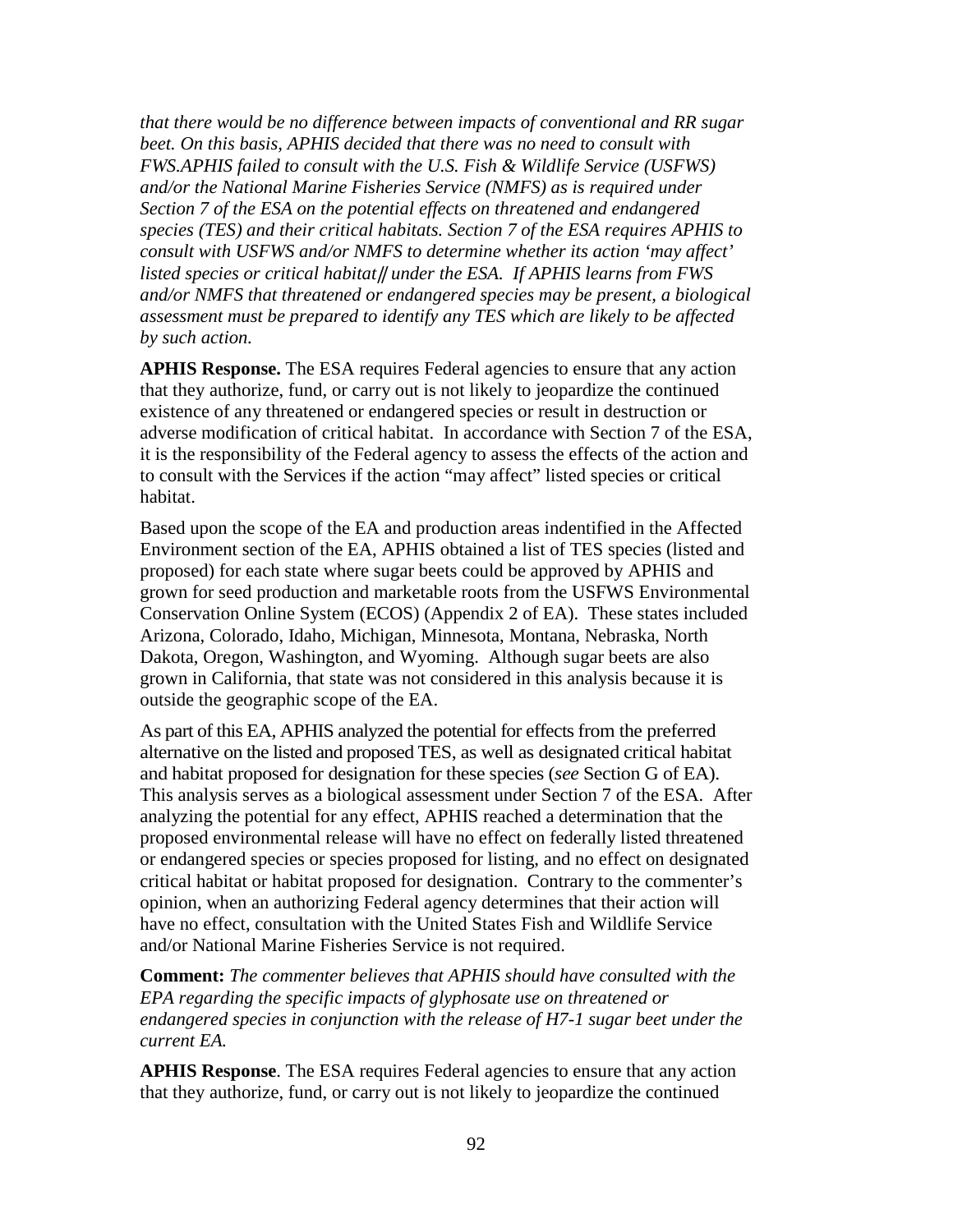existence of any threatened or endangered species or result in destruction or adverse modification of critical habitat. As described in section A.9 of the EA, EPA has the legal responsibility to regulate glyphosate and other pesticides under the Federal Insecticide, Fungicide, and Rodenticide Act (FIFRA). As part of the pesticide registration process under FIFRA, the EPA consults with the FWS on the potential for the use of the product to affect TES and critical habitat. The consultation sometimes results in the imposition of label restrictions to mitigate risk.

When glyphosate, or any other EPA registered pesticide, is applied to H7-1 sugar beet, applicators are required by law to follow the label use directions and restrictions including applicable restrictions to reduce potential impacts to TES and critical habitat. Pesticide applicator adherence to EPA label restrictions mitigates impacts to TES and critical habitat. EPA is the Federal agency responsible for authorizing use of glyphosate (*see* Section E.4 of the EA) and EPA has consulted with the FWS on the effects of glyphosate on TES. As a result, requirements under Section 7 of the ESA to consult on the use of glyphosate have been fulfilled. It is unnecessary for other Federal agencies to consult with EPA concerning the potential use of pesticides to be applied in accordance with EPA's required label restrictions.

## **14. Public Health Analysis**

**Comment:** *"APHIS also erroneously defers to FDA's consultation on food safety on H7-1 RRSB. FDA's voluntary consultation process is insufficient. It is based on a statement of policy, not a binding regulation. GE crop developers may choose to consult with FDA, but this process is vitiated by its voluntary nature and a lack of any established testing standards; in particular, GE crop developers seldom if ever conduct animal feeding trials with GE crops for the purpose of detecting potential toxicity. The manufacturer merely sends FDA a summary of its findings. FDA makes no findings of its own. FDA did not prepare any NEPA documentation (no EA or EIS) on its policy nor provide notice and comment. In any event, APHIS cannot solely rely on another agency's evaluation of effects to the human environment under a separate statute to adequately fulfill its own NEPA obligations [ref]."*

**APHIS Response**. The "voluntary" status of the FDA consultation has been exhaustively discussed and moves to make the consultation mandatory have been taken (66 FR 4706). More information is on the FDA website at [http://www.fda.gov/Food/Biotechnology/Submissions/default.htm.](http://www.fda.gov/Food/Biotechnology/Submissions/default.htm) The FDA provides guidance to the industry as to what information they need to complete a consultation by their Biotechnology Evaluation Team (BET). In the Statement of Policy - Foods Derived from New Plant Varieties (57 FR 22984), the food safety standards applied to all foods (21 USC 348) are applied to foods derived from GE plants; "the substances expected to become components of food as a result of genetic modification of a plant will be the same as or substantially similar to substances commonly found in food, such as proteins, fats and oils, and carbohydrates. As discussed in more detail in section V.C., FDA has determined that such substances should be subject to regulation under section 409 of the act in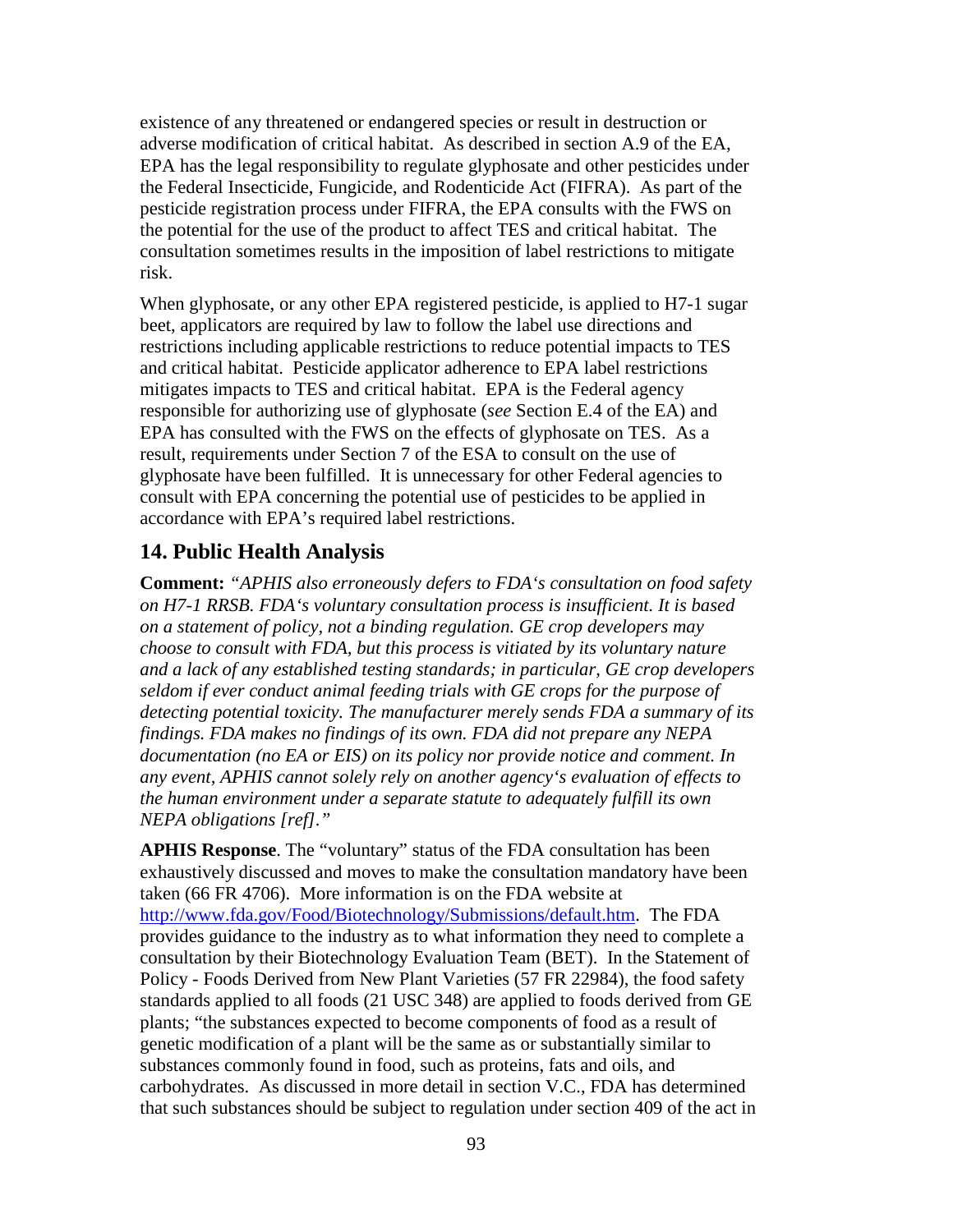those cases when the objective characteristics of the substance raise questions of safety sufficient to warrant formal premarket review and approval by FDA."

The process by which the FDA's Biotechnology Evaluation Team assesses new products is described in their consultation procedures http://www.fda.gov/Food/GuidanceComplianceRegulatoryInformation/Guidance Documents/Biotechnology).

APHIS does rely on the expertise of the FDA food safety division and its analysis of the data provided to help with its own NEPA requirements.

Under the Federal Insecticide, Fungicide and Rodenticide Act (FIFRA), it is EPA's task to assess the toxicity (acute and chronic) of each chemical submitted for registration, including the surfactants included in different formulations. Feeding studies are routinely submitted to the EPA for the toxicity evaluation of each chemical. APHIS acknowledges that there is concern that we rely on its sister agencies to evaluate glyphosate and its residues on food and the environment under the laws that dictate each agency's actions. Each agency communicates with one another under the Coordinated Framework for the Regulation of Biotechnology Products as specified in both the 51 FR 23302 and OSTP document found in 67 FR 50578. The agencies in the Coordinated Framework try not to duplicate efforts to make better use of scarce government resources.

**Comment:** *"… APHIS defers to EPA on the toxicity of glyphosate and appears only to have reviewed the data supplied to EPA. APHIS claims that it has been twelve years since EPA's decision to increase glyphosate tolerances and no new peer-reviewed data has demonstrated a need for re-assessment of the original decision. However, APHIS does not consider the emerging data on the impacts of the Glyphosate-Tolerant Crop System. These health impacts must also be analyzed. Roundup use has been associated with increased risk of non-Hodgkin's lymphoma and hairy cell leukemia in pesticide applicators [ref], and increased risk of neurobehavioral disorders in children of Roundup applicators [ref]. Roundup/glyphosate has been shown to inhibit steroidogenesis [ref]. Both Roundup and glyphosate have been found to inhibit the aromatase enzyme involved in estrogen production, though Roundup was more potent [ref]." "APHIS overlooked peer-reviewed studies showing endocrine disrupting properties of glyphosate."*

**APHIS Response**. EPA and APHIS have not "overlooked" any peer-reviewed studies and are aware of the studies listed in the public comment (see public comment CFC Science I and II documents) and disagree with the commenter's assessment that there is an association between glyphosate and different cancers listed or its being listed as an endocrine disrupter. The selected studies by the commenters have been extensively reviewed and the agencies have weighed these against the balance of peer-reviewed studies that demonstrate the minimal human health impacts of glyphosate and glyphosate formulations when applied as directed by label restrictions set by the EPA.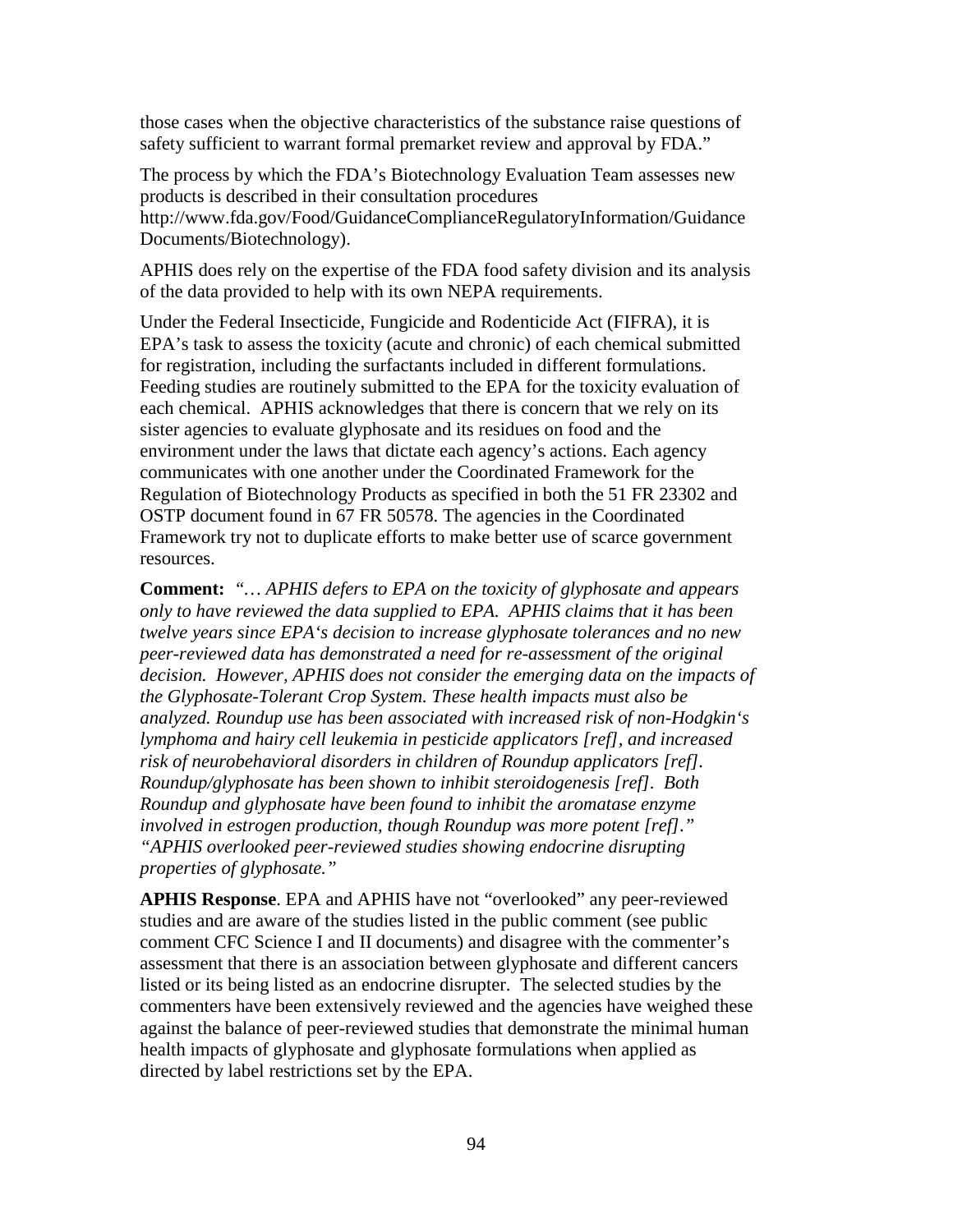APHIS will not provide an extensive review on the papers referenced as to why each study reached its conclusions although other researchers have done so (Adami and Trichopolous, 1999; Cullen 1999; Jackson et al., 1999). Williams (2000) gave an excellent summary as to what is needed to evaluate genotoxicity data using the weight-of-evidence approach.

Glyphosate as an endocrine disruptor has been refuted in APHIS EA #06-332- 01p pea on glyphosate-tolerant cotton and in the Alfalfa EIS (Appendix L 3.1.8).

### **References.**

Adami H-O, Trichopolous D.,1999. Review of the study by Hardell and Erikson on Non-Hodgkin Lymphoma and Exposure to Pesticides. Cancer 1999; 85:1353- 60.

Cullen M., 1999. Review of Hardell and Eriksson, A case control study of non-Hodgkin's lymphoma and exposure to pesticides, Cancer 1999; 85: 1353-60.

Jackson JR, Sorahan T, van Hemmen, J. (1999) "Rained Out." New Scientist. May 29. 162(2188): 53.

**Comment:** *"Glyphosate impacts should be considered separately from other herbicides."*

**APHIS Response.** Glyphosate as an herbicide has been discussed many times individually in APHIS EAs and most recently in the Alfalfa EIS. The EPA has also written many documents about the impacts of glyphosate alone. APHIS has extensively reviewed these documents and most recently detailed the review on glyphosate in the Alfalfa EIS.

**Comment:** *"APHIS did not evaluate differences between impacts of formulations and active ingredient."*

**APHIS Response.** EPA is responsible for determining the impacts of formulations and active ingredients of herbicides. APHIS has used the EPA's Reregistration Eligibility Decision (RED) document (EPA, 1993) along with other EPA documents to determine impacts when used at the registration rates specified by the EPA. APHIS has reviewed these documents along with other peerreviewed articles about the environmental impact of glyphosate formulations in the Alfalfa EIS (Appendix N Impacts to Wildlife and Ecosystems).

## **15. Impacts on the Physical Environment**

**Comment:** *The Draft EA referred to conservation tillage as a cure to soil erosion and air pollution as if it were brought about by the adoption of herbicide tolerant GE crops. The record of adoption of Roundup resistant soybean crops disagrees with that hypothesis, or at least does not confirm the relationship between no-till practices and adoption of HT crops.*

**APHIS Response.** The increased use of conservation tillage and the concomitant adoption of HT GE crops have both increased since 1996 (Horowitz et al 2010). Several qualitative studies done through telephone surveys of growers and farmers have supported the connection between an increase in the adoption of RR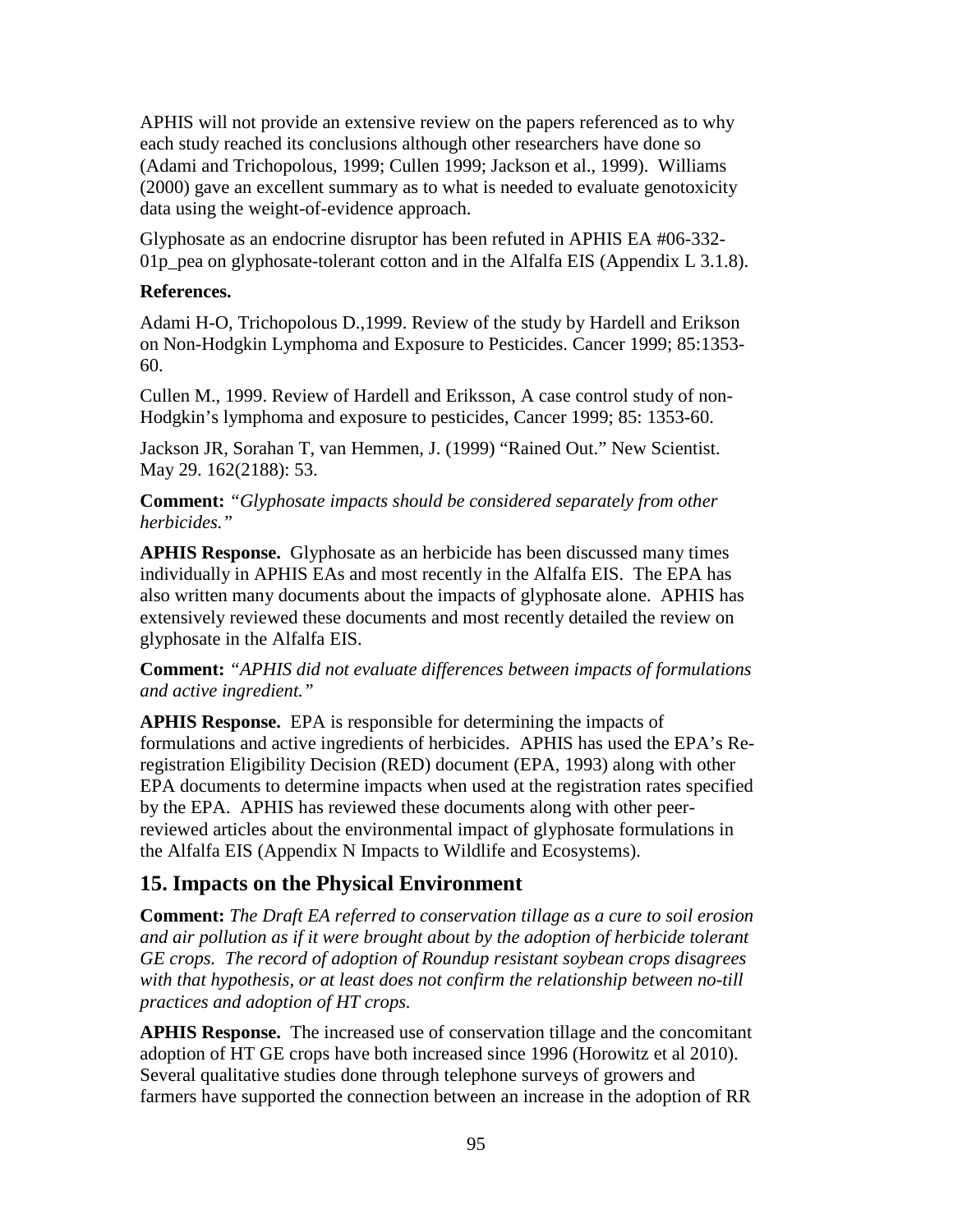GE crops and increased practices of conservation tillage. A joint survey conducted by several major Universities (2009) including Mississippi State University, Purdue University, Southern Illinois University, University of Nebraska, Iowa State University, and North Carolina State found that of 1200 growers in six states (approximately 200 per state) that a large percentage of growers transitioned from conventional tillage to conservation tillage including no-till and reduced tillage system after adopting Roundup Ready crops in their crop rotation (Givens et al. 2009). In addition this study found that growers achieved better success in conservation tillage systems, benefitted from the simplicity of weed management strategies, improved their time management needs, and increased crop safety practices from use of GE glyphosate resistant crops.

**Comment:** *One commenter from a public interest group contends that "glyphosate –resistant weeds are also leading to a sharp increase in tillage, especially in soybeans, meaning abandonment of soil-conserving no-till practices that…RR crop systems are credited with promoting."*

**APHIS Response**. For local weed hotspots, even technology providers for glyphosate tolerant crops suggest (see Roundup Ready Technical Use Guidelines) that tillage may be beneficial, and as noted in the section of these APHIS Responses to Comments, Analysis of Glyphosate Use and Development of Weed Resistance, tillage is a strategy that should be used to *delay development* of weed resistance. Any increases in tillage may then be an adaptive strategy for appropriate integrated pest management by some growers.

Overall however, the record may still be one of strong grower support for Roundup Ready crop usage with an accompanying increase in conservation tillage. According to a National survey done by Marra et al. (2004) in conjunction with the NSF Center for Integrated Pest Management, RR soybean adoption is still increasing even though prices of herbicides commonly used on conventional soybeans have fallen to the point that, when only monetary costs and returns are considered, conventional soybean systems are competitive with RR soybean systems. However the author goes on to state that from their research they found that many growers still preferred to use the RR soybean system in conjunction with conservation tillage. The growers cited significant value for the environment and convenience benefits of reduced tillage. In addition the survey results also suggested that growing Roundup Ready soybeans is complementary to and associated with increased rates of reduced tillage. Roundup Ready growers make 25% less tillage passes over the field than growers of traditional soybean varieties. The proportion of farmers using reduced tillage on at least 50% of their soybean acres increases with the use of Roundup Ready soybean. Although it may not be possible to conclusively demonstrate a direct relationship between tillage and Roundup Ready crops, the evidence available suggests that the tillage practices and the use of these crops are highly correlated.

#### **References.**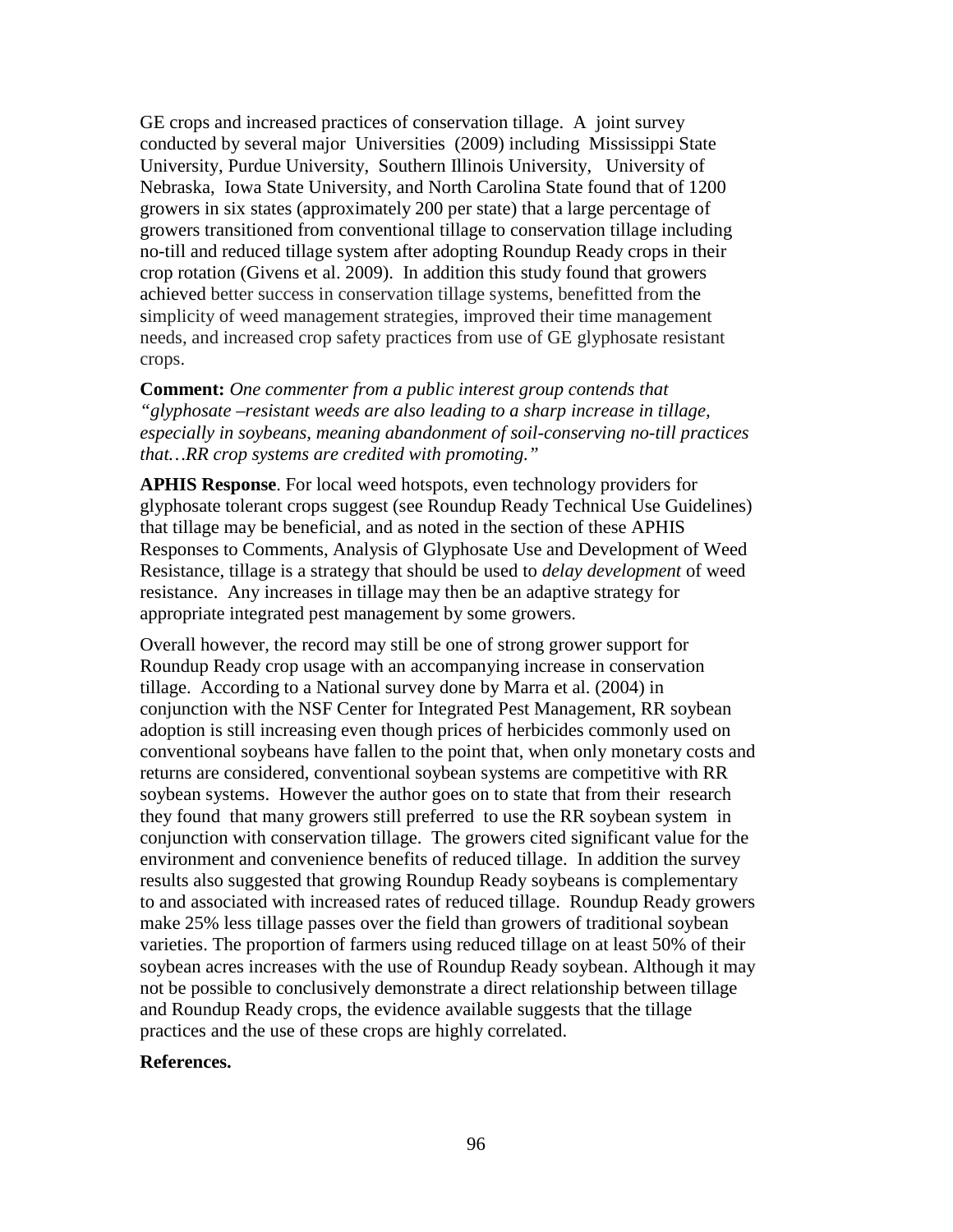Givens et al., 2009. Survey of Tillage Practices in Glyphosate Resistant Crops. Weed Technology 23:150-155).

Horowitz, J., Ebel, R., Ueda, K. 2010. "No till farming is a growing practice /EIB-70. Economic Research Service/USDA. Pg 6.

Michele C. Marra, Nicholas E. Piggott, and Gerald A. Carlson. 2004. The Net Benefits, Including Convenience, Of Roundup Ready® Soybeans: Results from a National Survey NSF Center for IPM Technical Bulletin 2004-3. 39pp. September, 2004. Raleigh, NC.

# **16. Mitigation of Possible Environmental Hazards**

Comment: *One commenter believes that the next step in the development of herbicide resistant crops will be the development of crops resistant to dicamba or 2,4-D as well as glyphosate. The commenter believes that this development will lead to the use of herbicides that are less desirable or more toxic than glyphosate alone. The commenter recommends that USDA and EPA jointly design a mandatory glyphosate-resistance management program, similar to that existing for crop-expressed Bt pesticides. The commenter believes that conservative uses of glyphosate along with mechanisms to prevent continuous exposure to weed populations are needed to preserve the usefulness of glyphosate as an effective herbicide and to prevent development of new resistance in weeds.*

APHIS Response. USDA recognizes that herbicide resistant weeds have been a problem in US agricultural production for decades, long before the deregulation and use of herbicide-tolerant crops. In addition, development of resistance is not unique to glyphosate but is faced by growers for every approved herbicide. USDA agrees with the commenter that glyphosate is a useful and effective herbicide. To halt the spread of herbicide resistant weeds, and to prevent further development of more herbicide resistant weeds, a more fundamental, scientific approach is needed to determine how herbicides result in the appearance and spread of herbicide resistant plants and how to effectively use herbicides and other control and cultural methods to minimize the risk of herbicide resistant weeds.

To address the first point, how herbicides result in the appearance and spread of resistant weeds, the USDA entered into a cooperative agreement with the Weed Science Society of America (WSSA) and is partnering with EPA to develop a comprehensive report on the understanding of the processes and extend to which herbicide resistant weeds have developed in the agroecosystems as a result of general herbicide use and with the advent of herbicide tolerant crops. This report, to be published in the next several months in the peer reviewed journal Weed Science, will serve as an informational tool for the public, farmers, federal agencies, companies and other interested entities involved in the assessment of impacts of herbicide resistant weeds on growers and the environment.

Our sister agency, EPA, who has the authority to regulate pesticides-- including herbicides-- has used this authority to mitigate the development of insect resistance to insecticides produced by genetically engineered crops. EPA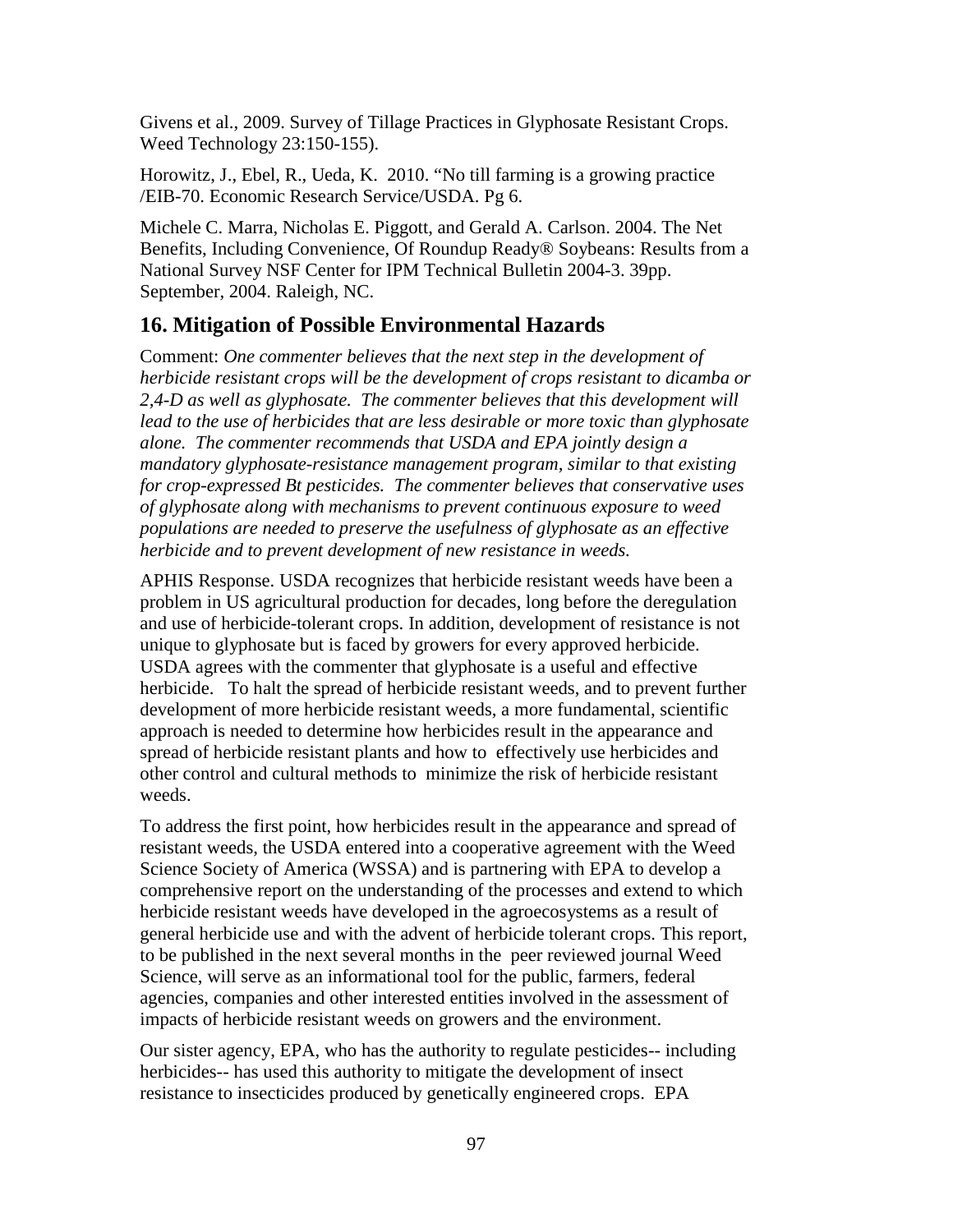achieves this by regulating the amount of insecticide present in the environment and by imposing resistance management plans on plant incorporated protectants that make pesticidal claims. The regulation of the insecticide and use of refuges was based on scientific research on how insect resistance develops in targeted pests, and the best strategies available, in terms of deployment of insecticides, that will minimize the development of resistance in these insects.

USDA has supported scientific research into herbicide-resistant issues for many years, before the use of genetically-engineered, herbicide tolerant crops. USDA currently has committed resources in a variety of programs related to herbicide resistance and weedy invasive species, including \$4.4 million dollars for Agricultural Research Service (in house) research, \$4.6 million in competitive grants through the National Institute of Food and Agriculture (NIFA) and additional support through Land-Grant University funding. ARS programs include research for weed biology, and integrated management practices for herbicide resistant weeds. NIFA funds research in biology of invasive species in agroecosystems, supports extension outreach to growers, and a new web-based training system, IP $\overline{M}^3$ , with a module in herbicide resistance and management strategies. APHIS has partnered with the Weed Science Society of America and EPA to identify methods to manage the development of herbicide resistance to weeds, and identify what can be done to increase the use of integrated resistance management programs. A report to be published in a peer reviewed journal is anticipated in late 2011. Strong science and outreach is needed to support regulation as well as voluntary measures, and the USDA is committed to work with our partners to identify solutions, techniques and strategies that address the important issues of herbicide resistant weeds in a practical and cost effective way. A coordinated effort by all stakeholders is needed—the federal government, researchers, the agricultural community, technology and crop protection companies, public interest groups and others. APHIS scientists have been and will continue to attend scientific and stakeholder meetings on this issue.

With regard to petitions submitted to USDA for the approval of corn and soybeans that are engineered for resistance to 2, 4 D and dicamba; USDA is currently evaluating these requests and cannot speculate on future decisions that may occur on submitted petitions.

Comment: *One commenter disapproves of the writing style used to prepare the EA, citing that APHIS is represented as an onlooker, not a government agency with statutory authority to critically analyze, set conditions, make demands and disagree with the views of the registrant.*

APHIS Response. As described in the EA, the Coordinated Framework for the Regulation of Biotechnology indicates that three Federal agencies, APHIS, FDA and EPA, are responsible for regulating biotechnology in the US. FDA regulates GE organisms under the authority of the Federal Food, Drug, and Cosmetic Act. The FDA policy statement concerning regulation of products derived from new plant varieties, including those genetically engineered, was published in the *Federal Register* on May 29, 1992 (57 FR 22984-23005). Under this policy, FDA uses a consultation process to ensure that human food and animal feed safety